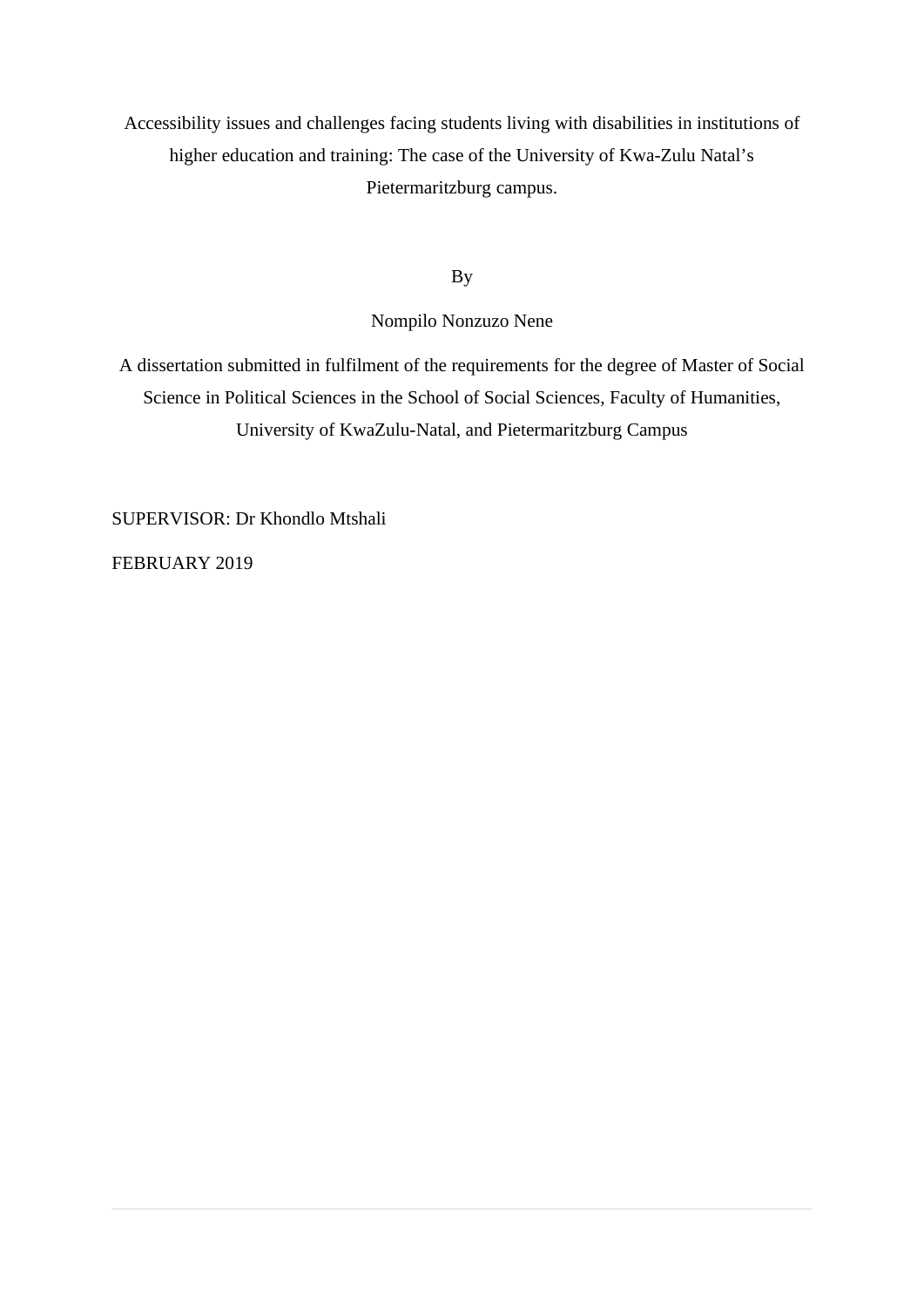#### <span id="page-1-0"></span>**Abstract**

Institutions of higher education formally provide platforms for individuals to develop their talents and skills. However, for this to be achieved, individuals require access to relevant resources. This is not the case for students with disabilities as they face challenges of accessibility. With the case study of the University of KwaZulu-Natal's Pietermaritzburg campus, this research interrogates the challenges faced by students with disabilities. Assuming that the participation and representation of students with disabilities is important for these challenges to be resolved, this study explores governance arrangement that will create a conducive environment for students with disabilities. This is a qualitative research study that relies on both secondary and primary sources. Secondary sources consisted of academic journal articles, books and online material that address the themes of this study. Primary sources consisted of in-depth interviews and questionnaires, government documents, and documents from South African Universities, including the University of KwaZulu-Natal. The researcher interviewed a total of fifteen participants from the University of KwaZulu-Natal's Pietermaritzburg campus. The study used the following theoretical and conceptual tools: The study conceptualizes people living with disabilities as a minority group. As a remedy to political marginalization, this study argues for a consociational democratic student governance. This study utilized the accessibility model to probe different factors affecting accessibility. The accessibility model is composed of four factors: physical accessibility, perceptual accessibility, financial accessibility and social accessibility. The major conclusion of this study is that the majority of participants interviewed do face challenges of accessibility at University of KwaZulu-Natal's Pietermaritzburg campus. The challenges faced by students with disabilities are: physical, social, financial and perceptual. The major accessibility challenge is the physical environment of the institution as well as the lack of support for students with disabilities from some of the academic staff. The study also discovered that there are students with disabilities who enrol in courses as a result of their disability and not their passion. The Disability Support Unit also appeared as one of the facilities which partially hinder access to information. The lack of engagements from the Student Representative Council with students with disabilities was also seen as a reason for the continuous experience of challenges by students with disabilities. The study recommends awareness campaigns to deal with social and perceptual challenges. Furthermore, the study recommends a consociational governance structure that will ensure that issues facing students with disabilities are fairly represented in all University governance structures.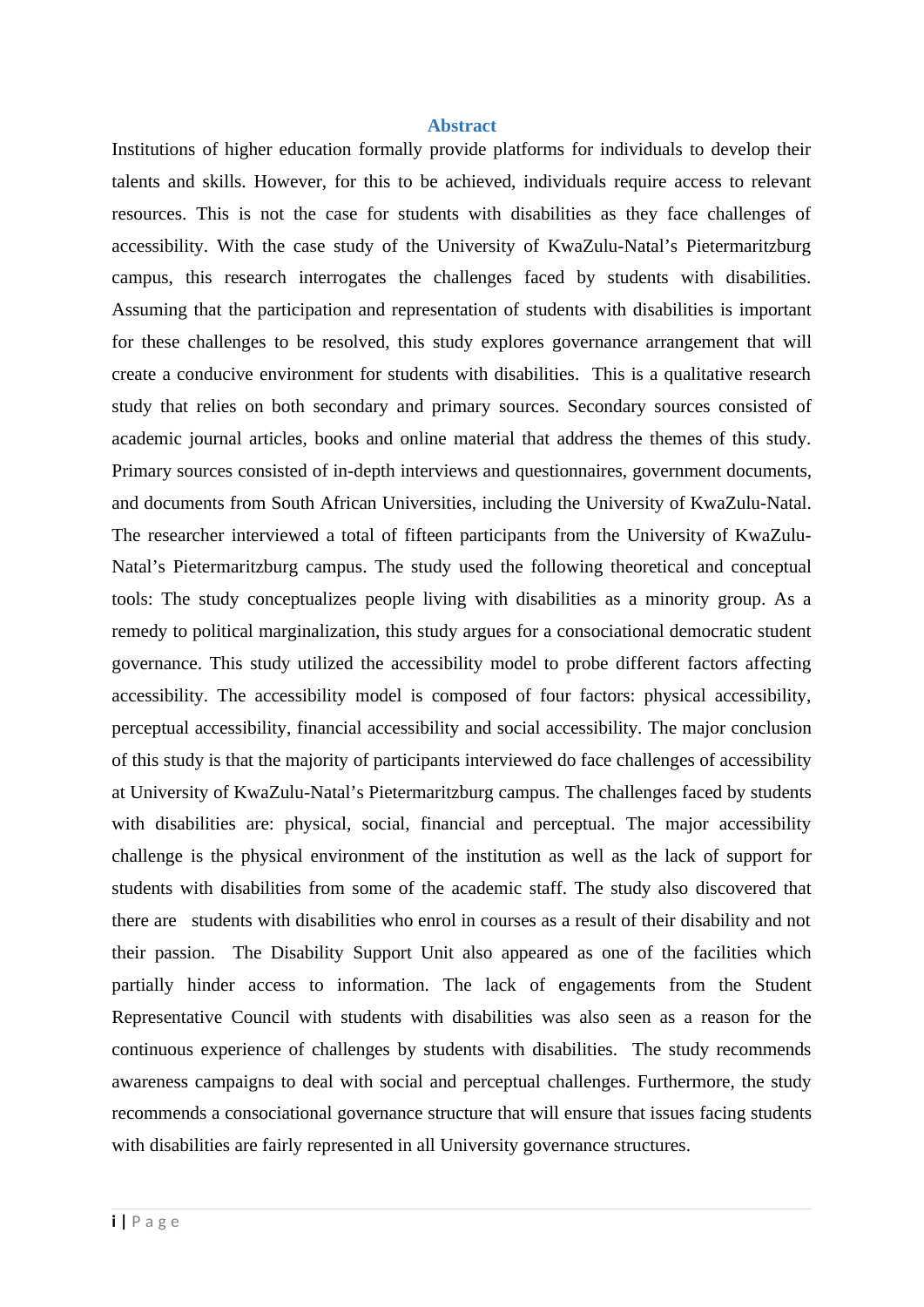#### <span id="page-2-0"></span>**DECLARATION**

I hereby declare that this dissertation titled ― "Accessibility issues and challenges facing students living with disabilities in institutions of higher education and training: The case of the University of Kwa-Zulu Natal" is my original work and has not been submitted in any form for any degree or diploma at any institution of higher learning. Where use was made of the works of other authors, these have been acknowledged in the text.

Signature\_\_\_\_\_\_\_\_\_\_\_\_\_\_\_\_\_\_\_

Miss Nompilo Nonzuzo Nene

As the supervisor of this candidate, I have approved this dissertation for submission.

Signature

Dr K. Mtshali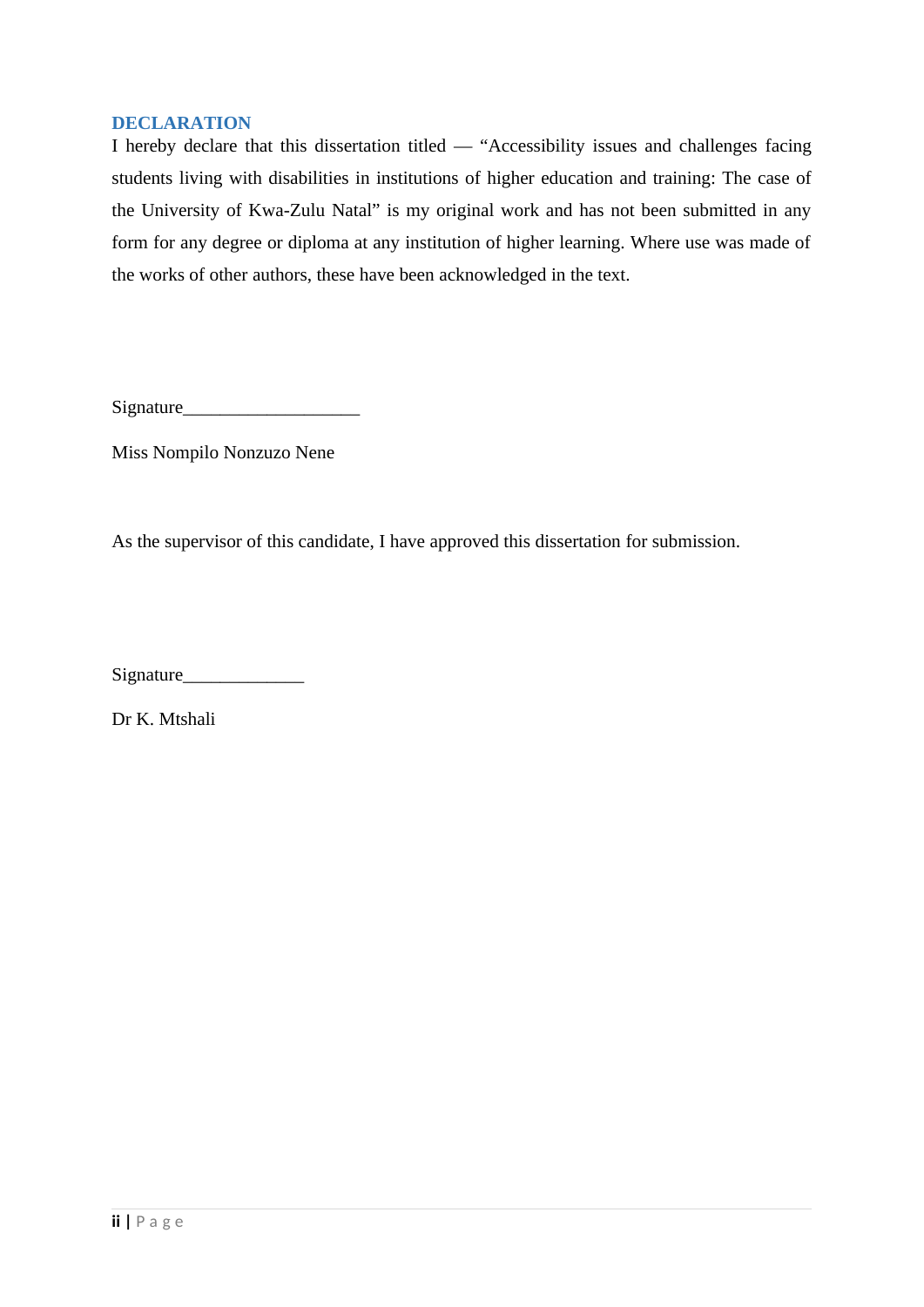#### <span id="page-3-0"></span>**DEDICATION**

A special dedication to my mum (Thembisile Cresentia Hadebe), I just want to Thank you MaHadebe. I am all that I am because you loved and never stopped supporting me in all my endeavours this one is for you.

To my late grandmother, this is dedicated to you too MaThusi, I had wished that you would live till the day I would be able to make you enjoy the fruits of your children, however God had other plans besides the ones we had.. 'ULale umphumlela wafuthi nokukhanya kwaphakade kuk'khanyele Amen' (May your soul rest in peace and eternal light shine upon you). To my late Aunt Thandi Nene, I had wished you to see me graduate for my Masters but in heaven I am hoping to have made you proud once again.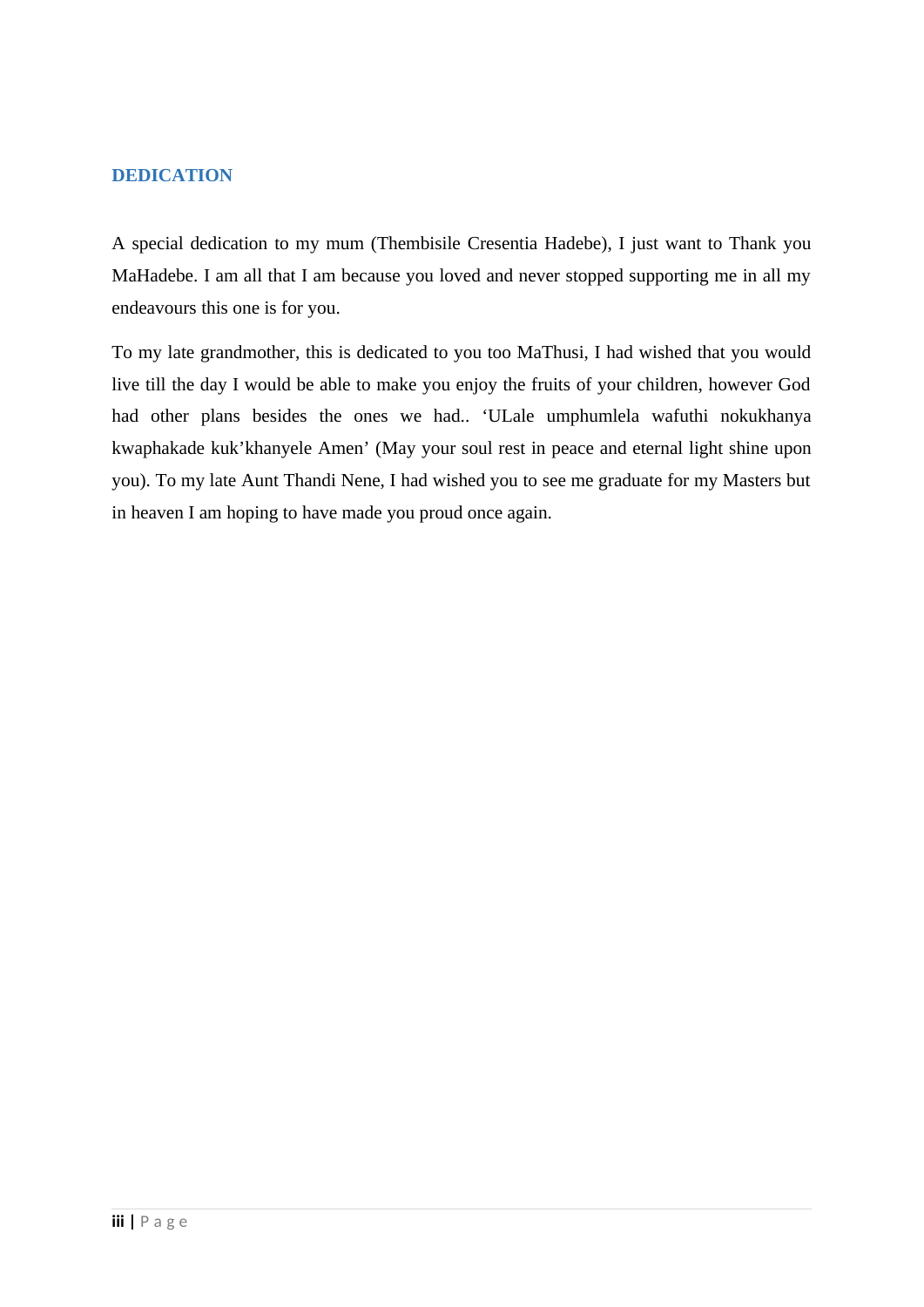#### <span id="page-4-0"></span>**Acknowledgements**

To GOD almighty I would like to firstly thank you for the gift of life and that of my family, if it was not for your guidance I would not have been able to come thus far. To my family, I would like to thank you for your unconditional love that you have shown to me throughout my 24 years of living. You have been my driving force for my success and this is especially dedicated to you.

To my Father (Mr. B.E. Nene) thank you for being there and to my brother (Nsika Nene) this is an example to you to always strive for success no matter the circumstance. I would like to further thank the Nene Family and extended family for always pushing me to carry on and to always do better Ngyanibonga (I thank you) bo maDlokovu, nina baseNgweni!!!(Clan Praises)

Lastly I would like to also thank my supervisor Dr Khondlo Mtshali for being the kind of supervisor he is .the supervisor and student relationship we had was great. I also like to show my gratitude to Dr Subrayen for all her efforts to organise the post graduate workshops for students with disabilities together with Professor Urmilla Bob from the research office. The motivations and words of encouragement we gathered from you has been the driving force to the completion of this project, THANK YOU.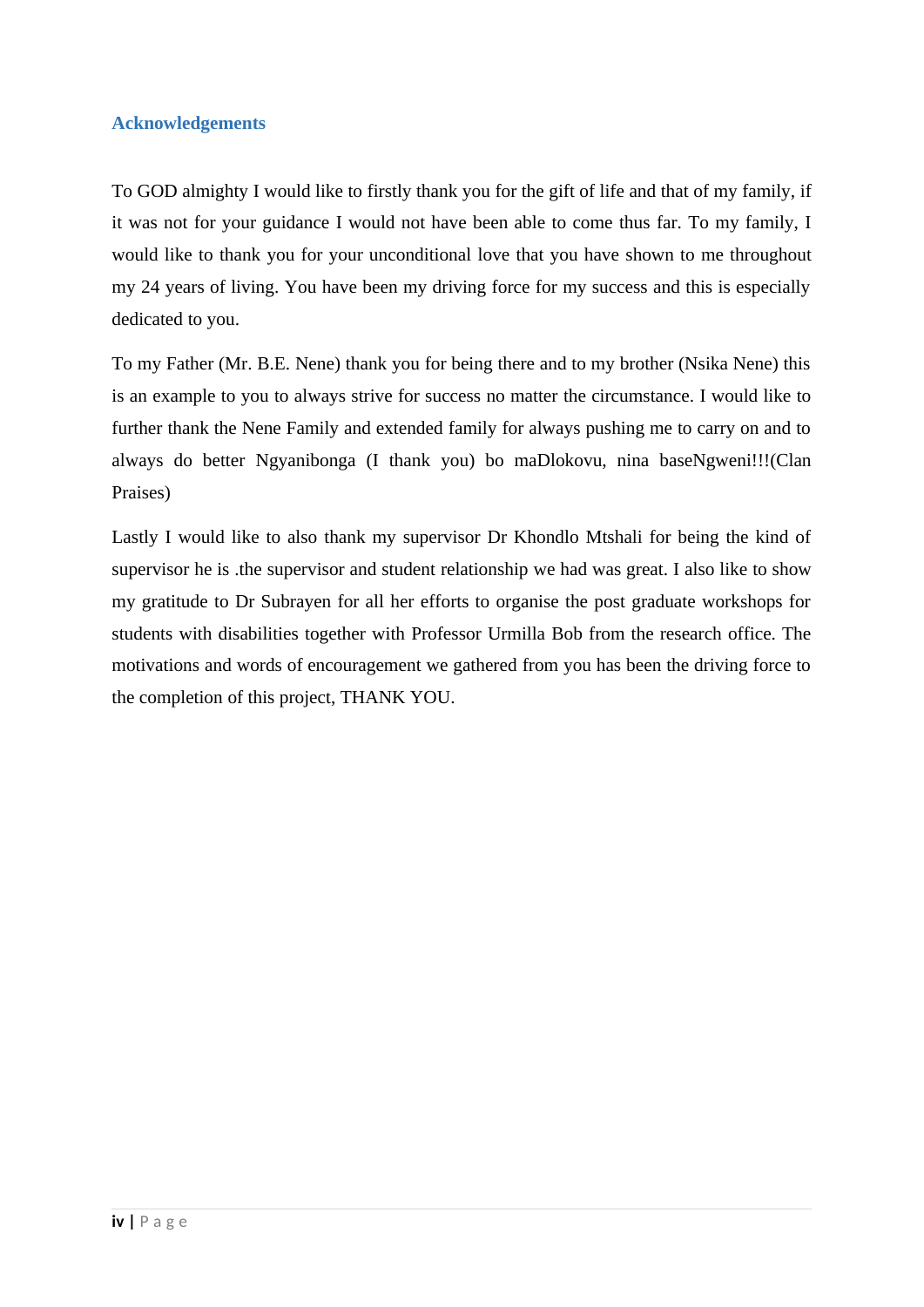# <span id="page-5-0"></span>**Abbreviations and Acronyms**

| AGM          | <b>Annual General Meeting</b>                           |
|--------------|---------------------------------------------------------|
| ACPF         | <b>African Child Policy Forum</b>                       |
| ANC          | <b>African National Congress</b>                        |
| <b>CBD</b>   | <b>Central Business District</b>                        |
| <b>CRPD</b>  | Convention on the Rights of Persons with Disabilities   |
| <b>CSRC</b>  | Central Student Representative Council                  |
| DA           | <b>Democratic Alliance</b>                              |
| DASA         | <b>Differently Abled Student Association</b>            |
| <b>DHET</b>  | Department of Higher Education and Training             |
| DSU          | <b>Disability Support Unit</b>                          |
| DSRA         | Department of Student Resident Affairs                  |
| $\bf{DoE}$   | Department of Education                                 |
| <b>DPSA</b>  | Disabled People South Africa                            |
| <b>DUT</b>   | Durban University of Technology                         |
| EFA          | <b>Education for All</b>                                |
| EFF          | <b>Economic Freedom Fighters</b>                        |
| <b>ERH</b>   | Eleanor Russell Hall                                    |
| <b>HEDSA</b> | <b>Higher Education Disability Services Association</b> |
| IFP          | Inkatha Freedom Party                                   |
| <b>JAWS</b>  | Job Access with speech                                  |
| <b>LAN</b>   | <b>Local Area Network</b>                               |
| <b>LSRC</b>  | <b>Local Student Representative Council</b>             |
| NEC          | <b>National Executive Commission</b>                    |
| <b>NPO</b>   | Non-Profit Organization                                 |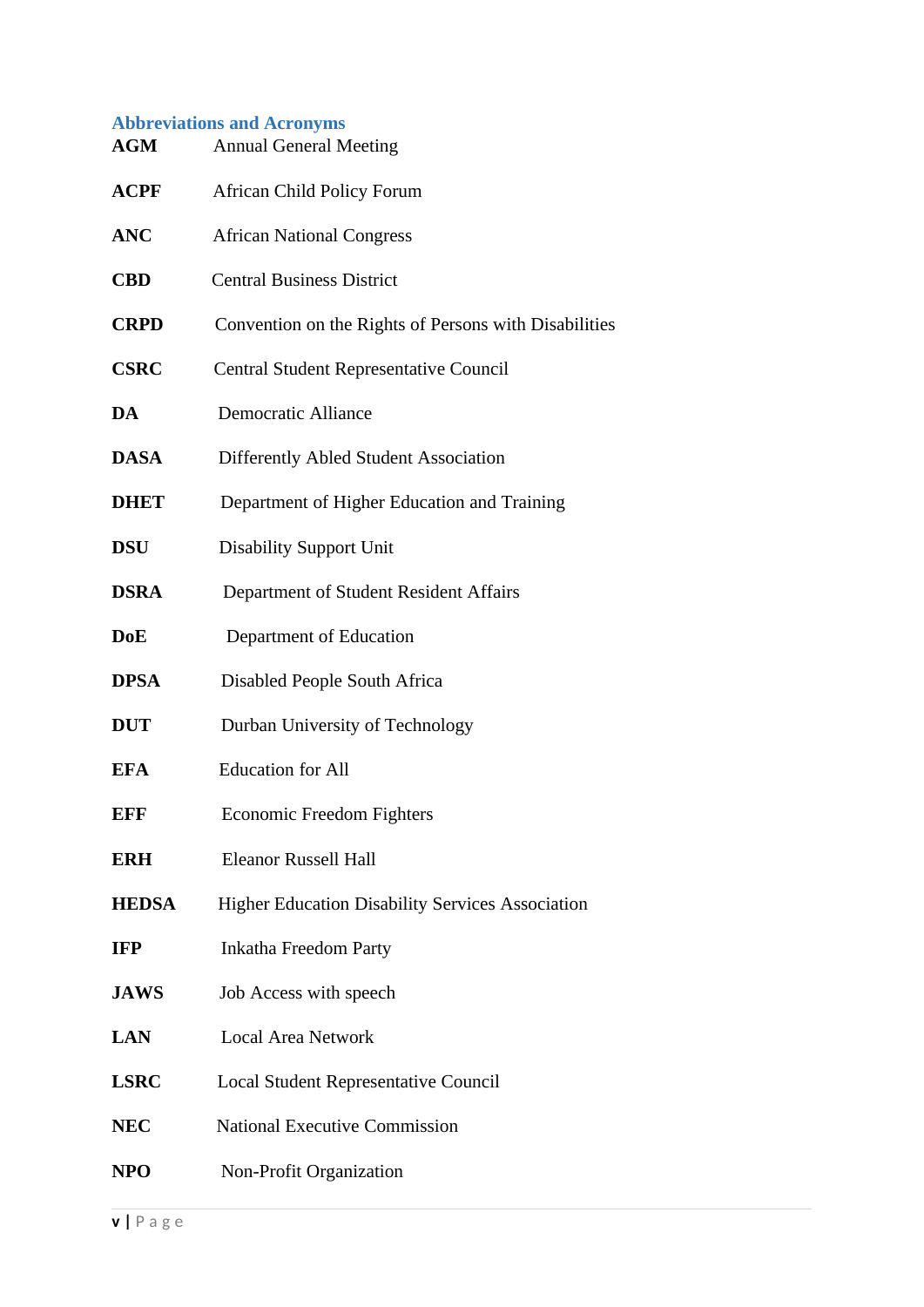| <b>NSFAS</b>  | National Students Financial Aid Scheme                          |
|---------------|-----------------------------------------------------------------|
| РA            | <b>Personal Assistant</b>                                       |
| PMB           | Pietermaritzburg                                                |
| <b>RMS</b>    | <b>Risk Management Services</b>                                 |
| RSA           | Republic of South Africa                                        |
| <b>SAHE</b>   | South African Higher Education                                  |
| <b>SASCO</b>  | South African Students Congress                                 |
| <b>SPN</b>    | <b>Scholarly Personal Narrative</b>                             |
| <b>SRC</b>    | <b>Student Representative Council</b>                           |
| SWD           | <b>Students with Disabilities</b>                               |
| <b>UDM</b>    | <b>United Democratic Movement</b>                               |
| <b>UKZN</b>   | University of KwaZulu-Natal                                     |
| <b>UKZNP</b>  | University of Kwa Zulu-Natal Pietermaritzburg Campus            |
| <b>UNESCO</b> | United Nations Educational Scientific and Cultural Organisation |
| <b>WOB</b>    | William O'Brien                                                 |
| WITS          | University of Witwatersrand                                     |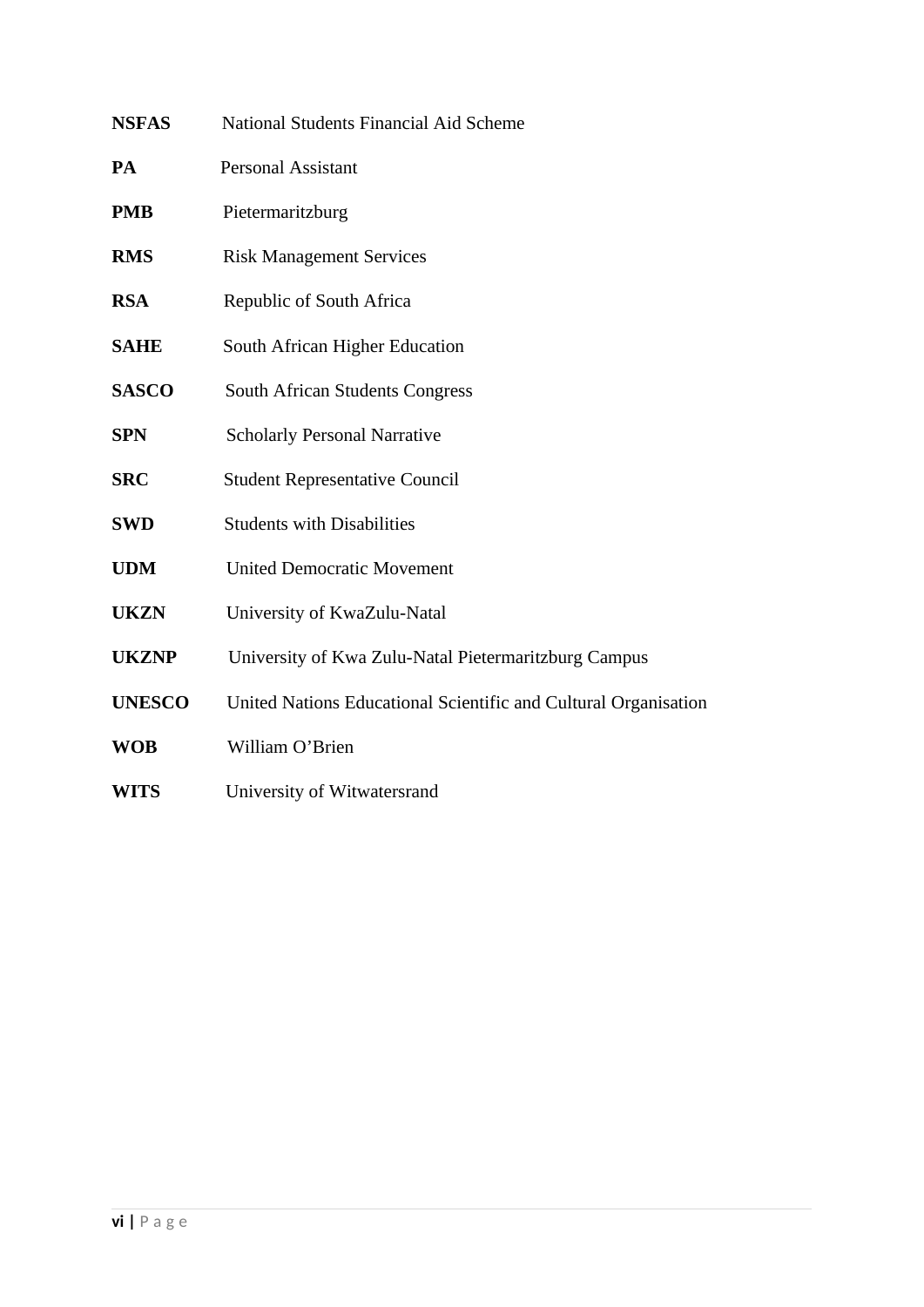# <span id="page-7-0"></span>**Table of contents**

# Contents

| 1.   |
|------|
| 2.   |
| 3.   |
| 4.   |
| 4.1. |
| 4.2. |
| 4.3. |
| 4.4. |
| 5.   |
| 6.   |
|      |
|      |
| 2.   |
| 2.1. |
| 2.2. |
| 2.3. |
| 2.4. |
| 2.5. |
| 2.6. |
|      |
|      |
|      |
| 3.   |
| 3.1. |
| 3.2. |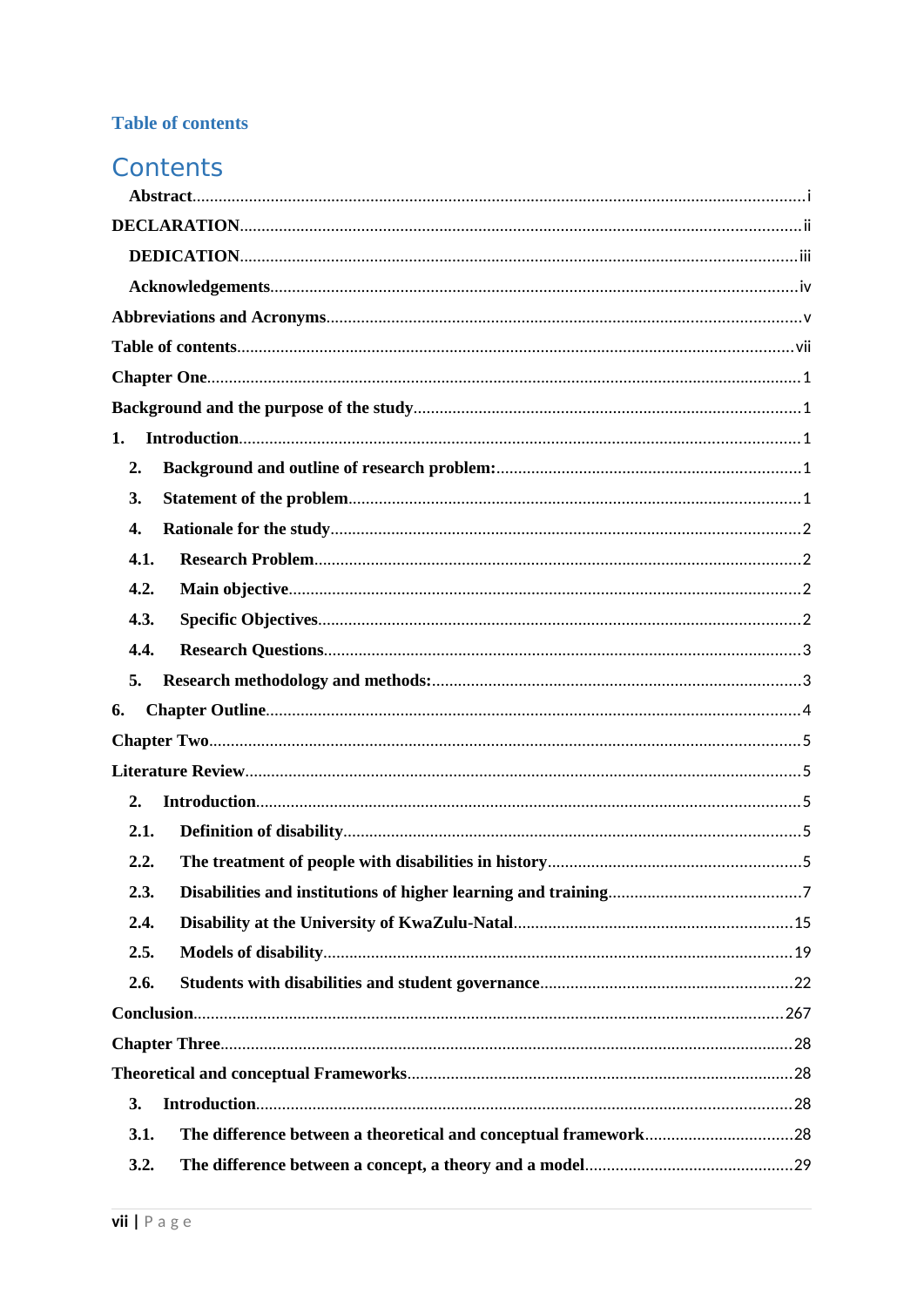| 3.3.   |                                                                                            |  |
|--------|--------------------------------------------------------------------------------------------|--|
| 3.4.   |                                                                                            |  |
| 3.5.   |                                                                                            |  |
|        |                                                                                            |  |
|        |                                                                                            |  |
|        |                                                                                            |  |
| 4.     |                                                                                            |  |
| 4.1.   |                                                                                            |  |
| 4.2.   |                                                                                            |  |
| 4.3.   |                                                                                            |  |
|        | 4.3.1.                                                                                     |  |
|        | 4.3.2.                                                                                     |  |
| 4.4.   |                                                                                            |  |
| 4.5.   |                                                                                            |  |
| 4.6.   |                                                                                            |  |
| 4.7.   |                                                                                            |  |
|        |                                                                                            |  |
|        |                                                                                            |  |
|        |                                                                                            |  |
| 5.     |                                                                                            |  |
|        |                                                                                            |  |
| 5.2.   | Profile of buildings in the Pietermaritzburg campus where students with disabilities       |  |
|        |                                                                                            |  |
|        |                                                                                            |  |
| 5.4.   |                                                                                            |  |
| 5.5.   | Issues and challenges facing students with disabilities as highlighted by the participants |  |
| 5.5.1. | Issues and challenges encountered by students with disabilities as identified by           |  |
|        |                                                                                            |  |
| 5.5.2. |                                                                                            |  |
| 5.5.3. |                                                                                            |  |
| 5.5.4. |                                                                                            |  |
| 5.5.5. |                                                                                            |  |
| 5.5.6. |                                                                                            |  |
| 5.5.7. | Ways in which inadequacies of the SRC be improved in representation of students            |  |
| 5.5.8. |                                                                                            |  |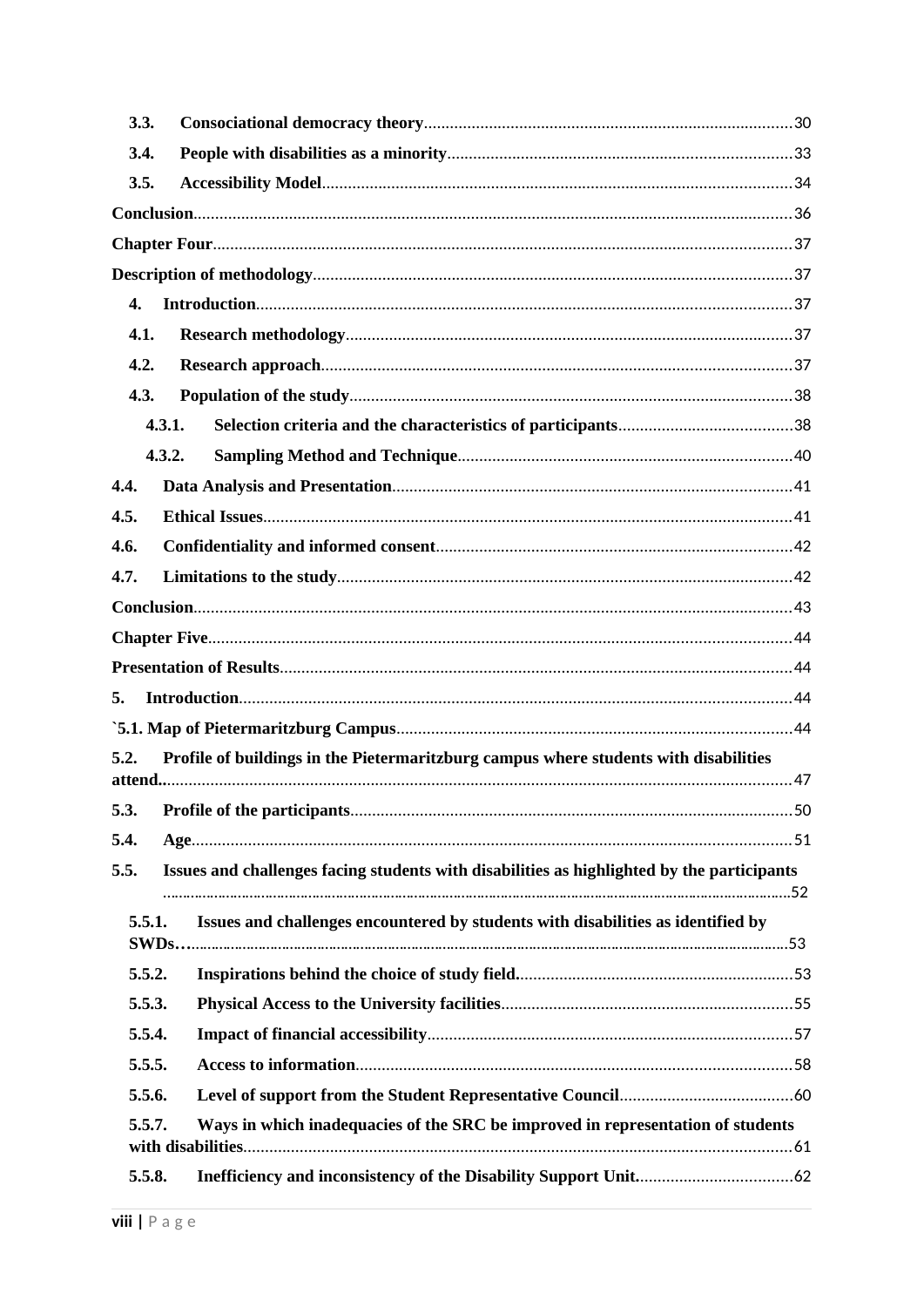| 6.                                                                                         |  |
|--------------------------------------------------------------------------------------------|--|
|                                                                                            |  |
| 6.2.                                                                                       |  |
| Student Representative Council -Students with disabilities relations: The limit of<br>6.3. |  |
| 6.4.                                                                                       |  |
|                                                                                            |  |
| 6.5.                                                                                       |  |
|                                                                                            |  |
|                                                                                            |  |
|                                                                                            |  |
| 7.                                                                                         |  |
| 7.1.                                                                                       |  |
| 7.2.                                                                                       |  |
| 7.3.                                                                                       |  |
|                                                                                            |  |
|                                                                                            |  |
|                                                                                            |  |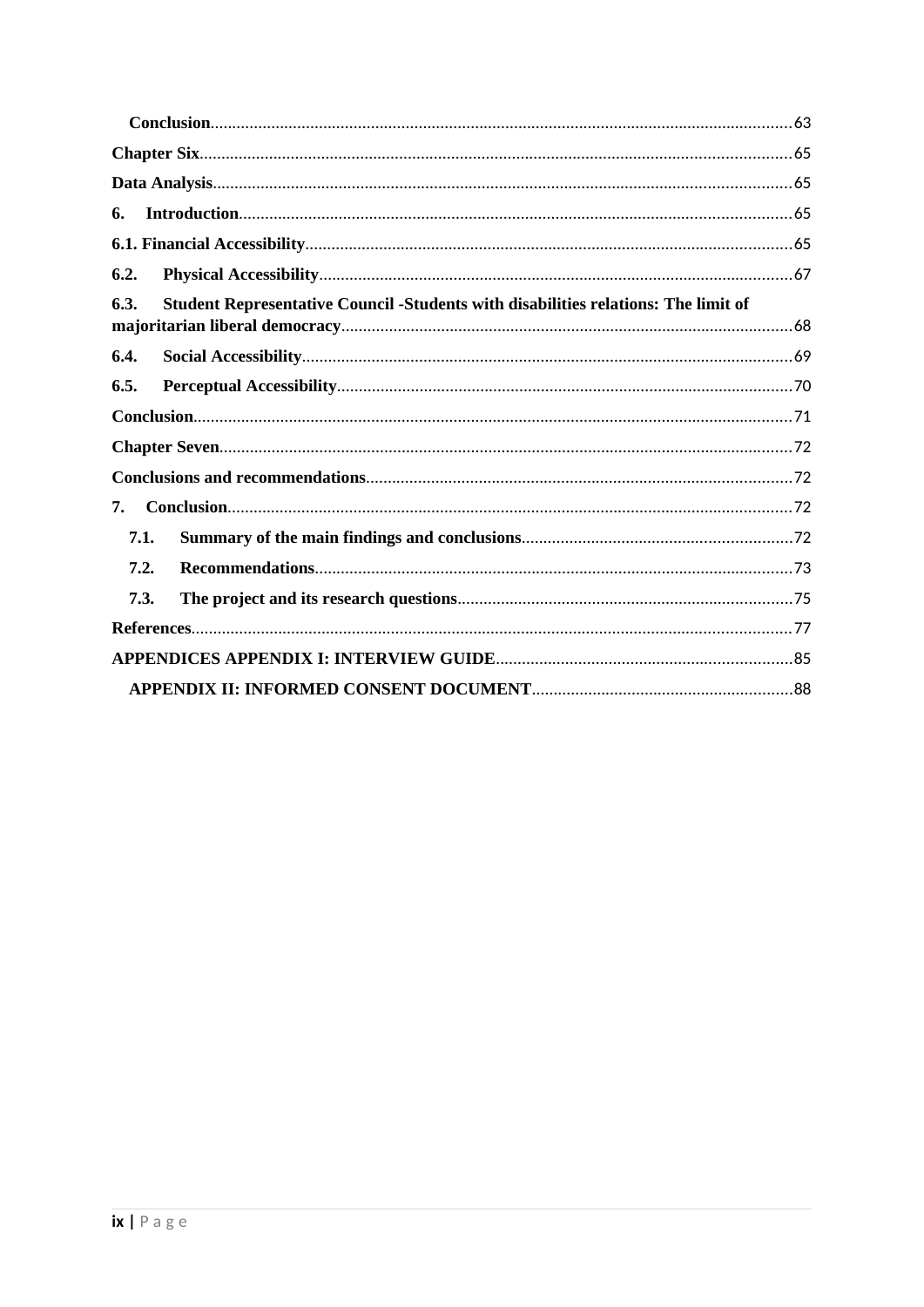# <span id="page-10-0"></span>**Chapter One**

#### <span id="page-10-1"></span>**Background and the purpose of the study**

#### <span id="page-10-2"></span>**1. Introduction**

This introductory chapter has the following sections. Firstly, it will provide the background and outlined the research problem. Secondly, the chapter will also list the research questions and research objectives that the researcher sought to fulfil. Finally, the first chapter will discuss the research methodology and research methods that will be utilized in conducting the research study.

#### <span id="page-10-3"></span>**2. Background and outline of research problem:**

According to the Independent Living Institute (2012) people living with disabilities have long faced challenges and discrimination dating back to the times of apartheid. After the democratization of the South African state many had hoped for a better life and a true sense of inclusion. The Constitution of the Republic of South Africa's Bill of Rights give people living with disabilities substantive rights which includes the right to corrective (affirmative) action to overcome the effects of past discrimination. While the post-apartheid state opened many doors, the question is whether doors were opened for all. While students with disabilities have access to tertiary institutions, they still face many challenges. The purpose of this dissertation is to interrogate the challenges faced by students living with disabilities at South Africa's institutions of higher learning and training, in particular, at the University of KwaZulu-Natal's Pietermaritzburg campus.

#### <span id="page-10-4"></span>**3. Statement of the problem**

The University of Kwa-Zulu Natal is one of the institutions of higher learning and training which are very much honoured around the globe. However, this does not make the institution perfect because there are problems of accessibility which the university has not successfully been addressed. In particular this research deals with physical, perceptual, financial and social accessibility. Given the issues of accessibility, this study is interested in the role of students with disabilities in governance structures. The research will question the extent to which the liberal majoritarian governance can accommodate students with disabilities.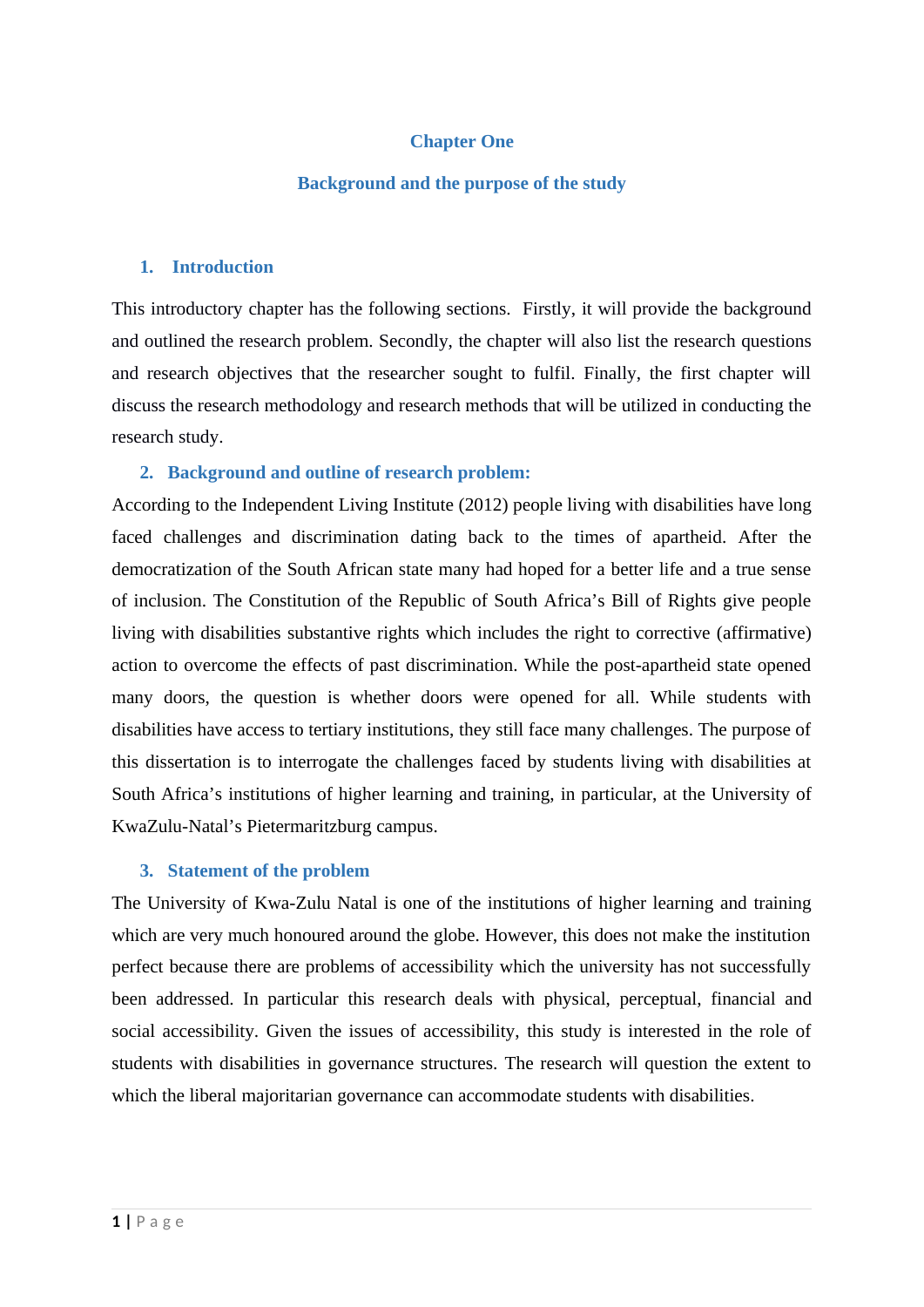#### <span id="page-11-0"></span>**4. Rationale for the study**

The primary reason to the choice of the research topic is that as a student who has been within the university for a few years, I feel that there are issues, relating to disabilities, which have been overlooked by the University. While there is research on accessibility for students with disabilities, existing studies have not tried to link these issues to governance.

#### <span id="page-11-1"></span>**4.1. Research Problem**

The research problem for this study is whether there is a relationship between the inability to resolve issues of accessibility facing people with disabilities and the governance structure, in this particular case, the student governance structure.

#### <span id="page-11-2"></span>**4.2. Main objective**

What this research paper would like to achieve in its execution is that for the University to be aware that there is actually a problem that exist within the Pietermaritzburg campus specifically with reference to accessibility. Further what the research study would like to achieve is that for all those in decision making capabilities and positions that there is an importance of the involvement of all concerned parties before decisions can be taken more especially if it is a diverse society such as the disability society as each ones needs and requirements are different from the others and there shouldn't be assumptions that students are coping due to no reactions to whatever may be happening in their environments.

#### <span id="page-11-3"></span>**4.3. Specific Objectives**

- Investigate the challenges facing students with disabilities at the University of KwaZulu-Natal Pietermaritzburg Campus.
- Investigate as to whether, is there any sort of representation of Student with Disabilities within the Student Representative Council of University of KwaZulu-Natal Pietermaritzburg Campus.
- Look into the functioning of the Student Representative Council in solving student matters more especially disabled students.
- To look at what is the role of the Student Representative Council in ensuring that the challenges and issues facing Student with Disabilities are resolved.
- Depending on the role of the Student Representative Council in resolving Student with Disabilities issues, how can that standard be maintained or improved.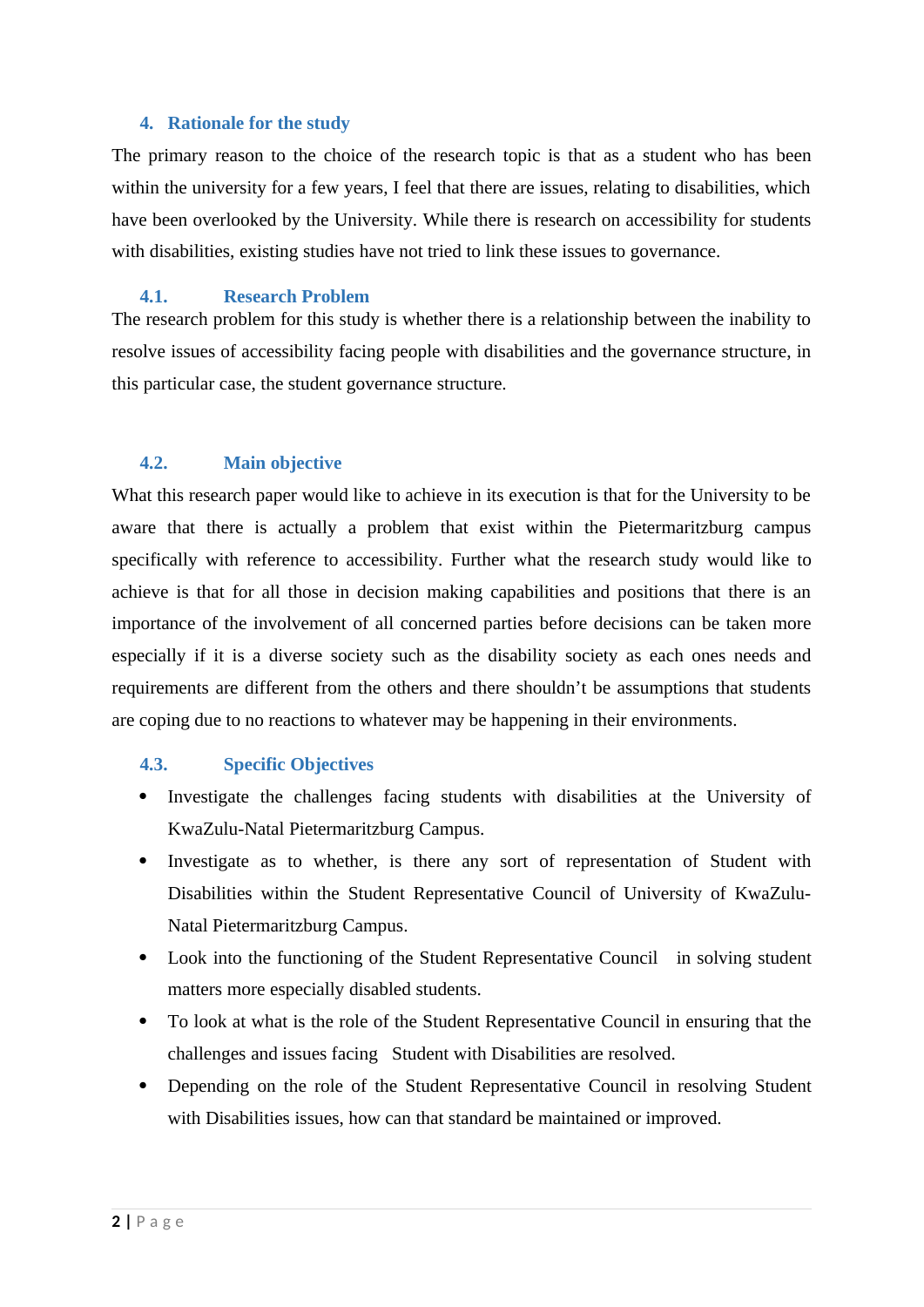#### <span id="page-12-0"></span>**4.4. Research Questions**

- 1. What are accessibility challenges faced by students living with disabilities at the University of Kwa Zulu-Natal's Pietermaritzburg campus?
- 2. How has the Student Representative Council tried to resolve these challenges?
- 3. How are students living with disabilities represented in the Student Representative Council?
- 4. Does the representative structure of the Student Representative Council enhance or hinder the resolution of the challenges faced by students living with disabilities?
- 5. If the representative structure of the Student Representative Council hinders the resolution of these challenges, how can this structure be improved?

#### <span id="page-12-1"></span>**5. Research methodology and methods:**

This is a qualitative study. Qualitative research is research that is completed through creating an interactive relationship between people, spaces and objects (Ezzy, 2002). The qualitative approach is the most suitable approach because it has methods that are specified on interpreting people's feelings and experiences rather than quantification and measurement quantitative (Terre Blance, Durheim & Painter, 2006).

This research used both primary and secondary data. Secondary data consisted of books, journal articles and other published information dealing with the theme of this research. The primary data for this research was collected through questionnaires and interviews, which took place during the beginning of the second semester when the interviewees were available. The population for this project was the students of UKZN (PMB campus) living with disabilities. Interviews were conducted on students with disabilities from different colleges which consisted of the college of Humanities, college of Science, Agriculture and Engineering, College of Law and Management and the College of Health Sciences within the institution. The research used purposive sampling to select participants. Furthermore, the sample size of the research was fifteen (15) students, split proportionally between the different disabilities found within the student population of the University of Kwa-Zulu Natal Pietermaritzburg campus and the different genders.

In addition to the research methodology the research paper made use of Scholarly personal narrative (SPN), in the generation of data. Heidelberger and Uecker (2009), explained SPN as a research methodology which offers the researcher the opportunity to go beyond the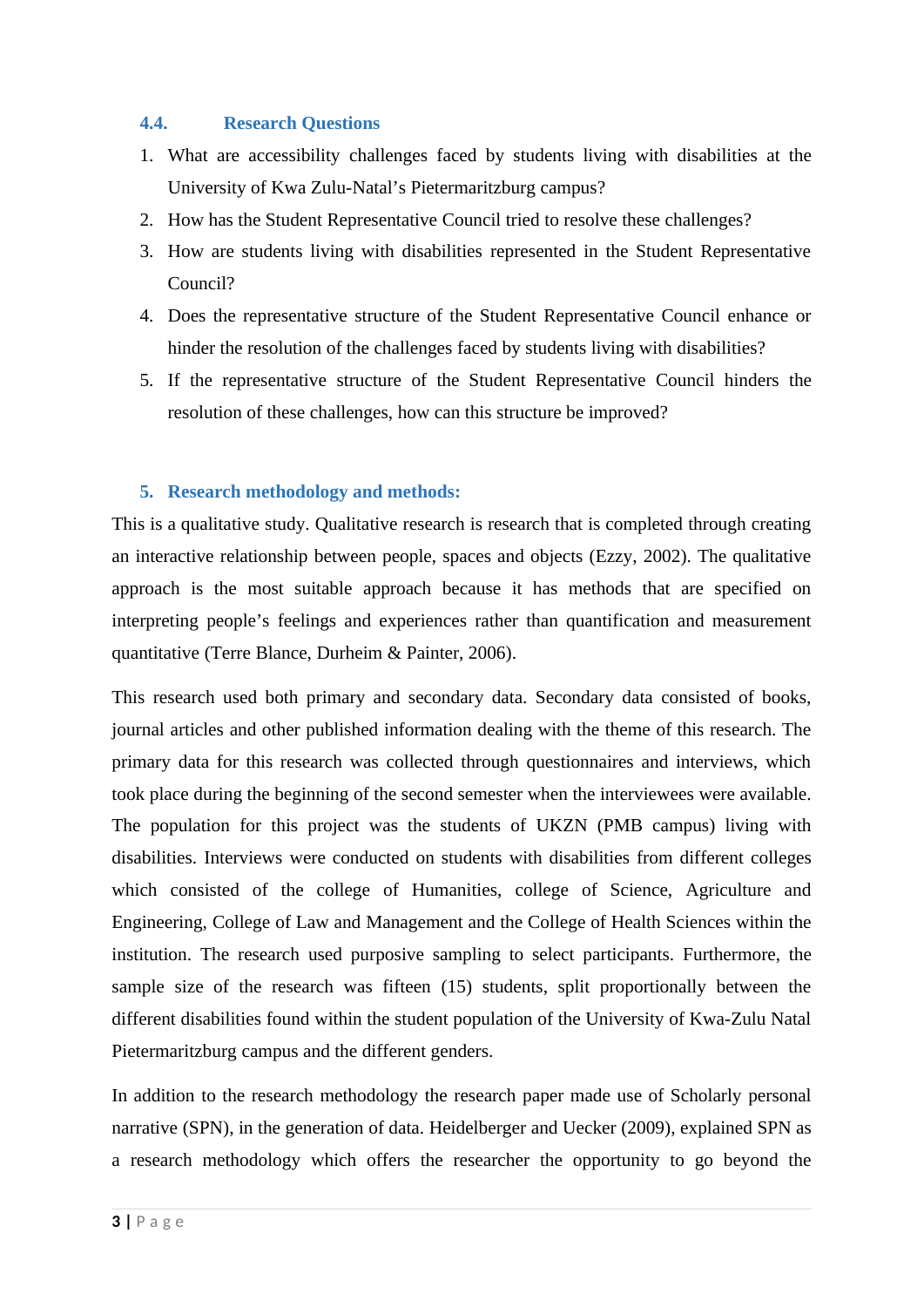scientific jargon. This research methodology therefore seeks to share knowledge of how things had been since the beginning of time. SPN the researchers avoid giving answers instead they share their experiences and listen to experiences of others in hope that they will be of assistance to others and further assist in constructing new knowledge. When analysing the data for the researcher will firstly conduct interviews, record them and also transcribe the response from the interviewees. Then lastly the data received was labelled and coded according to whatever themes that arose from the responses given from the interviews.

#### <span id="page-13-0"></span>**6. Chapter Outline**

The first chapter is an introductory chapter. It provided the background and outlined the research problem. The chapter also listed the research questions and research objectives. Finally, the first chapter discussed research methodology and research methods. The second chapter is a literature review chapter. The third chapter articulated the conceptual and theoretical frameworks that are used by the study. Chapter four discusses the research methodology and research methods that are used by this study. Chapter five presents the data collected. Using the chosen conceptual and theoretical framework, chapter six analysed the collected data. Chapter seven is a concluding chapter.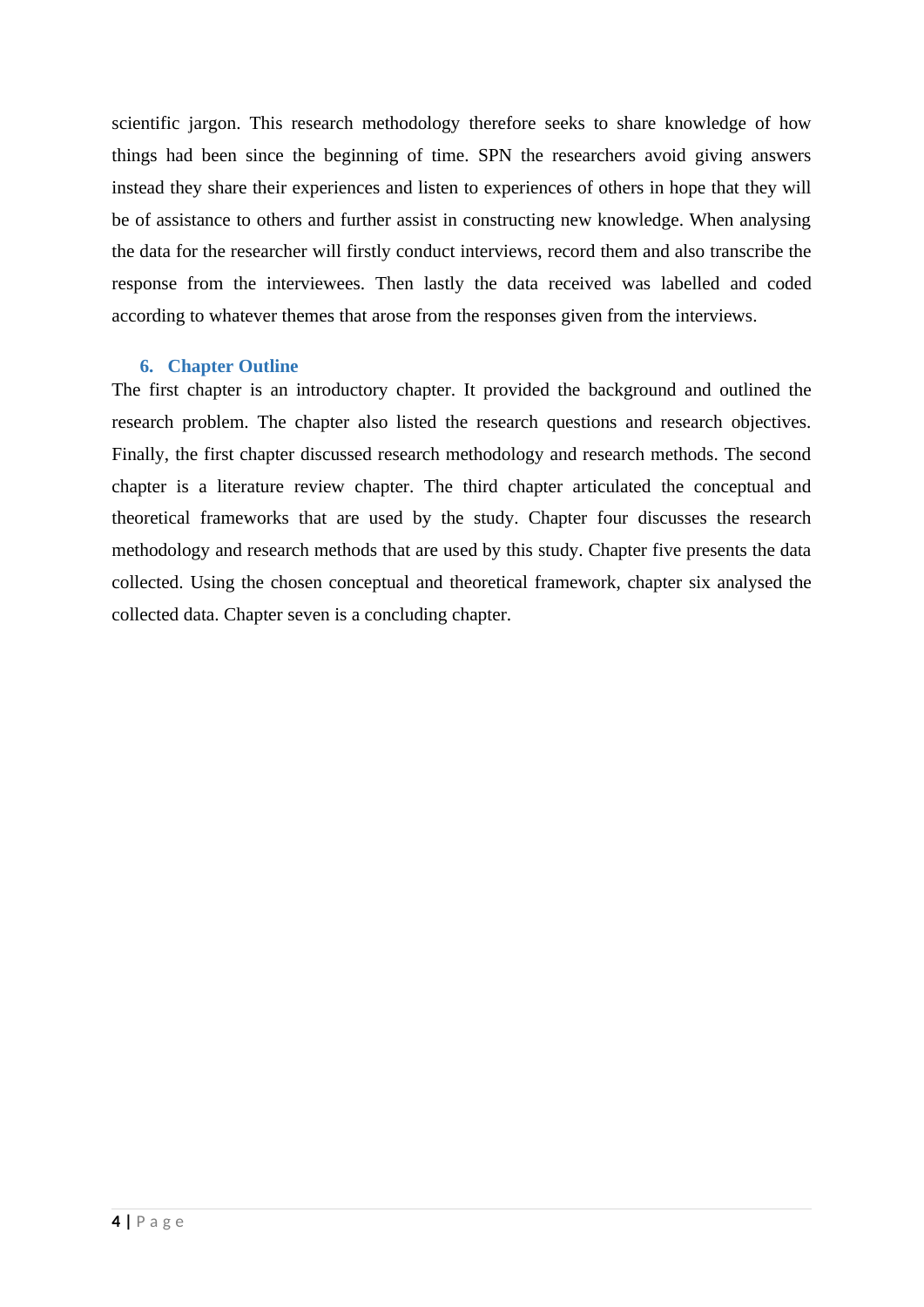#### <span id="page-14-0"></span>**Chapter Two**

#### <span id="page-14-1"></span>**Literature Review**

#### <span id="page-14-2"></span>**2. Introduction**

The previous chapter provided background, outline of the research problem and research questions that will guide this study. This chapter will critically discuss existing literature on themes addressed by this research. This chapter will firstly commence with the discussion of what literature review is. Secondly it will discuss the role of literature review in social science research, and lastly, the chapter will provide a critical discussion of the contested concept of disability.

#### <span id="page-14-3"></span>**2.1. Definition of disability**

Disability is a topic which is very much debated and also one which is a concern amongst citizens of South Africa as it affects all individuals either directly or indirectly. With the above being said it is of importance to note that there are many definitions of the concept of disability. This is a result of different understanding of what a disability is. Liebman (1976) defines disability as a physical or mental condition that limits a person's movements, senses, or activities.). Furthermore, there are different types of disabilities which include physical, mental, intellectual, and sensory disabilities. Physical disability is defined as a restriction on a person's physical operational, mobility, dexterity or stamina. Other forms of physical disabilities include deficiencies which limit other aspects of daily living, such as respiratory disorders, blindness, epilepsy and sleeping disorders. Mental disabilities and intellectual disabilities are constituted by a wide range of mental health conditions and disorders that affect ones mood, thinking and behaviour. Moreover, there are also vision impairments, which is any diagnosed condition of the eye or visual system that cannot be corrected within normal limits.

Finally, sensory disabilities refer to a disability of the senses (e.g. sight, hearing), they also include mental illnesses such as depression, anxiety disorders, schizophrenia, eating disorders and addictive behaviours.

#### <span id="page-14-4"></span>**2.2. The treatment of people with disabilities in history**

Societies in which we live in have a major role in the way we end up thinking and carry out ourselves as members of the community and the society at large. Pritchard (1963) notes that history is full of examples of disabled people worldwide where they are mocked, slaughtered,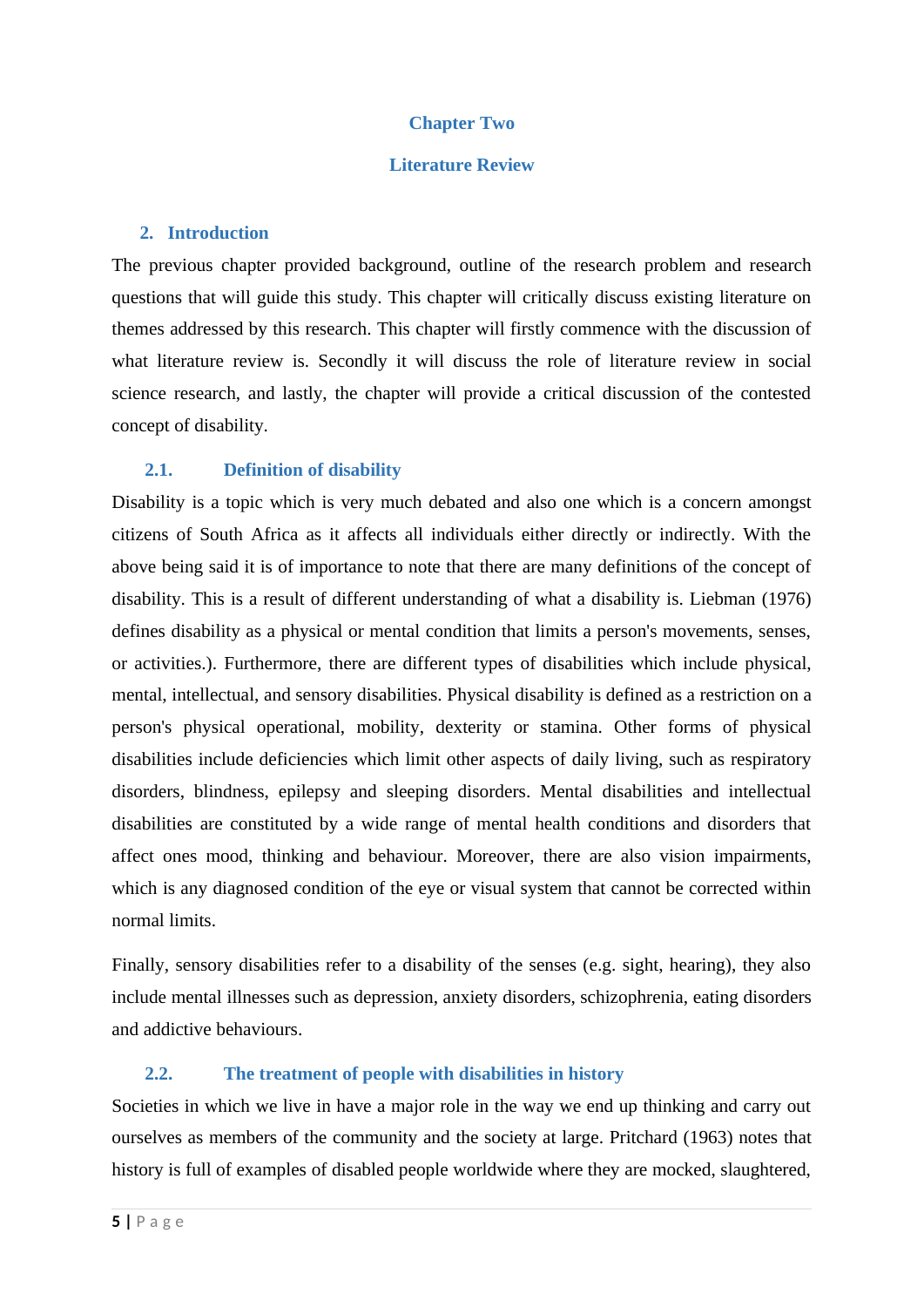and left to die or condemned to permanent exclusion in asylums. In many of the African societies having a child with a disability is seen as a curse. This then leads to parents, more especially mothers of these children acting in an irrational manner. For example, in many societies, mostly African societies, having a child with Albinism was seen as a curse and punishment from God for the sins committed by the parent and they are termed "*isishawa*" meaning punishment. The discrimination against people with Albinism can lead to ritual murder of these individuals (Cruz-Inigo 2011). Kisannji (1993 cited Anang 1992:5), the ancient Greeks "abandoned their disabled babies on hillsides to die while early Chinese left their disabled people to drown in rivers." Therefore, with the information given above it is clear that a person with a disability was seen as something which needed to be ridden off and which was not wanted in society, thereby further meaning that their rights to life and dignity which are more important in one's life were actually deprived of such.

However, people with disabilities were not only treated in an inhuman manner but there were incidences where they have and are treated in a more humane manner. For example, Anang (1992) makes mention of the positive perceptions illustrated by Egypt towards the blind where they were given an opportunity to what is referred to as "gainful employment". This did not only trigger an interest in the country to know more about eye diseases but also created an open mind to other countries about disability. As a result, countries such as India then promoted the use of prosthetic and artificial eyes. Many more countries such as Belgium then adopted a tradition of caring for the mentally ill. It was then that the notion of special schools for the disabled lost their popularity and a more inclusive educational system was created.

In addition, this can be said to be much more prevalent in the times of oppression more specifically if one examines the context of the Republic of South Africa (RSA), during the times of apartheid one of the key characteristics of the government of the time was the prevalence of gross human rights violations (rights of the "Blacks") where only a certain kind of race group was given the opportunity to enjoy the privileges of life ("Whites").

 However, with the change in times and regimes of government, meant there will be a change in the statutes, and with change of statutes it meant that everyone now is able to enjoy all their rightful rights and are able to enjoy all that comes with life including persons with disabilities. In South Africa for example with the introduction of democracy there was also an introduction of the constitution of the republic which enshrines rights such as the right to life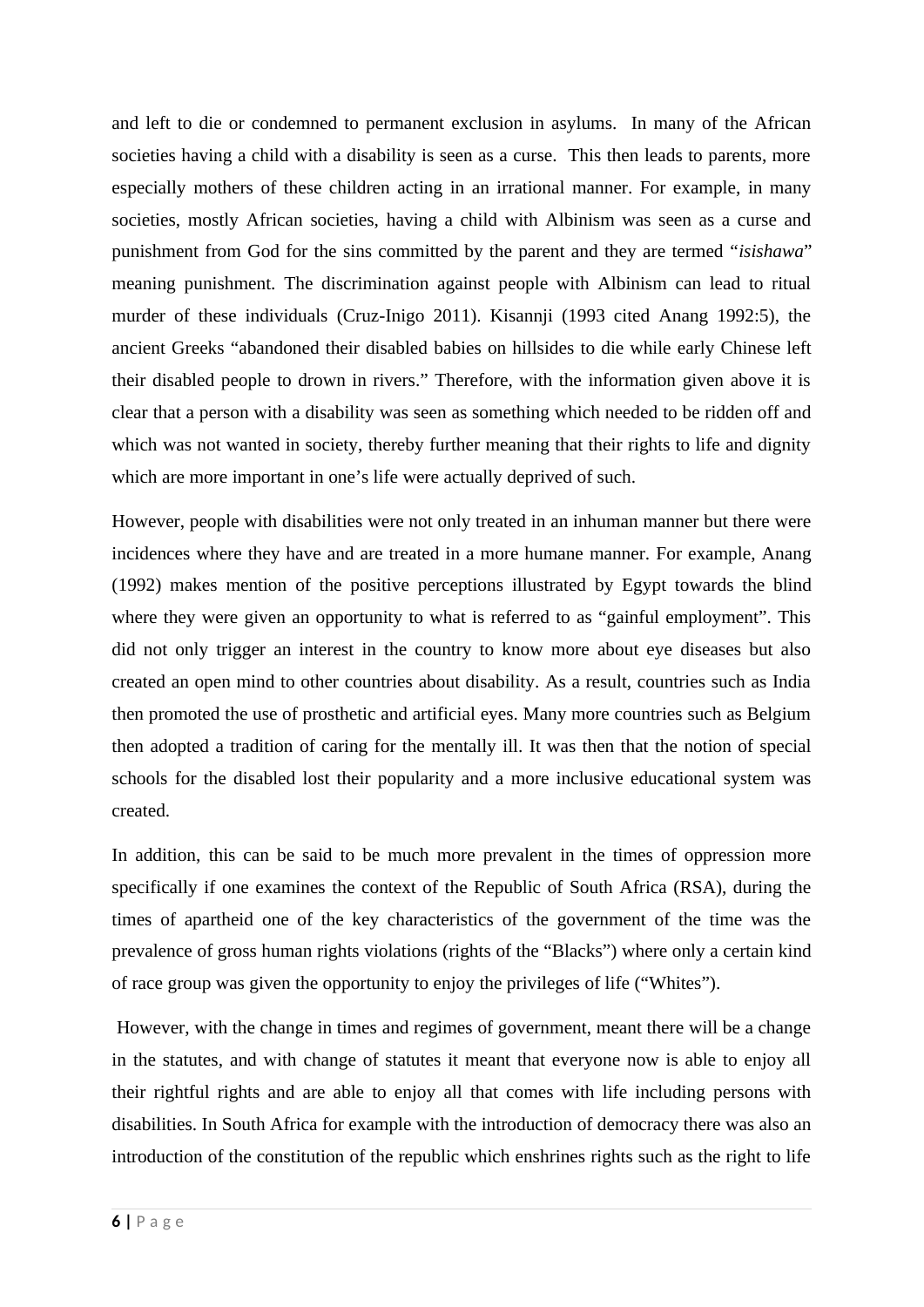and that of right to dignity which was only something which was only enjoyed by a certain class of the population. Arguably so there are still cases here and there where one will find that there was an abuse of any sort of a person with a disability but now there are organisations to which persons with disabilities can turn to like in South Africa there is what is known as Disable People South Africa (DPSA). Disable People South Africa is a nonprofit organisation (NPO). They are also a democratic cross-disability body made up of member organisations of disabled people within South Africa. They are also recognised as the national assembly of disabled people by Disabled People International. The organisations mandate is to ensure that there is development and integration of disabled people into all spheres of life in South Africa (Disable People South Africa, 2013).

# <span id="page-16-0"></span>**2.3. Disabilities and institutions of higher learning and training**

 Before one engages in the discussion of how disability is addressed in institutions of higher learning and training there is a need to first define what is meant by an inclusive education. According to Ajuwon (2008), inclusive education is defined as the philosophy of catering for students with disabilities in general educational settings. From the definition provided above the notion of every child being an equally valued member of the school culture is anchored. Thus, children with disabilities will be able to benefit from learning in a regular classroom, while their peers without disabilities gain from being exposed to children with diverse characteristics, talents and personalities (Ajuwon, 2008).

Different countries provide legislative and policy framework to support inclusive education. To enhance retention and success rates, the South African Higher Education Policy frameworks (the Republics of South Africa, Department of Education 1997, 2001) highlights a renewed interest in broadening access and participation requirements for students with disabilities in higher education. Institutions of higher learning do not only receive people of the same kind that is, being only persons without disabilities, but a variety of people are enrolled in these institutions, this is so as to encourage tolerance amongst the university communities as everyone comes from different backgrounds hence different needs. It is a privilege that within the university environments of the world, people with disabilities are also being accommodated.

The successful accommodation of students with disabilities in institutions of higher education requires the formulation of policies which are to properly state how these students are to be accommodated. Mutanga (2017 cited Corus (2004:15) in reporting that from the small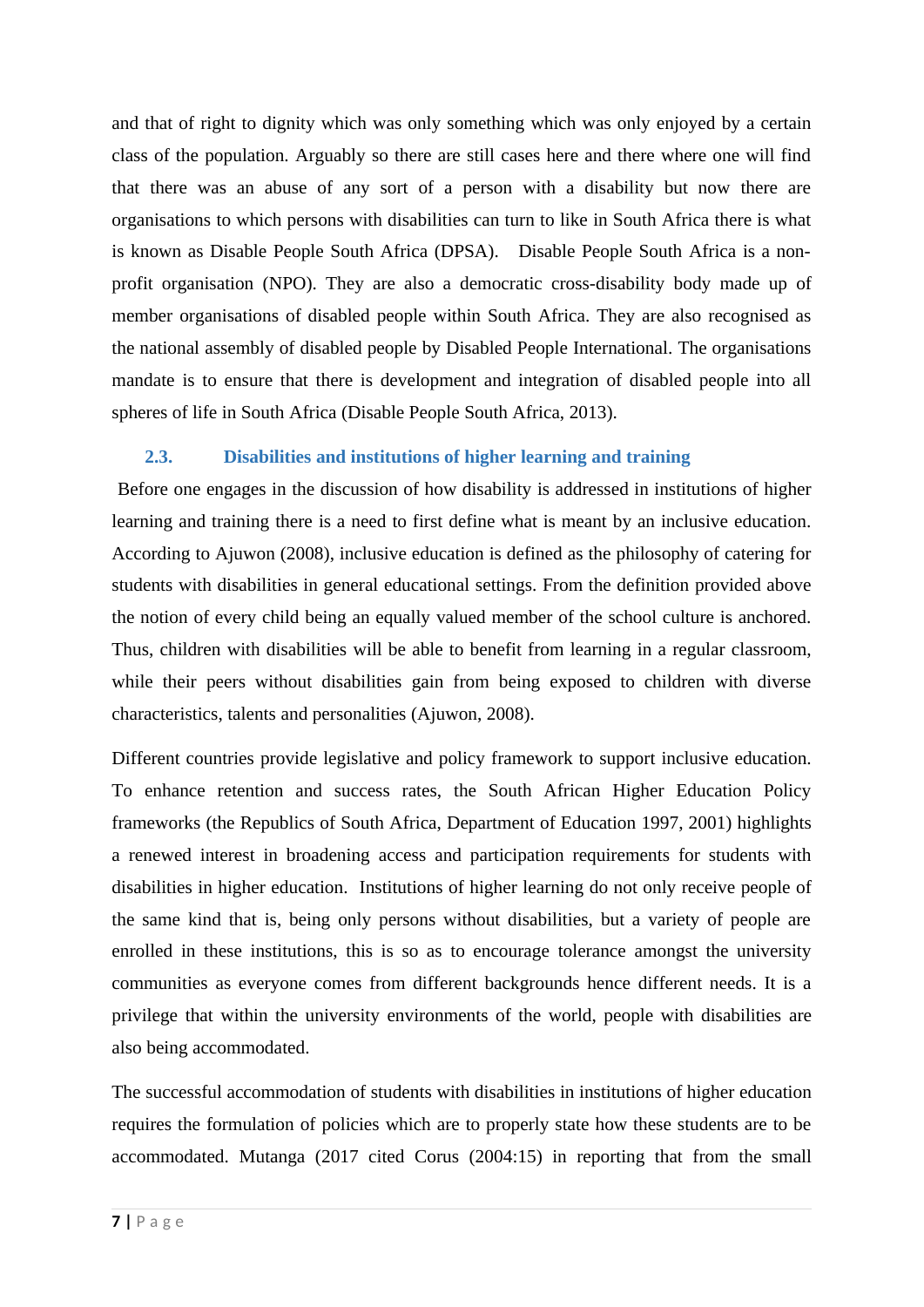amount who entre University do face challenges in these institutions. Mutanga (2017) adds that issues of disability are fragmented and also there is an absence of a national policy. Furthermore, Mutanga (2017 cited Matshedisho (2007:7) in noting that the challenges faced by those disabled students who are able to entre University are created by the inability of the government to make formalised rights into practical ones. In addition, to the lack of a national policy on disability is that in policies where disability is mentioned there is no clear description of disability in higher education and when it is described it is just not clear. An example of such a framework is the national plan as given by the department of education. One of the reasons for the haziness of disability issues is due to the lack of information of students with disabilities and the exclusionary practices shown towards students with disabilities prior 1994 (Mutanga, 2017). As a result of these practices students with disabilities are therefore expected to fit into an unchanging educational system.

In consideration of the above mentioned statements, the South African government has a number of different framework policies which seek to include students with disabilities into the higher education system. These framework policies will be discussed below and the main arguments will be based on how they aim to make students with disabilities feel included in higher education. The framework policies to be discussed include the South African constitution, the education white paper 3, the national plan for higher education of 2001, the education white paper 6, the white paper for post- school education and training and the 2014 white paper.

It was after the 1994 elections in South Africa that framework policies such as the constitution came to being. The formulation of the constitution was to correct the injustices of the past and also to ensure that those who were once disadvantaged enjoy those rights and privileges which they once did not enjoy.

The South African constitution is the guide of the country in ensuring that all those who reside within the country enjoy full and equal rights and are accommodated as advocated for by the constitution. According to chapter 2 of the constitution, the bill of rights section of the constitution speaks of equality. It is in section 9 (3) under equality which speaks to the nondiscrimination of citizens on any basis including disabled persons. Furthermore, the constitution of South Africa also enshrines the right to education for all. This is enshrined in section 29 (b) whereby the constitution clearly states that everyone has the right to further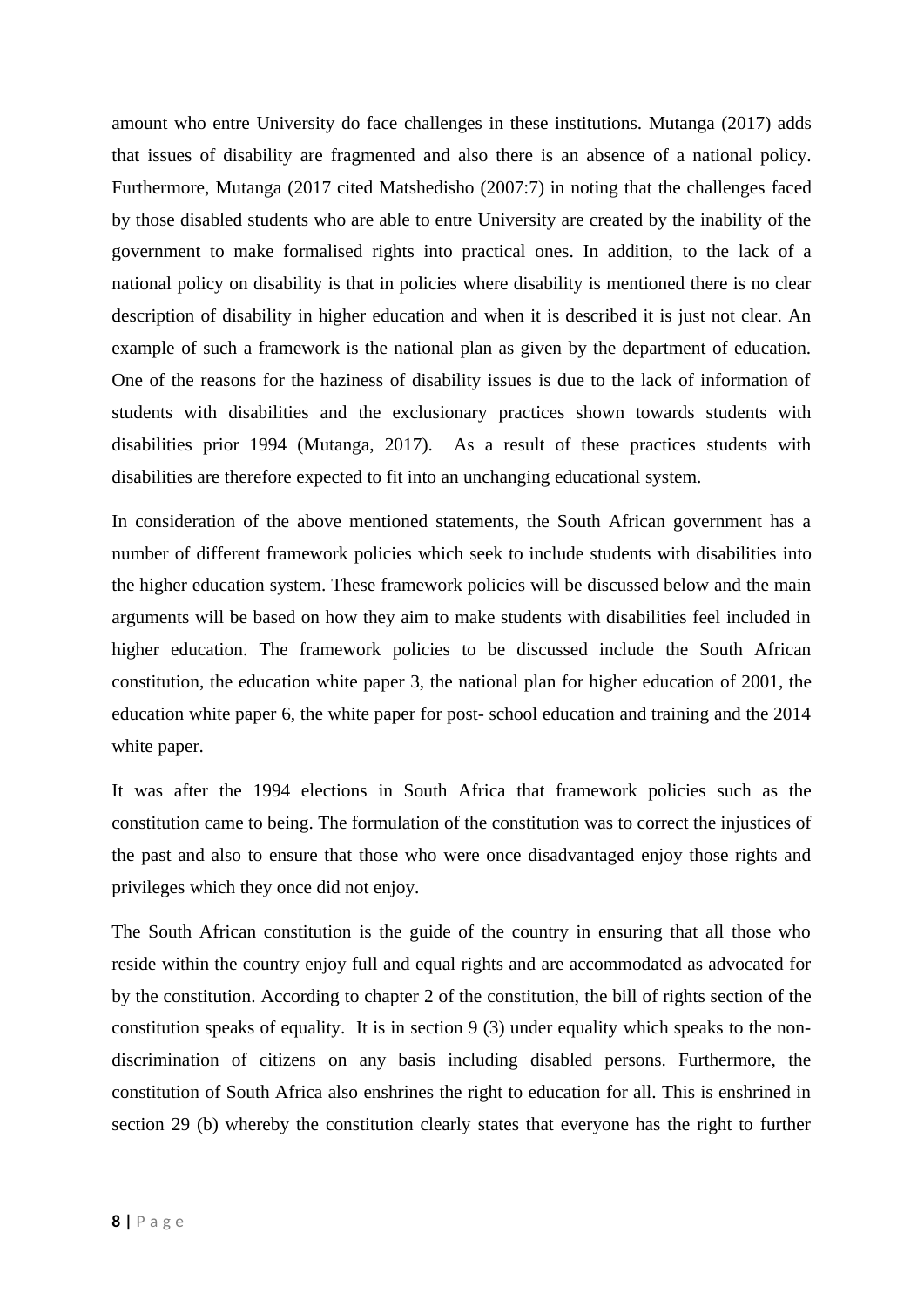their education where reasonable measures are put in place, and must be made progressively available and accessible to all (The constitution of the Republic of South Africa, 1996).

The second policy framework that the South African government put in place for the catering of students with disabilities is the Education white paper 3. According to Ramaahlo (2018), the education white paper 3 is the government's first attempt to address the lack of equity in higher education. In addition Ramaahlo (2018 cited the DoE (1997:14) in noting that it is a Programme for Transforming the Higher Education landscape and was gazetted officially in 1997. The transformation focused in that student with disabilities should not be the responsibility of individual institutions rather that of the entire higher education system (Ramaahlo 2018 cited DoE 1997:7 and FOTIM (2011: 4).

Thirdly, National Plan for Higher Education was released in 2001, and provides limited guidelines for the transformation of institutions and the higher education system (Ramaahlo 2018 cited DHET (2001).

In addition, in catering for students with disabilities in institutions of higher education, the South African government utilises the education white paper 6. In recognition of support for students with disabilities. In its content the Education White Paper 6 recommends regional collaboration between universities when increasing access, participation and throughput of students with disabilities (Ramaahlo et al 2018 cited the DoE 2001). Regional collaboration refers to institutions admitting and providing specialised support only to students with certain categories of disabilities and excusing all others. Lastly, the notion of regional collaboration was to directly address inclusive education with specific focus on basic education system. However, it was only better able to fit in Higher education by alluding to an inclusive system (Ramaahlo et al, 2018).

Furthermore, a policy framework that the South African government uses as its guide in providing for students with disabilities is the White Paper for Post-School Education and Training. This policy framework is similar to the other previously discussed frameworks. However, it only differs in that it is able to identify and acknowledge gaps that other inclusive policies have. This is proven to be true as Ramaahlo (2018 cites the DHET (2013:10) by noting that students with disabilities still experience challenges related to access, curriculum, student funding together and student support.

Lastly, the 2014 white paper is a policy framework that focuses more on improving access, inclusion and the success of student with disabilities in institutions of higher education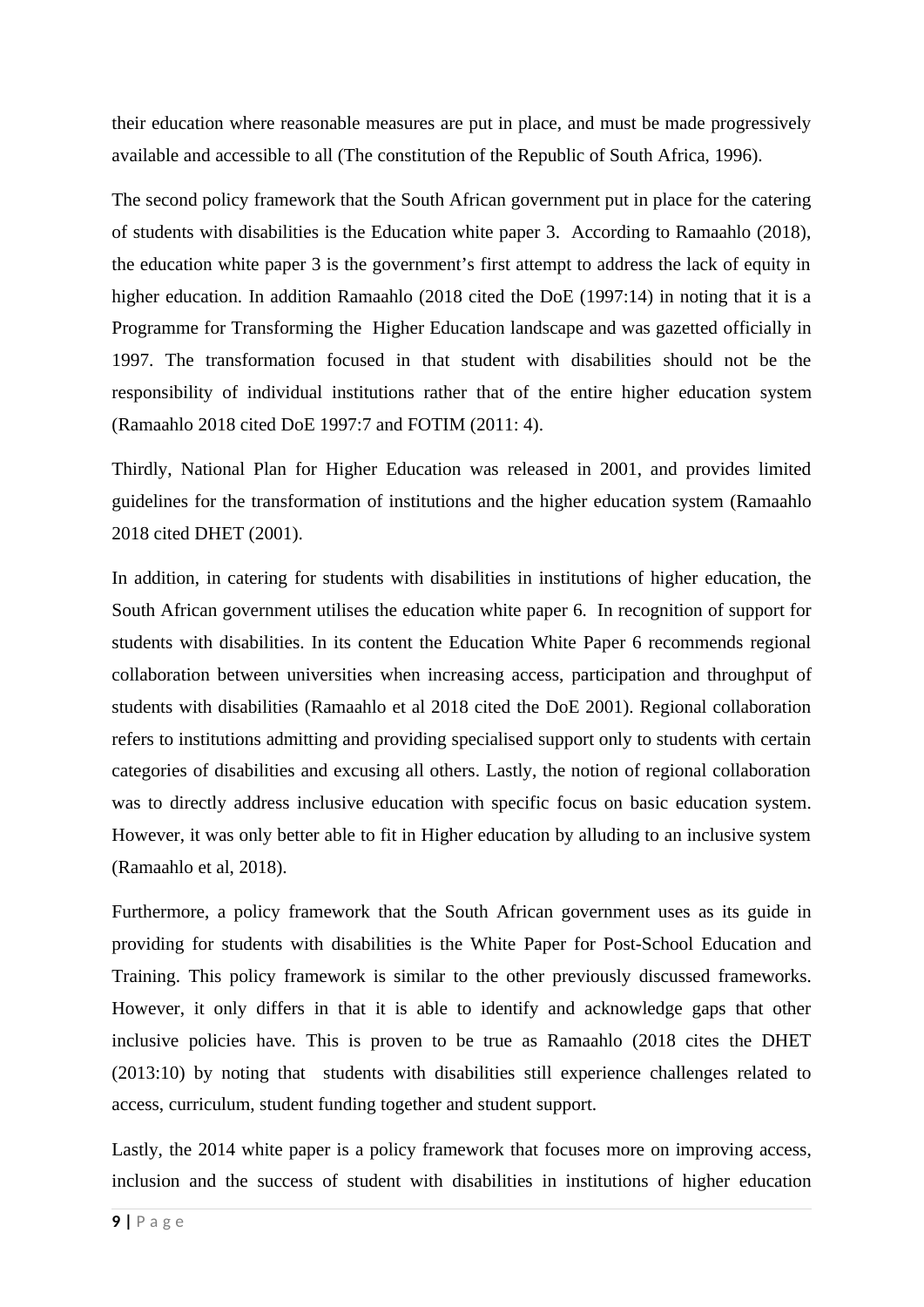(Ramaahlo, 2018). One can safely say that this policy framework has a differing factor which is the consideration of the success of students with disabilities. This is important because the government may make the physical and social environment accessible but the way that these students perform is also important. A substantiating reason can be that which is highlighted by the White Paper for Post-School Education and Training in challenges facing students with disabilities in Higher Education.

Akoojee and Nkomo (2007) argue that an inclusive educational culture and a transformed higher education can only be achievable and be successful when accompanied by accessibility. This further reiterates the argument presented earlier in the discussion that accessibility of students with disabilities is of significance as this ascertains their success. Obiozor, Onu and Ugwoegbu (2010) argue that enhancing accessibility in tertiary institutions has to start with the lecturers themselves. However, Mutanga (2017 cites Matshedisho 2010 and Hoywood (2014:15) in noting that there is a lack of disability awareness amongst lecturers themselves and this impacts in their ability to provide for students with disabilities. The lack of disability awareness can be mitigated through making lecture theatres accessible by always making sure that lecturers pay special attention to the students who need assistance. This is not to say that they be treated differently from other students as there is an equity element that should be upheld, but rather for the lecturer to be able to accommodate the student in every possible way.

Furthermore, the lack of disability awareness further leads to a more exclusionary environment as opposed to an inclusionary one. This is because in institutions of Higher Education disability inclusion differs from faculty to faculty (Mutanga, 2017). In addition, Mutanga (2017 cited Mayat and Amosuri (2011:29) in arguing that some lecturers are rather sceptical when it comes to admitting students with disabilities into universities, as a result they end up distancing themselves from assisting SWDs and they refer the students to the DSU as a place where they can get assistance from.

Bhengu (1997:3) mentions that in the White Papers of 1997 that relate to Education and Higher Education, students with disabilities must be seen and addressed as important stakeholders in the country of South Africa. With specific reference to the public institutions of higher learning South Africa. By virtue of the above statement made by Bhengu it is clear that disability is taken seriously in the country, but the question that remains is, is the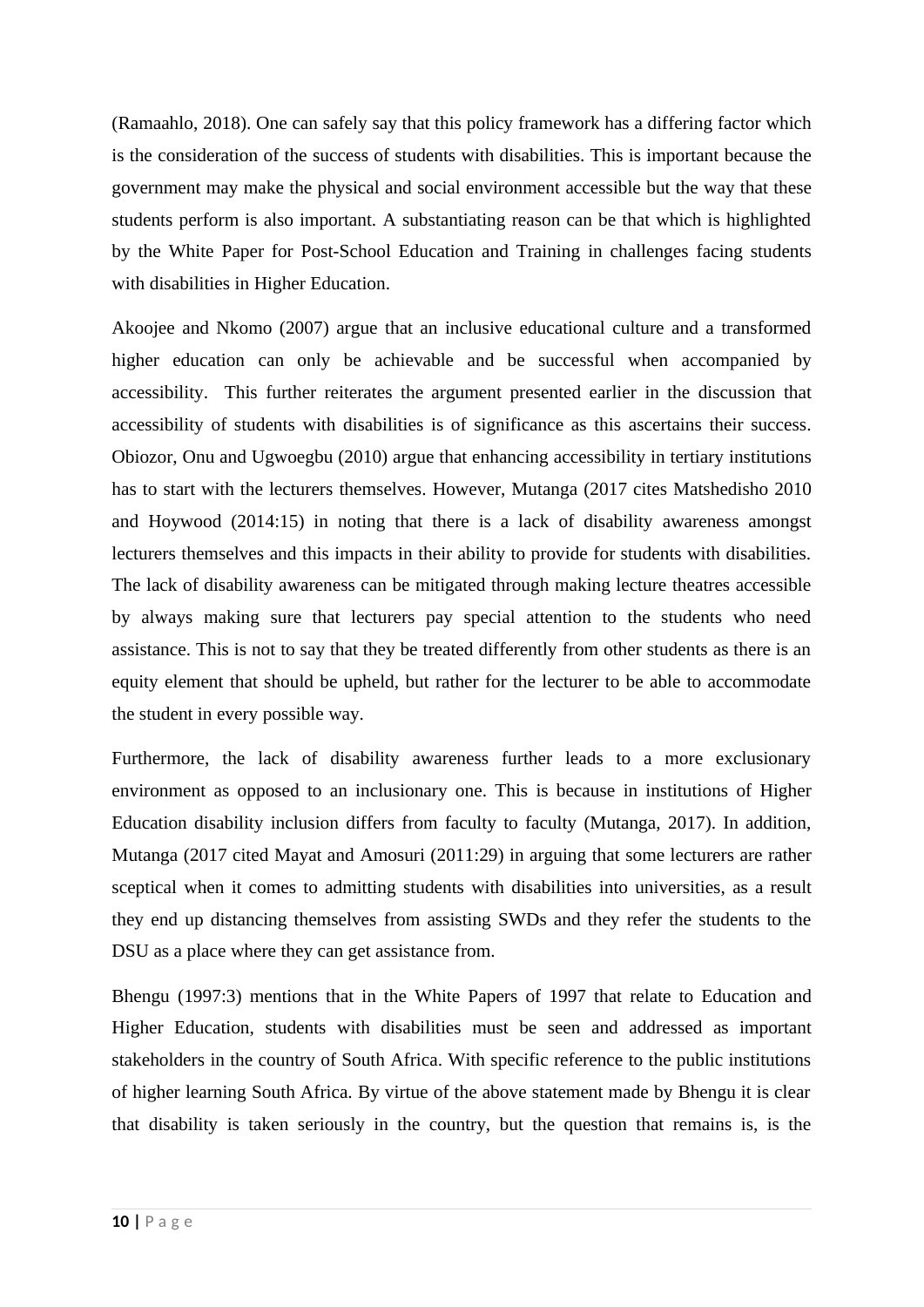seriousness of the matter just strongly emphasized on paper or is it effective in the practical world?

In South Africa the University of Witwatersrand (WITS) is among one of the universities which have standing and existing university policies which seek to accommodate students with disabilities. In ensuring the well-being and inclusion of students with disabilities they have been able to offer their students the following services: there is what they call the Disability Rights Unit whose role is to provide academic support to students with disabilities. The Disability Rights Unit assists in the promotion of integration of students with disabilities at the University. It also enables the university to provide reasonable accommodation which serves as an enabler for the students with disabilities to participate effectively in any academic activity (WITS Policy, 2016).

Furthermore, WITS also has a principle which is aimed at eliminating attitudinal barriers by implementing ongoing sensitisation and advocacy initiatives. These include attitudinal and skills training that promotes and maintains an inclusive and enabling learning environment. The University of Pretoria and the University of KwaZulu-Natal have policies that are similar to that of WITS. They both have similar principles and the most prevalent one is that of encouraging accessibility and providing reasonable accommodation.

However, even with the legislative frameworks and institutional support for student with disabilities in institutions of higher learning and training there are challenges. The White Paper of 1997 on an Integrated National Disability Strategy remarked on the dismal lack of data on disability in South Africa. This data which can allow the government and other relevant organisations to design, plan, and implement strategies for people with disabilities. However due to the deficiency of this data strategies cannot be implemented. According to the Office of the Deputy President (1997), the Integrated National Disability Strategy claims there is a serious lack of reliable information pertaining to the nature and prevalence of disability in South Africa. The Office of the Deputy President (1997) continues to elaborate on the lack of reliable data by arguing that this is because, in the past, disability issues were viewed as being an issue which is primarily dealt with using the health and welfare framework. Therefore, this led to a failure to integrate disability into mainstream government statistical processes.

Moreover, taking into consideration a document which was issued by Vaal University of Technology which shows different institutions of higher education and training (Ramaahlo,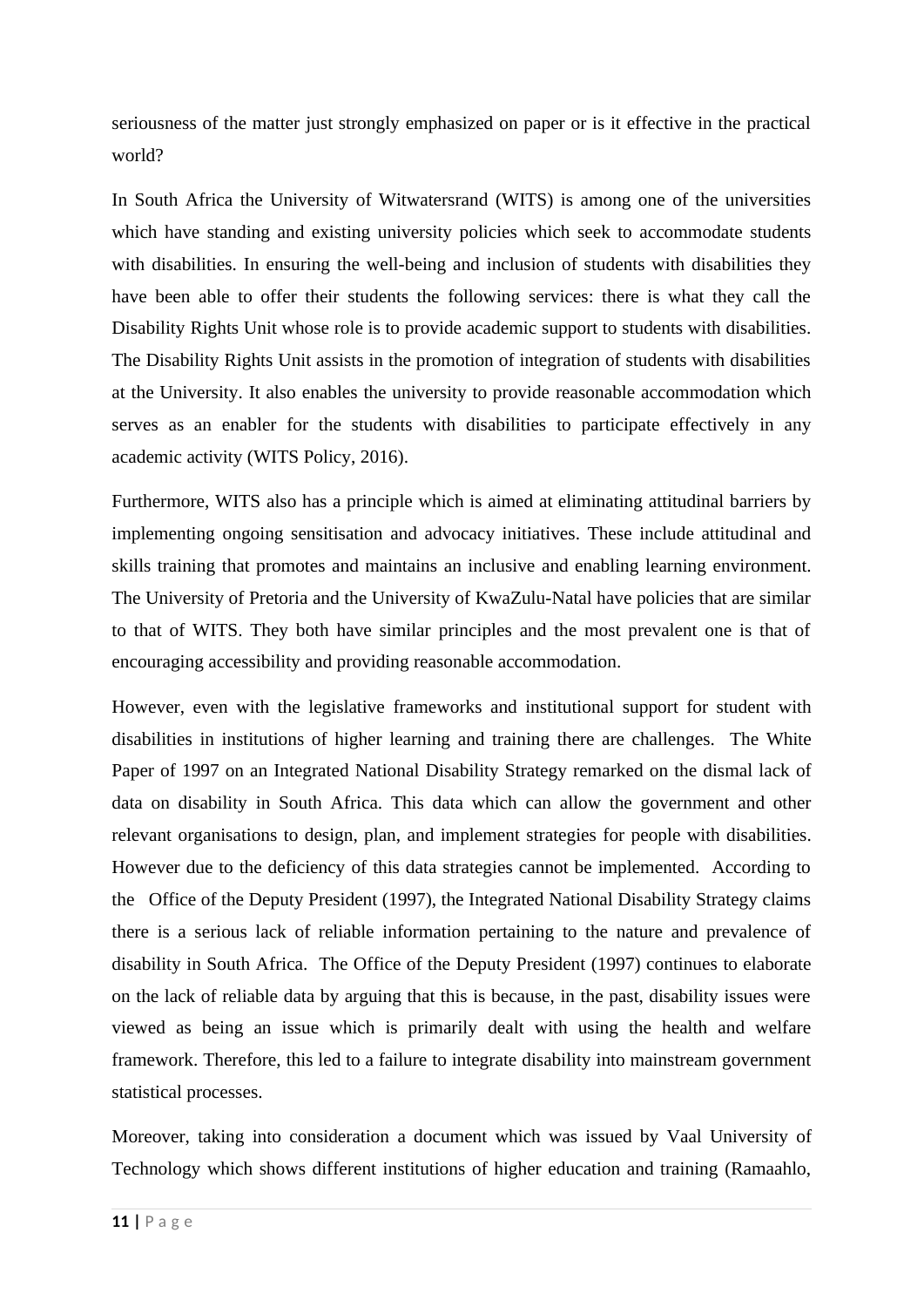2010). This document shows that there are only two institutions (Durban University of Technology and Mangosuthu University of Technology), which do not have disability support units and policies which are designated for students with disabilities. On the other hand, other universities do have policies which are existing, others have policies which are under revision or the drafting phase (Ramaahlo, 2010). In addition to the policies these institutions also provide specialized support services. With this information it shows that disability in institutions of higher education is indeed taken very serious as there are institutions which accommodate students with disabilities.

With the implementation of inclusive education comes challenges for the implementation of inclusive education in higher education. One example that one can make is that of the role of Disability Support Units. According to Mutanga (2017), the services provided by these units are not all the same. Some DSUs do not cater for all types of impairments. This is because when disability is mentioned in policy documents, either it makes no reference to higher education; or when it does, it is hazy, (Department of Education 2001). For example, most of the African tertiary institutions fail to implement their own guiding policies. This then results in differences in services provided by these units. Newer and smaller Disability Support Units tend to provide services primarily for students with visual or mobility challenges, leaving out other impairments and due to insufficient facilities, this can lead to students dropping out of university. On the other hand, the more established and larger Disability Support Units provides services for most impairment needs.

One of the challenges that hinder the provision of inclusive education is the fear of not wanting to disclose ones disability to the staff of the institution. This fear is created by the attitude (stigmatization) that is shown by the university staff and/or the general public towards students with disabilities and this affects more the students with invisible disabilities. According to Rohwerder (2018), stigma is a presence of elements of labelling, stereotyping and prejudice. These elements later lead to status loss and discrimination for the victims and it occurs in situations where they are disempowered, thereby leading to not wanting to disclose disability as an individual. This is done to avoid pity from the general society.

As a result of not wanting to disclose ones disability is one that Sachs and Schreuer (2011 cited Jung 2003 and Johnson 2006), make note of when they argue that students end up missing out on the benefits which they are entitled to which are provided by the university for them.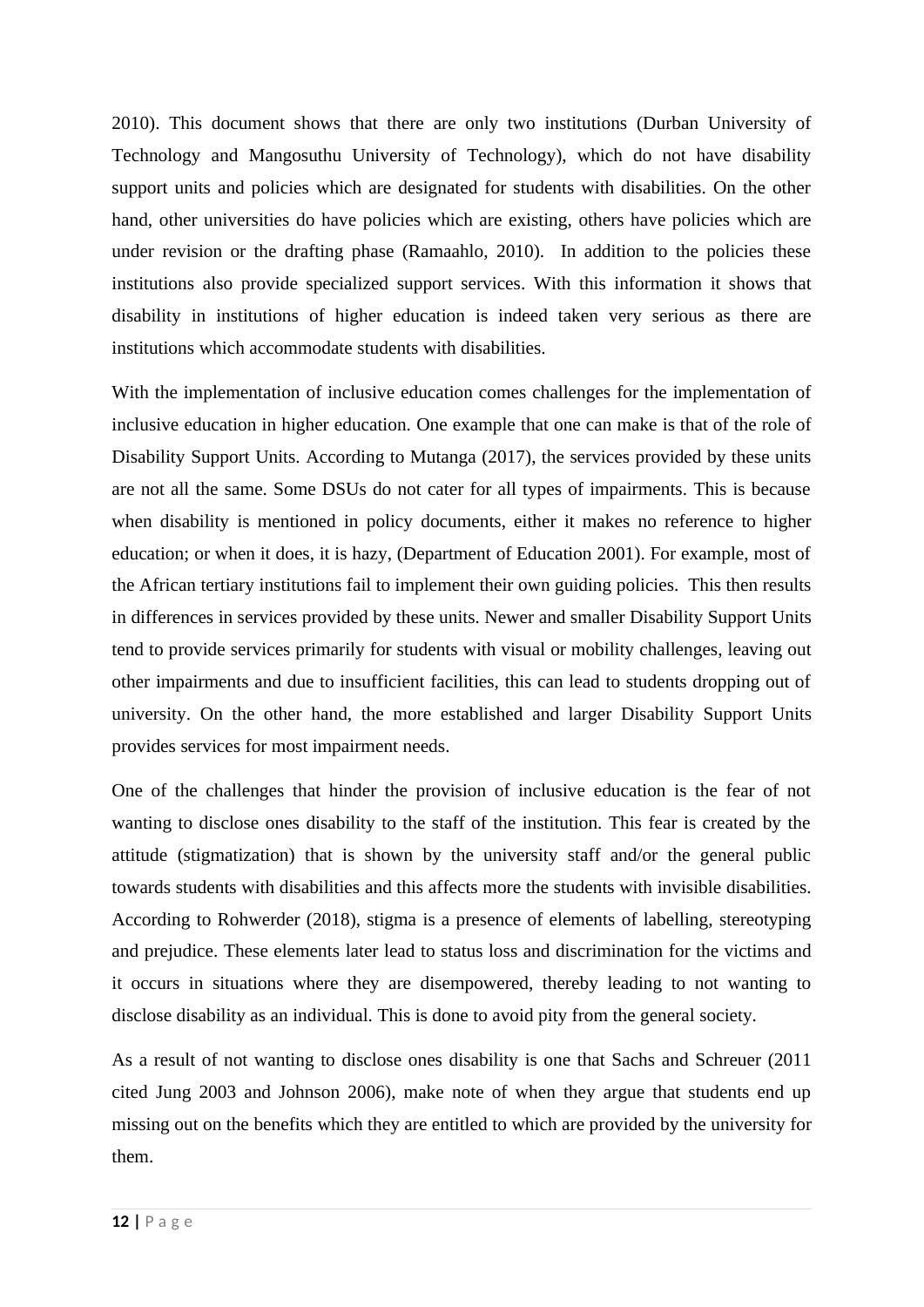Despite the challenges that are faced by different countries on disability there are identifiable successes. For Mutanga (2017), according to the FOTIM study, there is evidence that the historically black universities are showing signs of growth. This is the case as they are now able to provide best practice features and show elements of innovation in the provision of needs of students with disabilities.

Through most of the readings that have been consulted it is evident that a lot of countries, both African and Western, have some sort of disability legislation. In the United States of America there is the American with Disability Act of 1990 together with Section 504 of the Rehabilitation Act of 1973 which binds all post-secondary schools to abide to these legislations. These statutes also prohibit discrimination against persons with disabilities, (Mantsha, 2016).

Drame and Kamphoff (2014 cited UNESCO 2000 and ACPF (2011:50) claims that in Africa for every ten children one has some type of disability. Drame and Kamphoff (2014 also cited Ruijs, Van der Veen & Peetsma, (2010) in saying that since the early 1990s, there has been a movement aiming at educating students with special needs in an inclusive school environment. This international push of achieving an inclusive educational setting was first initiated at the Jomtien Education for All (EFA) Conference in 1990 and was later reaffirmed at the ten-year follow up in Dakar, Senegal, West Africa at the 2000 World Education Forum.

There are other African countries which seek to achieve an inclusive higher education environment for students with disabilities. Some of these countries include Tanzania and Ghana. The Ghanaian government in 2006 passed the Persons with Disability Act in Ghana (Ghana Centre for Democratic Development, 2006). Thereafter Tanzania introduced its National Policy on Disability in 2004 (United Republic of Tanzania, 2004). In addition to the collaboration between universities in the United Kingdom, Ghana and Uganda started promoting the enrolment of deaf students into higher education institutions. This therefore created additional support for the deaf students through the offering of language interpreter training and computer literacy courses (Morely and Croft, 2016). In addition, Morely and Croft (2016 cited Lutalo-Kiingi, 2010:10) when they noted that Uganda also developed a deaf studies diploma course in support of the deaf students.

The collaboration between Ghana and the United Kingdom was able to encourage many other countries in wanting to have higher educational institutions which ae inclusive of disabled students. For example, the University of Namibia has been able to enrol students with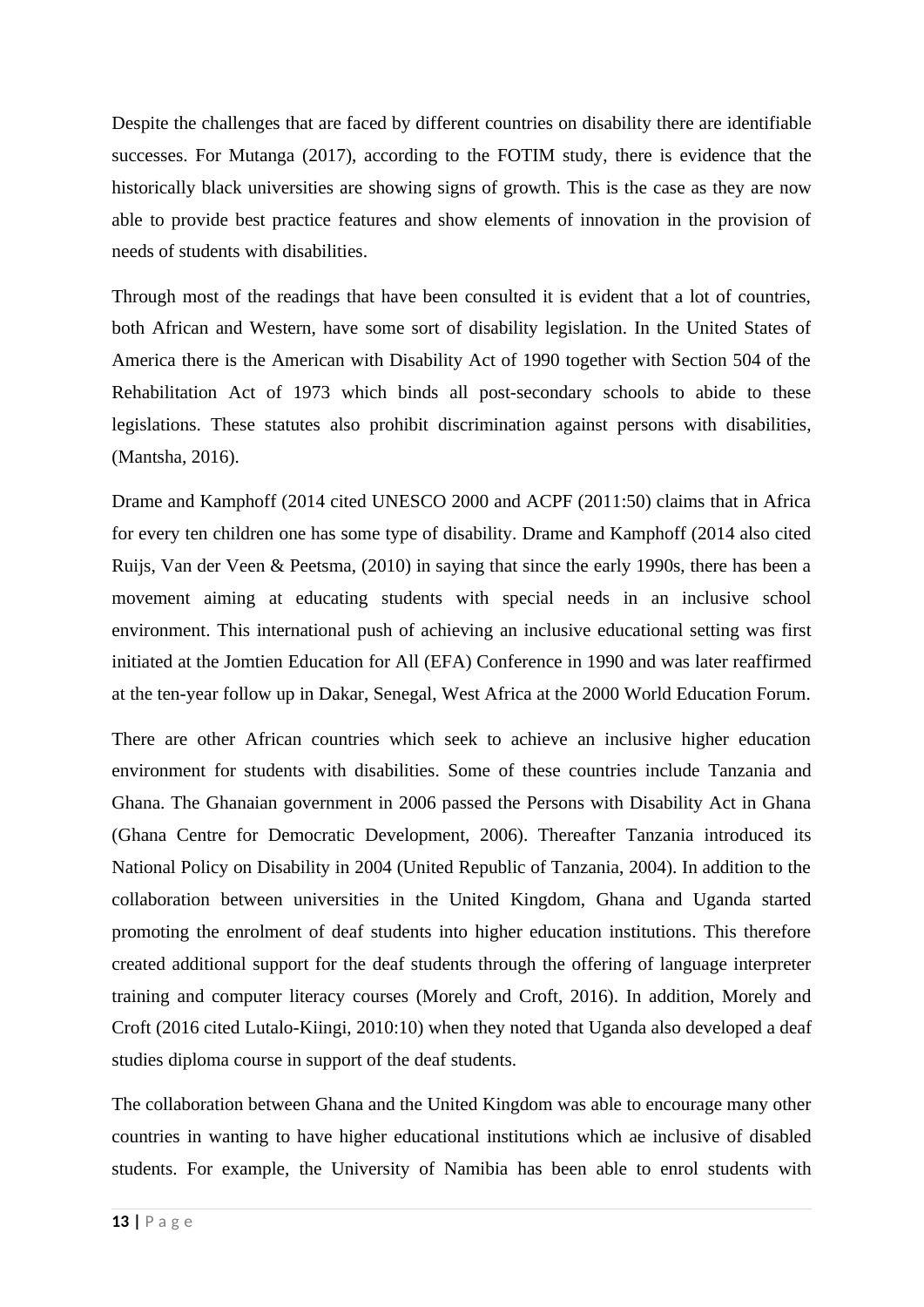physical and sensory disabilities since 2003 and also has a disability support unit for additional support the students (Morely and Croft, 2016).

In a study conducted on institutions of higher education in Israel, Sachs and Schureuer (2011) showed that students with disabilities achieved higher marks compared to non-disabled students. However, when it came to participation in social events within the university students with disabilities hardly showed any interest towards them. The level of participation of disabled students in institutions of higher education is an issue of both equal opportunities and of empowerment. However, despite a growth of interest in inclusive higher education, the voices of disabled students themselves have hardly been heard.

Further in public a commission that examined the implementation of the equal rights for persons with disabilities held in 2005, it was found that institutions of higher education still fail to meet the requirements on the inclusion of students with disabilities into the university community. As a result, the national insurance institute allocated resources which were to make the lives of students with disabilities easier. These resources included the adjustment of buildings, additions of computers and other necessary assistive devices. In countries such as Israel there are statutes such as the Accessibility Rights for People with Disabilities Act, which looks into the equal treatment of persons with disabilities. Naidoo (2010 cited Dowrick, Anderson, Heyer & Acosta, 2005:15) argues that inclusive education in higher education for the disabled can successfully be achieved through the elimination of attitudinal barriers. The willingness of staff members to adjust the environment to suit the needs of the disabled students is also important in the combat of attitudinal barriers.

Moreover, it was also noted that accessibility rather than ability is the determinant of ones success in the university. This simply tells us that if one can be able to access all the provided necessary resources for academic excellence then one will be ready for success Sachs and Schureuer (2011) points out that students with disabilities took a longer time to complete their studies.

For Heatly, Pretorius and Bell (2013), Disability Support Units (DSU) are facilitators of access and integration. Therefore there should be constant communication between the DSUs and the institutions management so as to overcome accessibility issues and any other issues for that matter that disabled students may come across. According to Mutanga (2017), DSUs are the ones which provide SWDs with accessible study materials and they provide extra time for SWDs during tests and other forms of assessments. These services are very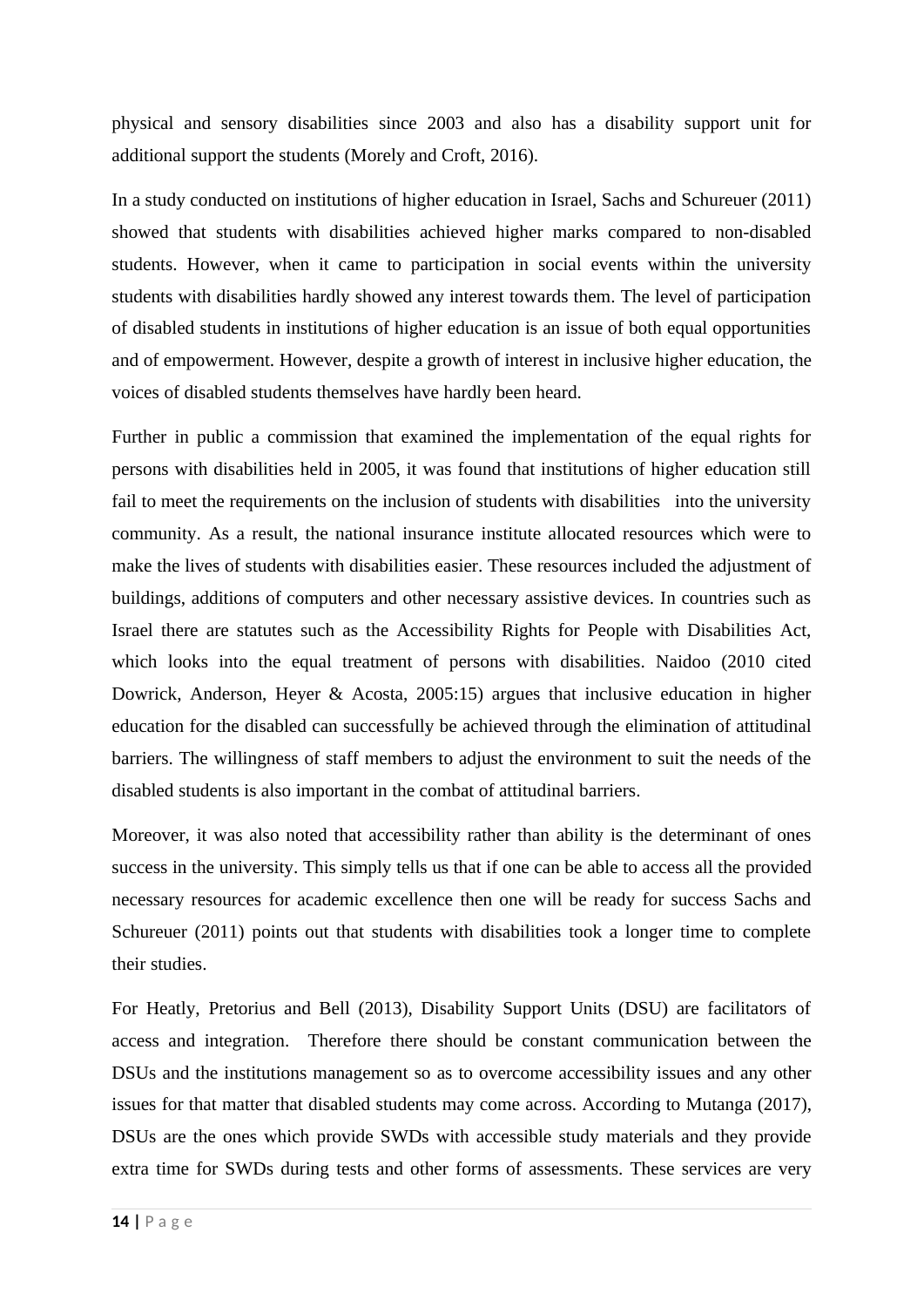much appreciated by the students as it assists in the transition from a basic education environment to a HE environment. Mutanga (2017) continues to add that DSUs are able to deal with matters beyond the HE. These matters include the family background of the student as well as the previous schooling history, this is done so as to ensure inclusivity of SWDs within the HE environment (Mutanga, 2017).

However, the provision of services of the DSUs differ and they too experience challenges in one way or the other. For example, historically black universities with financial constrains face problems related understaffing of the DSUs, and this is due to the lack of resources and the impact of such circumstances is a delay in issuing course materials for the students (Mutanga cited Naidoo, 2010; Sukraj-Ely,2008; and Tugli, 2013:13).

Morely and Croft (2016 cited Haihambo 2008 p8) to state that students with disabilities in Namibia had requested for a review of the government provisions for students with disabilities. These provisions included students loans given to students with severe impairments and to do a sensitisation campaign would definitely improve their education and for them to be able to participate actively in mainstream system of education. According to Morely and Croft (2016), persons with disabilities want to be enrolled into universities so that they too can gain status and be some-body one day. As a result, there is a dire need for universities to promote inclusive Higher Education with the necessary supporting properties.

#### <span id="page-24-0"></span>**2.4. Disability at the University of KwaZulu-Natal**

In a democratic state many issues are addressed through the implementation of policies. These policies in turn have to be adopted by those whom are affected by that particular issue, and the University of Kwa-Zulu Natal is no exception as it is affected by the issue of having students with disabilities as part of the university community. In order to be able to effectively and efficiently ensure the wellbeing of students with disabilities there needs to be a policy which will serve as a guideline for the institution. According to Zitha (2014), the University of KwaZulu-Natal was formed by the formation of a merger between the University of Durban Westville, University of Natal and Edgewood College in 2004. This was one of the major decisions to be taken and which was not a very easy journey for both universities since they used to operate in different ways like for example, they used to cater for different races specifically and respectively. With such an important and significant event of the formation of a merger between these two institutions this then meant that they could no longer use individual policies. Therefore, the need for the existing to be revised or better still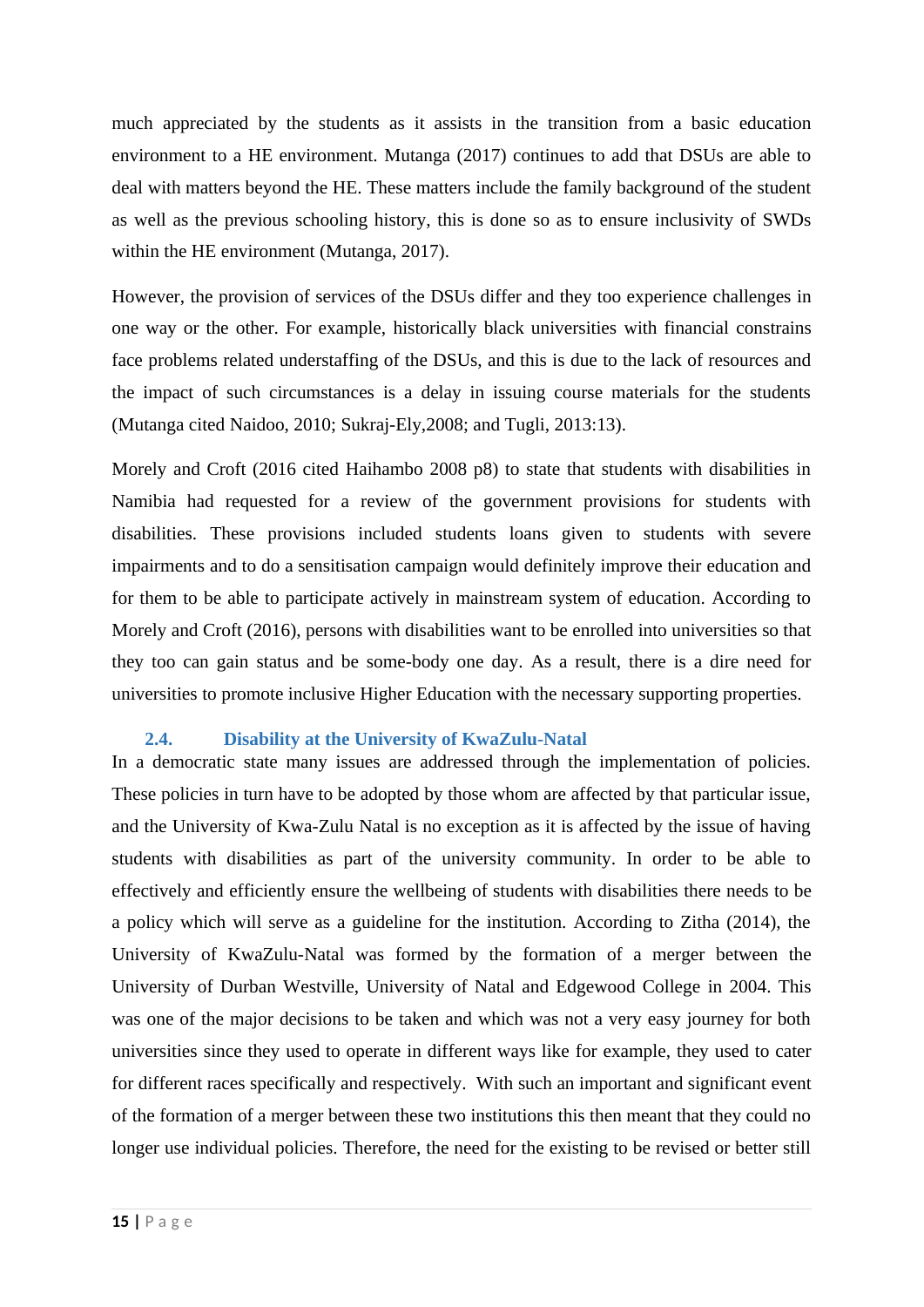new policies had to be theorized, designed, voted in and adopted and put into action altogether.

Insight of the above given brief history, it is important for one to note that one of the policies that the institution ended up adopting was that which is still in use in the present day, which is the "Students and staff with disabilities policy". The sole aim of this policy is to ensure that the University is a barrier free environment which enables for the university's both students and staff members to enjoy an accessible and hindrance free environment in all aspects which may affect them respectively. Furthermore, Seyama (2009:29), acknowledges that the formulation of the policy that is used by the University of Kwa-Zulu Natal is in accordance with the environmental policy which affords an agenda for averting violations of the human rights of people with disabilities wherever they may be.

In addition, with the assistance of the policy the institution has what can be known as the Disability Support Unit or Disability Support Services. Due to the forever increasing number of students with disabilities who want to enrol in to institutions of higher education this has called for the establishment of Disability Support Units (Mayat & Amosun, 2011). Institutions of higher education put these Disability Support Units to offer specialised services to disabled students, in order to facilitate access and integration of these students within their respective institutions. According to Crous (2004), for many students with disabilities, the Disability Support Unit is the first point of interaction. These units function in enabling access and ensuring participation in the university for students with disabilities. These include making "sound modifications" and providing support for students with disabilities to ensure full participation and ensure that they are afforded equal opportunities as those afforded to non-disabled students.

It is worth noting that although universities, may regulate support in slightly different ways, many universities follow similar trends, in order to accommodate and support students with specific disabilities according to their needs, (Mantsha, 2016). For Cheausuwantavee and Cheausuwantavee (2012), appropriate support systems in teaching and learning are vital in ensuring equal access for students with disabilities. The level of commitment of different institutions to facilitating support and participation depends on its willingness to change admission, curricula and assessment procedures, as well as physical accessibility of the institution.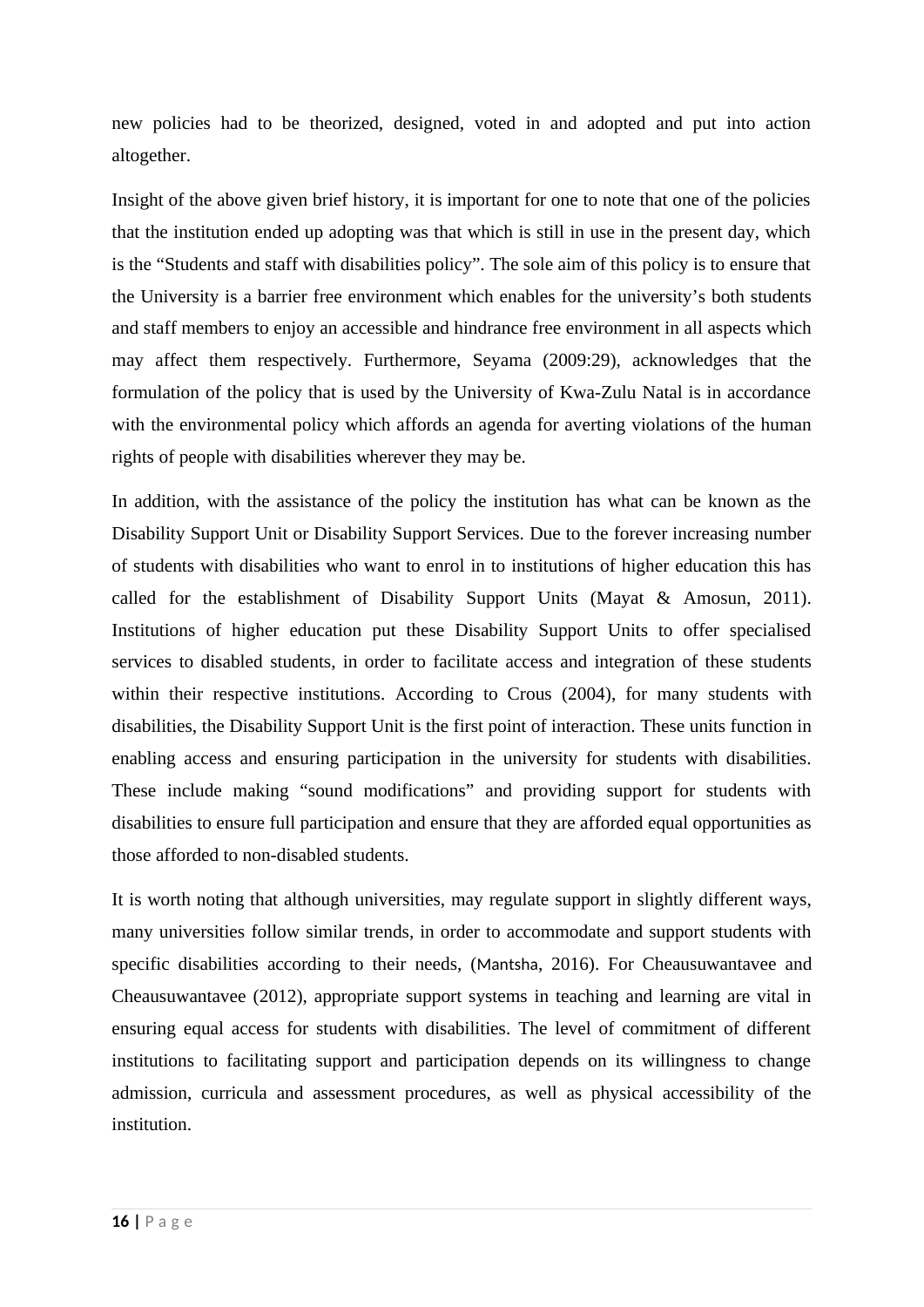In the case of the University of KwaZulu-Natal, the disability support unit is an office which is found in all five campuses of the University of KwaZulu-Natal. This office is the first point of contact for students with disabilities as mentioned prior when they enrol into the institution. The disability unit of the University of KwaZulu-Natal affords students with disabilities different kinds of assistance which is aimed at creating a much more accessible environment as argued by Mayat & Amosun (2011). Furthermore, one can safely say the university of KwaZulu-Natal is following similar trends like those of other South African universities as argued by (Mantsha, 2016).The services offered by the Disability Support Unit include the following: Firstly, the disability support unit negotiates with the examination's officers for the provision of permission for the students with disabilities to be able to write their examinations at a venue which will be conducive and comfortable for these students. For example, students with visual impairments, the totally blind students to be specific, are given permission to write at the disability unit since they require scribers would write their answers on the examination answer booklets.

It is important to note that the Pietermaritzburg campus does not have resources to cater for deaf students; these resources are only available at Howard Campus, in Durban. The DSU also has access to the Job with Access Speech (JAWS) software, which converts texts and components of the windows operating system into synthesised speech, allowing the student to have access to Windows-based computer systems. Visually impaired students are also given digital voice recorders, a device that allows the student to record all lecture sessions for later use and for test/examination purposes. Students who are partially sighted, including those with albinism, are allowed to write their exams at a separate venue from the main examination venue within the disability support unit. In these venues, these students have access to enlarged scripts and the room lighting is also adjusted.

However, assistive technology does not cater entirely and fully for its target market. Although they provide access to education but it also plays an exclusionary role to the students. Mutanga (2017 cited Mokiwa and Pasha 2012:16) in stating that this is because for example JAWS cannot read mathematical, graphic and scientific signs.

Secondly, according to Naidoo (2010) the disability unit also provides assistance to students with health impairments, examples of health impairments include chronic Asthma and chronic epilepsy. This allows them not to be in panic and also for invigilators to know what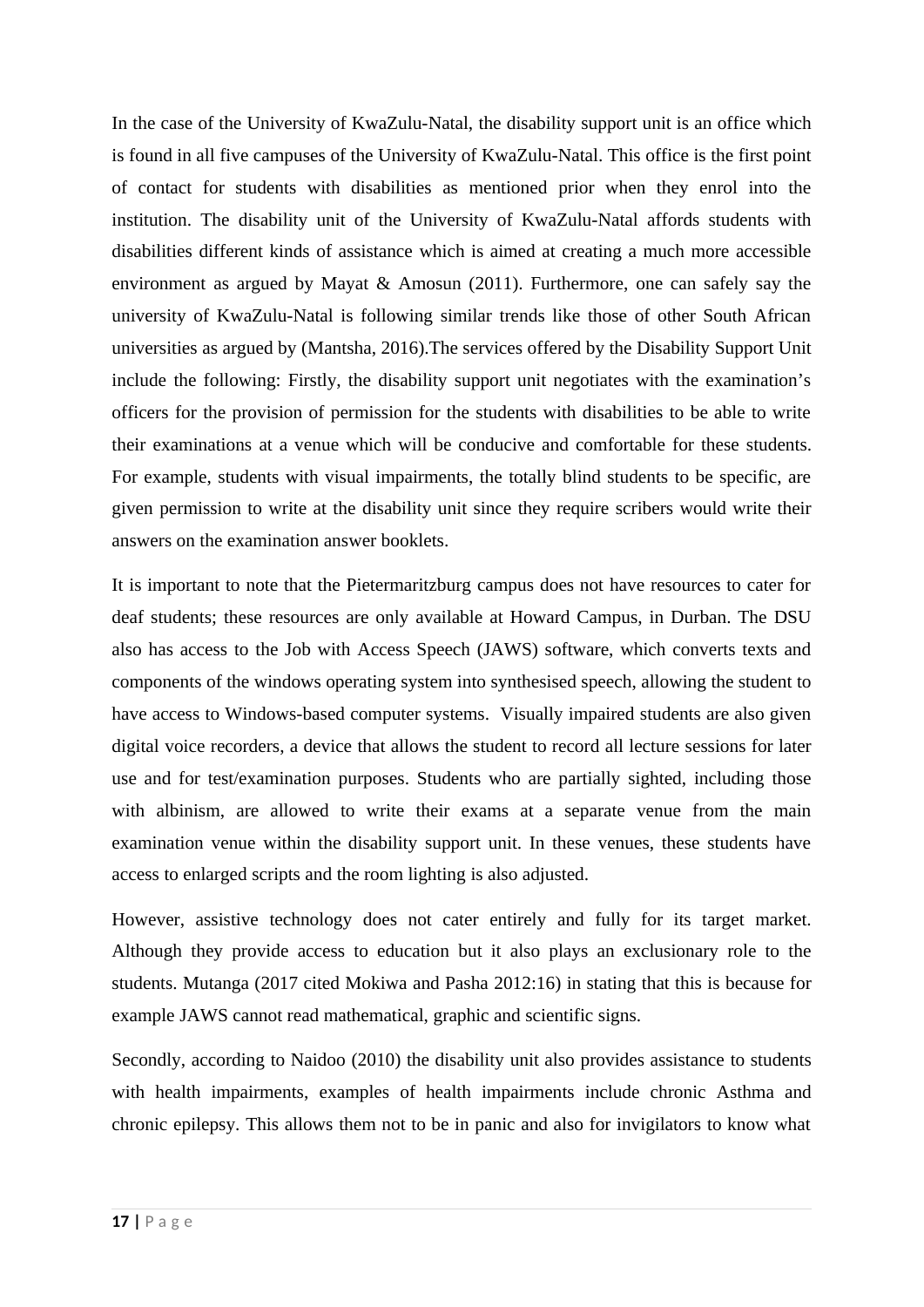to do should the students get ill in the middle of an exam. Students with physical disabilities are also well accommodated in all their needs.

Besides academic assistance the disability support unit is able to also offer financial and accommodation assistance. Financially, students with disabilities are offered the NSFAS bursary funding which enables them to get the required assistive devices and be able to cater for their general needs on a daily basis on campus. For accommodation, the DSU negotiate with the Department of Student Resident Affairs (DSRA) for accommodation that will be suitable for students with different disabilities. The DSU also offers independence training. This type of training is mainly meant for the students who have visual impairments, in particular (totally blind). A professional independence trainer teaches students with visual impairment how to navigate around the institution in order for them to be able to get access to the various academic departments. This initiative is of crucial importance in the breaking of attitudinal barriers which according to Smith and French (2000), are those behaviours, perceptions, and assumptions which discriminate against persons with disabilities. Smith and French (2000) continues to argue that these behaviours, perceptions, and assumptions emanate from a lack of understanding, which can lead people to disregard, to judge, or even for them to have misconstructions about a person with a disability.

This initiative of independence training is of great benefit to the students more especially because the previously mentioned barriers are broken down or better still eliminated whereby attitudes such as pity no longer exist. Thereby resulting in a better understanding though not entirely but there are those who develop the sense of understanding and appreciate the fact that these students are actually independent.

All these services provided for student with disabilities are to make them feel as equal as their counterparts. This will be achieved if they can effectively communicate, be socially competence beings, be employable, and have personal independence. In order to accomplish these goals as identified by Huang (2004). However, Seyama (2009 cited Shakespear (2006: 173) in arguing that there has to be modifications and adjustments to their educational programs for disabled students to achieve becoming equal counterparts in societies.

From the literature consulted it has become evident that most if not all South African universities do have DSUs within their institutions as supporting structures for disabled students. For example, the University of the Witwatersrand (Wits) in Johannesburg. The University of Pretoria, the University of Cape Town are examples of institutions of Higher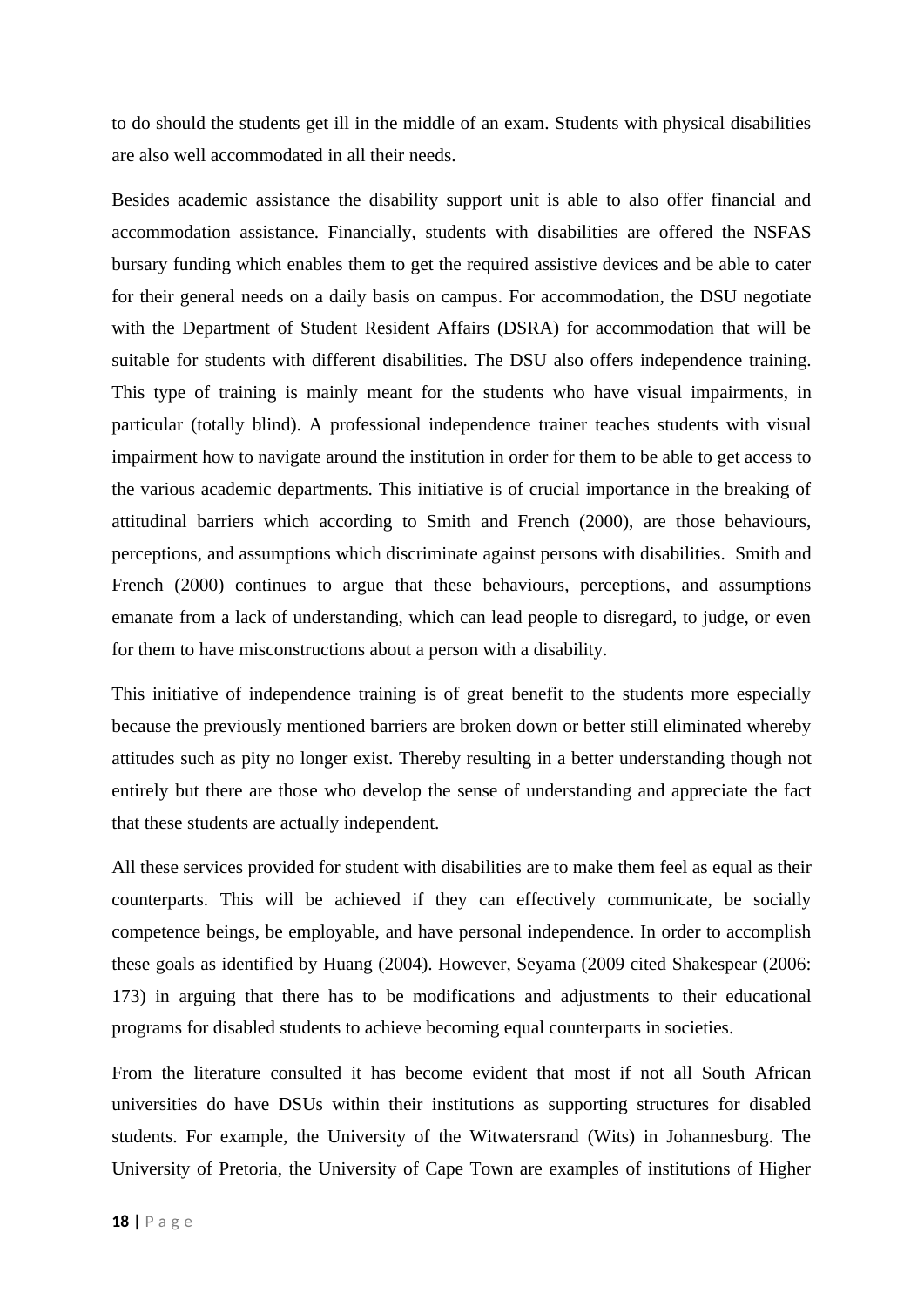Education with functioning Disability Support Units, including the University of KwaZulu-Natal. However, according to University of Witwatersrand (2010) the University is one of the institutions that is considered to be the best in catering for disabled students. This is because the university uses the Higher Education Disability Services Association (HEDSA) as a forum for benchmarking best practices for DUs in South Africa, as a result services offered by WITS are also offered by other Universities although these differ from institution to institution, (Mantsha, 2016)

 If one takes a look at the WITS University as a point of referral the University of KwaZulu-Natal still has a lot of work to do before it can be regarded as one of the best institutions which offers the best for its disabled students. This is because from the experience that I have had with the services provided by the unit they do not match those of WITS. These include outstanding assistive technology services, which UKZN does not have as the computers in the DSU computer LAN are very much faulty. In addition, WITS University does quality checks on scanned or edited materials as well as providing annual evaluation forms for disabled students to rate of the DSU. On the part of UKZN this does not happen as there are no evaluation forms given to students to fill in and there is no quality check for scanned nor reformatted or edited work.

# <span id="page-28-0"></span>**2.5. Models of disability**

There are many models of disabilities. According to Engel (1989), the medical model arose from the biomedical perception of disability. It is also a term used in psychology, indicating the notion that abnormal behaviour is a consequence of physical problems and should be treated medically. For Areheart (2008), the medical model holds that a disability is an individual's misfortune. The medical model situates disability in the physiological conditions of an individual. The social environment does not bear any responsibility to the limitations faced by a person with a disability. The model further believes that this disability may decrease the individual's quality of life and the belief is that, with medical intervention, this disability can be eliminated or rectified.

During the 17th and 18th century it was of paramount importance for patients to narrate their impairments to their medical practitioners as these helped in developing intimate relationships between the doctors and the patient. This would also assist the doctors in developing treatment plans in a time where diagnostic and treatment options were inadequate (Engel 1989). With regard to institutions of higher education, the implication of this model is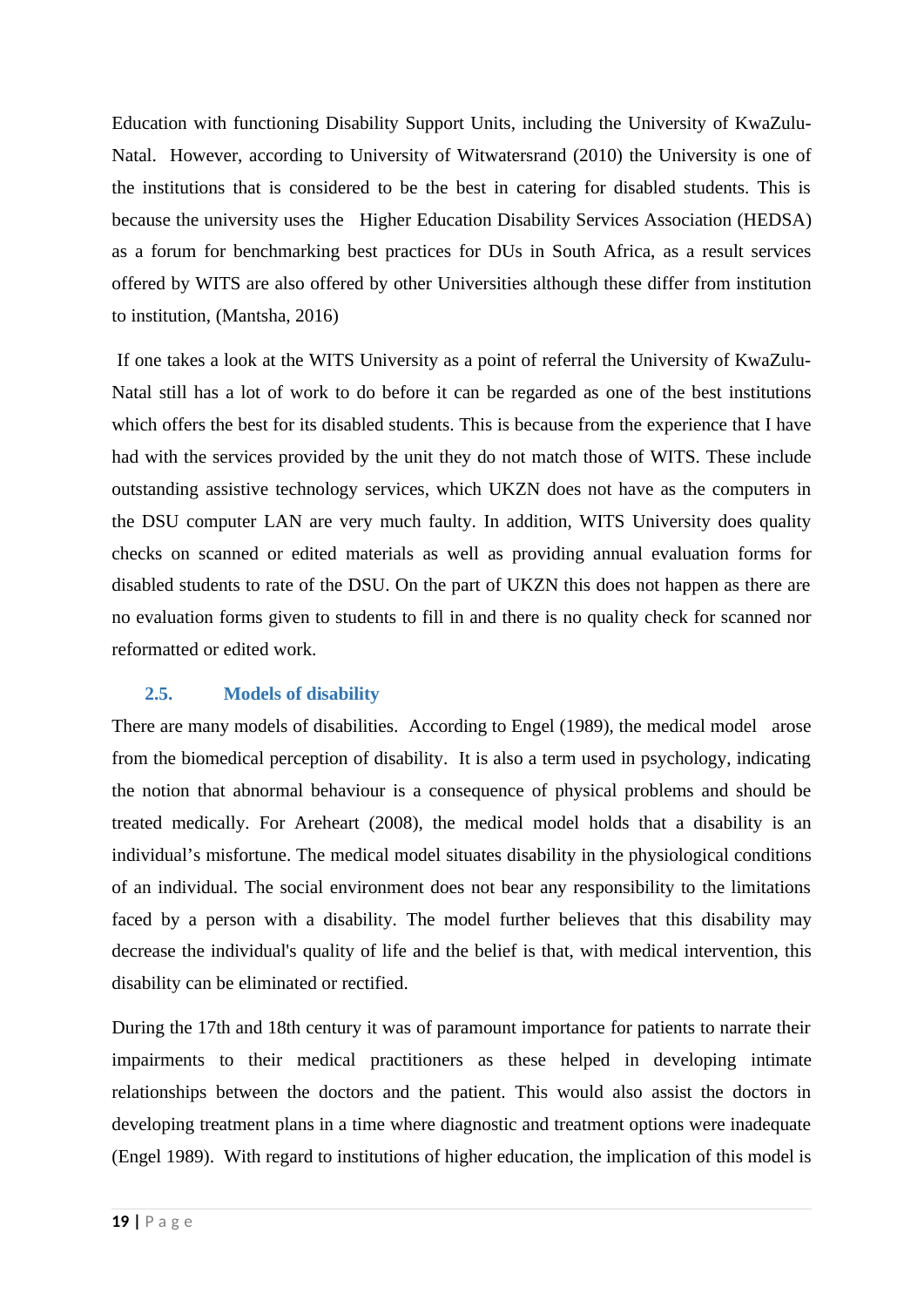admitting students with disabilities within this discourse is viewed as doing them a favour. This is in contradiction to South Africa's constitution in which all individuals are equal. The medical model seems to dominate social discourses and practices since in most schools persons with disabilities are not accepted at first encounter but rather referred to "special" schools. This is because disabilities are individualized, and the assumption is that the individuals should bare the "burden" alone (Engel, 1989). This argument is further upheld by Areheart (2008) who argues that the only assistance that persons with disabilities can get is rehabilitation and medical cure for their disabilities.

The above presented argument suggests is that persons with disabilities should suffer in isolation with no available assistance aside from medical assistance which is offered to them as the disability is perceived as a personal "burden". By virtue of this, persons with disabilities are seen as "special" beings who need to be kept away from society hence the referral to special schools. However, these special schools which are referred to by Engel which serve as rehabilitation assistance together with medical that is offered.

For Brisenden (1986), the medical model of disability views disability as a result of a physical condition intrinsic to the individual. This model concerns itself only with the person receiving medical help without implementing the necessary societal changes. From the information gathered, the medical model can be said to be relevant in other kinds of disabilities and irrelevant to others depending on one's discretion i.e. this model is relevant to temporary disabilities. For example, if an individual gets involved in an accident and is told that they will be using a wheelchair for a certain amount of time before they can go back to their normal self, in that scenario the medical model can be utilized with no doubt. The relevance of the model is in the point where it argues that with medical help the condition can be "corrected" and this is valid because with physio therapy the individual will be able to walk again.

 However, the validity of the model is questionable when one explores permanent disabilities such as hemiplegia, quadriplegia and blindness in its different forms in that how then does this model intervenes in an individual's life betterment, because if a person has hemiplegia for example, that condition is permanent, and no amount of medical intervention can be able to correct that persons condition. The essence of the medical model is that disability is an individual's problem which can only be "rectified" through medical procedures. It has shown that the medical model as the name suggests it only considers disability on medical grounds,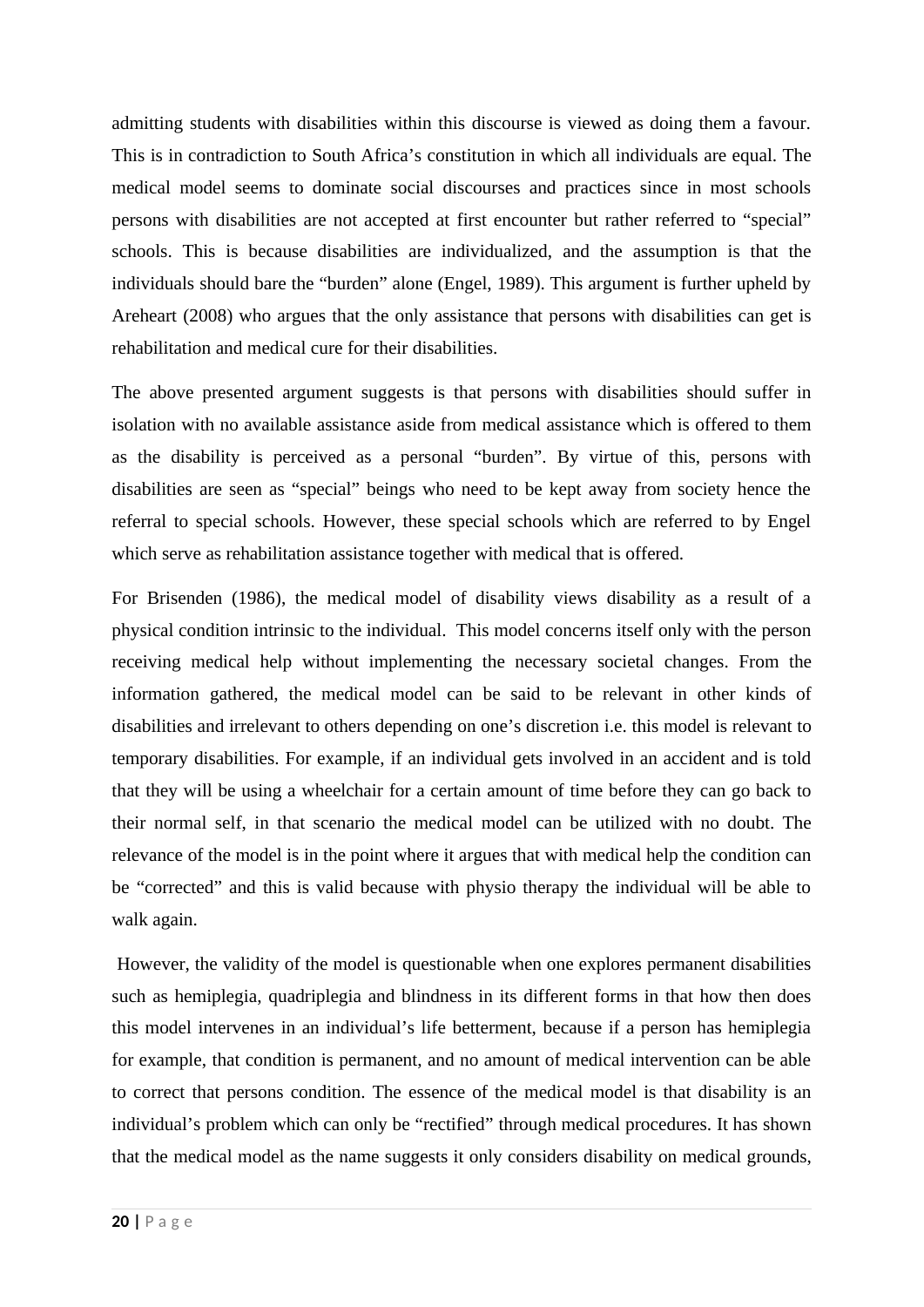forgetting that there are other contributing factors to the limitations, stigmatization, and exclusion of persons with disabilities.

 In contrast to the medical model is the social model of disability. The social model of disability emerged as a reaction to the dominant medical model of disability which analysed the body as a "machine" which needs to be fixed in order it to be able to adapt with normative standards (Davis, 2017). According to Davis (2006), the social model of disability recognizes systemic barriers, negative attitudes and the exclusion by society which can be done purposely or mistakably. Zalta (2016) maintains the argument presented by Davis by noting that the social model of disability understands disability by looking as the relationship between the individual and their social environment. While physical, sensory, intellectual, or psychological disparities may cause individual functional limitation or impairments, the society is the main instrumental factor in "disabling" individuals. The presence of physical, sensory, intellectual or psychological limitations do not have to lead to disability unless society fails to take reasonable measures of and include people regardless of their individual differences. The social model of disability highlights the 'disabling' role of physical and social environment in the lives of people with disabilities (Ntombela 2006; Morrison et al. 2009). Thus, a building that has stairs and no ramp, or a multi-storey building without functional elevators, make it impossible for an individual who uses wheelchair to fully utilize that building. This is further elaborated upon by Wright (2007) when she mentions that the challenges which are faced by persons with disabilities are not created by their impairments but by the environment in which they leave in.

The post -1994 South African government and its policies are influenced by the social model of disabilities. According to the South African constitution everyone is equal before the law including those from disadvantaged backgrounds and those living with disabilities. The bill of rights section 2 forbids inequality and discrimination. The South African higher education policy frameworks have its interest broadening access and participation requirements for students with disabilities to enhance retention and success. Howell (2001) adds that institutions of higher education are a dais whereby one can discover themselves and be able to empower themselves as they become exposed to different things, which allow them to be able to identify and discover their different talents which may have not been identified. Therefore, it is important for tertiary institutions to have a culture of tolerance as everyone comes from different backgrounds hence different needs.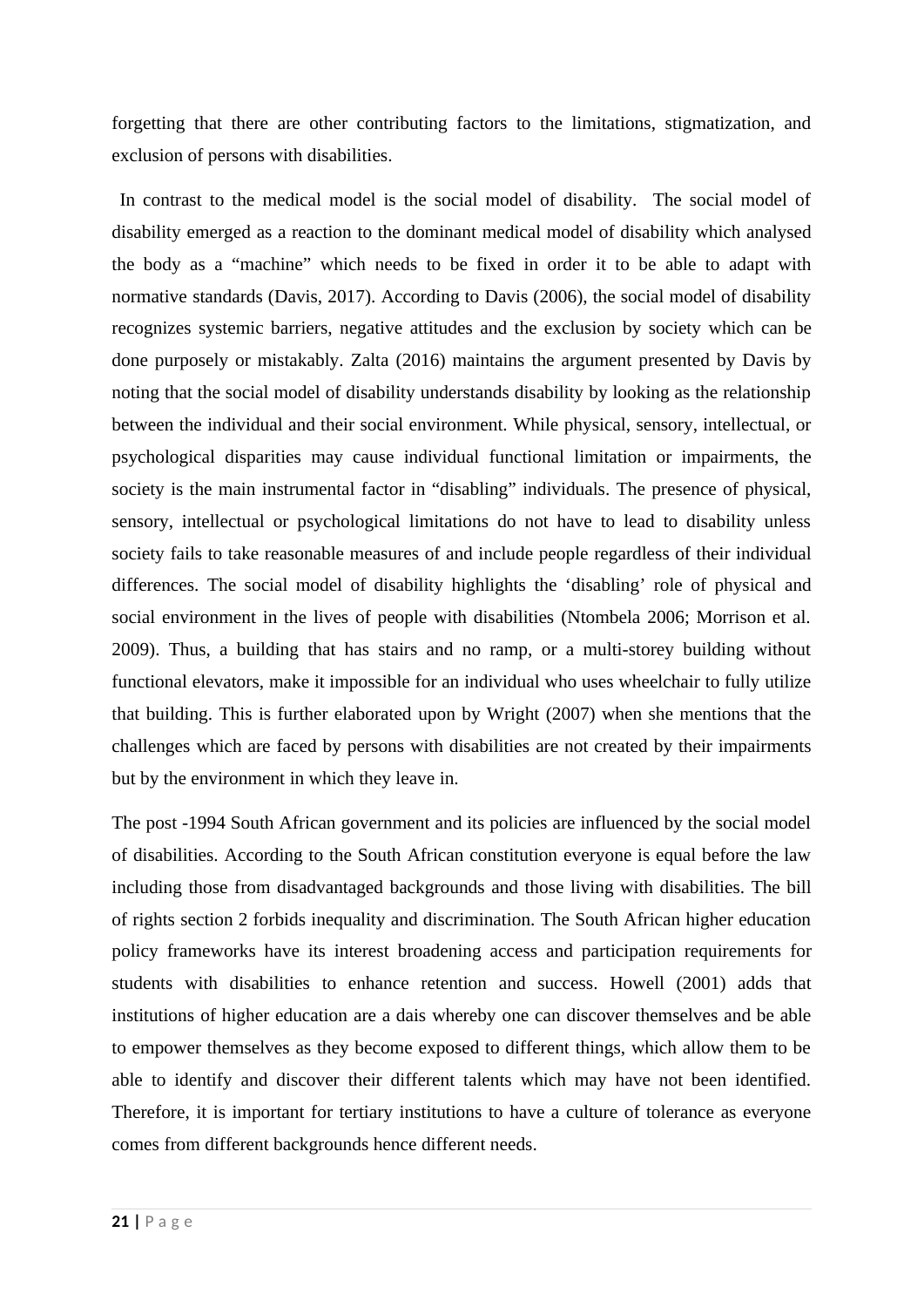According to Zalta (2016), the social model is divided into two strands which assist in a better understanding of the model and exclusion of persons with disabilities. The first strand is the minority group model. The minority group model argues that persons with disabilities are exposed to stigmatization and exclusion, and this exclusion and stigmatization can be put in the same lines as that of racial and ethnic minorities. The second strand of social model to understanding disability is the human variation model. Zalta, (2016 cites Zola 1989) where they defined this model as one which understands disability as variations in humans which are further related to viewing disability as a universal condition. In addition, the human variation model sees that exclusion is promote by the inability of contemporary society to take into consideration the existence of people with disabilities. Moreover, this branch of the social model concludes that exclusion of individuals with disabilities is due to the mismatch between their characteristics and the physical and social environment.

The crux of the social model to disability that the disabling factor is manifested not in deliberate segregation but it the built environment and the social organisation which limit participation of individuals with disabilities, hence exclusion (Zalta, 2016).

#### <span id="page-31-0"></span>**2.6. Students with disabilities and student governance**

Before one looks at what student governance is there is an important need to first provide a definition of what governance is on its own. Governance will be looked at on a political perspective. The sole reason for this is because this section is to deliberate more on student governance and there therefore before going on to define student governance one first needs to understand what governance is. Kooiman (1993) defines governance as referring to processes relating to accountability, transparency, responsiveness rule of law stability, equality, inclusiveness, and broad-base participation. These are further supported by relevant structure/institutions and policies. In addition to a better understanding of governance is given by Pierre and Peters (2000) defines governance as an essentiality related to politics, and that politics is often understood as the "art" of governance. They continue to add that just as politics talks about governments, institutions, power, order, and the ideals of justice, governance also deals with the public sector, power structures equality and principles of public administration.

The above definitions are a true reflection of how societies are run and administered. Nonetheless governance is not just a crucial element in our communities and societies, they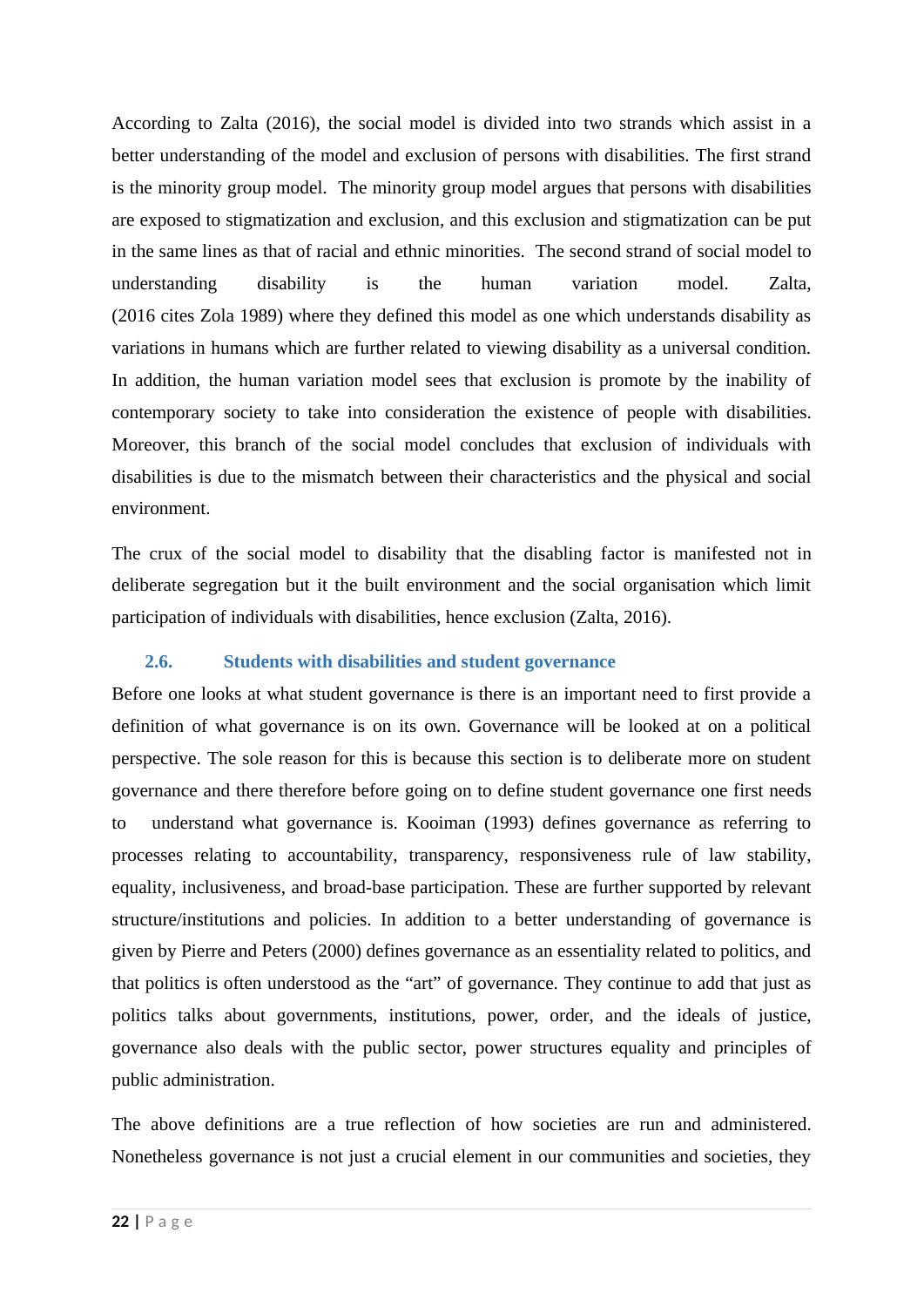are also of significance in institutions of higher education and training. The administration of governance in institutions of higher education and training is in the form of student governance

There are different definitions that are given for the term student governance. Firstly, according to Merriam Webster Dictionary (1989), student governance is the organization of student life by various student organizations. Secondly, Millet (1978), defines student governance as the manner or way that students are administrated in institutions of higher education with an aim of involving them in decision making. It is through these organizations that students get to participate and make their issues heard.

According to Menon (2003), students are recognized as being the key stakeholders within institutions of higher education; hence their views and opinions are of value to the institutions in which they are based. Cele, Keon and Libhaber (2006) argue that the formation of student bodies such as the South African Students Congress (SASCO) was envisioned as a mechanism of infusing the principles of democracy with the institutions of higher education. Most of the existing research addresses the common issues pertaining to students however, issues pertaining to disability are not adequately addressed. In addition to accessibility issues, this research will interrogate the role of students living with disabilities in student governance.

Even though student governance has a significant role to play in the way that student matters are dealt with, but institutions may not feel the need to always include them in decision making processes for different reasons, one of the reasons stated is the rational of exclusion. According to Menon (2003), the formulation of educational aims solely belongs to those in managerial positions, simply meaning that the student body together with the student representatives do not have a say whatsoever on educational issues which affect them anyway at the end.

However, Barnett (1998:249), feels that students are the "key factor" in higher education. He argues that in order for the institution to be able to attain its mission is through the involvement of students. In as much as the involvement of students in decision making processes is of importance but in some cases their involvement is limited due to the following reasons: firstly, the inability to promote interests of the group, i.e. the interest of the student body in its entirety. Secondly, the lack of experience and sufficient knowledge in matters of decision-making, but if this is the case and students' views are viewed as important, then why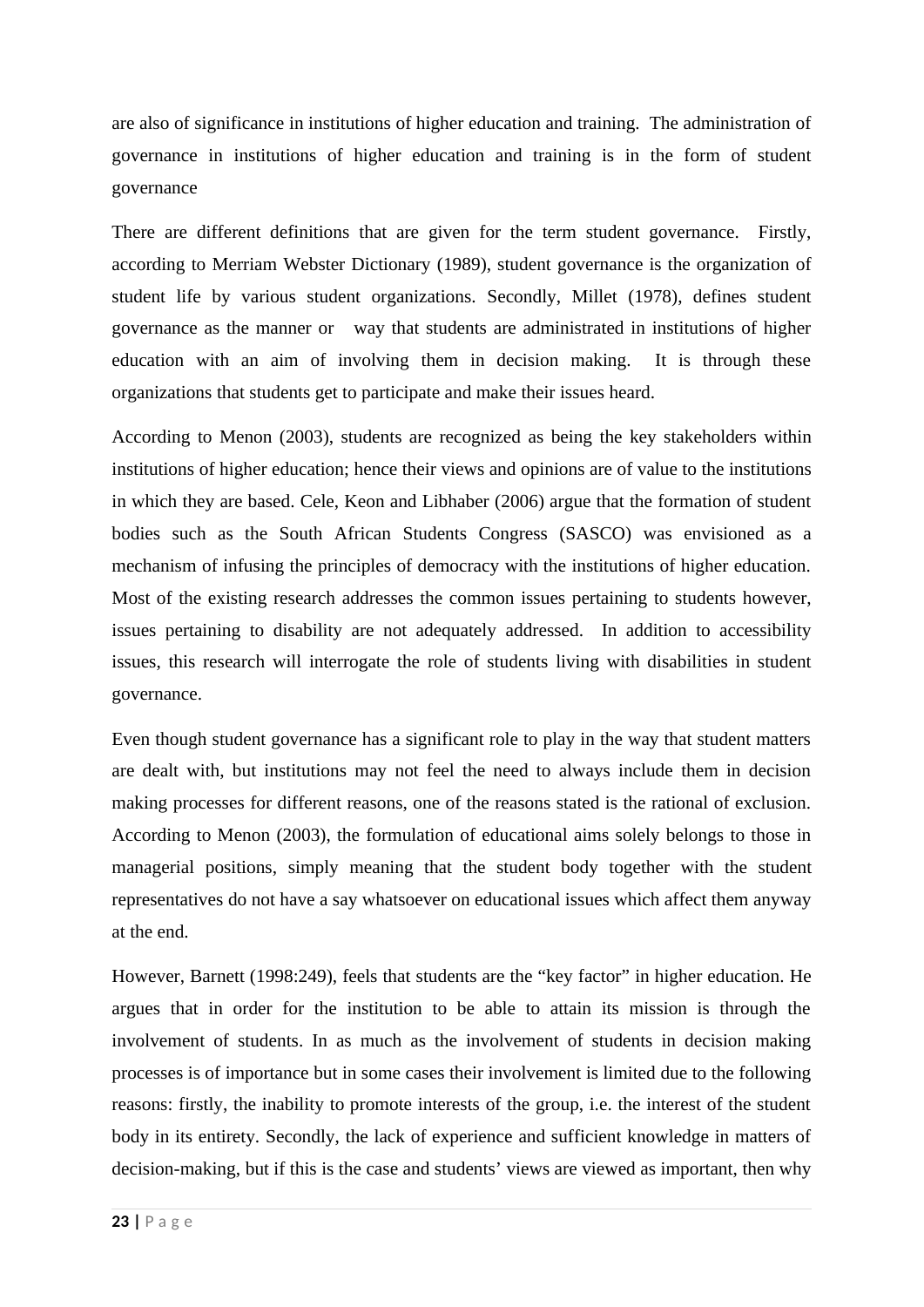does the institution not make means to empower students in the above stated point as they are identified as areas of weakness hence prohibiting the students from playing a significant role in decision- making processes. The exclusion of students leads to some issues and matters not being attended to hence the emergence of problems but through the implementation of programs of empowerment, arising problems can be mitigated.

Thirdly, another reason for the exclusion of students in governance issues is the reason of discussion of sensitive matters such as student grading and faculty promotion, as this is felt as being the "private business" of the management team of the institution, hence the involvement of students would result in a chaotic situation. Agreeably so but the involvement of students in the institutions matters is of importance and one cannot dispute the fact that there are other things which cannot be easily changed due to their being in the national legislation under the Department of Higher Education and Training (DHET), hence their status quo remains unchangeably so and an example of such is the minimum entry requirements needed for an admission to a university either for a diploma or a degree qualification.

Furthermore, Menon (2003) notes the importance of student participation by stating that it is viewed as a way of expression in an ideal democracy whereby each and every stakeholder is granted an equal voice in decision-making. According to Cabannes (2004), participatory democracy is defined as a type of democracy whereby the broad participation of constituents in the direction and operations of political systems is emphasized. Cabannes (2004), continues to add to this definition by saying that participatory democracy attempts to create prospects for all members of a population to make meaningful contributions towards decision-making, and pursues to extend the range of people who have access to such prospects.

From the above definitions it is clear that this type of democracy is of essentiality within institutions of higher education as it is in the political setting of countries that the citizens are given the opportunity to voice out their concerns in matters that affect them directly as every voice is important and can make significant changes on different matters. By letting the concerned parties to participate in decision making processes it enables them to feel empowered and that their being matter. In addition, participatory democracy is believed to having the contributing element to personal growth and development of students by allowing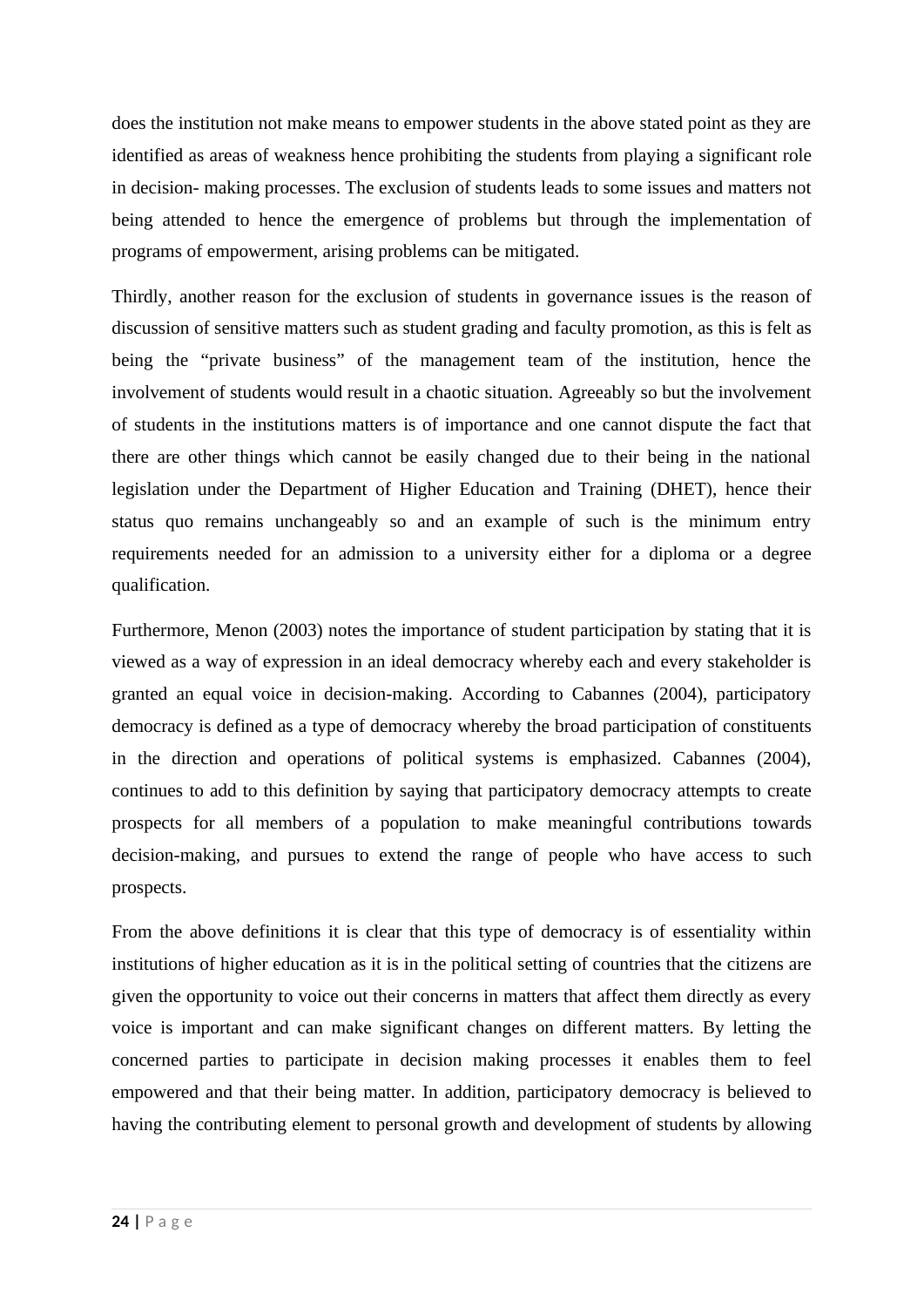them to learn by example, through the application of democratic principles in real life situations (Lee, 1987).

Moreover, there are also benefits of student governance and they are as follows. Firstly, by the institution having effective and efficient student governance it assures and ensures the well-being of students. This is achieved though allowing the participation of students in decision-making processes and seating's as this allows for the students to be able to bring forth their stresses and troubles to the attention of the management. Through such settings of allowing students to be a part of decision making processes it shows them that their opinion is viewed as being of importance, however it must be noted that in tertiary institutions it is the presence of Student Representatives Councils which is viewed as the proper platform that the cries of students are being channelled through to the management and not the direct involvement of students as there will be a conflict of interest in that there will be too many views brought forward and this will lead to chaotic outcomes. But who is the SRC and what is their role in institutions of higher education and training? According to (UKZN SRC Constitution: 2006) the Student Representative Council is and its component parts of the University of KwaZulu-Natal, acting as the primary student governing body on all issues of student governance, from the aforementioned description we are given the impression that the SRC exists in institutions of higher education and training so as to give a sense of a governing body which deals with the issues of the students both individually and as a whole.

Secondly, there is an easier implementation of decisions in a participatory democracy setting because each and every one can be able to voice their concern and be able to push their views and stances forward. Furthermore, the institution can also be able to spot their weaknesses if they are able to engage with students because one may find that the students are facing a problem that the management team had thought it was non-existent or had been resolved. An example is that of accessibility within UKZNP as mentioned prior if there was active participation of students more especially the disabled students then the university will note the problem and find ways to overcome it. An atmosphere of openness and trust between the students and the institution is also created if there are interactions between the students and the management and the likelihood of confrontation between the two is eliminated. With the above it has shown that student participation is of essence as there are mutual benefits within the process.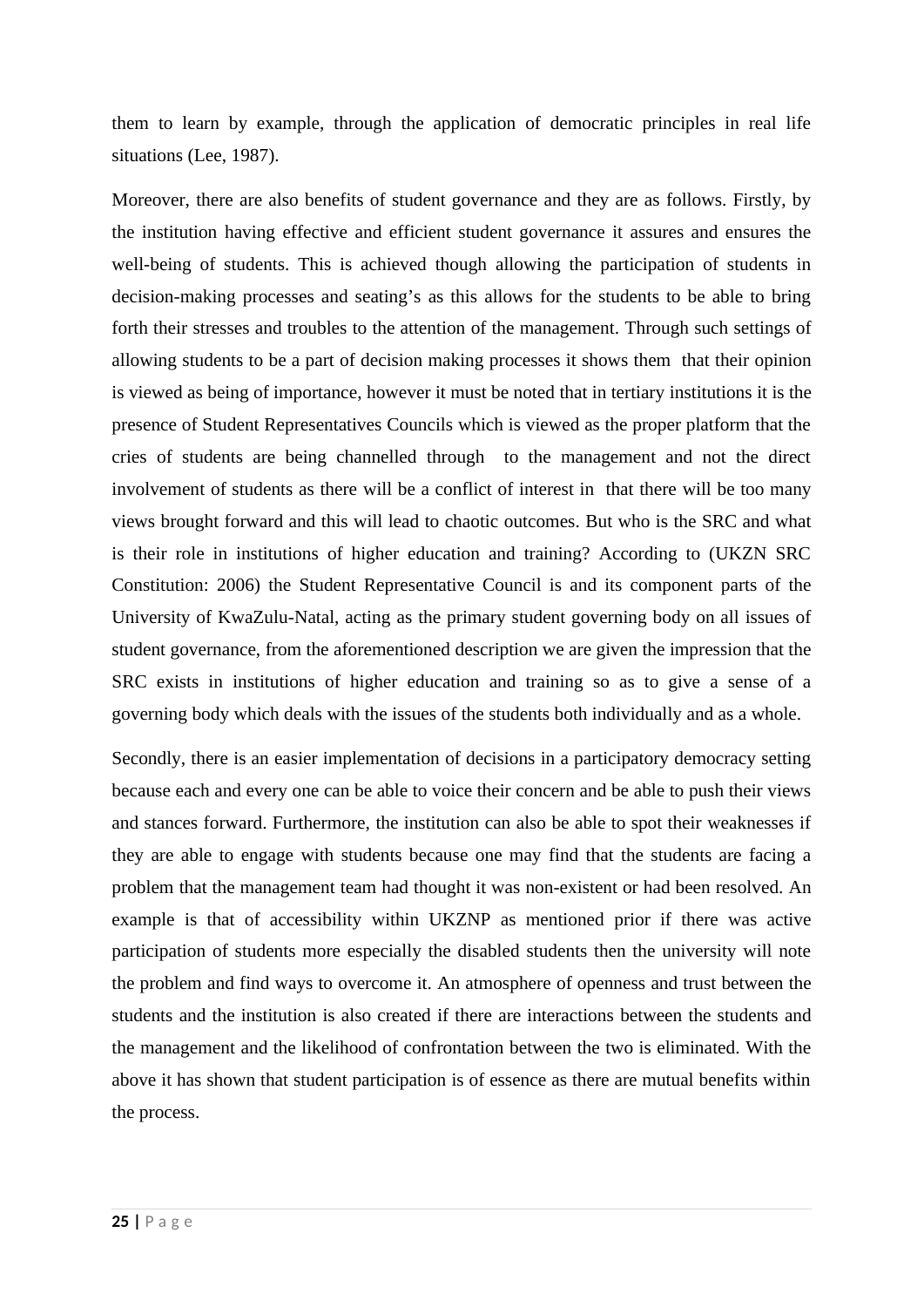Menon (2003) goes on to talk about the nature and extent of participation of students in decision-making process. Bridges (1967) state that stakeholders (students) should be involved in decisions which are of importance to them, for example, the issue of the fee increment that was taken in all Universities in South Africa, before that decision is taken there was supposed to have been consultations between the students and the management team of each University respectively as the issue of funding is problematic in this current year.

The same applies to the National Student Financial Aid Scheme (NSFAS) decision to centralize the applications for funding, in as much as the decision is binding nationally but universities were supposed to have come back to its stakeholders and explained everything clearly as to how things were to be done instead of just accepting the process as is because it has come with a lot of problems which could have been prevented.

If stakeholders feel the topic under discussion is not of personal stake, i.e. less relevant they will not bother themselves in participating. Through personal experience and observation this is what is happening with students with disabilities (SWDs) in that the nature of the meetings that take place more especially the ones which are called by the Students Representative Council as the only passage or channel that we as students can voice our concerns, they never address issues pertaining to disability hence there are fewer numbers of students that attend such seating's. Further the agendas of these meetings, mostly they include funding issues and other relevant businesses of which if you are a SWD that is irrelevant to you as your business is addressed by the Disability Support Unit (DSU) as the funding is different from the general NSFAS hence more reason for SWD not to attend. So then if students with disabilities do not feel the need to attend the meetings called by the SRC then can one truly say that the SRCs objectives and mission is to really ensure that each and every student is represented. Let us explore the mission and objectives of the SRC constitution and see if what they stand for is also meant to represent students with disabilities.

#### <span id="page-35-0"></span>**Conclusion**

In conclusion this chapter has been able to look at the phenomenon of disability in different aspects. Firstly, in the provision of definitions for the term disability different aspects were looked at and it was seen that when disability is being defined it can be done by looking at two broad themes, i.e. the medical perspective and the social perspective. The chapter also went on to look at a brief history of disability on how persons with disabilities have been treated in different parts of the world in the past centuries up to the present times. The chapter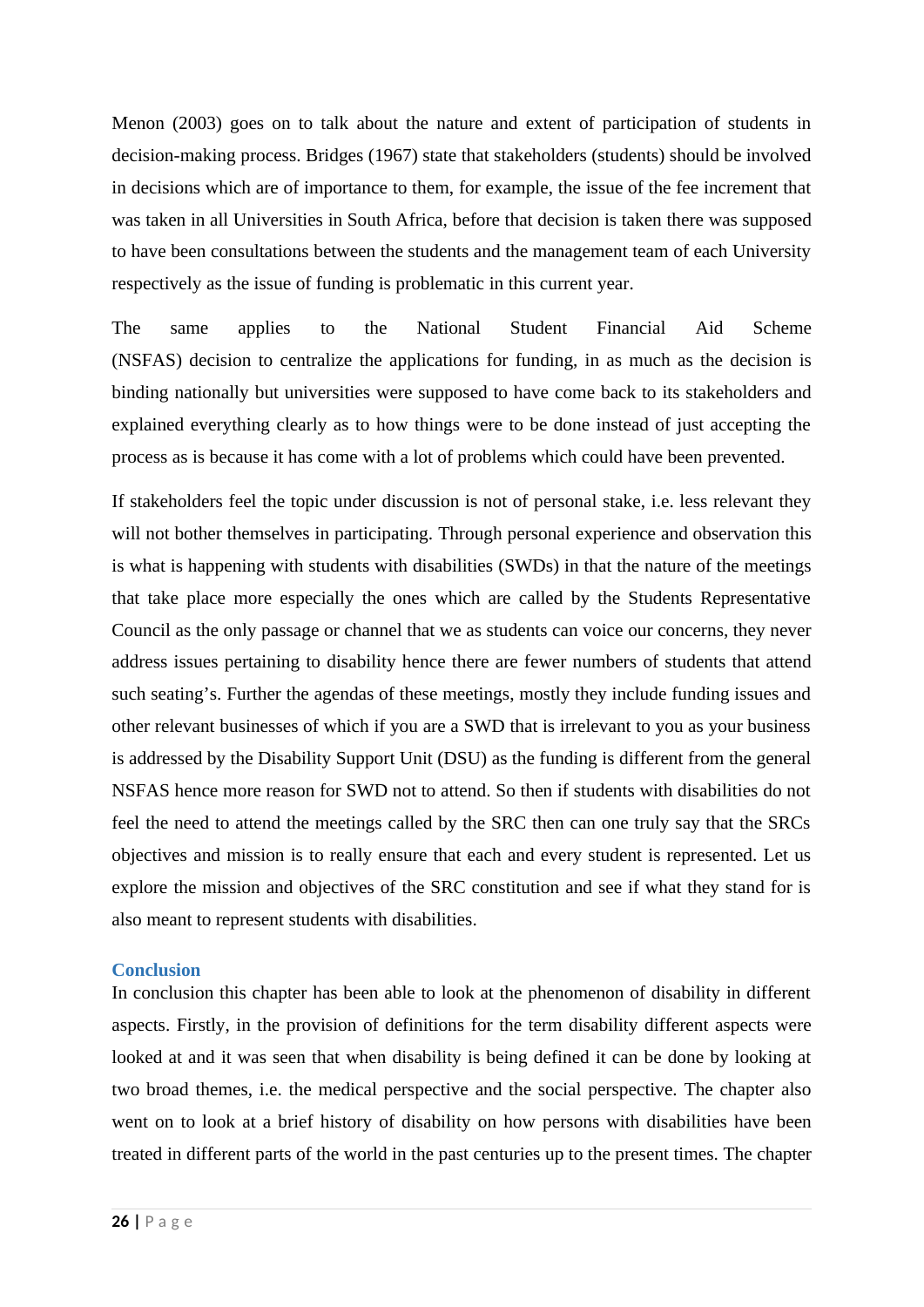also looked at the different legislative frameworks, both national and university policies created to address issues of disability. A common factor was then established which they all argue for accessibility and reasonable accommodation in university policies.

In addition, discourses of disability were also discussed. It was revealed that it is the medical discourse that is dominant more in our current societies through the arguments presented in the content of the chapter. It was also found that there are differing views towards the medical model of disability in understanding what disability is. On the other hand the social model of disability was also deliberated upon, and the main argument of the social model was that there needs to be social changes to allow for the society to be a barrier free environment.

Lastly, the issue of student governance was also looked at in the sense that the relationship between students with disabilities and their participation in matters of student governance. During the chapter write up it was found that students with disabilities in most times than often do not find the need to go and attend and have a participatory culture towards issues of students governance due to their issues being dealt with at the DSU forgetting the importance to interact with student leadership.

The next chapter comprises of the theoretical and conceptual frameworks. The accessible model and consociational democracy will be the back bone of the discussions of the chapter.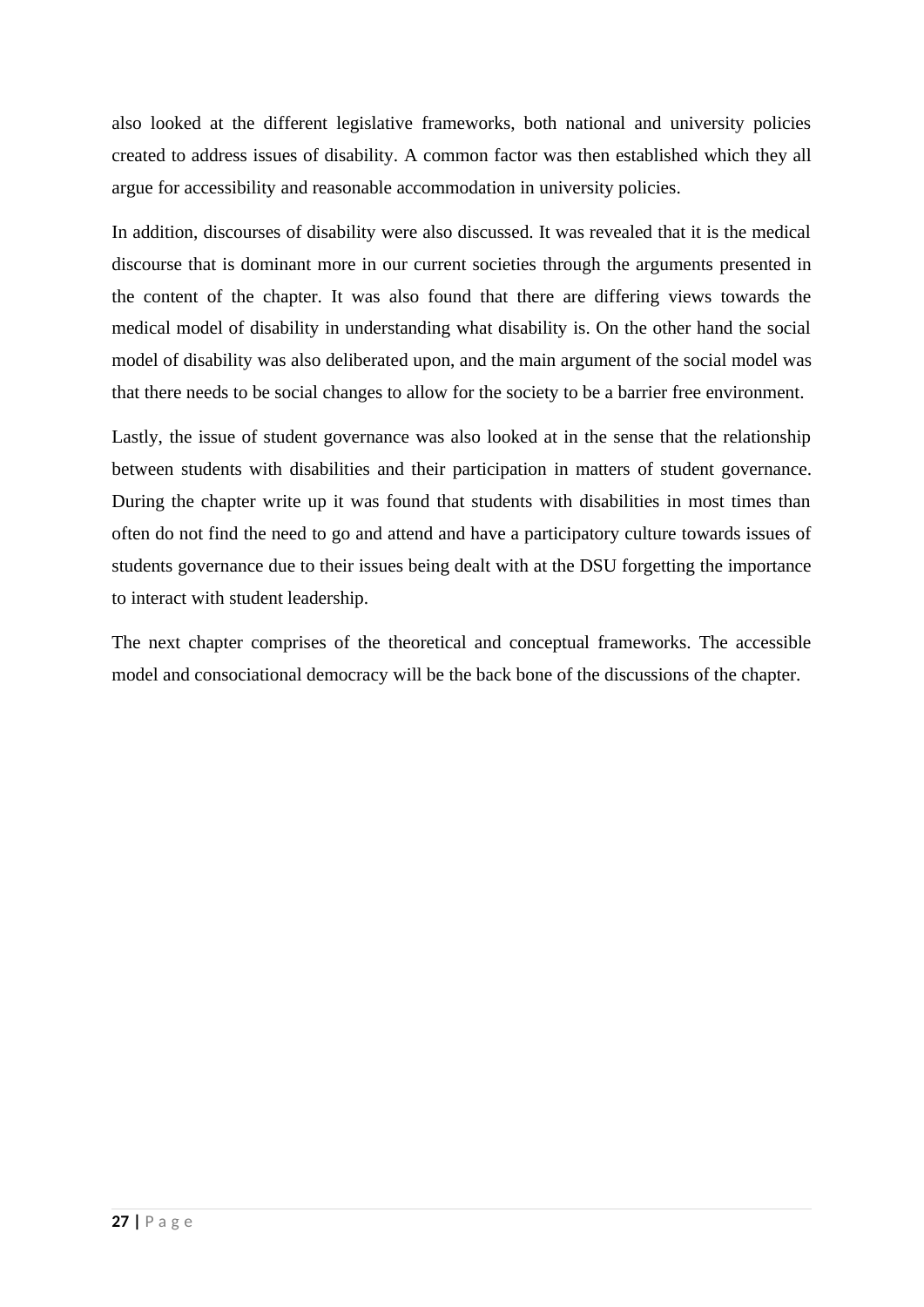### **Chapter Three**

#### **Theoretical and conceptual Frameworks**

#### **3. Introduction**

A theoretical framework is one of the vital aspects of any academic research project. Among other things it validates that the author does not function in seclusion, but it associates the study to an existing body of knowledge. In summary, a theoretical framework provides the context within which the study is to be understood. According to Labaree (2013), a theoretical framework is used to limit the scope of the relevant data by focusing on specific variables and defining a specific viewpoint (framework) which the researcher will take in the process of analysing and interpreting the data to be gathered, understanding concepts and variables according to the given definitions, and building knowledge by validating or challenging theoretical assumptions. Appropriately, theoretical framework is the most vital component of the study. It guides the study's direction. This chapter will proceed as follows: Sections 3.1 and 3.2 provide a general discussion of the following: concept, theory, model and theoretical and conceptual framework. Section 3.3 is a critical discussion of consociational democracy, while section 3.4 conceptualizes people with disabilities as a minority group. Lastly, section 3.5 discusses the accessibility model.

#### **3.1. The difference between a theoretical and conceptual framework**

It is important to note that there is a difference between a theoretical framework and a conceptual framework. According to Mugenda (1999), a theoretical framework is a structure which is able to hold and support a theory in a research project. A theoretical framework further introduces and describes the theory which explains why the research problem is in existence. Imenda (2014) provides an additional definition of a theoretical framework. According to Imenda (2014), a theoretical framework refers to the theory that a researcher chooses to guide him/her in his/her research. Therefore, a theoretical framework is the actual application of a theory. It can also be the application of a set of concepts drawn from one and the same theory, to offer an explanation of an event, or shed some light on a research problem.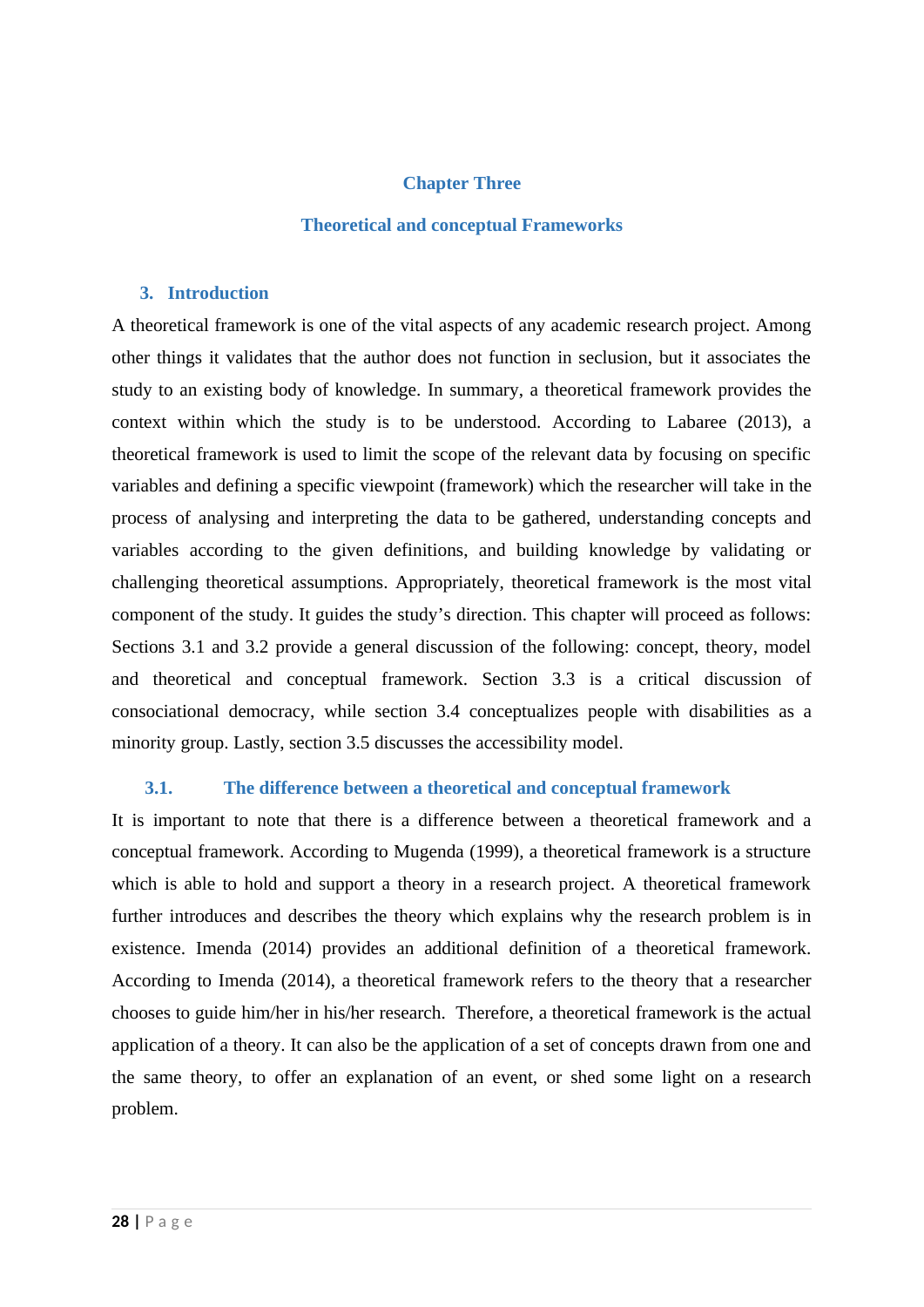On the other hand, a conceptual framework is defined as whereby the researcher cannot base their research or research problem on one theory and as a result they have to bring together existing views from literature concerning a particular phenomenon which can both be theoretical and empirical findings (Imenda, 2014). According to Hoy and Ferguson (1985), theoretical and conceptual framework is important in that for every research study conducted it serves as a guideline for the researcher on how to approach the research task.

### **3.2. The difference between a concept, a theory and a model**

According to Imenda (2014 cited in Fox and Bayat 2007:29), a theory is a set of unified propositions, concepts and definitions seeking to present a methodical point of view of identifying relationships between variables with a view to predicting and explaining certain occurrences. In addition, Creswell (1994) defines a theory as a hypothesis which is assumed for the sake of an argument or an investigation. Furthermore, a theory is also defined as the general or abstract principles of a body of facts, a science or an art to the definitions of what a theory is. A theory also has key characteristics which are taken to be the building blocks or key features Imenda (2014 as cited in Wacker 1998:363-364).

Imenda (2014) identifies three key defining characteristics which are building blocks of a theory. Firstly, a theory is "a set of interrelated propositions, concepts and definitions that present a systematic point of view." Second, a theory "specifies relationships between / among concepts." Lastly, a theory "explains and / or makes predictions about the occurrence of events, based on the specified relationships." Furthermore, Imenda (2014 cited Liehr and Smith 1999:7), by defining a concept as a representation of an abstract idea an image or symbolic representation. In addition, Imenda (2014 cited Chinn and Kramer 1999:252), views concepts as components of theory which give a meaning to abstract ideas forming a theory. Moreover, Imenda (2014 cites Hornby 2005:5) in stating that concepts are very much influenced by their context. It is also mentioned that concepts reflect theoretical concerns and ideological conflicts.

According to Imenda (2014), a model unlike a theory is a synthesis of opinions drawn by researchers from both theoretical and pragmatic findings. Therefore, a model is a representation of an understanding of integrated issues. This understanding in turn guides the researcher in undertaking a specific research problem. In addition, a model can also be understood as a tool of understanding specific phenomena and also used to describe an application of a theory, (Du Plooy, 2014).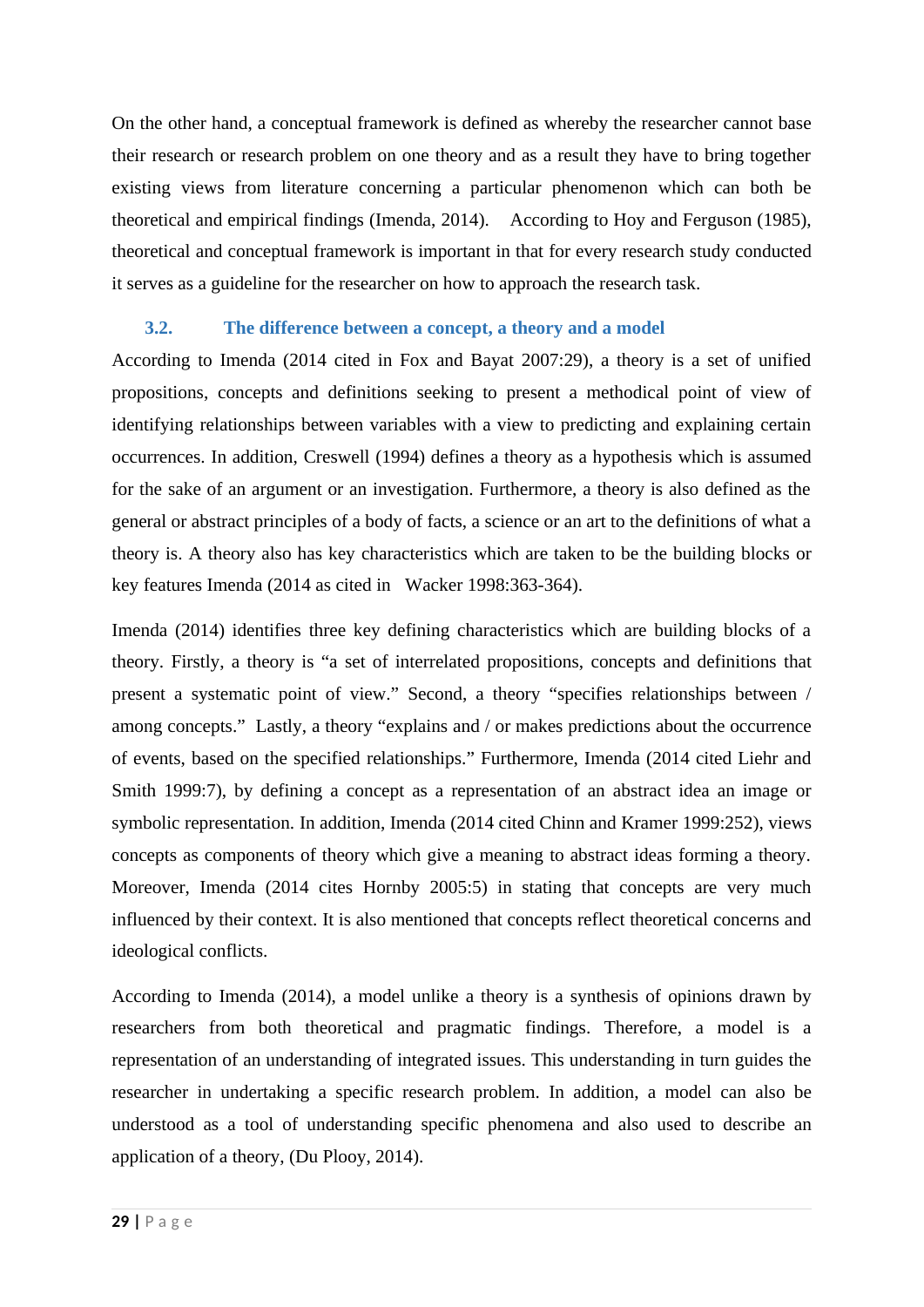This research will utilize the following theoretical tools: consociational democratic theory, the minority model, and accessibility model.

### **3.3. Consociational democracy theory**

One of the research questions for this project asked about the representation of people with disabilities within the student governance structures. In the context of national politics, majoritarian form of decision-making has been criticized for systematically excluding minorities. Critics of majoritarian democracy, such as Arendt Lijphart, argue that this form of decision-making contribute to conflict as those groups that are systematically excluded from government may seek other means in order to achieve their goals. The purpose of this section is to discuss how consociational democratic theory tries to resolve the issue of representation and participation of minorities in governance.

Representation in all its forms is of vital importance to each and every society. According to Damanid, Bertrand and Fiorio (2004), representation is defined as the manner in which some individuals stand in the place of other individuals or a group. This can be in the form of the formation of social organizations and political parties/ organizations which are the ones which different people identify with and feel that their needs will be better advocated for. These organizations and parties are not just found in the midst of the general public but also in the university environment.

In most parts of the world, democracy is now a norm. According to Schmitter and Karl (1991), democracy is defined as a system of government whereby the supreme power is entrusted in the people and exercised by them (the people) directly or indirectly through a system of representation which usually involves free elections which are held periodically. There are different types of democracy. Schmitter and Karl (1991) identify direct and indirect democracies as the two types of democracy. Direct democracy is a kind of democracy in which people govern themselves.

The second type of democracy is that of representative democracy. It is a type of democracy which is indirect in nature and the sovereignty is held by the people's representatives whom they had elected.

There are various kinds of representative democracies, such as majoritarian democracy and consociational democracy. In a majoritarian democracy, it is the interests and the views of the majority which are given all the "special preference" over those of the minorities. This therefore means that the views of the majority will always be heard and those of the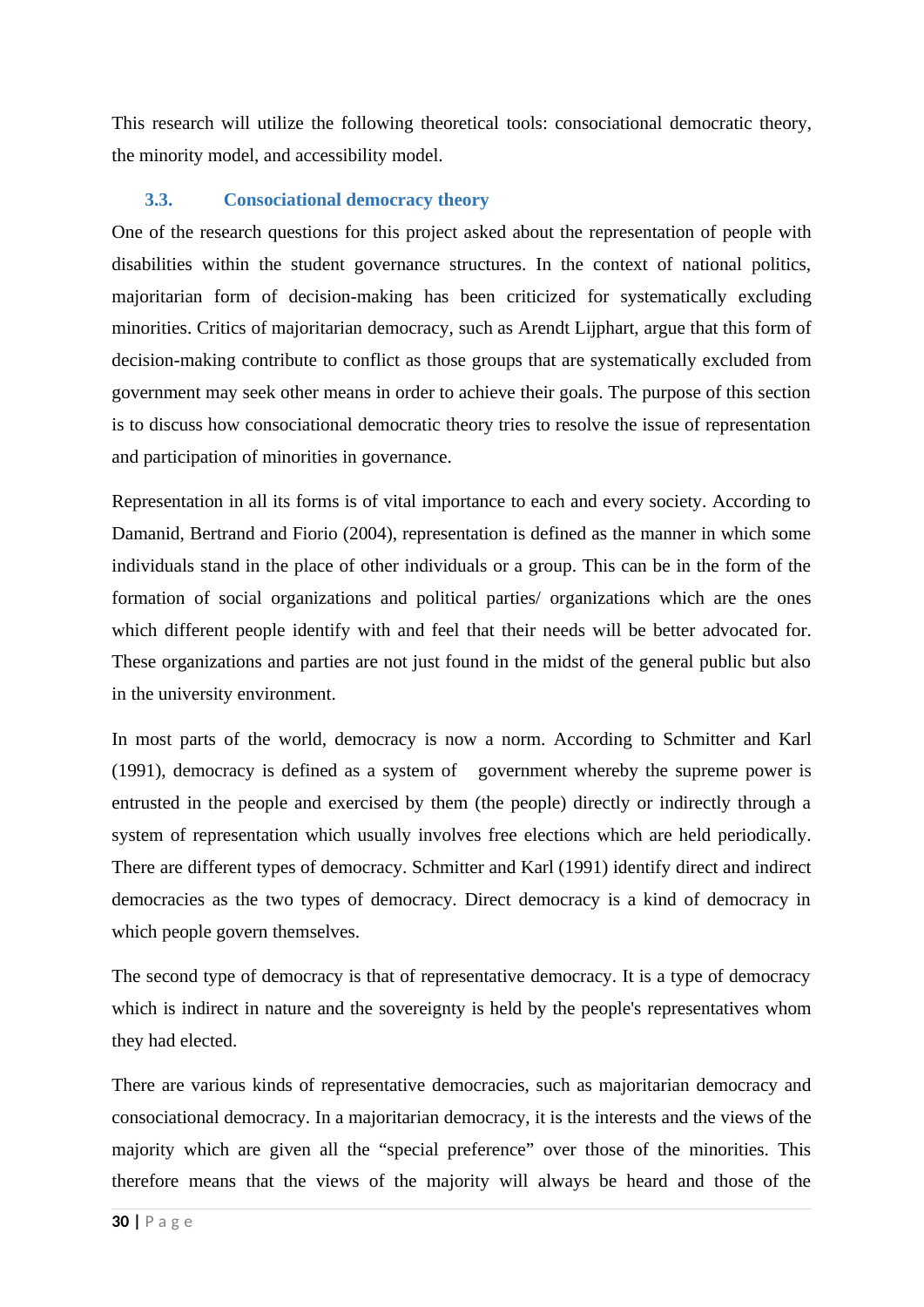minorities will not be taken seriously. This is problematic because even if the majority is wrong, but their views and strategies will be put into effect. In the case of South African national politics, minorities are represented by opposition parties which include the Inkatha Freedom Party (IFP), the Democratic Alliance (DA) and the United Democratic Movement (UDM). However, they are ineffective as their positions are ignored by the dominant party. An example, the opposition parties tabled various motions of no confidence in an attempt to remove former president, Mr Jacob Zuma. These motions of no confidence were unsuccessful because the opposition parties could not garner enough votes.

Majoritarianism is also a prevalent form of decision-making in institutions of higher learning in South Africa. For example, there is majoritarianism in the UKZN SRC constitution. The seat allocation process for the Local Student Representative Council (LSRC) and the Central Student Representative Council (CSRC) - involves a contest for five seats by individuals or organisations contesting an election. The allocation of seats within the SRC depends on the number of votes that an individual or an organisation receives. Similar to national politics, an organisation that receives majority of the votes will be the one to take over student governance. As in national politics, minority organisations will have to follow the mandate of the winning organisation. In the case of UKZN, when SASCO was in power in both the LSRC and CSRC all decisions taken were beneficial to this organisation and those individuals who were close or interacted more with the leadership structure. Since SASCO performed poorly in the 2017 student election at UKZN Pietermaritzburg campus, in 2018 it was the agenda of the Economic Freedom Fighters (EFF) that was dominant. Organisations that represent minorities such as Differently Abled Student Association (DASA) representing students with disabilities, are still marginalized.

Majoritarianism is not only prevalent at UKZN but also at other institutions of higher learning. Student Representative Council constitution for the University of the Witwatersrand (WITS) shows similar traits. This constitution clearly states that all decisions, appointments to positions made, and any other resolution by the SRC is achieved through a simple majority of the members present in that particular sitting (WITS,2016). Similarly, the DUT SRC constitution further emphasises the importance of a majority. Thus, the DUT SRC constitution puts a requirement of a quorum of  $50\% + 1$  before any binding resolutions are taken. However, an additional 5% of registered students are required at a regular Annual General Meeting (AGM), ordinary mass meetings or special meeting (DUT, 2014).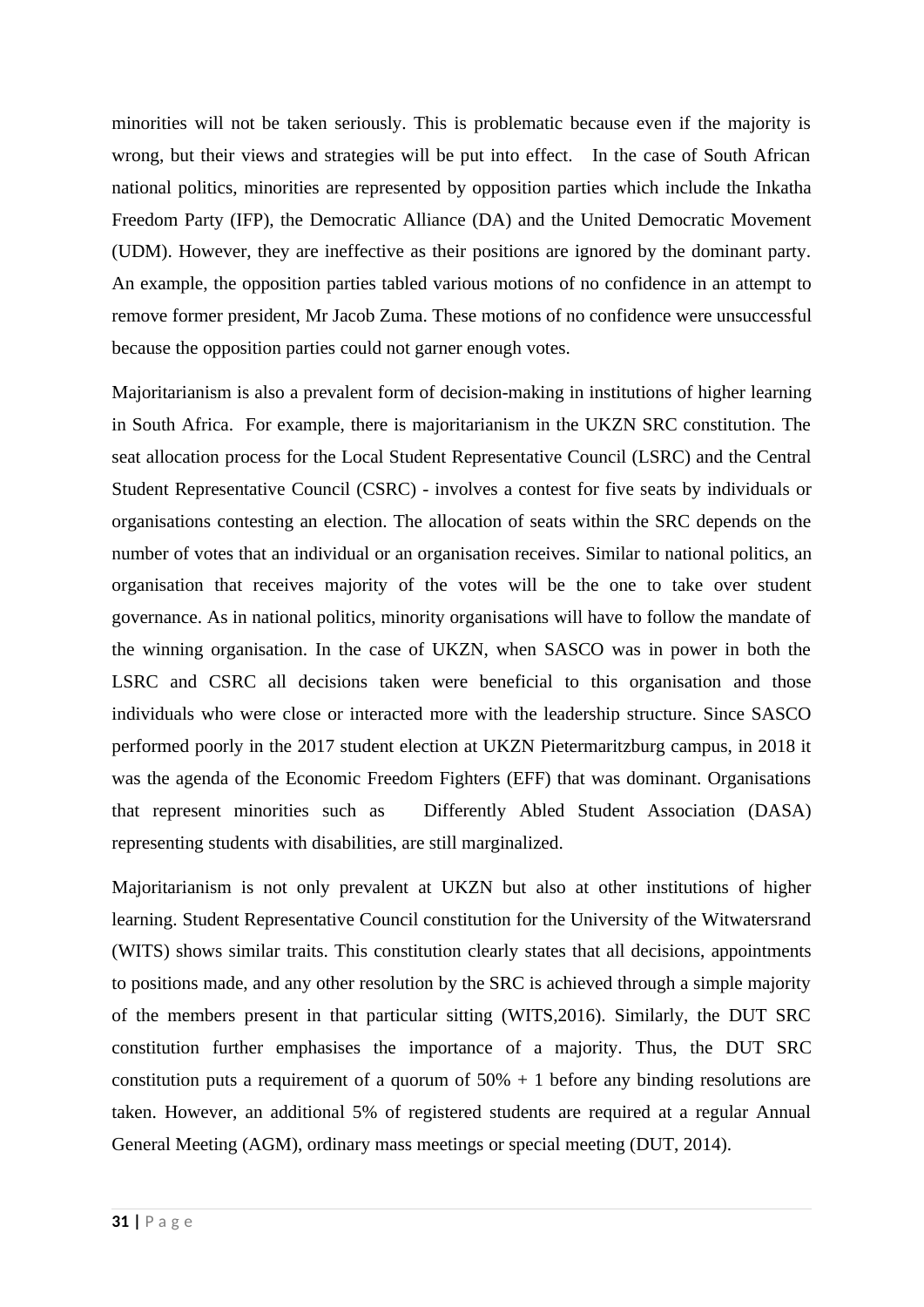In the past five years (2012- 2016) students with disabilities have not been represented in the UKZN SRC until the years 2017/18. In the year 2017, the Pietermaritzburg SRC had an individual with disabilities in the portfolio of student services, this individual was re-elected as Secretary General in 2018. The establishment of a portfolio that deals with disability issues encouraged students with disabilities to participate in SRC elections. The second type of representative democracy is that of consociational democracy. For Lijphart (1969), consociational democracy is a type of democracy whereby all the constituents of the society are represented through power sharing. For Andeweg (2015) consociationalism refers to power sharing by political elites in deeply divided societies as a means to maintain or achieve a stable democracy. Andeweg (2015) argues that consociational democracy grew out of European case studies of stable and peaceful democracies with deep social cleavages.

Lijphart (1969) identifies four characteristics of consociational democracy. These characteristics are: grand coalition, mutual veto, proportionality and segmental autonomy. In grand coalition leaders of the minority and majority work together in the attempt to form a cooperative relationship in order to avoid incidences of conflict and ensure fulfilment of interests of each segment. Mutual veto gives participating groups power to veto decisions. In addition, proportionality ensures that all groups or segments within a given society are proportionally represented. Lastly, segmental autonomy gives right to each group to have autonomy. A case study of South Africa can be used to explain the theory of consociational democracy in the political arena. South Africa is a democratic country as from the year 1994 when it gained independence from white domination. As a result, there has been cleavages which came to existence. South Africa's constitution of 1996 does not have the element of grand coalition and mutual veto. However, there are elements of proportionality in the form of proportional representation and segmental autonomy in the constitution of South Africa which are seen to be necessary for a stable democracy. Segmental autonomy, an element of consociational democracy, is enshrined in the second chapter of the South African constitution's the bill of rights under section (31) subsection (1). This section makes it clear that every cultural group has the right to practice and maintain its culture, religion and language in its communities (The Constitution of the Republic of South Africa, 1996). Therefore, each group has the right to segmental autonomy on certain issues that only affect them, i.e. to make self -binding decisions to them as a group. As a result, there is a need for the accommodation of every distinct group in all the decisions which are taken. South Africa's constitution also has an element of proportionality in the form of proportional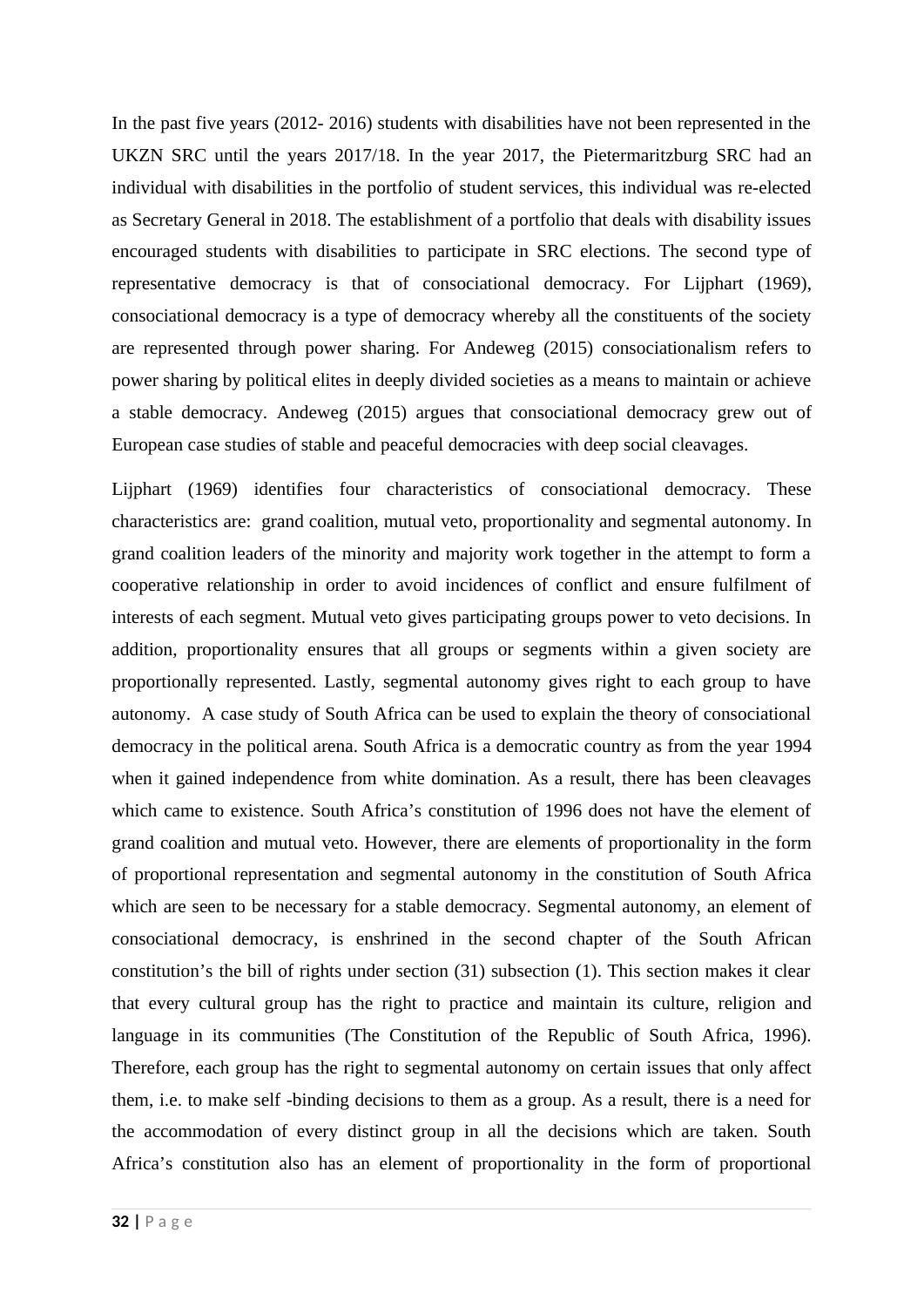representation. According to Blais and Carty (1990), proportional representation is an electoral system in which parties gain seats in proportion to the number of votes cast for them.

This section of the chapter has been able to look at the theory of consociationalism which is a type of representative democracy. The four elements of consociational democracy are grand coalition, segmental autonomy, proportionality and minority veto respectively. This type of governance theory is also primarily used in national politics in order to include minorities in governance. However, the focus of this dissertation is to assess the relevance of consociational democracy for student governance. The theory was seen to be befitting in the topic of student governance because the landscape of student politics is also characterised by cleavages which include linguistic, ethnic, and racial cleavages, among others. The following section will conceptualize people with disabilities as a minority cleavage.

## **3.4. People with disabilities as a minority**

As discussed in the previous section, consociationalism is appropriate for diverse and divided societies. The point of departure for this research is that university student population, in particular at UKZN (PMB campus), is diverse with different language, religious, and ethnic groups. While consociationalism is primarily concerned with inclusion of minorities in governance, the discourse and practice of consociationalism have not looked at the people with disabilities as minorities. This study incorporates people with disabilities as a minority within the consociational democracy discourse.

According to Scotch and Schriner (1997), people with disabilities and other groups recognized as minorities share similar characteristics and experiences. People with disabilities are exposed to attitudes displaying intolerance, discriminatory behaviour, and institutional and legal constrictions similar to those experienced by excluded groups and other disadvantaged groups. As noted by Scotch and Schriner (1997) persons with disabilities also come to face many barriers which include transport barriers, architectural and public accommodation barriers just to mention a few. Thus, Scotch and Schriner (1997) conclude by stating that persons with disabilities end up being excluded from social, economic, and political activities. In Hall's article the issue of people being the minority in societies is discussed. Hall (1985 cited Hahn 1985), in noting that people with disabilities do not only face stereotypical behaviour which is attached to their beings. However, forces of stigmatization are the order of the day as they confront these forces in their societies daily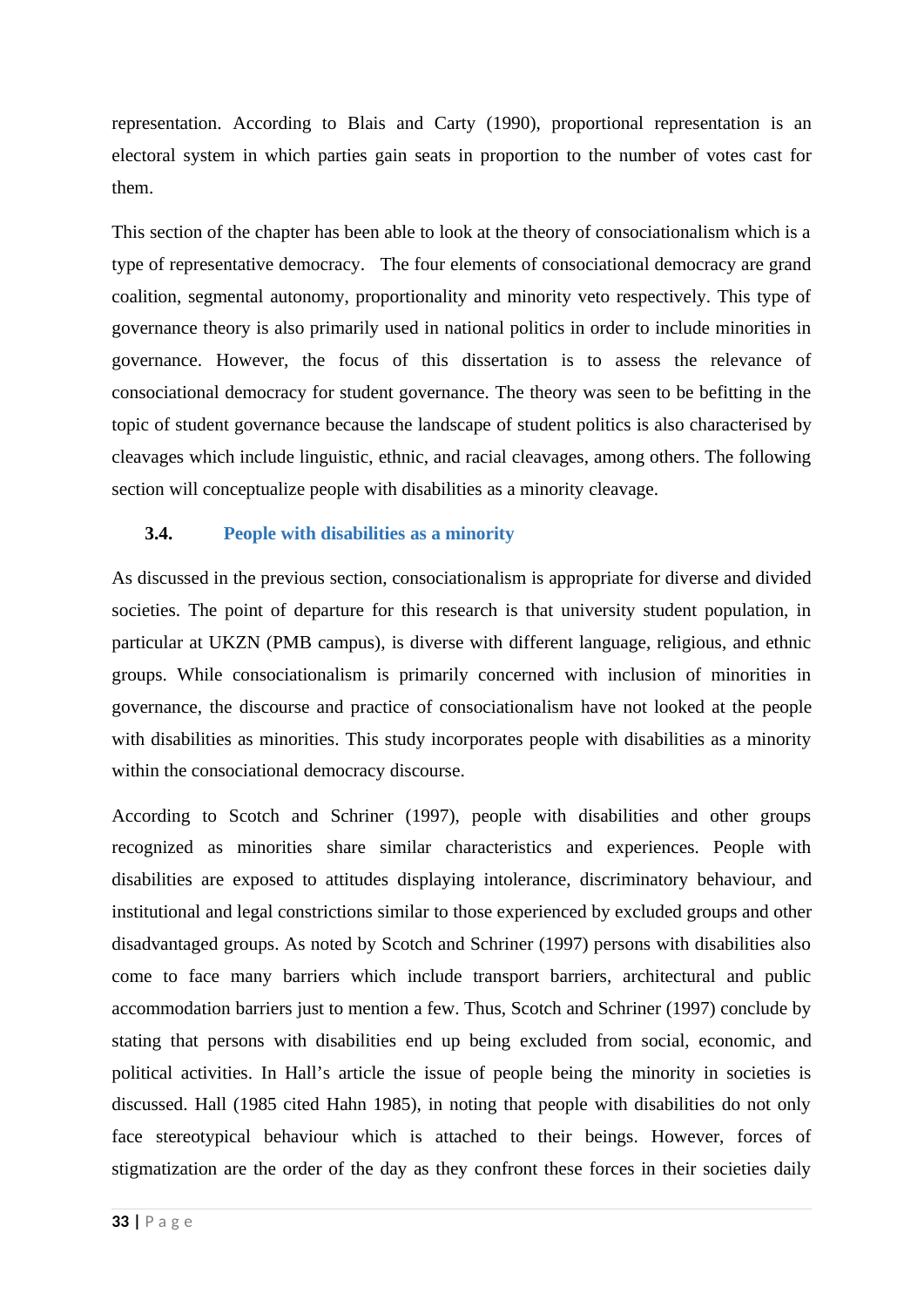thereby making them feel a sense of exclusion for oneself. Persons with disabilities are discriminated against in their communities, schools, and work places (Hall, 1985). In their work places, they are given hostile treatments and receive unreasonable demands from their superiors. In the schooling environment, they are attacked and bullied on regular basis. Hall (1985) further argues that due to the under estimation of capabilities of disabled people and the inaccessible environment, they end up playing secondary roles in all the activities they are part of. It is the lack of support from the essential structures of life such as the communities that individuals live in that are a cause for marginalisation of people with disabilities. Like other minority groups, people with disabilities are discriminated against, face barriers and exclusion from social, economic and political activities. People with disabilities can be considered as a minority group. The implication of for student governance is that people with disabilities should be accommodated in a consociational arrangement.

### **3.5. Accessibility Model**

A third tool that will be used in order to provide a better understanding of the topic under investigation is the accessibility model. According to Schwarz (1978), a model is a set of interrelated hypotheses; and it presents a systemic view of phenomena by specifying relations among variables with the purpose of explanation and prediction. This utilization of the accessibility model allows the researcher to interrogate conditions that hinder or empower accessibility for students living with disabilities. According to Wright (2007), the accessibility model is one of the models which was utilized by Torkildsen (1986) in the study which was conducted in the field of recreation. This model had four critical factors which could either promote or hinder the opportunities of participation of persons with disabilities.

These four factors are perceptual accessibility, physical accessibility, financial accessibility and social accessibility. The first factor is perceptual accessibility. According to the Oxford Concise Medical Dictionary (2002), perception is a "process by which information about the world, as received by the senses, is analysed and made meaningful." For Torkildsen (2005:103) "perception refers to the world as it is experienced as it is seen, heard, felt, smelt and tasted. Consequently, the way an individual perceives the world will largely determine his or her behaviour." In perceiving an object, an individual also assesses his or her on capabilities in relation to that object. In other cases, based on one's perception, an individual may assess the capabilities of other individuals. For example, one may look at the terrain and the way that buildings are set out within campus and assesses one's ability to use various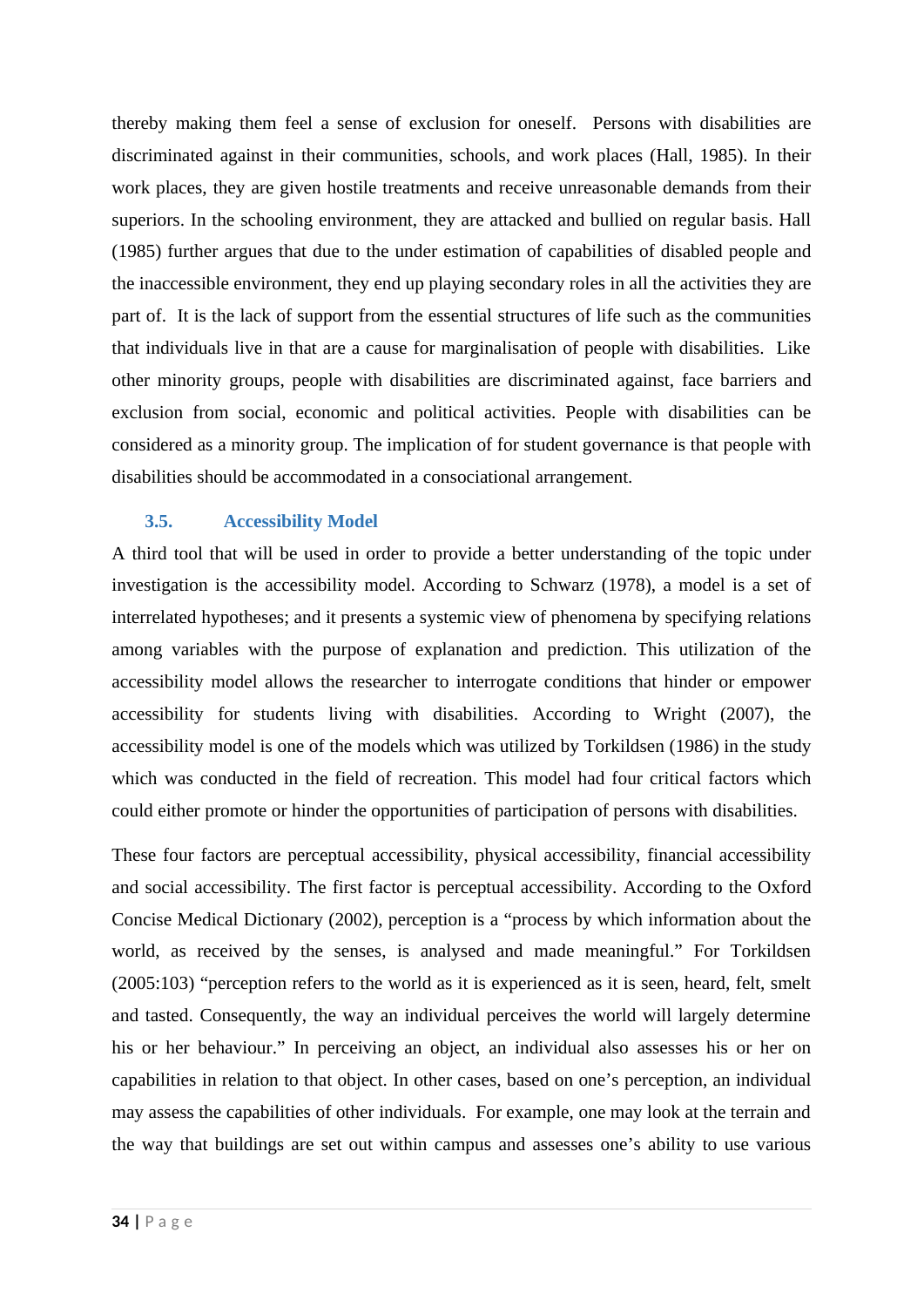facilities. Thus, a student who uses a wheelchair may be discouraged to attend their classes in lecture venues which are not accessible to wheelchairs.

The second factor of the accessibility model is physical accessibility. The concept of physical accessibility tries to capture the accessibility of resources to individuals living with disabilities. According to Hasanzada (2002), physical accessibility evaluates whether an individual with a disability is able to use or gain access to the physical environment. Physical accessibility is an all-encompassing factor when it comes to issues of "accessibility". According to Riley et al (2008), some of the factors to consider in physical accessibility are "access routes and curb cuts; power-assisted or pushbutton-operated doors; visual and audible signals in elevators; access routes free from cracks, gaps, and raised edges; hand-held showerhead units; and obstacle-free paths to lockers". The aforementioned definitions provided for physical accessibility make it clear that the main issue about accessibility is the built environment and its ability to meet the international accessibility standards of physical accessibility.

The third factor of the accessibility model is financial accessibility. According to Kennedy, Austin, and Smith (1987), financial accessibility is the ability of an individual to attain funds so as to be able to pay for what they require. However, for Johnstone (2003), Kennedy, Austin, and Smith (1987), financial accessibility refers to the financial means to attain whatever it is one may be needing, given the individual access to finances. In the context of institution of higher education in South Africa, financial needs of students with disabilities include costs of a student's tuition, books, accommodation including meals, and an assistive device such as a wheelchair, Zoom Text software or a Jaws Reader, computer, or any other device which may be recommended by a doctor. Students with physical disabilities may also need human support. For example, for a student using a wheelchair, or a student with a visual impairment, and or those with chronic conditions such as severe epilepsy-may need to pay individuals who will assist them on the daily basis for the duration of their studies.

The last factor of the accessibility model is social accessibility, but before one can discuss what social accessibility is, it is best to first distinguish between social inclusion and social participation from individuals and groups in community-based activities and the broader social network. Hall (2009) adds that social inclusion occurs in all aspects of ones' life as it covers all aspects of an individuals' life. Mactavish et al (2000) further add that social inclusion can further enhance an individuals' sense of belonging. However, social exclusion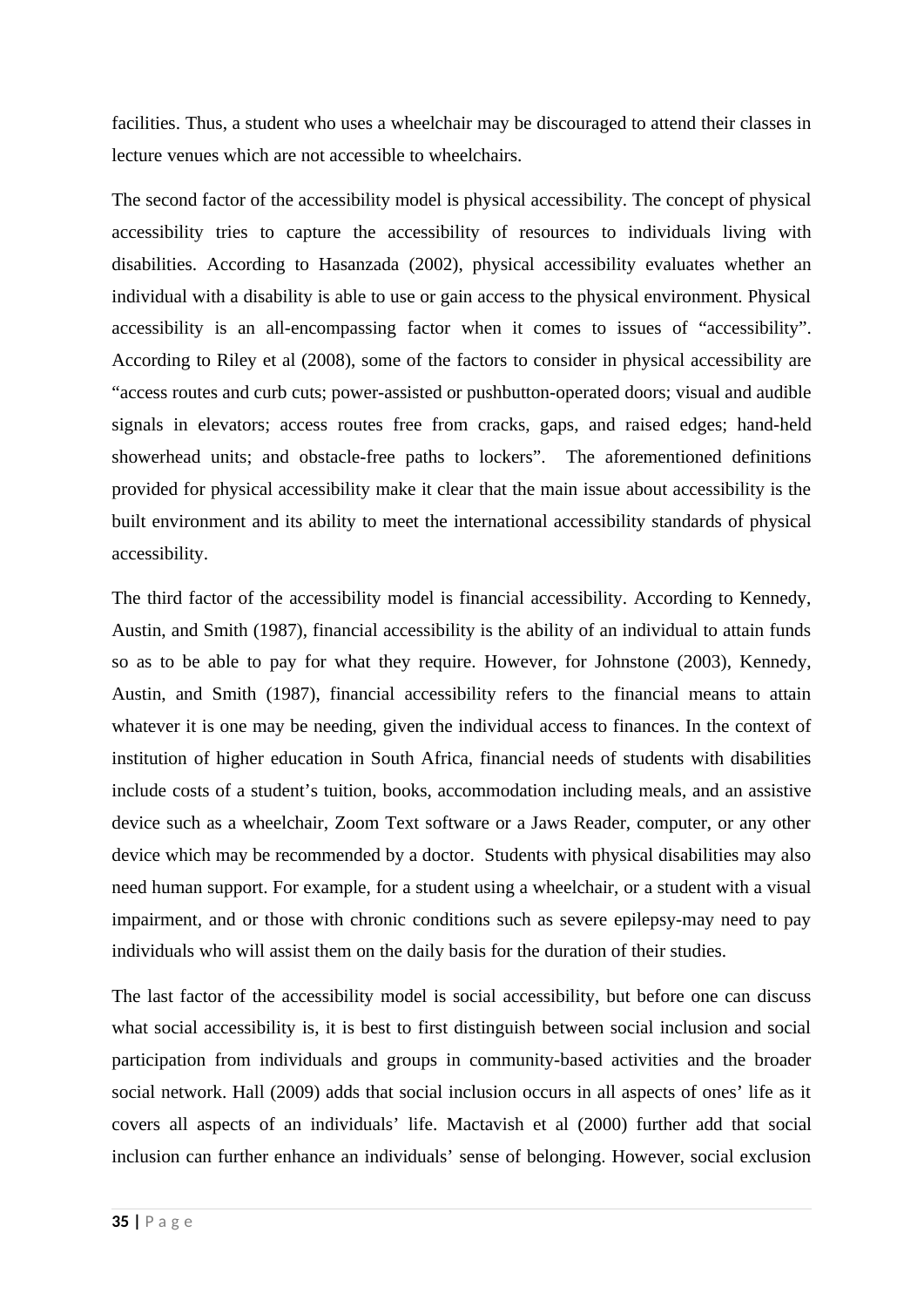is understood as a process whereby individuals are denied full access to various opportunities and resources together with rights which under normal circumstances are enjoyed by all community members as they form part of social integration, (Barnes and Mercer, 2005). According to Rickers-Ovsiankina (1956), social accessibility explores the ability of facilities, such as class rooms or recreational centres, to meet the needs of all its users. The concept of social accessibility allows a research to explore the extent to which users of a space or facility are able to interact on programmed and non-programmed activities. An important component of social accessibility is the policy that guides the given facilities or social space. Management, therefore plays a prominent role in social accessibility. Social accessibility can therefore be understood as a process where disabled people can be able to utilize the given resources to their full capacities while being able to integrate with able bodied individuals through reverse integration. Social inclusion and social exclusion are therefore two extreme points of social accessibility. A space where the facilities, community members and people with disabilities are integrated in mutually respectful way is socially inclusive. However, a space where the participation of people with disabilities is hindered, for example, because of facilities that are not user-friendly for people with disabilities, is socially exclusive.

#### **Conclusion**

This chapter discussed the theoretical and conceptual frameworks that guide this study. The chapter firstly, commenced with a general discussion of a theoretical and conceptual framework. This discussion was followed by a critical discussion of consociational democracy. The theory of consociational democracy is relevant for this study since it is hypothesized that the practice of consociational power-sharing will reduce the exclusion of students with disabilities from student governance.

Given that consociational democracy is premised on the existence of cleavages and identity groups, this chapter then conceptualized people with disabilities as a minority group. Finally, this chapter discussed accessibility model. The model allowed the research to evaluate the accessibility of different sphere of the university environment to students with disability. The next chapter, which is chapter four (4), will be looking at research methodology in detail.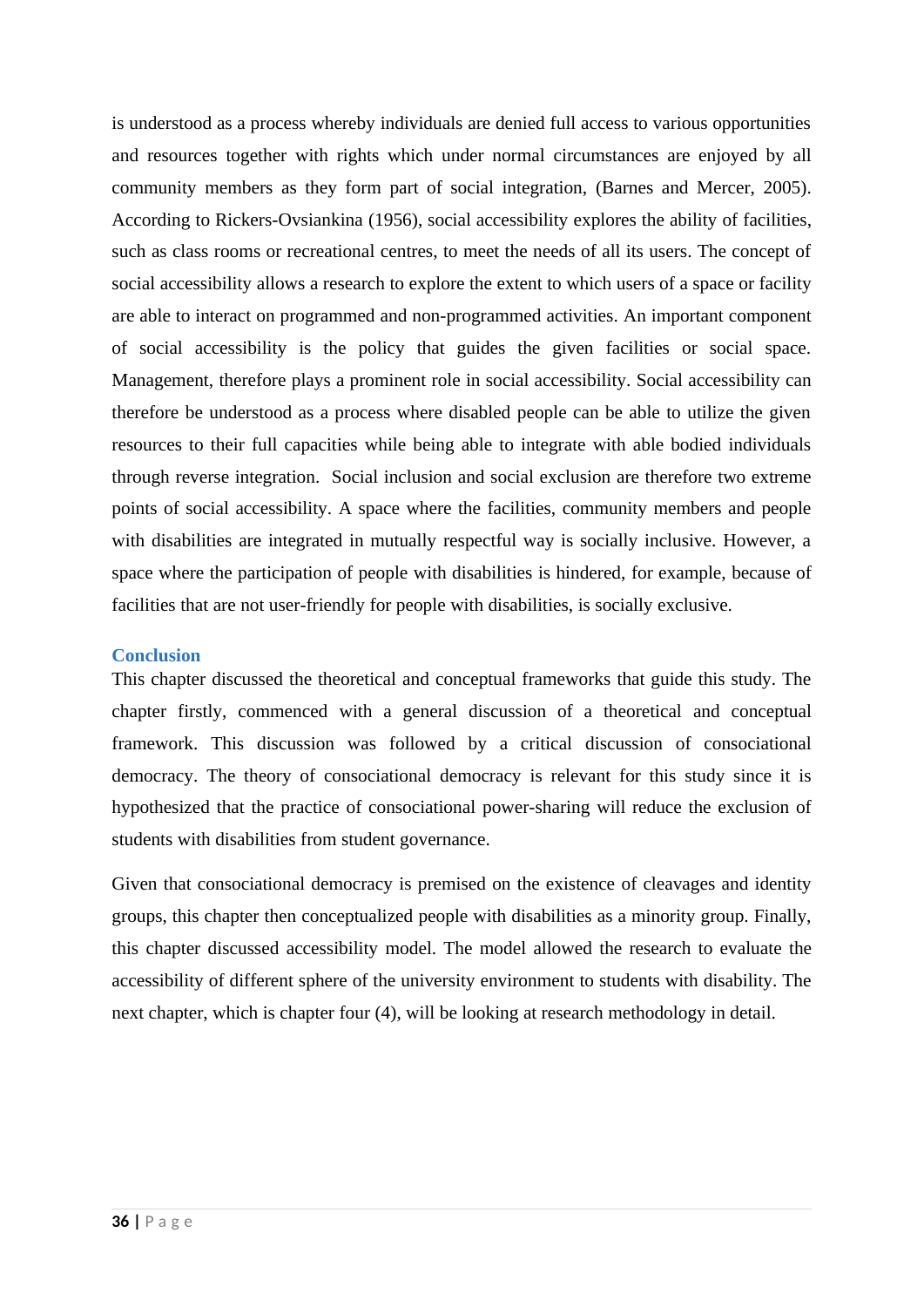### **Chapter Four**

#### **Description of methodology**

#### **4. Introduction**

This chapter of the dissertation discusses research methodologies that are used in this research. In the contents of this chapter the researcher will firstly define what a research methodology is with the reasons for using the chosen methodology. Secondly the research approach will be discussed accordingly. Thirdly the research population will be identified as well as the research sample together with the sampling technique.

## **4.1. Research methodology**

According to Khotari (2004), research methodology and methods are defined as a systemic or theoretical analysis of the methods applied to a field of study. However, the term methods or method then means the ways that are to be used by the researcher in attaining the relevant and required information in order to execute the project successfully. The process used to collect information and data for the purpose of this paper will be the conduction of interviews together with questionnaires. Other methods of data collection will include publications from both present and historical information.

# **4.2. Research approach**

This is a qualitative study. According to Ezzy (2002), qualitative research is a type of research that is completed through creating an interactive relationship between people, spaces and objects. Qualitative approach is the most suitable approach because it has methods that are focusing on interpreting people's feelings and experiences rather than quantification and measurement quantitative (Terre Blance, Durheim & Painter, 2006). The research study thereby followed an interpretivist paradigm as this allowed for a better understanding of the lived experiences of students with disabilities of the university of KwaZulu-Natal at the Pietermaritzburg campus respectively. According to Du Plooy-Ciliers, Davis and Bezuidenhout (2014) an interpretive approach to research relies on both the researcher and the human subject (participant) in the generation of data. This generation of data is done through conducting interviews and through observation. These lived experiences of students with disabilities were better explored through using the interpretivist approach further making the research exploratory. This research used both primary and secondary data. Secondary data consisted of books, journal articles and other published information dealing with the theme of this research. The use of such data enables the researcher to be able to gather different arguments pertaining to disability specifically and in that way the researcher is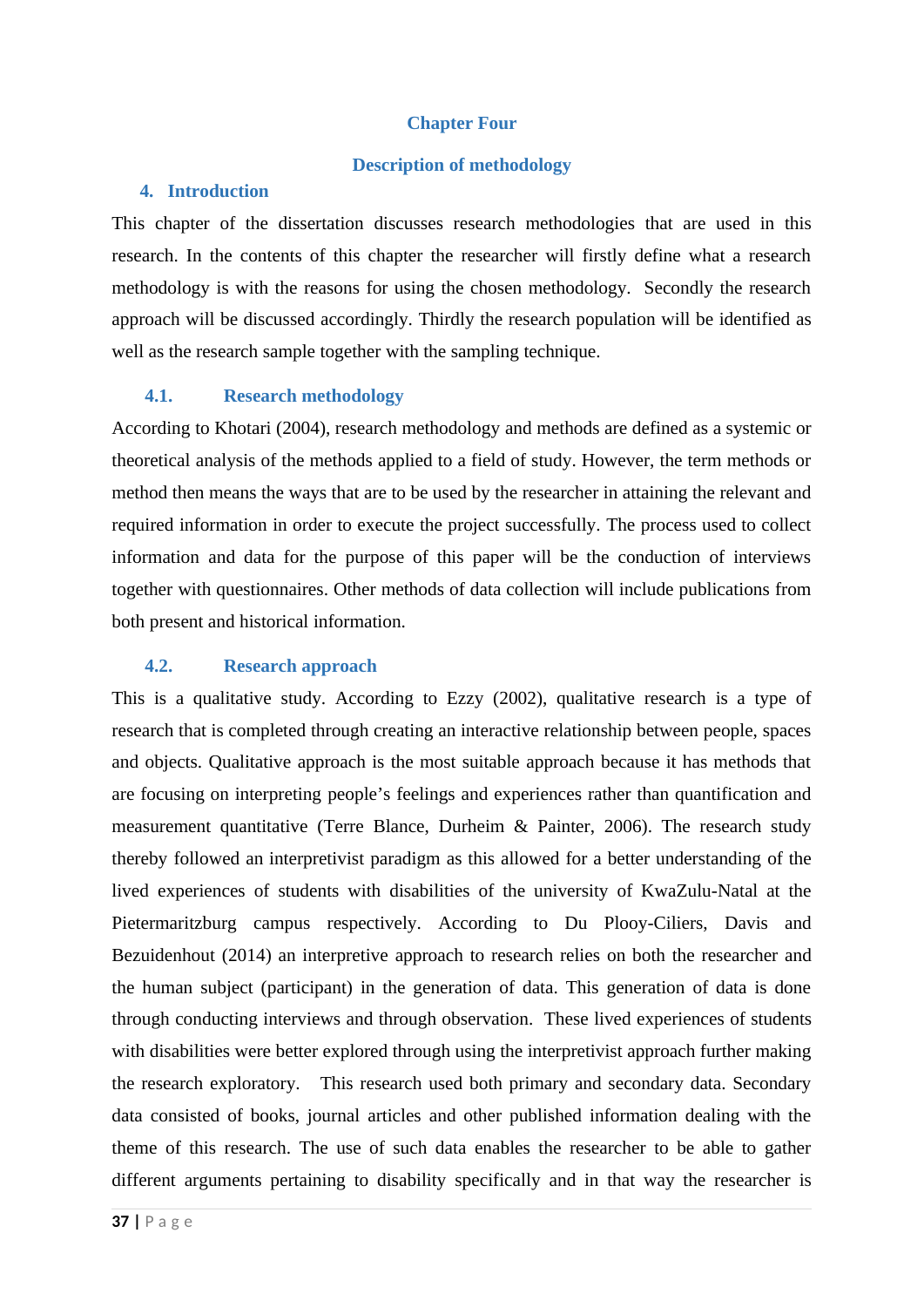therefore exposed to different perceptions and understandings of the phenomenon. This therefore brings about an open-minded perception towards disability.

The primary data for this research was collected through the use of interviews, observation and personal experience. This approach towards the research project enabled both the researcher and the participants to get the most out of the study. The researcher got much information through in-depth interviews with the participants. The participants got a chance to express their feelings and experiences of the different challenges they have faced at the University of KwaZulu-Natal Pietermaritzburg Campus as disabled students of the institution.

Following Denscombe (1998), this project used interviews, so as to explore emotions, experiences and feelings of the participants. The above-mentioned technique used, was aimed to be of assistance in reducing biases that sometimes come with the predetermined answers as participants are free to express their opinions. Of vital significance, it must be accredited that in-depth interviews are useful for data collection as the in-depth interview ―purely extends and formalizes conversation (Greef, 2005: 282).

### **4.3. Population of the study**

The population for this project was students of UKZN (PMB campus) living with disabilities. Interviews were conducted with students with disabilities from different colleges which are: the College of Humanities, the College of Science, Agriculture and Engineering, the College of Law and Management and the College of Health Sciences. The research used purposive sampling to select participants. The sample size of the research was fifteen (15) students, split amongst the different disabilities found to be present in the campus of Pietermaritzburg (physical disabilities, visual impairments, and chronic illnesses seen as disabilities.), within the student population of the University of Kwa-Zulu Natal Pietermaritzburg campus. The participants were also divided according to gender.

#### **4.3.1. Selection criteria and the characteristics of participants**

In the selection of the participants for the conduction of the research study, the researcher came to a decision to select only fifteen (15) participants out of the total number of students that are registered under the disability unit which is approximately  $\pm$  200 students. The reason for choosing fifteen participants it was due to the researchers' discretion of which students will be more than willing to assist in the research study as the researcher has existing relations with them. Furthermore, the researcher used quota sampling in the research study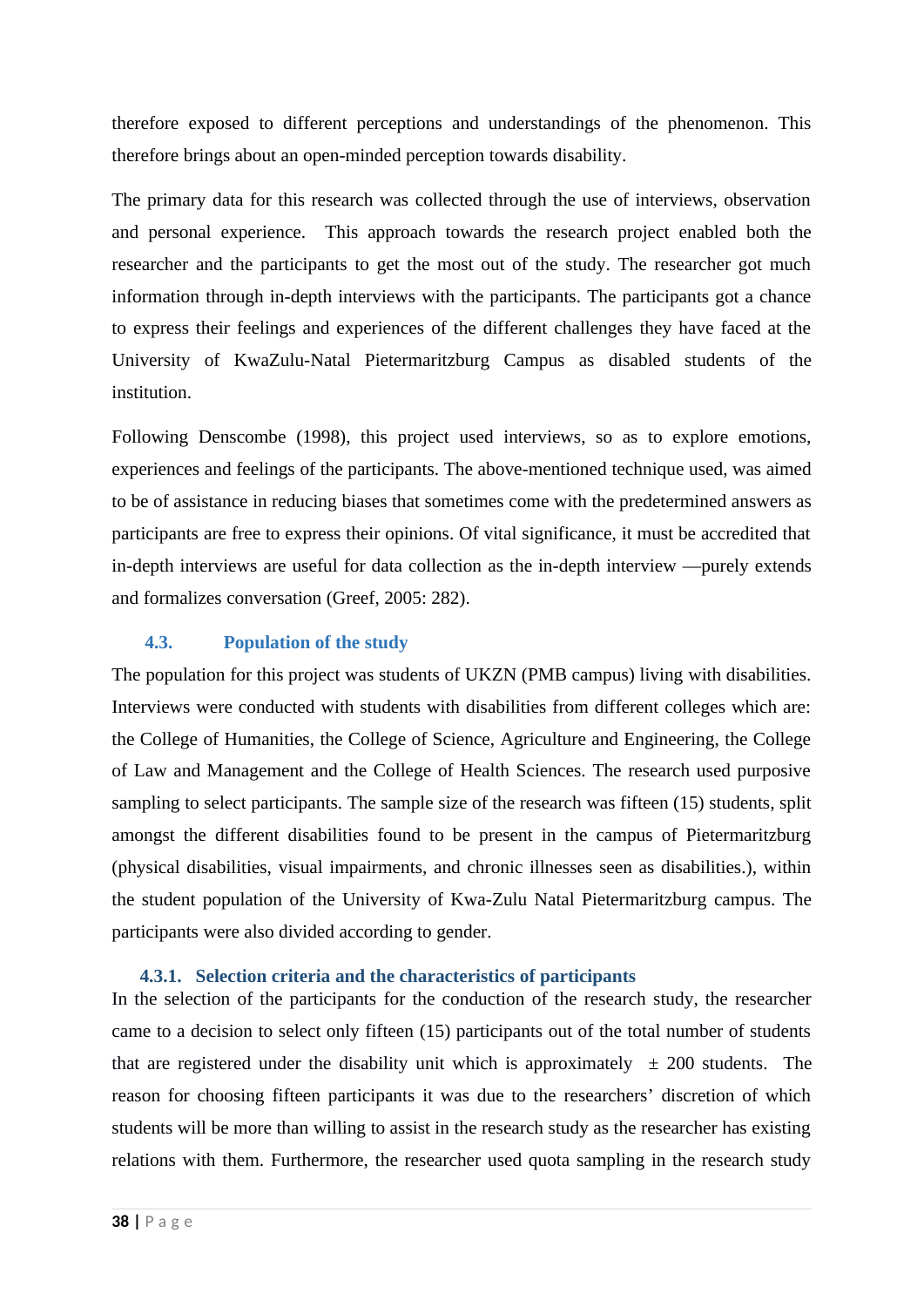for reasons based on inclusion of genders i.e. Male and Female students. In the use of the sampling technique it became apparent that there were more females than males who were willing to assist in the conduction of the study. As a result these participants (Male and Female) were seen to have been perfect representatives of the disability cohort in UKZNP taking into consideration the different disabilities.

Below is the criteria used by the researcher in the selection of the participants.

- The first requirement was that each participant be a registered student of the institution of the University of KwaZulu-Natal Pietermaritzburg Campus.
- The second requirement was that each participant be an individual with a disability.
- The third requirement was that each participant be registered with the disability unit of the Pietermaritzburg Campus.

 The study was not targeting any specific type of disability but all types of disabilities present among the students at the University of KwaZulu-Natal Pietermaritzburg Campus. This enabled the researcher to be exposed to different types of challenges which are faced by students with different types of disabilities. It is worth noting that even in the case of two individuals with the same disability, the experiences of these two individuals are not going to be the same.

During the conduction of the interviews it was very much evident that most of the students with disabilities are registered with the College of Humanities and the College of Law and Management. From my personal experience and observation, students, sometimes do not choose these two Colleges out of interests, but they choose these Colleges because they are not able to enrol for qualifications that are their first options. It is for example, difficult for students who are totally blind to enrol for Accounting or Economics programs because they are not able to use the supporting equipment's, such as calculators, which are required for these programs.

Students with disabilities also register in other colleges besides the college of Humanities and College of Law and Management. These colleges include the colleges of Agriculture and Engineering but students with disabilities who are enrolled in these colleges face challenges especially if they have to do practicals. Students with disabilities which suffer the most in such courses are those who are partially sighted, for example when experiments are done, and the props used are not enabling the student to participate fully and effectively. These students also face hurdles when their lecturers do not allow them to write their practical tests at the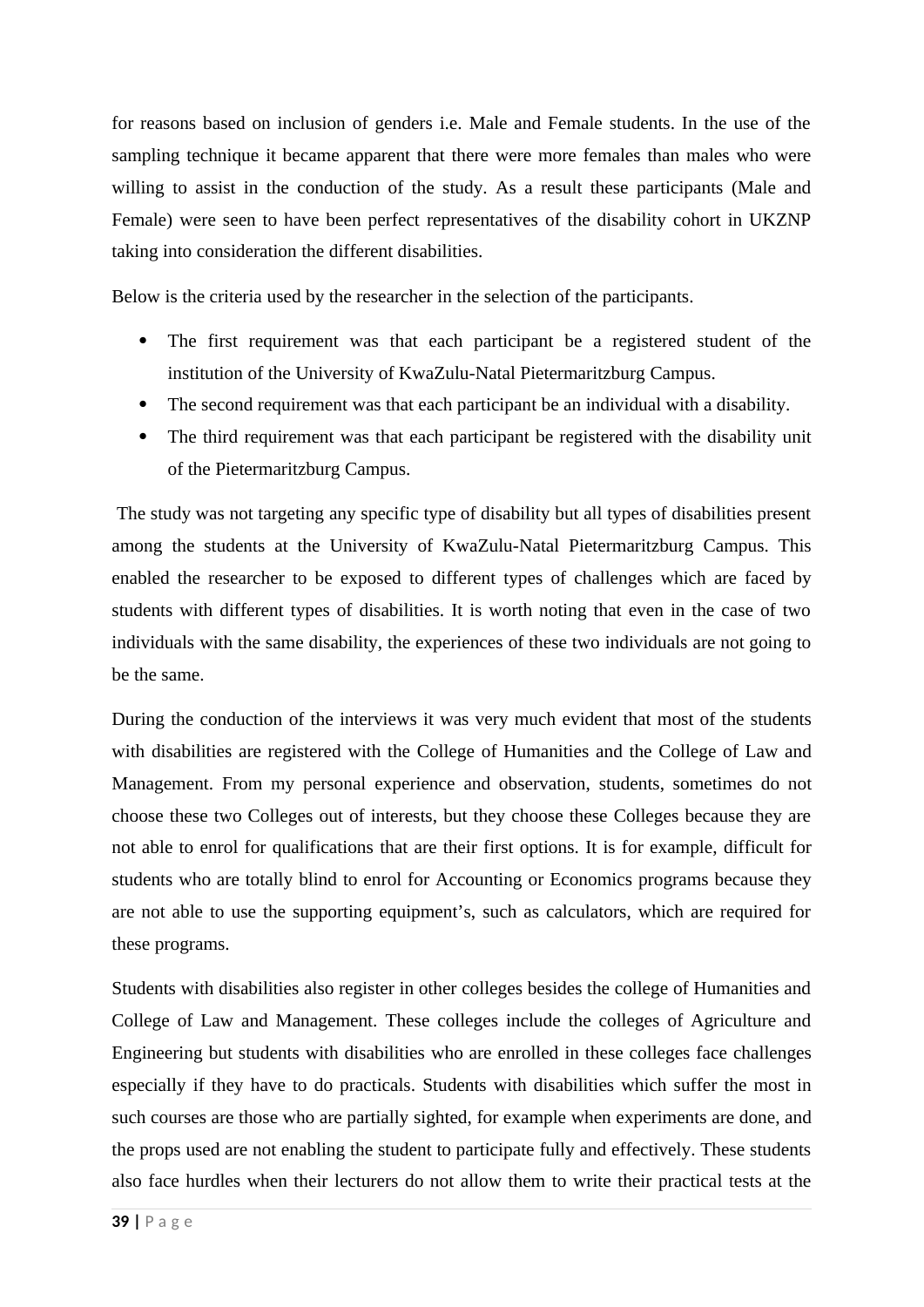DSU, arguing that they it is not a test which requires to be written at the DSU and this then leads to students failing the modules dismally. In some cases, students may end up wanting to change major subjects due to the inability to cope.

 In the case of Psychology, there are aspects of the program that are difficult for the visually impaired especially totally blind students to understand. Statistics is one of the requirements for the upper levels of Psychology. However, it is difficult for a totally blind student to follow the mathematical steps that are required in calculating different statistics. If the student does not have an assistant or friends to assist in writing the tutorials more especially for statistics, they may end up wanting to change the major subject even before they reach that stage. According to Mutanga (2017), most of the challenges faced by students with disabilities are caused by the fact that policy provisions regarding disability matters are fragmented and currently there is no national policy. In most instances when disability is mentioned in policy documents, either it makes no reference to higher education; or when it does, it is hazy. In addition, barriers within higher education relate to attitudes to disability, academic curricula, physical environments, teaching and learning support, and the allocation and distribution of resources, (Mutanga 2017).

In addition, Matshedisho (2007) also looked at the challenges of support for students with disabilities in SAHE. Most of the challenges he raises are similar to those noted by (Howell, 2005). These challenges include lack of funding, lack of data on students with disabilities and the slow pace of transformation in higher education. In Education or Teaching courses students are required to do practicals in fulfilment of the requirements of their Degrees/ Diplomas. However, students with visual impairments face placement challenges in that they are placed in schools where there are no auxiliary teacher aids. This therefore deters students with visual impairments from pursuing Education related qualifications-Teaching qualifications.

#### **4.3.2. Sampling Method and Technique**

The research study was carried out at the University of KwaZulu-Natal, Pietermaritzburg Campus. This site was chosen primarily because it is easily accessible to the researcher and it encompasses students with disabilities who are registered under the disability unit whose numbers continue to grow each academic year. This group of students was simply chosen because as a student who is also disabled, I have seen that since 2013 there has not been any significant changes in making the environment more "friendly" for students with disabilities.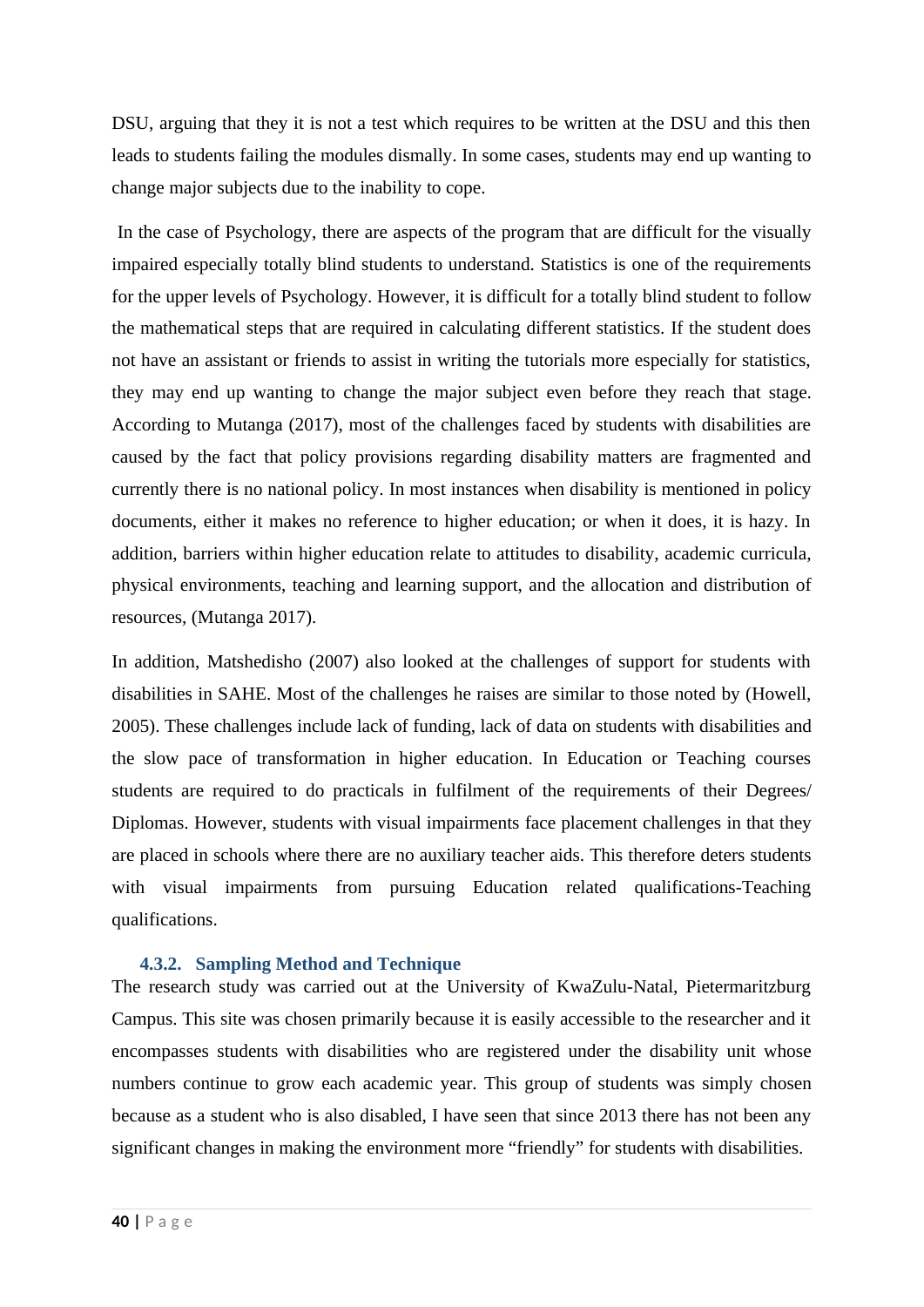According to Patton (2005), sampling is when you use a portion of a population for your study as representatives that could be used to explain the situation of the population. From the given definition of sampling, this research study embarked on purposive sampling method. This type of sampling method according to Oliver and Jupp (2006), is a non-probability sample; the sample is chosen based on characteristics of a population and the objective of the study. As mentioned above the researcher felt it relevant to use purposive sampling in the study because with purposive sampling the participants are chosen with a purpose that they are the relevant sources for the study and they will give precise information required pertaining to the topic. The second type of sampling method utilised was quota sampling. For Khotari (2004), quota sampling is a method where the researcher gathers representative data from individual of a specific subgroup. In this research study the researcher gathered data from students with disabilities which is a representative of what the student with disabilities at the PMB campus are facing. This was achieved through having students with disabilities from different age groups and different genders.

 The process employed in choosing the participants to take part was through the researcher's own capabilities. The researcher already knew who to approach as she knew exactly who would be of assistance. Formal communication was made in the form of Emails and other forms of communications such as WhatsApp messenger were employed to notify them about the plea for their participation. The reason for the choice of purposive sampling is that through interviewing students with disabilities of the UKZNP, the quality of information will be rich and useful as the topic touches them directly.

# **4.4. Data Analysis and Presentation**

An interpretative analysis was used to analyse the data which had been collected. One of the major objectives of an interpretative research is to put together people's words, observations, and documents into a comprehensible picture which is expressed through the voices of the participants (Jessup & Trauth 2000:12). All data collected was presented according to themes and all the results gathered were presented in the form of discussions as the project took the direction of being an interpretative research project.

# **4.5. Ethical Issues**

In the conduction of the research there were no ethical issues which were encountered. This is due to the reason that during the application for ethical clearance to the ethics committee all the necessary requirements for a research project were met accordingly, hence full ethical clearance awarded. While the study is about disability, the study did not include persons with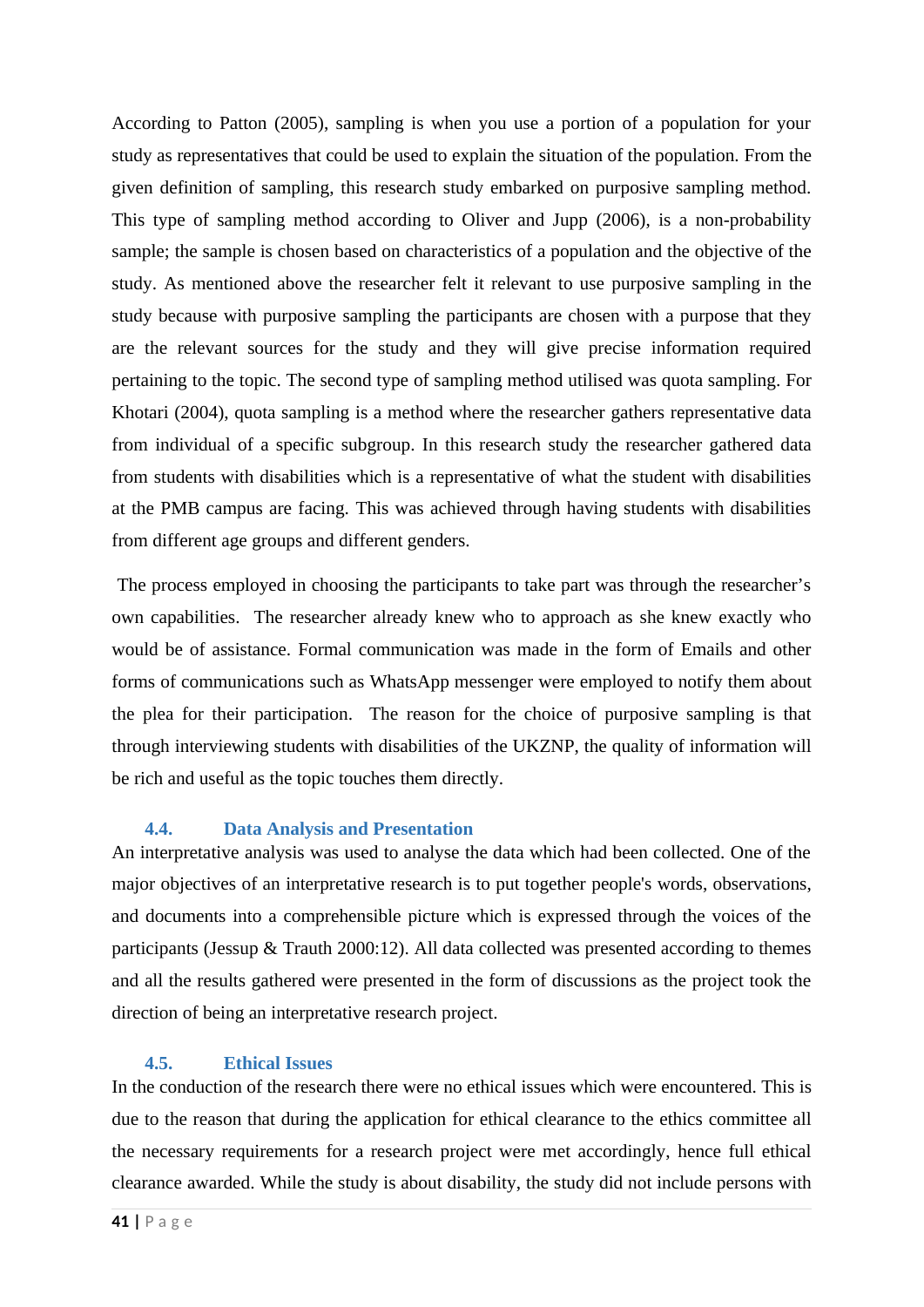intellectual disabilities. This exclusion meant that the research did not have to deal with some ethical issues related to mental disabilities. Moreover, although research related to disability issues has ethical considerations, it is worth noting that this research study served as an emancipatory research study. The study had aimed to hear the cries of the disabled students which is thought to have made them feel empowered as there was someone who is actually interested in how they feel they are treated in the university.

### **4.6. Confidentiality and informed consent**

Confidentiality was essential in the conduction of this research project. The researcher provided informed consent forms to participants. In these forms, participants were briefed of all the necessary information which is important for the research. During the interviews there was no need for the participants to give personal information such as their name or any other personal information. The participants were also advised of counselling services should they need them. In the construction of research questions and research instruments, the researcher avoided personal and sensitive questions which might have made the respondent feel as though they are being "attacked" in one way or the other. For the distribution of the informed consent form, it was made available in accessible formats for students with visual impairments. This was done through emailing them the informed consent prior the scheduled interview date. During the interview sessions none of the participants were forced into taking part in the study.

### **4.7. Limitations to the study**

One of the major limitations of the study was actually getting the students to actually partake in the study. This was due to the fact that by the time I had received full ethical clearance, the 2017 academic year was coming to an end. Thus, most students were busy either completing their assignments or preparing for the final examination. Therefore, the participants for this ended up being less that I had first proposed.

Secondly another setback or limitation in the conduction of the research was the unfortunate situation whereby I could not utilize the DSU boardroom due to the coordinator of the DSU not being able to authorize for the utilization of the boardroom. Furthermore, the students were not willing to go to the disability unit for the conduction of the interviews as they felt that it will be time consuming. The reasons they put forward were that they are most of the time occupied by their academic demands during the day. Another reason for not utilising the DSU boardroom was it is not always the case that they spend most of their time at the disability unit. Therefore, I had to find an alternative approach to conducting the interviews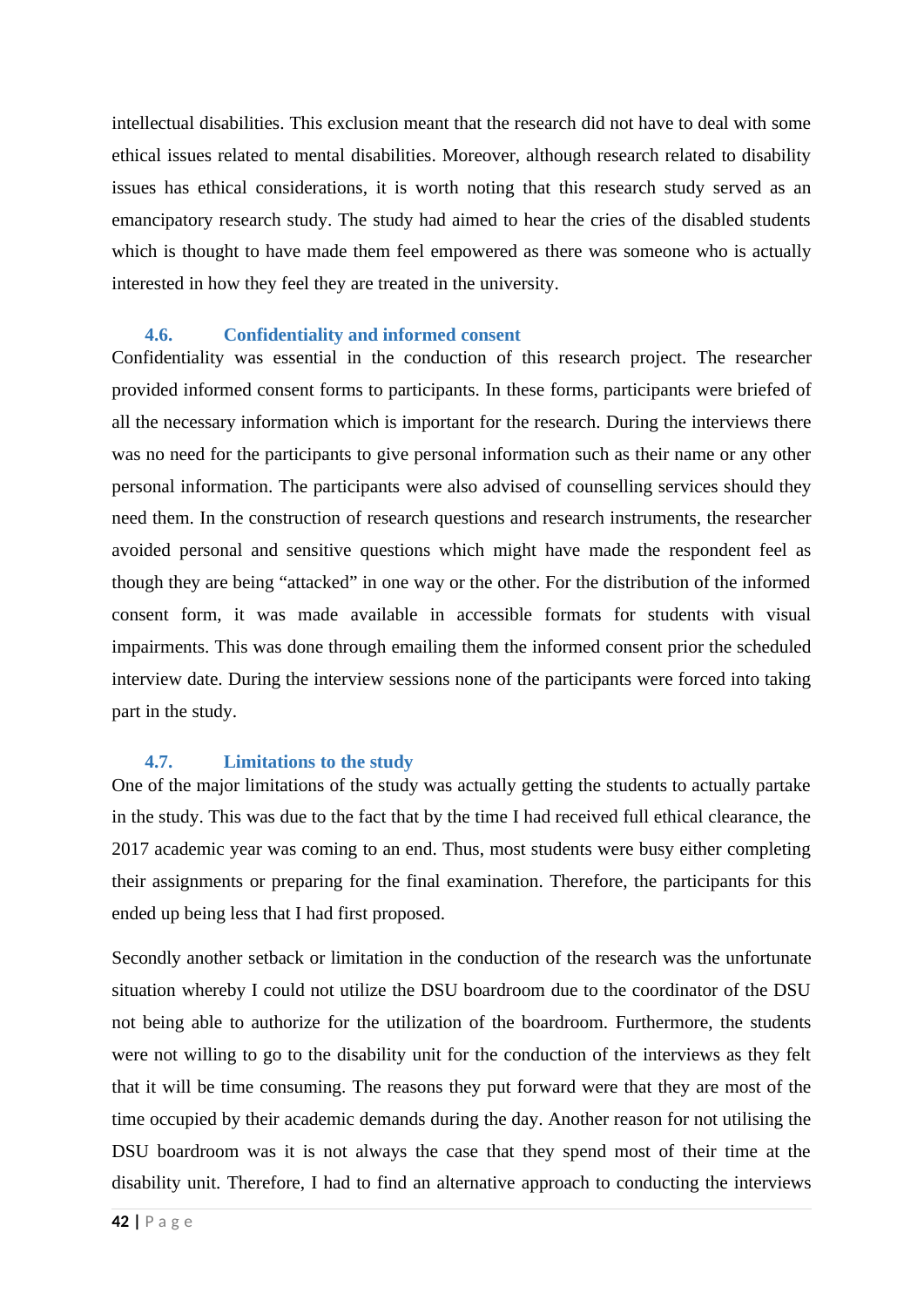which was by informing my supervisor of the problem at hand. The solution to the problem was that I rather conduct these interviews at the convenience of the respondents/ participants. Permission was then granted to me and I was therefore able to actually go into their different personal spaces (residences) respectively in order to be able to get the information required.

#### **Conclusion**

This chapter has given a detailed discussion of the techniques which have been used in the process of conducting the research. Since the research is qualitative in nature it has been discussed extensively ensuring that all relevant subtopics are covered. Chapter five which is the following chapter is a presentation of data collected through interviews and observations.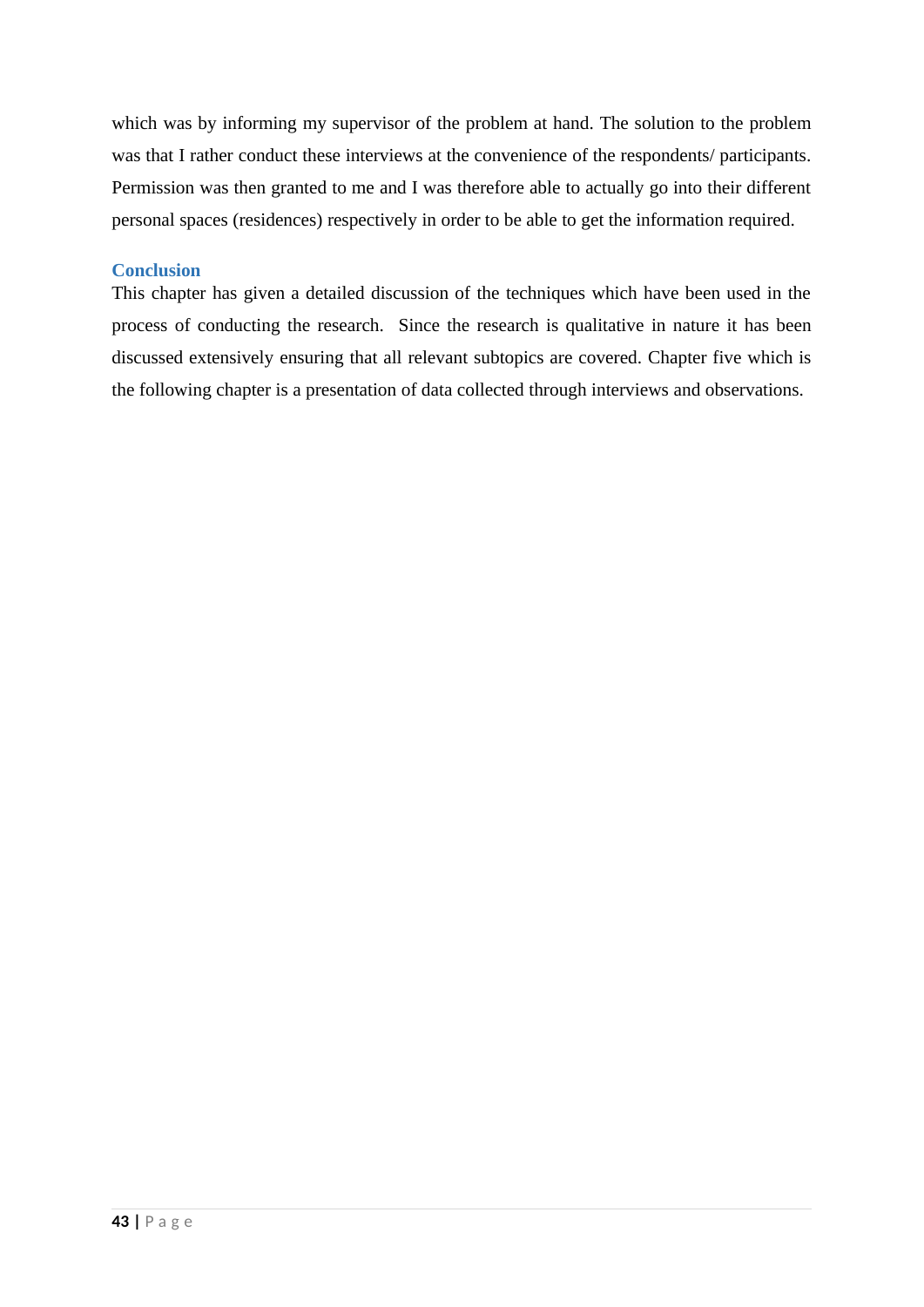#### **Chapter Five**

#### **Presentation of Results**

#### **5. Introduction**

The purpose of this chapter is to present empirical data obtained from the respondents of this research. A total of 15 interviews were conducted with the informants. It must be noted that in most instances the respondents' response 'quotes are presented verbatim and in italics with an intention of distinguishing them from the general discussion of other findings. Furthermore, it must be noted that other information, data was also collected through observation. The data collection process happened over a period of about a month and two weeks. In quest of analysing data that was acquired, this was done by categorizing sections distinctively into four. This was further broken down to prominent themes namely, profile of respondents, general problems, limitations and difficulties encountered, services provided by support structures and the attitude of the University Community towards students with disabilities.

#### **`5.1. Map of Pietermaritzburg Campus**

It is appropriate that this chapter begins with a presentation and a discussion of the map of Pietermaritzburg campus. Located in KwaZulu-Natal province, Pietermaritzburg is the second biggest city and the capital of the province. Scattered all over the University campus are five student residences which are residences are: Petrie Hags, Petrie Lodge, Petrie ERH, WOB, and Denison. The map shows that Cecil Renaud Library is closer to Petrie Hags, Petrie Lodge, Petrie ERH and WOB while the Law Library is closer to Denison residences. The map also shows major gates. What the map does not show various turnstile gates that allow able-bodied individuals to use short-cut when they are going various places on campus. However, students with physical disabilities, especially those who use wheelchairs are not able to use these turnstile gates. They therefore have to take longer route to go to various destinations on campus. Lecture venues and offices are in the Old Main Building (OMB), New Arts Building (NAB) and Commerce Building.

Table 5.1.2 show distances, in metres, between various residences and lecture venues and libraries, while Table 5.1.3 show distances, in metres, between lecture venues.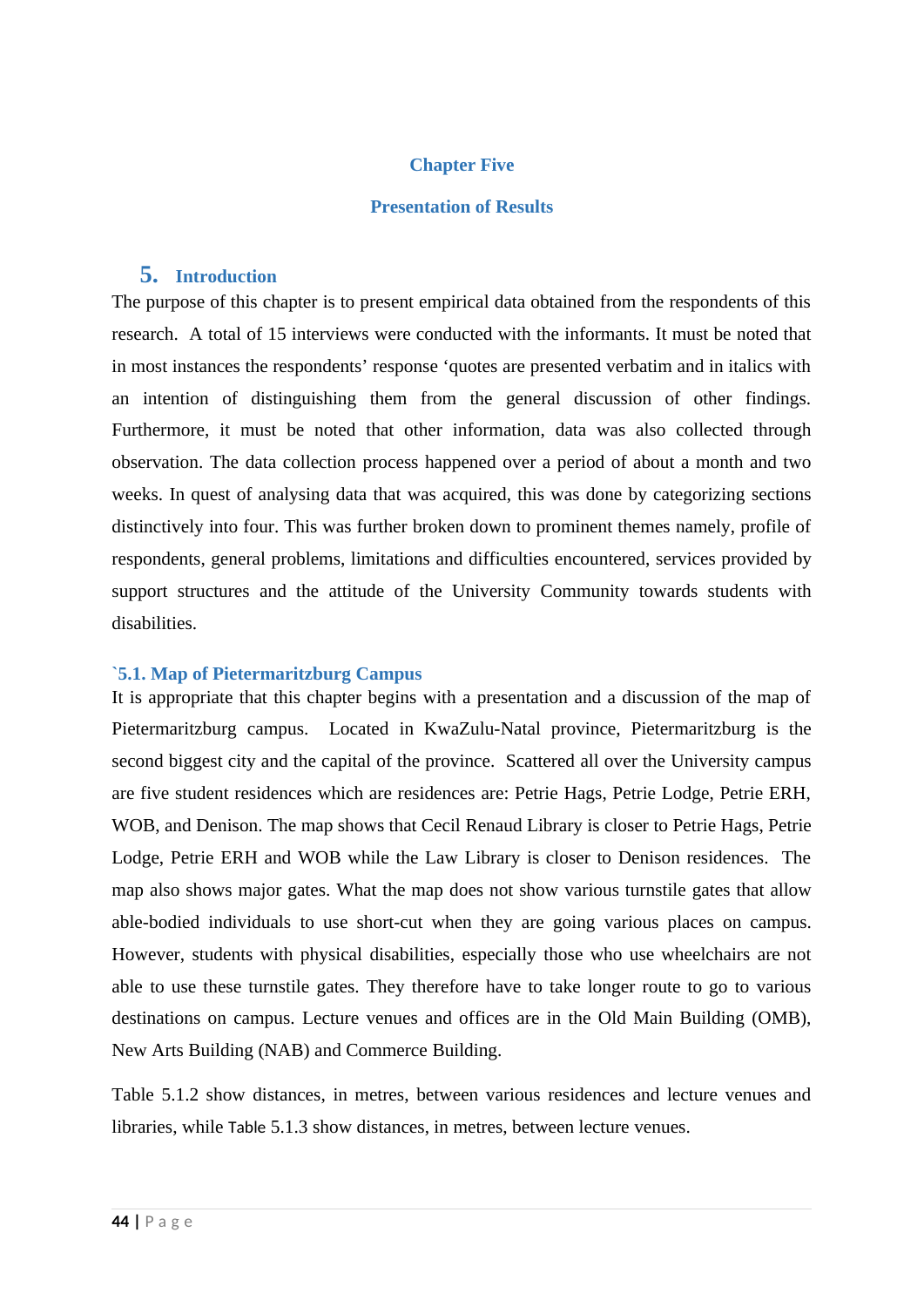

Figure 5.1.1: Map of Pietermaritzburg campus with lecture venues, libraries and residences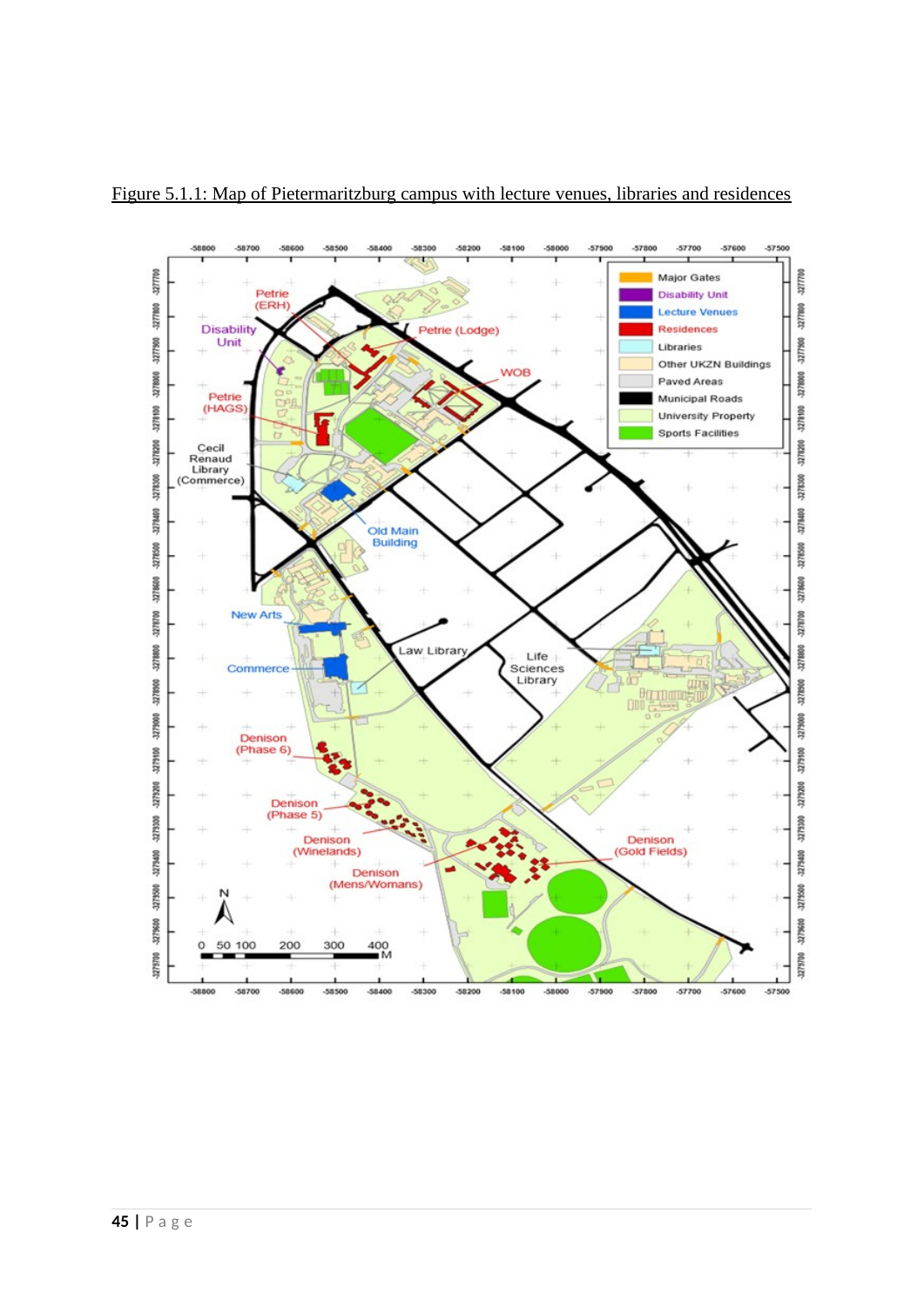| Student residences | Lecture venues  |                 |              |         |             |
|--------------------|-----------------|-----------------|--------------|---------|-------------|
|                    | Old             | New Arts        | Commerc      | Cecil   | Law library |
|                    | Main            | <b>Building</b> | lecture<br>e | Renaud  |             |
|                    | <b>Building</b> |                 | venues       | library |             |
| Petrie lodge       | 538.5m          | 12223,1         | 1374m        | 540.1m  | 1375m       |
|                    |                 | m               |              |         |             |
| Petrie ERH         | 461.5m          | 1146.1m         | 1297m        | 480m    | 1299m       |
| Petrie Hags        | 192.3m          | 876.9m          | 1030m        | 195.2m  | 1033m       |
| William O'Brien    | 492,3m          | 1176,9m         | 1330m        | 498,1m  | 1332m       |
| Denison phase 5    | 604,5m          | 592,4m          | 438,5m       | 610,1m  | 439,2m      |
| Denison            | 698,5m          | 677m            | 523,1m       | 703,1m  | 520,1m      |
| Winelands          |                 |                 |              |         |             |

Table 5.1.2 Distance between residences and lecture venues and libraries

Source: Compiled by Author

### Table 5.1.3 Distances between lecture venues

| Lecture venues                         | Distance in Metres |
|----------------------------------------|--------------------|
|                                        |                    |
| Old Main Building to New Arts Building | 484,6m             |
| New Arts Building to Commerce          | 153,9m             |
| Commerce to Old Main Building          | 838,5m             |

Source: Compiled by Author

From what is shown from table 5.1.2 it is very much evidence that students with disabilities travel more than 900m from their respective residences. This is especially the case for students that reside at Petrie Lodge, Petrie ERH and Petrie Hags. The distance is greatest from Petrie Lodge to NAB and the least is travelling from Denison Winelands to Commerce Building.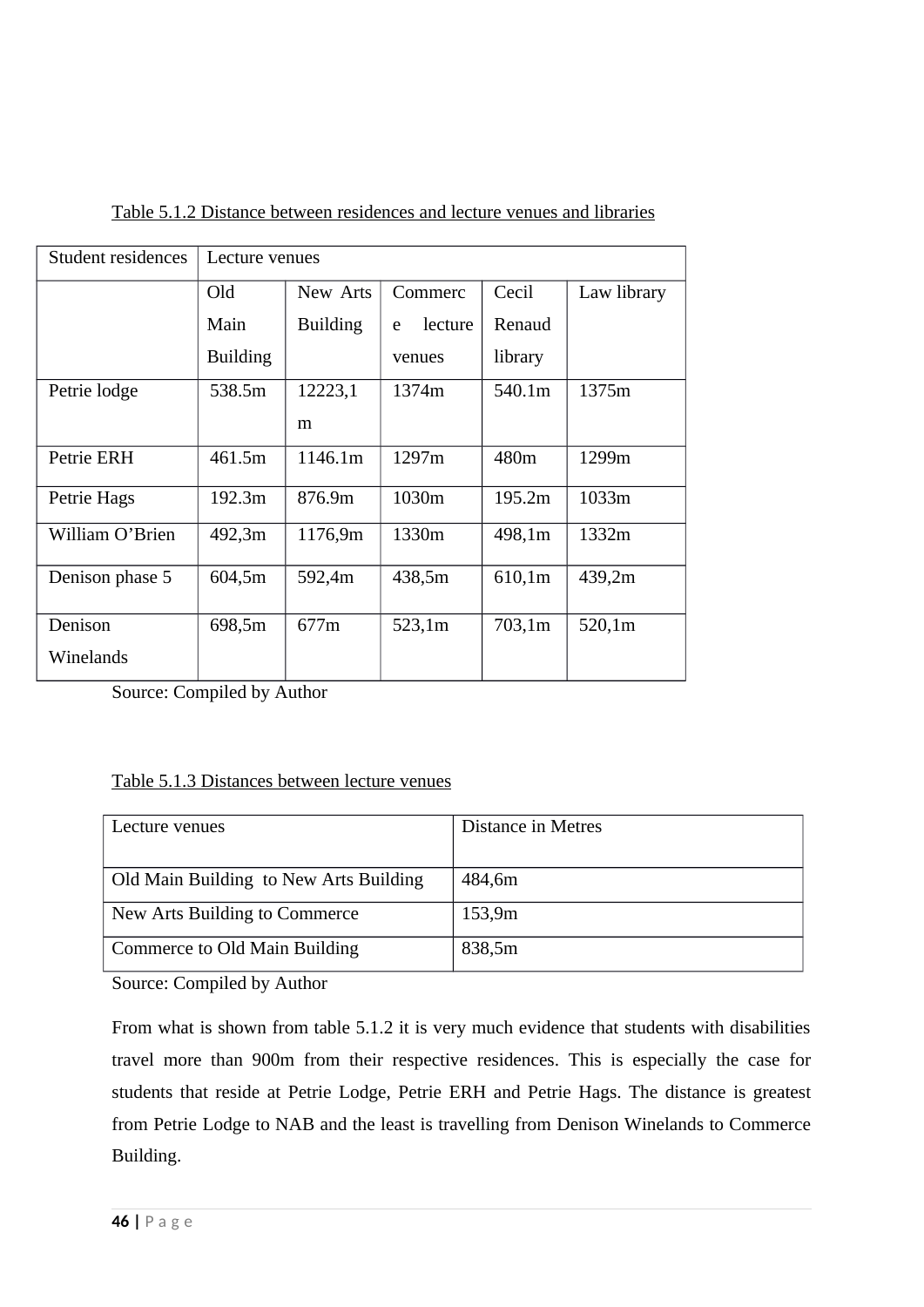However, for students residing in Denison either phase 5 or Winelands it take them less than 700m to travel from their residences to either NAB or Commerce. Furthermore, the table shows that students residing in Denison Phase 5 or Denison Winelands travel more than 600m to get to OMB. The table labelled 5.1.3, shows that the greatest distance travelled by students with disabilities is from Commerce to OMB, and the shortest distance being from NAB to Commerce.

# **5.2. Profile of buildings in the Pietermaritzburg campus where students with disabilities attend.**

During the data collection period a lot of the students complained about the venues in which they attend in. Students with disabilities mostly attend in three venues within the campus. These buildings include the Old Main Building (OMB), the New Arts Building (NAB) and the Commerce building. These venues are problematic to the students because of these reasons, to be outlined. Firstly, the Old Main Building does not have any elevators within it to ensure accessibility, and most of the students who participated in this study attended or still attend in this building. The building is a two-story building. The problem is that without the elevator it makes it difficult for a physically disabled student (wheelchair users) to attend lectures or even consult with lecturers. The venue has two main entrances which are the front and back entrances. However, the front entrance does not have any ramps; it is only has a stair case way. This is shown by the picture labelled figure 5.2.1.

Although the building may have a back entrance which is accessible to wheelchair users and crutch users but there are times where the door is closed. It is there and then that the assistance of Risk Management Services (RMS) is needed. By virtue of this happening the student is then delayed for their lectures.

Figure 5.2.1 Picture showing the front entrance of the Old Main Building.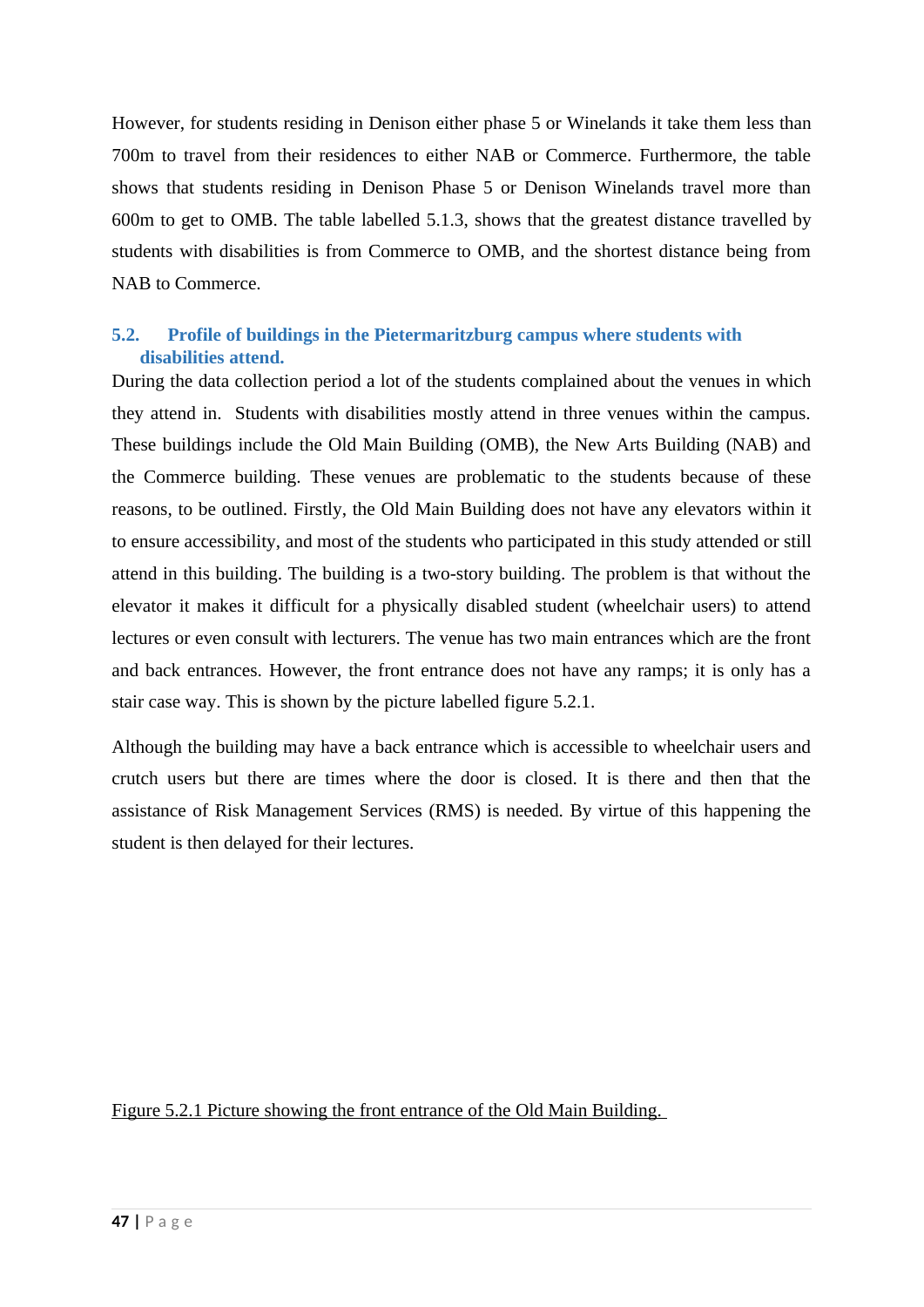

Source: Taken by Author

The New Arts Building, is also a building with a lot of staircases which lead to lecture halls, tutorial halls and administration or lecturers' offices. It must also be noted that it is a triple storey building. Students with disabilities therefore rely on the elevators as their aid to reaching these locations. Thus, a problem arises for students with disabilities when elevators are not working. . An example of the stair cases that students have to use is depicted by figure 5.2.2.

Figure 5.2.2. Picture showing an alternate entrance students with disabilities have to use if the lift is not working.



Source: Taken by Author

Moreover, the commerce building is no difference from Old Main Building. This is because there is an entrance with stair cases which is normally used by the "able bodied" students and there is an entrance for wheelchair users. The problem begins in lecture theatres like the C12. The make of this lecture venue is an auditorium setting and it is not so friendly for students using wheelchairs and those who are partially sighted. This is so because

they have to sit at the back of the theatre all the time. This then has destructive effects on the students because these students would be unable to either record or take down notes effectively as there is a great distance between the lecturer and the student. The setup of these lecture halls is shown in figure 5.2.3.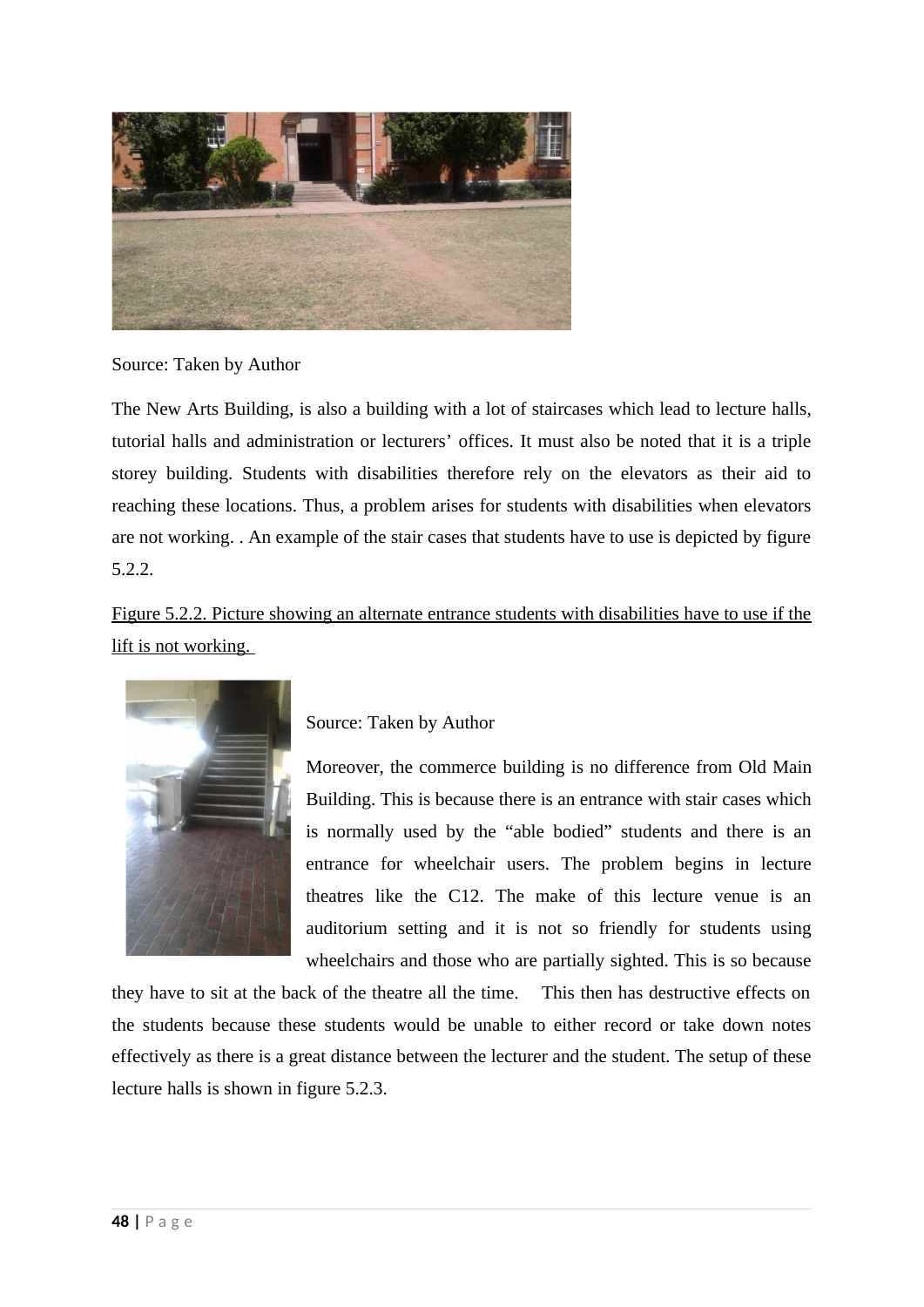Figure 5.2.3. Picture showing the front and back view of the commerce lecture venue, specifically C12.



Source: Taken by Author

As an individual with lack of balance, when elevators are not working or when access to the lecture venue is through the stair cases, I had to find someone to accompany me to class or defer attending the class altogether as I was fearful that I might fall and injure myself. The case was similar at the main campus when I had to attend in the Old Main Building which has stair cases to lecture venues. This was very emotionally draining as I was constantly reminded of the difficulty awaiting me, so I relied on my friends to walk with me to class. The other problem is that lecture venues are far apart while there is only ten minutes between lectures. Thus, because of distance between lecture venues, ten minutes between lectures is not sufficient for a physically disabled student to move from one lecture venue to another. Lecture venues are also far from residential areas, thus I would have to leave my residence area early so as to have enough time to walk and to get to class on time.

The participants made it clear that they are appreciate it when given opportunities to be independent as this enables them to show case their talents. This also takes away the stereotype of a person with disability as a dependent person. In essence, despite their various disabilities, the participants felt that they should be treated like all other students. However, they were of the view that they should be afforded opportunities by the university which should ensure that their disabilities are catered for to enable them full participation in university activities.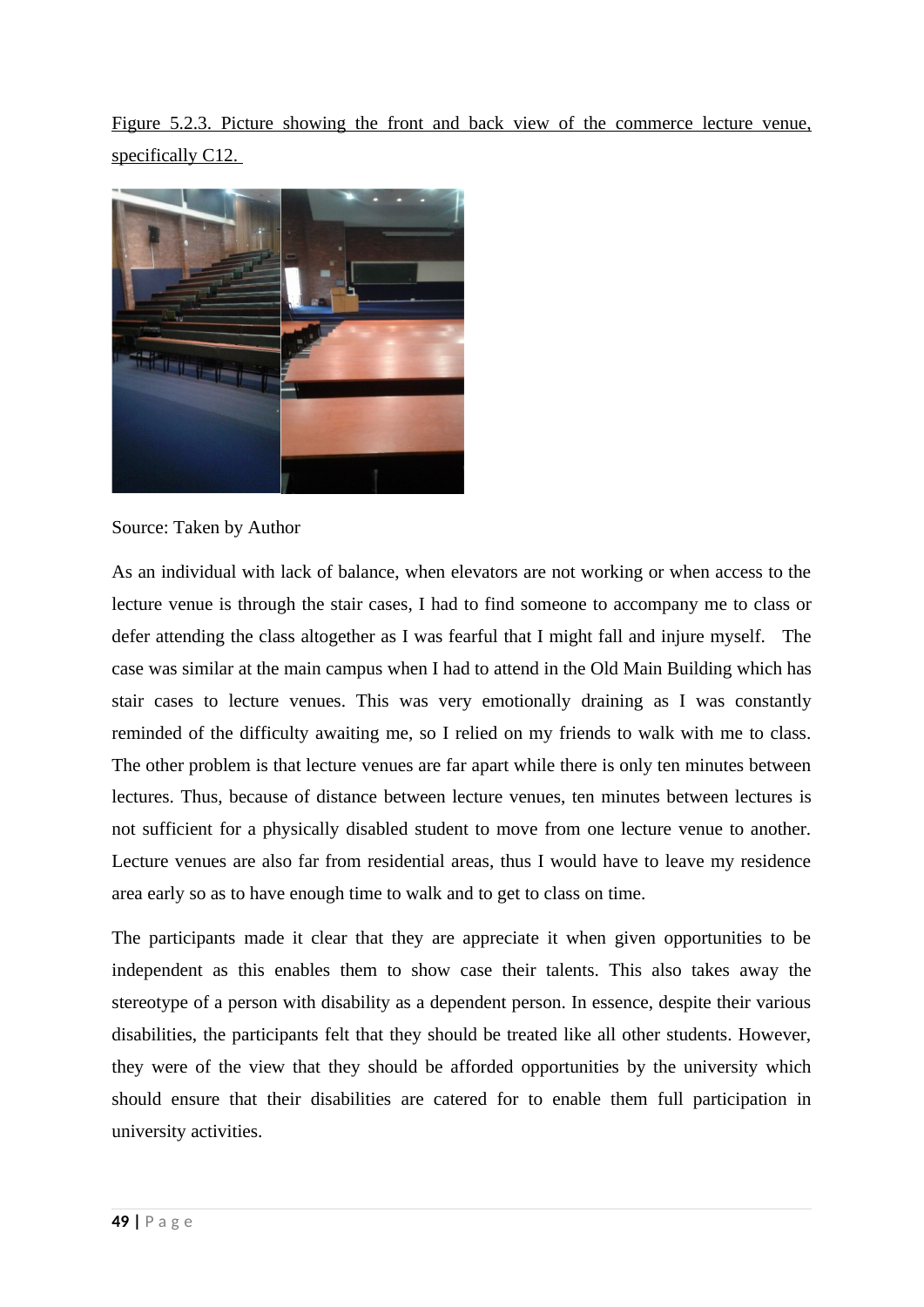#### **5.3. Profile of the participants**

The envisioned population sample of the participants was a total number of fifty (50) students with disabilities. However, the number had to be reduced as far as to have fifteen (15) students with disabilities as participants of the study. The reason behind the change of the population sample was due to the limited number of students with disabilities who were interested in partaking in the research study. Others at first seemed to be eager to participate but along the way when they were due for the interviews they would not avail themselves as they would have different excuses and some claimed to be having tight schedules.

The study chose to use students in second, third, fourth year and postgraduate students. The sole reason for this was because students at these levels of study will be more knowledgeable and would have experienced more challenges compared to the first years. The study was also liberal in terms of schools and colleges to focus on, i.e. there was no specific college of focus, and hence all colleges offered in the Pietermaritzburg Campus were included. During the process of data collection is was evident that for students with disabilities, their disabilities determine the college to which they will ultimately belong.

For example, a blind student may be interested in commerce related studies but due to their disability they will end up at the Humanities College as it is more accommodative to them. The study utilized quota sampling with the respondents categorised by gender. The 15 participants were split into 6 males and 9 females. This ratio reflects the fact that there are more female students with disabilities than male students with disabilities. The male to female ratio in the study's sample, also reflects the national demographics. The South African National Census of 2011 shows that, in South Africa, the number of females is greater than males. According to The South African National Census of Census 2011, in South Africa, there was a total of 26,581,769 females while males added up to 25,188,791. The choice of diverse sample allows the researcher to tap into the experiences of different segments of the population.

#### **5.4. Age**

Table 5.3.1 shows students with disabilities by age and gender. Most of the participants were in their twenties; there was only one incident of a participant being above thirty-five.

#### Table 5.4.1. Students with disabilities by age and gender

| AU'<br>$\overline{1}$ | <b>N</b> T<br>$- -$<br><br><b>.</b> | $\sim$ $\sim$<br>UI | $-$ | <br>- |
|-----------------------|-------------------------------------|---------------------|-----|-------|
|                       |                                     |                     |     |       |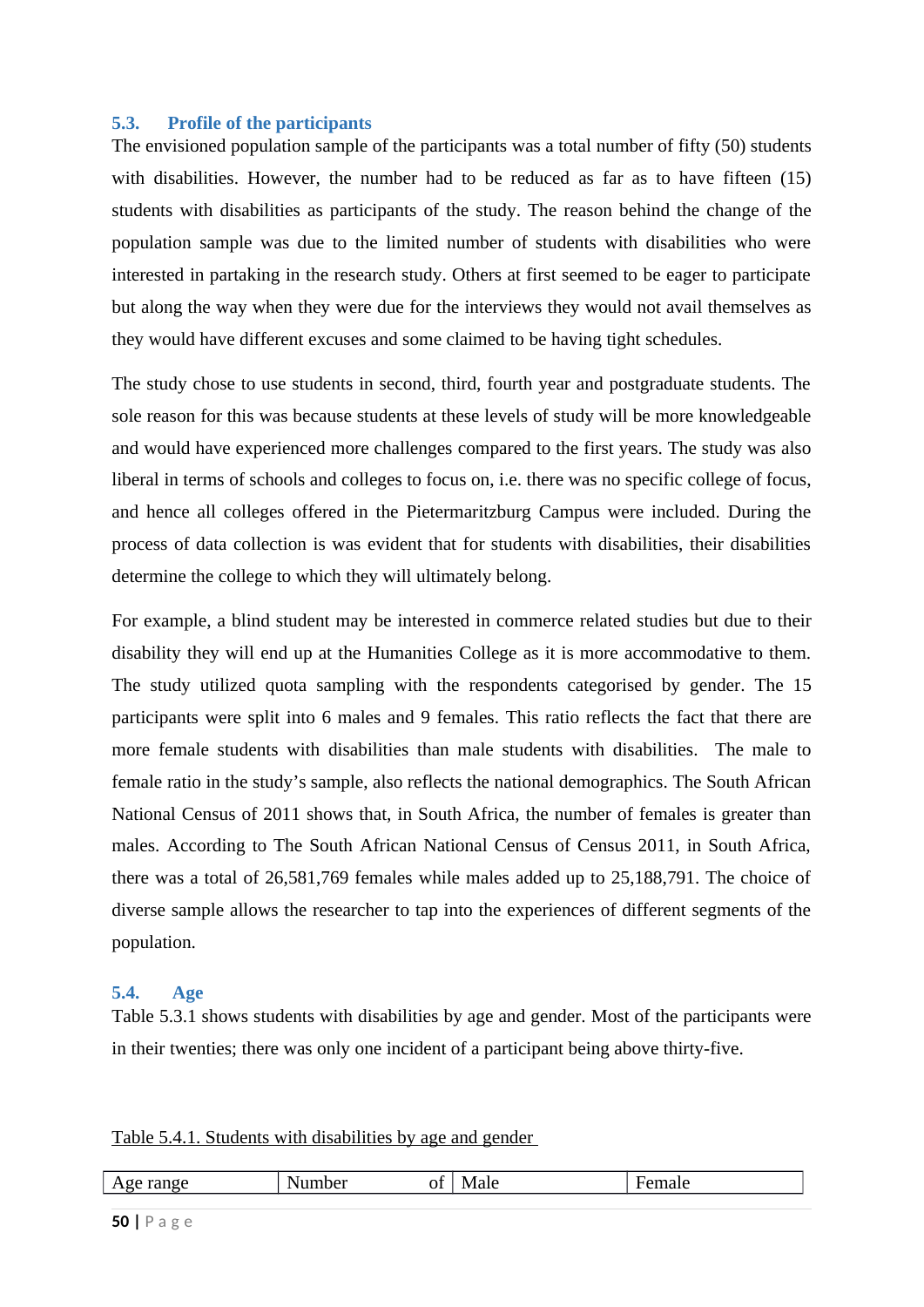|              | participants |   |   |
|--------------|--------------|---|---|
| 18-25        | 12           | b | 6 |
| 26-35        |              |   |   |
| 35 and above |              | U |   |
| Total        | 15           | 8 | - |

SOURCE: compiled by author

| Table 5.4.2. Shows students with disabilities by type of impairment and gender. |  |  |  |
|---------------------------------------------------------------------------------|--|--|--|
|                                                                                 |  |  |  |

| Nature of disability     | of<br>Number<br>participants | Male             | Female |
|--------------------------|------------------------------|------------------|--------|
| <b>Partially Sighted</b> | 4                            | 3                |        |
| <b>Totally Blind</b>     | 5                            | $\overline{4}$   |        |
| Physical Disability      | 5                            | 1                | 4      |
| <b>Chronic Illness</b>   |                              | $\boldsymbol{0}$ | 1      |
| Total                    | 15                           | 8                | 7      |

SOURCE: Compiled by author

As table 5.4.2. Shows, the study was made up of participants with different disabilities. Out of 15 participants, 4 are partially blind, 5 were totally blind, 5 had physical disabilities and 1 had a chronic illness. Furthermore, it must be noted that the participants were more than willing to engage with other students in any form be it academic discourse, social engagements and personal matters. It can be argued that this also plays a fundamental role in making the most of their independence and also develop their interpersonal skills. In essence, despite their various disabilities, the participants felt that they should be treated like all other students who are part of the institution/ University. However, they were of the view that they should be afforded such an opportunity by the university which should ensure that their disabilities are catered for to enable them full participation in university activities like all other students.

| Table 5.4.3. Shows the number of participants in each level of study |
|----------------------------------------------------------------------|
|----------------------------------------------------------------------|

| Level of Study | Number of participants |
|----------------|------------------------|
| First year     |                        |
| Second year    |                        |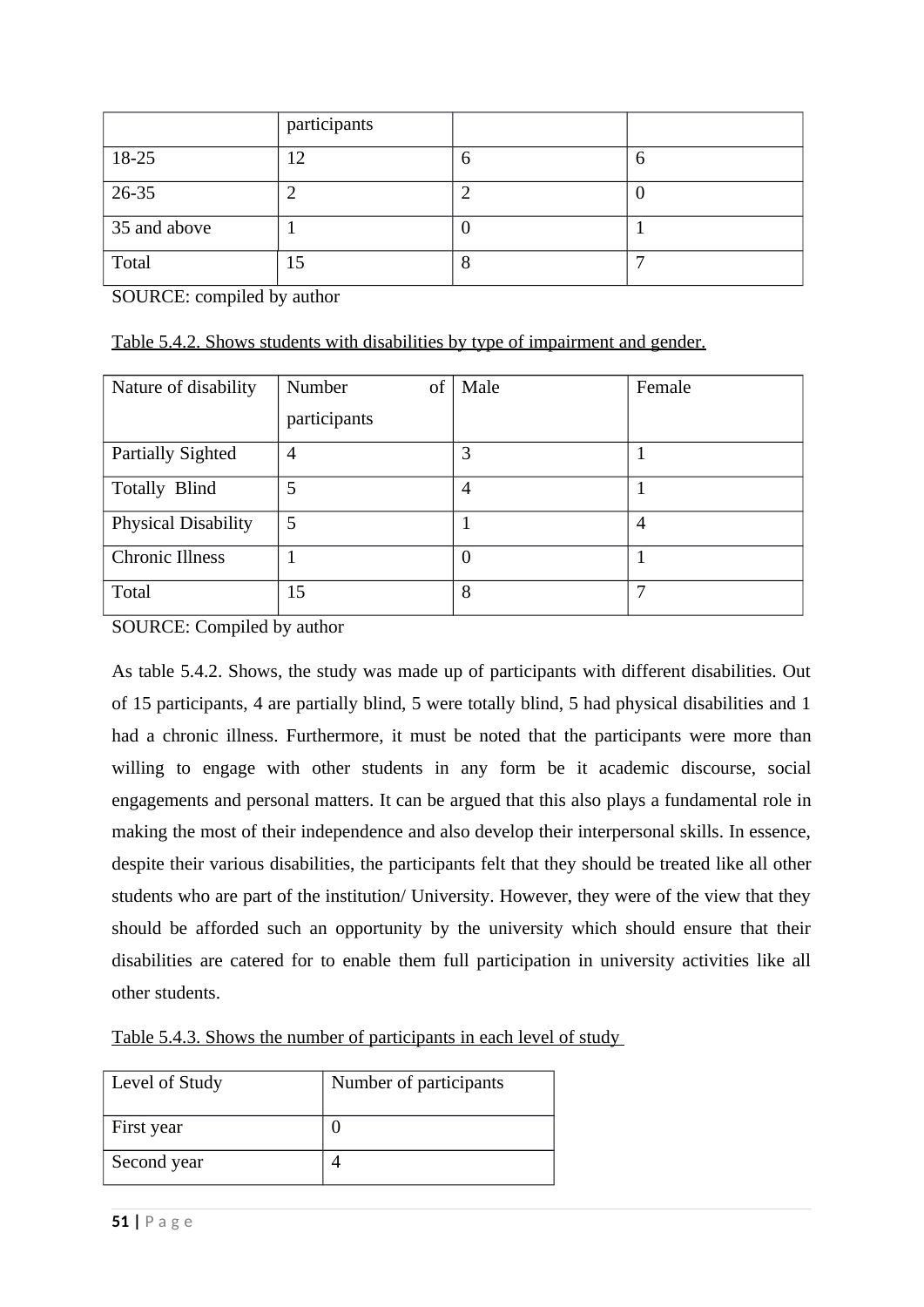| Third year     | 5 |
|----------------|---|
| Fourth year    | フ |
| Honours        |   |
| <b>Masters</b> | З |
| PhD            |   |

SOURCE: Compiled by Author.

# **5.5. Issues and challenges facing students with disabilities as highlighted by the participants**

A number of challenges were highlighted by the participants as obstacles to their full participation in their education more on the aspect of accessibility. Out of many challenges that they come across, lack of environmental/physical access and access to information and technologies were the ones which appeared to have more impact. A total of 73% of the interviewed population highlighted this as a major challenge or barrier that hinders them to actively participate and have equal access to facilities with others. This was presented as a concern by a number of participants who felt let down by the university.

# **5.5.1. Issues and challenges encountered by students with disabilities as identified by SWDs.**

The participants pointed out their main challenges that they face in their everyday lives at the University. From the points gathered, the institution is portrayed as one that does not care for the disabled community even though there is a fully functional disability unit. Listed below are the challenges that are faced by students living with disabilities.

# **5.5.2. Inspirations behind the choice of study field.**

The inspirations behind the courses that the participants are doing differed based on different reasons. It was also evident that most of the students are registered under the College of Humanities and only a few under the College of Law and Management. The main reason for their belonging to these two colleges was that it is only these two who are able to accommodate the different disabilities. For example, the College of Humanities is able to accommodate students with physical to visual impairments, hence the high number of students with disabilities in this college. The College of Law and Management can is also accommodative of all disabilities except for those students who are totally blind. The reason is there is are no teaching alternative to accommodate blind students more especially in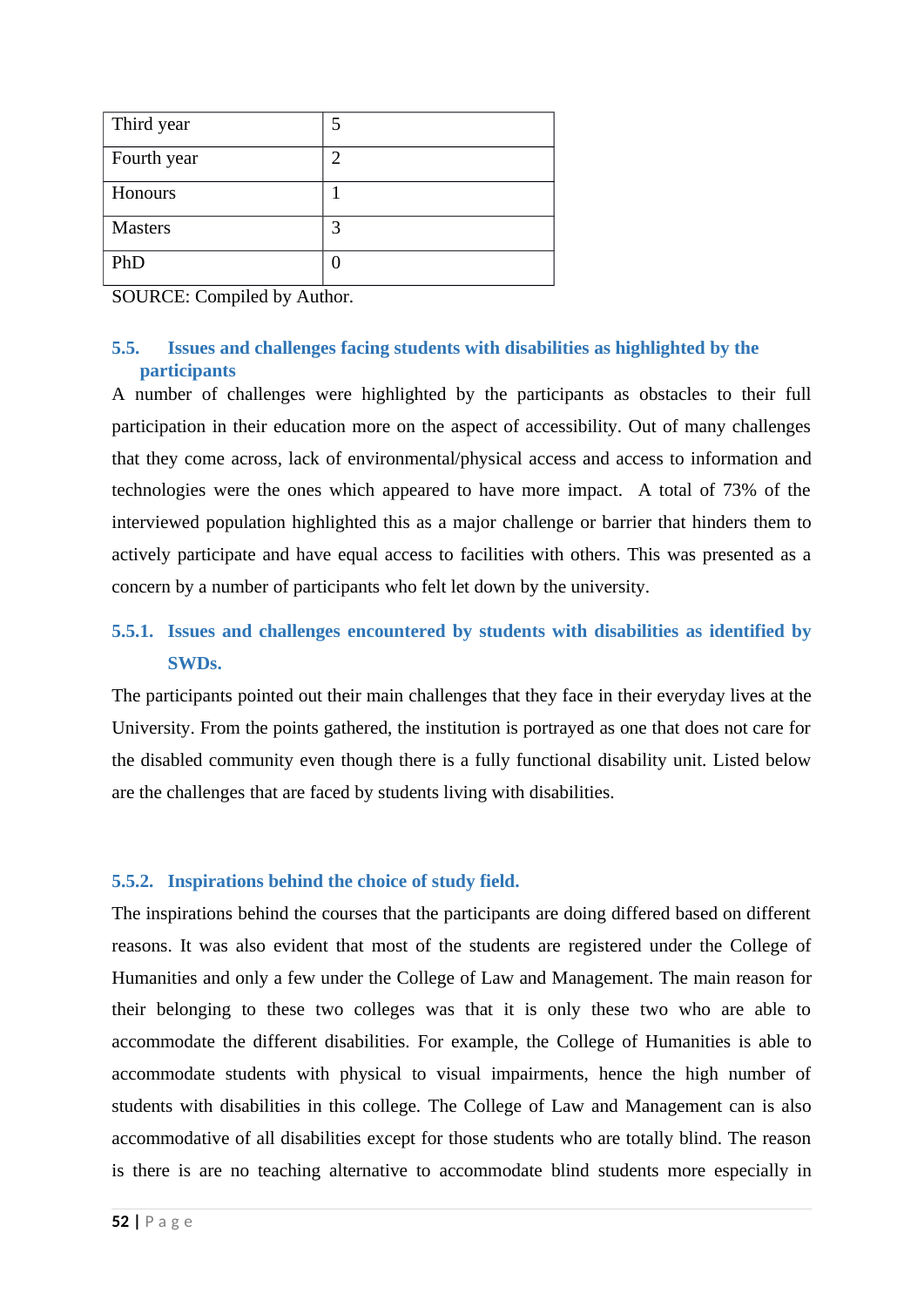graphical lectures. Therefore, as a result for some the courses that they are doing are not out of their own personal liking but is circumstantial. Therefore, yet again accessibility is also an influencer to the type of course that students undertake. For example, a blind student may be passionate about Agricultural sciences but due to their disability they cannot take that course. These are responses gathered from the participants. One of the participants, Laurencia, a female student responded this way:

For me what I can say inspired my choice of study is my disability. I am registered under the school of social sciences and am doing my honours in Anthropology studies. Although it is not what I am passionate about I have grown to love and enjoy it. However, my passion is in Accounting, I even have past qualifications in Accounting but because I am a totally blind student I am unable to do so. I acquired my disability at the age of 35 years.

With regard to physical accessibility, Zama, a female participant had this to say:

Mina ngangiyithanda iGeography kodwa ke ngenxa yenkinga yamehlo eyangiqala ngenza ugrade eight (8) uthando lwayo lwaya ngokuphela. Enye into eyayingi discourage(er) kwakungukuthi uThisha wami wayengakuqondi mangithi angiboni uma sifunda iblazwe. Konke lokhu kwakwenzeka amehlo ami engaka valeki.( I used to love Geography as a subject before I became totally blind, but due to my eye problem that started when I was in Grade 8, that love and passion slowly decreased. One of the other reasons for the decreasing love and passion for geography was that my teacher would never understand when I told her that I cannot see, more especially when we studied maps.) So then through attending schools for the blind after I became blind had then changed my passion from graphical subject but now to more theoretical subjects. Therefore my choice of modules at tertiary level. Currently I am doing my final year in Anthropology and isiZulu studies.

 However there were cases where it was found that the students actually love what they are doing and their disability does not stop them from succeeding in their respective colleges and courses. Mlondi, a male participant had the following to say about what inspired her choice of course of study.

As a partially sighted and a student with Albinism, the course that I am doing which is economics I am really enjoying it like I did back in high school. Although I have a disability but it does not meddle with the way I perform or cope with my studies as I am using eye glasses, they are what assists me with seeing graphs and other graphical representations that we use in class.

Scelo also made it a point that he loves what he does. This is what he had to say:

Oh I love dealing with numbers. Like I mean numbers and me are hand and glove. The problem I have with my being a partially sighted student does not discourage me in any way, as I am able to cope with graphs and all that goes into accounting studies.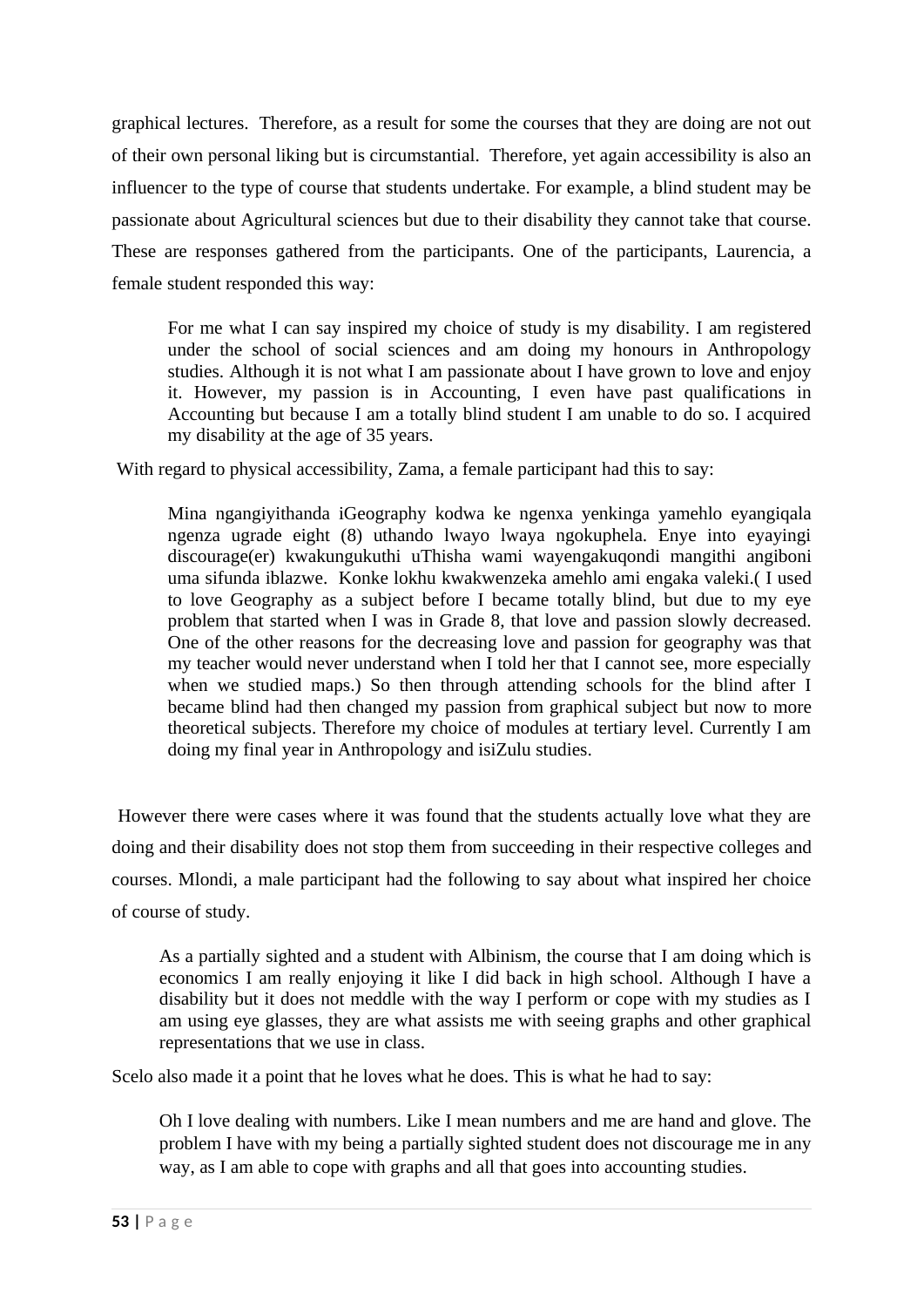In addition, similar sentiment were shared by other participants like Sindiswa, Xolo, and Mandla.

Furthermore, for participants like Sithabiso, Jobe, Slindile, Lungelo, Nsika and Simlindile the choice of the field of study was imposed by conditions. For example, Jobe a male participant had this to say:

 It had always been my dream from a very young age to become a civil engineering, but God had his own plan about me and my fate. I became blind at the age of 15 years. Thereafter I was compelled to moving from mainstream schooling to schools which could accommodate my disability. When I started in schools for the blind I found that there were no subjects which could make my dream come true and besides I stood no chance anyway. I then groomed into more of a theoretical way of learning and I can that doing the cause I am doing now is not out of my choice.

This is the response from Nsika, a male participant.

well for me although being partially sighted, I do like what I am doing but my real passion was in electrical engineering, but due to my disability which seems to be worsening I had no choice but to choose something else when I came to varsity. It was my medical check-ups that had confirmed that my eyes will not be able to cope with the strain that comes with the field hence I had to reconsider my options.

# **5.5.3. Physical Access to the University facilities**

Students showed that they understood the importance of attending lectures. Most of the respondents, who noted that they have accessibility challenges are those students who have physical disabilities. Most of these students have a huge problem when they have to attend classes where the venues are not on the ground floor and where there are not working elevators. As a result, these students end up arriving late for their lectures. One of the participants, Zola, a female student responded this way:

As a student who resides at Petrie ERH, one of my major problems as a student with spastic deplegia, which is a physical disability, is with attending my classes on time. This is more of challenge to me especially if I have to attend at New Arts Building only to find that the lift is not working and this will mean that I will have to walk up the stairs. This takes me about up to a good 2 to 2 and half minutes as it is very difficult to walk up a flight of stairs using crutches. I therefore get to class very late even though my lecturers are aware of my disability and what it comes with. Even though academic letters are given out by the DSU stating my disability and what I require, then lecturers do not seem to care much. I say this not because I want to be felt sorry for. There should be a sense of caring in that maybe the lecture should try to reserve the front row for me or any other student with a disability. I say all this because most of the time I arrive to class having to find that they are half way through the lecture. This will mean that I have to sit at the back, thereby becoming lost for a few minutes before being able to catch up with the rest of the class again.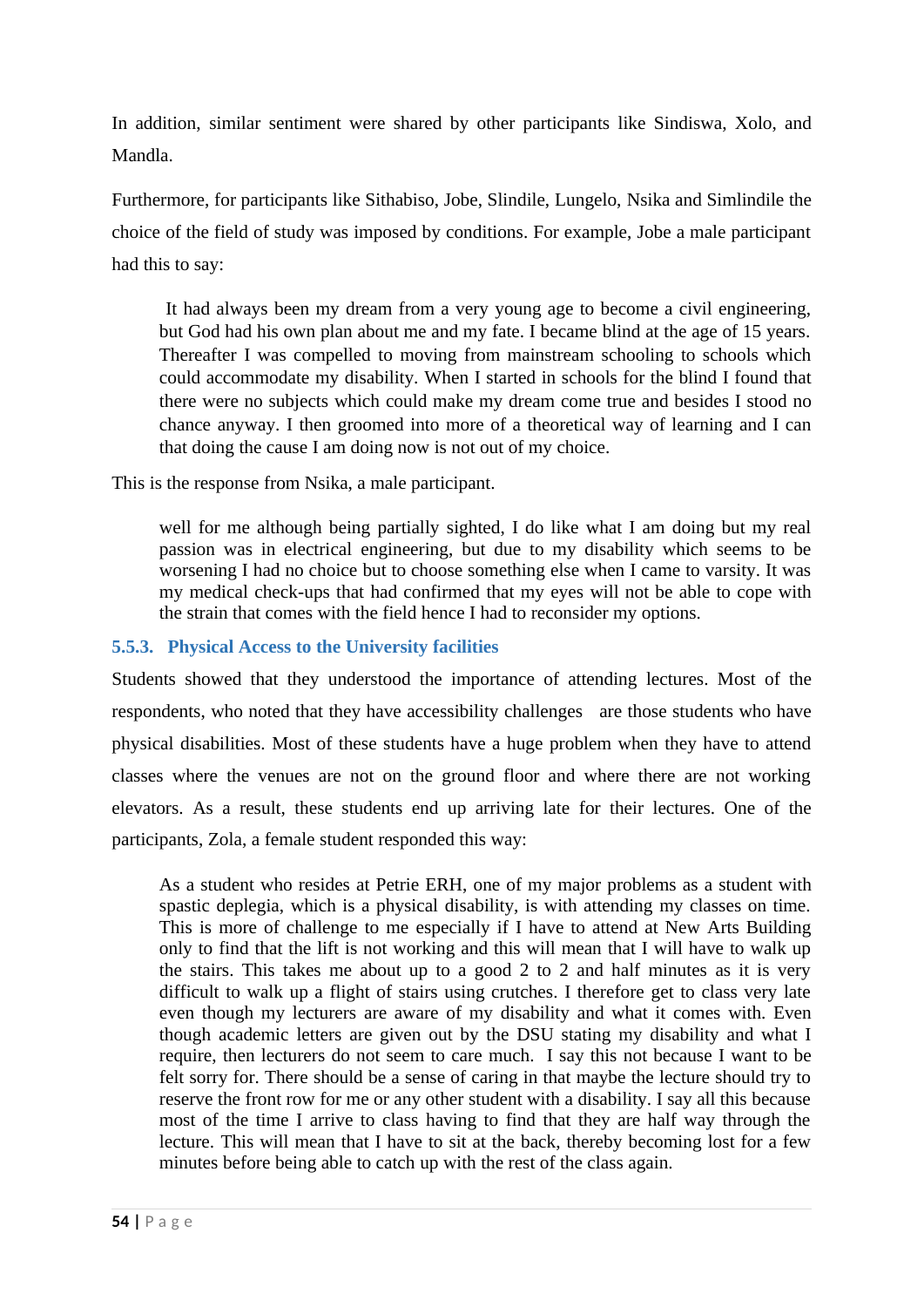With regard to physical accessibility, Mandla, a male participant had this to say:

Well firstly I reside at the William O'Brien hall well known as WOB on the ground floor as it is a double story building. One of the issues that I have faced in my field of study is reaching my class in time. Although, I am not physically disabled but the disability I have leads to shortness of blood in my system due to renal failure thus resulting in shortage of strength to walk. This means that I have to take regular breaks along the way to lectures. The distance travelled from my residence area to the commerce also has a role to play.

Lungelo, a male participant, added:

The issue I mainly struggle with is access to lecture theatres. This is because it requires long distance travelling which means that by the time I get to class I am already tired, this is the case even in the mornings when I travel from Denison winelands. Also, there is not enough time between lectures for one to travel from one venue to the next. Being physically disabled means that I have to minimise my mobility in order to conserve strength and UKZN does not allow that.

With such utterances it is very clear that physical accessibility is the main struggle for those students who are physically disabled. The main cause of frustration for students with disabilities is the absence of working elevators there are also those students who are partially sighted and have difficulties when they have to take down notes from the lecture slides. This happens more if they have to sit at the back of the lecture hall.

Nsika, a male participant had this to say:

I am a partially sighted student so reading small print was a bit difficult; I didn't have difficulty in reaching lecture halls and classes.

Niska's comments were supported by Mlondi:

For me as I am and visually impaired – severely partially sighted, I have a major problem when I have to be accommodated in the classroom. Most of the time I am late and have to sit at the far back where I cannot see what is being reflected by the lecture slides. The reason for my lateness is that I have to walk at a much slower pace so as to navigate my paths properly. Another reason for me being late is that I reside at WOB. Sitting there in the back is the same as not being in class as it is a noisy area as it is always crowded.

Lastly, Dikeledi also shared her experience towards physical access within the University.

This was her response:

 For me as a student who uses a manual wheelchair attending lecture theatres is not my only problem. I mean as I stay in Denison Phase 5. This is the only part of Denison residence which is wheelchair friendly. I always have to worry about as to whether the side gate at 75th avenue is working or not, like I don't have other stressors urgh!! In times when the side gate is not functioning I have to call the RMS office at the main campus who have to further contact the technicians who take their own time to come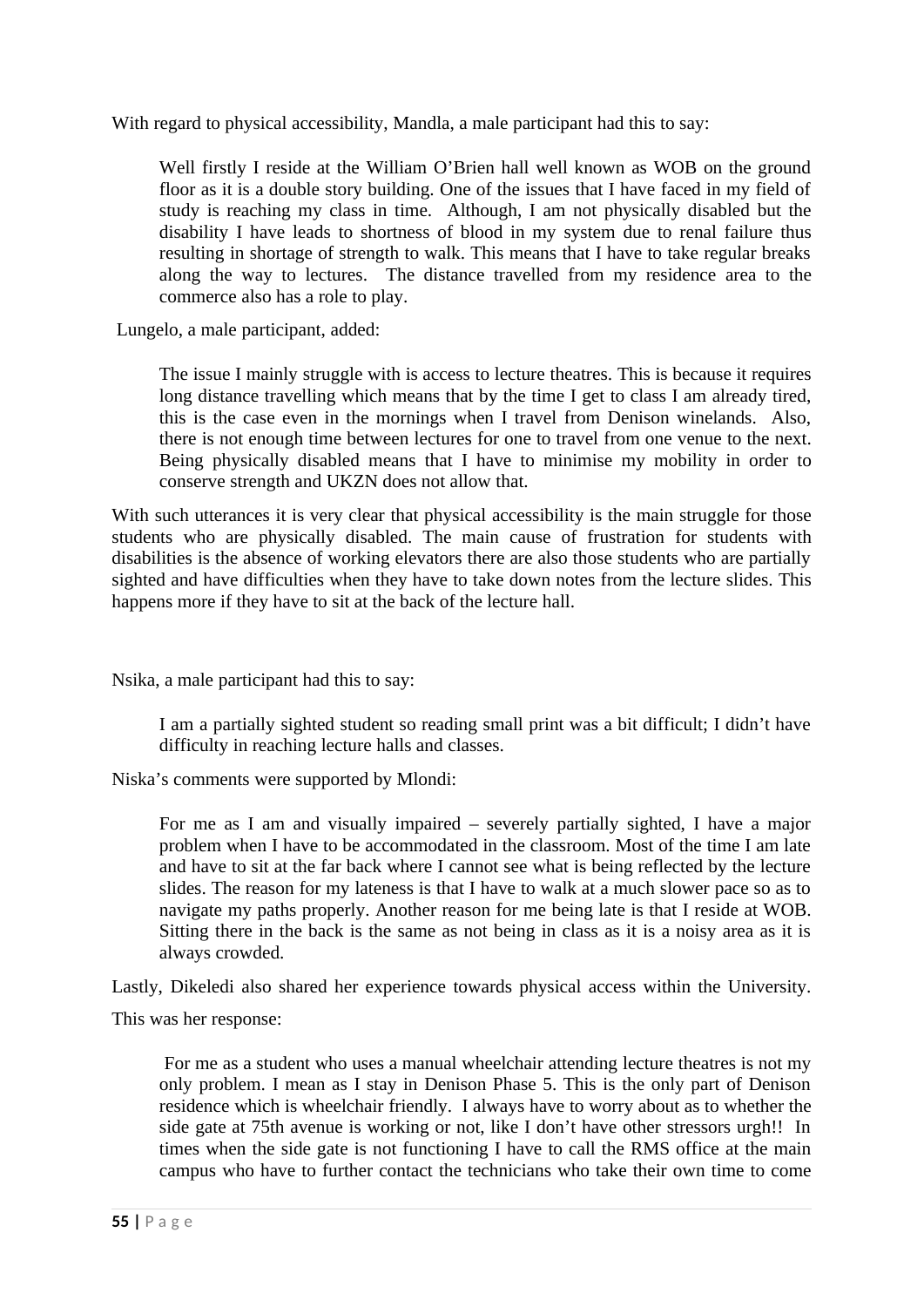render their assistance. This then results to me losing out on a lecture or arriving very late, which really annoys me.

However, students who are visually impaired and have personal assistants they do not really face any challenges accessing the physical environment.

This is what Slindile had to say in this regard.

As a totally blind student who resides in Petrie Hags I can safely say that I normally do not face any challenges with accessing my lecture venues. This is so because my personal assistant and I usually leave a bit early to avoid not finding place to sit in the front row in lecture halls. However, if it happens that, we arrive late even though I may be at the back or in the middle rows, it is my assistant who hands over the recorder to the lecturer for it to be on the podium. By doing so my lecturers do not have any problems as we have a good relationship and they understand my disability.

For some blind students who do not have personal assistance it is a different story. This is so because they encounter different obstacles along the way which disturbs their navigation to lecturers. This is how Sthabiso responded:

For me even though I stay far from my lecture venues as I reside at WOB I do not really need anybody to assist me along the way. This is because most of my lectures are at the Old Main Building and I am used to depending on my white cane for assistance and I feel independent enough to walk alone. Therefore, I can easily go there hassle free but the problem starts when there are constructions happening on campus which some end up blocking my normal route. Eish, when this happens, I feel frustrated because I end up getting lost and end up looking like a stupid and disorganised individual, but if this happens when going to OMB I think it's better than it happening going to NAB. This is because like the route to NAB is already complicated now just imagine being obstructed by a construction and the constructors are not there. It will then mean that I will arrive late because I need to find my way all over again.

Zama also shared her experience similar to that of Sthabiso. This is what she had to say:

For the years that I have spent in this campus I am able to locate all my lecture venues. Even when I decided to move to Denison Winelands from Petrie Hags I have not faced any troubles with arriving on time for my lectures despite that I attend at OMB. However, what I have found to be an obstruction to my navigation is the constant constructions at the  $75<sup>th</sup>$  avenue gate. That is the only reason that makes me to be late for my lecture.

# **5.5.4. Impact of financial accessibility**

The issue of finances is one which is very sensitive and close to the hearts of students. Therefore, if there is no financial assistance coming from the university to assist a student it can be a stressor as the student may need to find alternative to finance whatever it is that they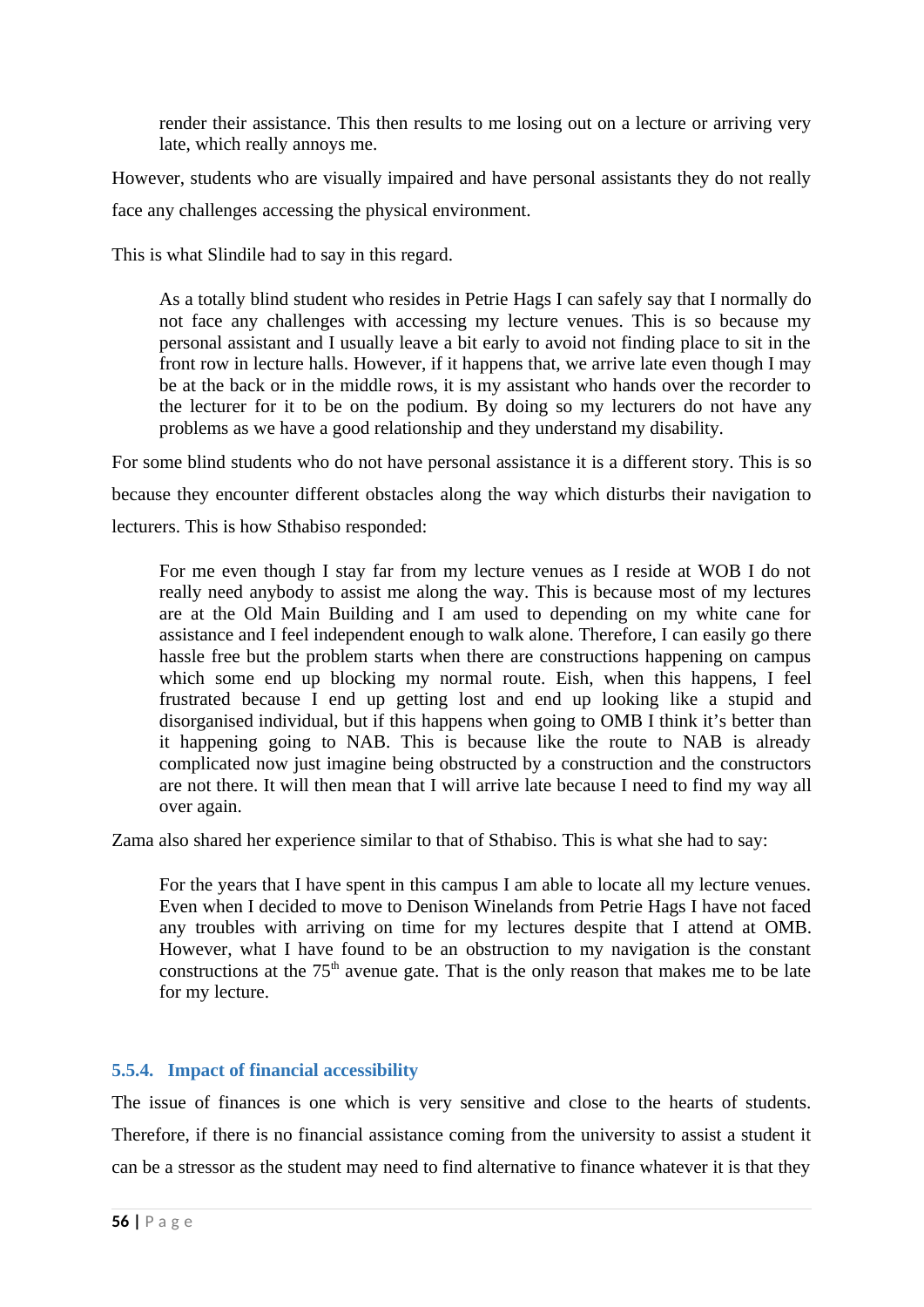may be in need of. The participants of this study did not really indicate any problems on financial accessibility except for only one postgraduate student. Dikeledi is a Masters candidate who was not funded for the year 2017/18. Her situation of not being able to secure funding for her studies has adverse consequences. This was her response:

I have become personally equipped to get around campus. For example, I can manoeuvre around campus with much problem, but there are those times whereby I really need someone to assist me. It is times whereby I may need a door to be pushed. Photocopying a book or taking a book at the library shelf that I need a person who is physically fit. In order to be able to get someone to assist me in this regard I will have to pay that individual for their services. Therefore, I use a portion of my disability grant to employ a fellow student as my helper. He opens doors for me, gets books out of the library and uses the photocopier for me because it is too high for me to use comfortably from my wheelchair. This is because sometimes the library assistants are too busy and I might be in a rush. So just to avoid any delays I decided to have someone to assist me during the day in and around campus.

Dikeledis' narration shows that there is an issue of financial accessibility to her as a student. This is shown by the fact that she employed her friend as her helper and that payment is taken from her meal allowance. For her as a postgraduate student without any funding the only source of income is her disability grant which she has to take away a portion for someone to assist her. However, this was not the case for other students who participated in the study as they were either independent or still in their undergraduate studies and had not to worry about paying from their own pocket as the NSFAS bursary paid for personal assistance.

Although undergraduate students may face times where they have to pay out of their pockets, but it is for the fixing of damaged assistive devices as they can only quote them once from the Disability Support Unit. According to the participants it really does not interfere with their finances on a monthly basis.

This was Slindiles' response:

We are very fortunate to be beneficiaries of the NSFAS bursary as disabled students. I say this because the type of assistive devices that we require are much specialised and hence very expensive. Now just imagine if I had to install JAWS on my laptop from my pocket, eish! That would be very expensive. However, there are times when I need to pay from my own pocket and that is only if one of my devices is giving me problems like my laptop for example. Anyway that does not really have any significant impact on my finances because like I have my disability grant and meal allowance to sustain me throughout the month.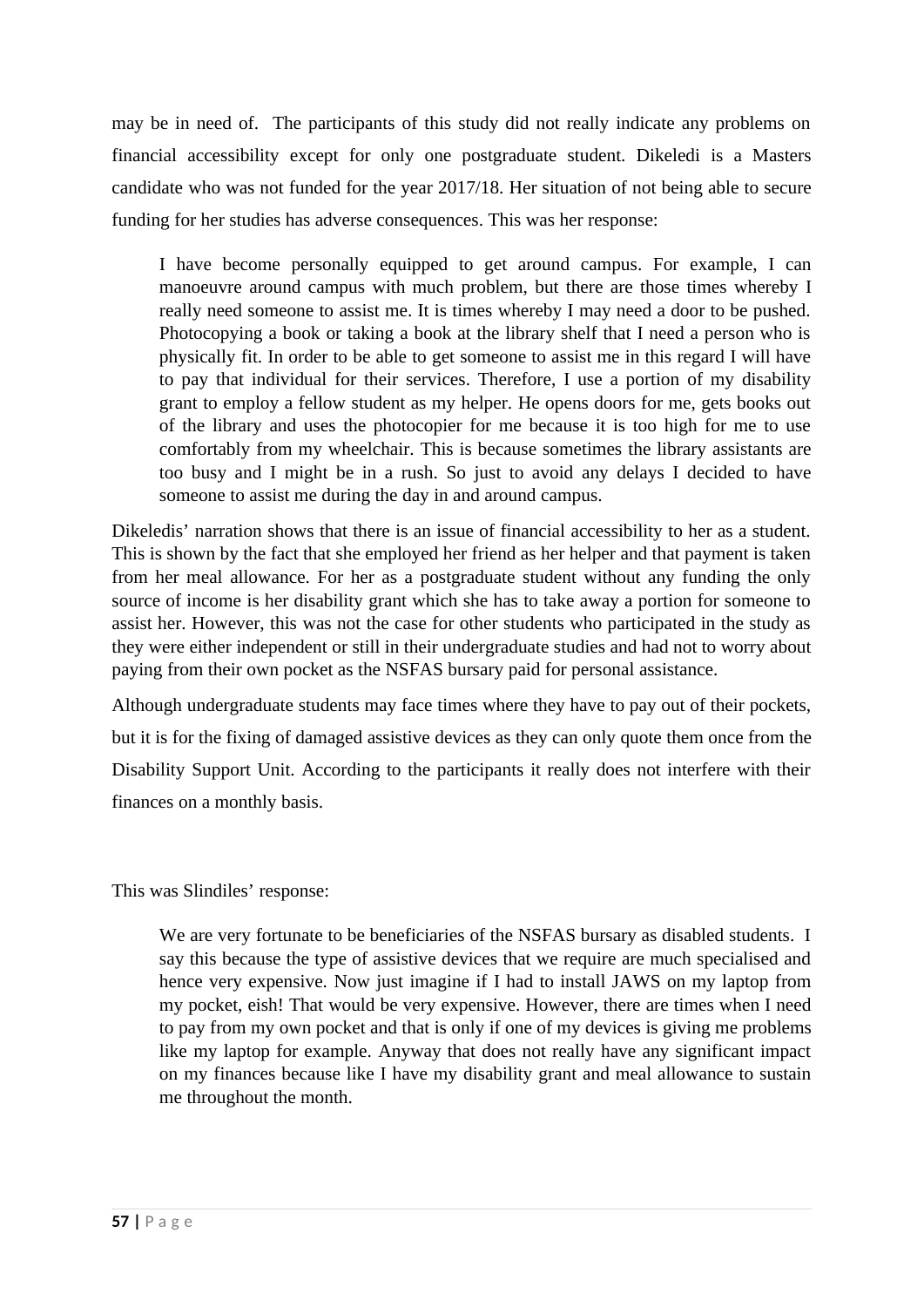### **5.5.5. Access to information**

Access to information is one of the most important aspect of university life for students. All students need to do their assignments and that requires one to have sufficient information in order to effectively complete their task. However, for visually impaired students especially those who are totally blind gaining access to information in platforms such as the library services is a challenge. For Zama, a female participant:

One of the prominent challenges is getting access to information through the library as there are no brailed books or even computers with the JAWS software*.*

Participants also voiced their dissatisfaction with the Disability Support Unit. For Slindile, a female participant:

*…*the long waiting list at the disability unit for reformatting of notes and this is caused by the shortage of staff and this leads to me being unable to start on time to study for tests and exams and to do assignments.

With regard to the services provided by the Disability Support Unit, Sthabiso, a male participant, added:

Mina (I) was once given my course pack a week before my final semester exams and I was doing my final year, had it not been that I had a study group which had become my source of reliance when it came to me being able to gather information. I would not have been able to cope more especially because for political science the notes were on the course reader which I happened not to be able to utilize. How can I forget my friends who understand my disability? They were also another way which I opted for as an alternate coping mechanism. They were always willing to assist me at all times and were also willing to host extra study sessions which carried me through to the end of second semester. This was possible because my friends were still in my class slots and hence I was able to pass my undergraduate studies.

Laurencia, a female participant, has similar experience:

One of the major problem that I have encountered is the access of the notes as they are in pdf format most of the time, although the DSU assists in the reformatting process but it takes forever to come back, one of my coping mechanism was study groups which were at times not productive as most of those part of my study group were not as eager as I was and hence I had a friend who was ahead of me and she was always willing to assist me. Another coping mechanism is to record lectures every time I attended class. Kodwa ke ukurekhoda akulula ngaleyo ndlela ikakhulu uma ngingakwazanga ukufika ngesikhathi Eklsaini. Inking iba sektheni ngigcina sengihleli emuva kanti ke akuve kunomsindo. Lokhu kuholela ektheni angazwakali kahle amarekhoding ami ngenxa yomsindo. Kanti ke futhi noThisha bami ababinankinga uma ngiba rekhoda. (However, it's not always so easy especially if I am late for class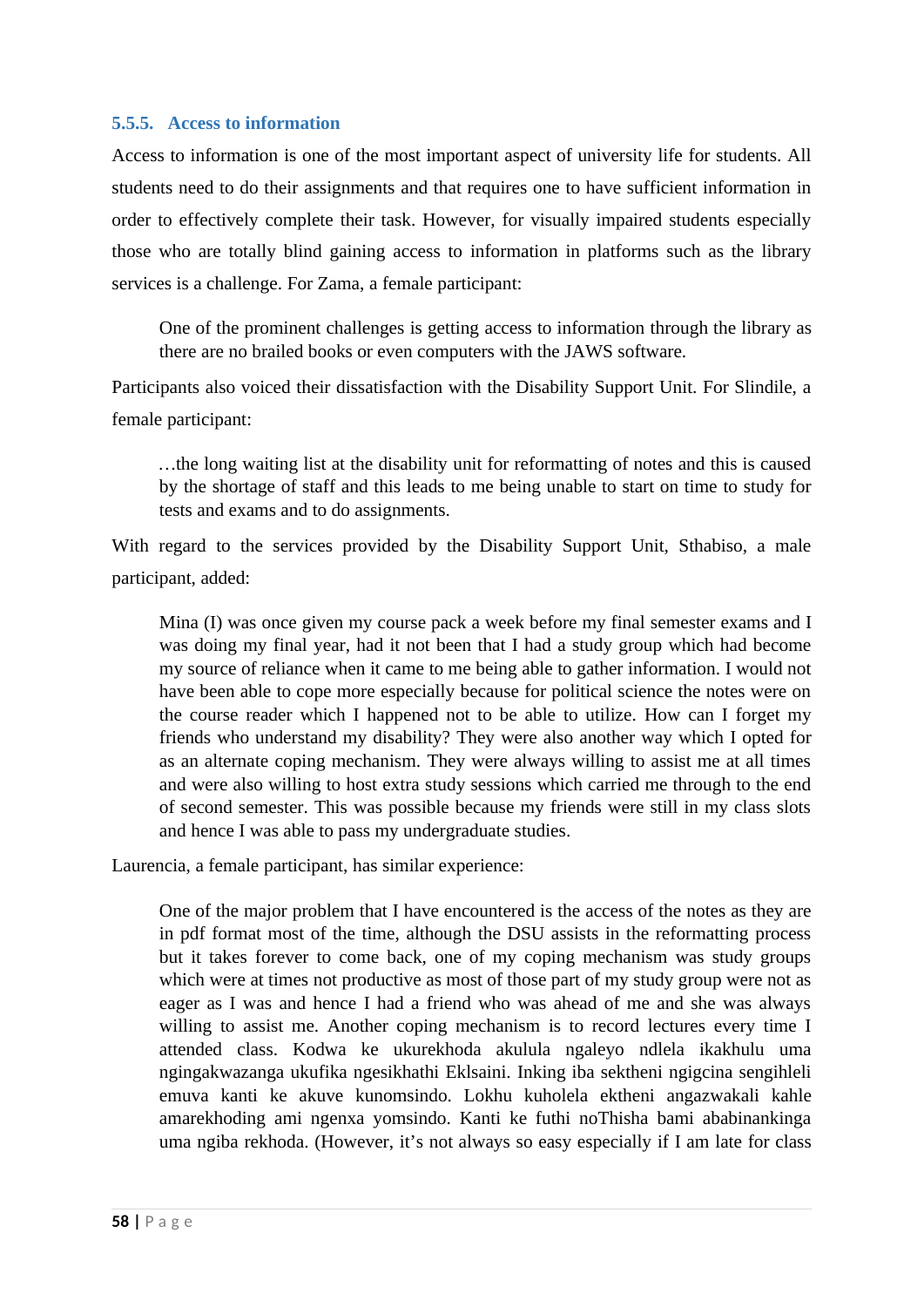and have to sit at the back of the lecture hall were there this a lot of noise. This then resulted in my recordings not be audible enough because of the fidgeting).

The only thing that the students can utilize as a coping mechanism is to rely on the recordings that they make in lecture halls. However, some students have encountered problems with the lecturers who did not see the need for recording lectures as students have textbooks and lecture note on Moodle.

This concern is reiterated by Jobe, a male participant:

Some lecturers do understand when I record their lectures as they teach in class as our relationship is healthy and they understand me and my disability and show a sense of care. I have been able to have this kind of relationship with them because they are always curious and want to learn more about my disability and as to how they can be of help to me in achieving the best results for my studies.

It was further discovered that it is not mainly students who are totally blind who have troubles with access to information but also the partially impaired suffer. Mlondi a male student had this to say:

Being partially sighted can be stressful more especially if there are no assistive devices to assist. Like for example, as a severely partially sighted student, reading sources from books or the computer screen either at the computer LANS or Library is a nightmare for me. It gets better when I get the materials in large print which is something that is not available around campus information facilities.

Lastly, due to the inability of students with disabilities to access the library and the LANS of the university, they rely on the Disability Support Unit and friends for information.

This is what Mlondi had to add:

Mina nje njengoba ngingakwazi ukubona imibhalo esezingcwadini zaseLibrary Kanye nokubhalwe kumakhompyutha angizixaki nje ngokuya lapho. Okungenani ngiziyela kuba ngani bami noma eDisability Support Unit ukuze ngizitholele engikudingayo. (I for one since I cannot see the writing on the library books and on computer screens at the LANS, I just go to my friends or consult the Disability Support Unit and just get what I need.)

# **5.5.6. Level of support from the Student Representative Council**

There are mixed emotions when it comes to the level of support that the SRC gives to students with disabilities. Some believe that the SRC helps students as long as students raise their concerns with the SRC. Some students had cited a particular SRC member, Mungwe, who happens to be a disabled student and a member of the SRC at PMB. Some students with disabilities consider Mungwe to be the hope of the DSU student population as they are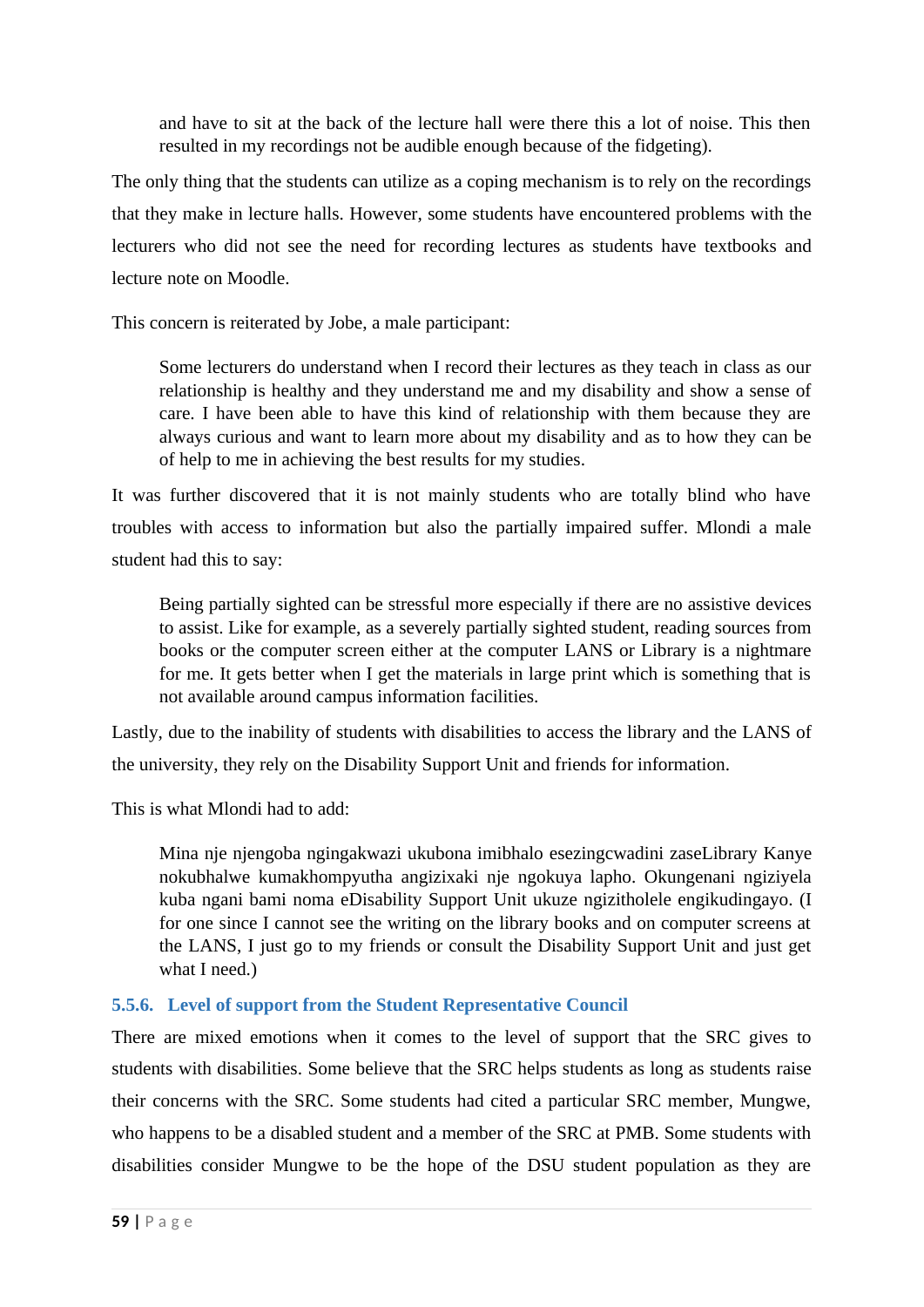somewhat more comfortable in engaging him as there is a sense of mutual understanding. This is the position of Xolo, a female participant:

Ngingathi nje uMungwe, (I would say Mungwe) since ekwiSRC uyena ithemba lethu (he is in the SRC, he is our hope) when it comes to addressing issues that we as DU students have, I say this as it is easy to engage him and he understands us better, by me saying that he understands us better I mean that as he is also from the disability unit he knows exactly what we need and require as well as our everyday challenges as students with disabilities.

While, some felt that he tries by all means to ensure that students' problems are sorted, others felt that he is just there for his own glorification and not that of the students. This is the position that is shared by Scelo, a male participant:

In my own view I feel that in as much as we may have someone like Mungwe within the SRC structure but, him being there for me does not make any difference. The reason for my expression is that I once had a very urgent matter which I wanted the SRC to resolve for me as it was a case of invasion of privacy, I did not get any support as I had requested for assistance which ended up in me getting nasty comments such as, I must forget as my case will not be attended to as the perpetrator was of a certain student organization. This to me as a blind person disappointed me and made me lose hope in the SRC as I had hoped that he would assist as I a disabled student who is totally blind and this incident was beyond my control.

Others such as Simlindile, a male participant prefer to consult other organisations rather than the SRC:

For me Nkosyam (My God) I do not really know if I can really say that the SRC assists us or not as I have never consulted with them on a personal level but rather if I have a problem I would rather consult with our own organisation/s if I need to be assisted with anything as I feel that I can easily communicate and relate with them much better.

There were also responses pertaining to the level of seriousness of the SRC to issues of students with disabilities during the course of the semester. Some respondents felt that the SRC shows issues of students with disabilities only during election campaigns. This is the position held by Sindiswa, a female participant:

……ushoyiphi yona iSRC? (Which SRC are you referring to?) The only time I get to hear of the SRC is when there are upcoming SRC elections , ayke (hey) then that is the only time I get to know and hear of them when they go about knocking on our doorsteps pretending to be more concerned about our struggles….like really these things really irritate me really because at time you find that on their manifestos they make mention of disability students as though they know what they talking about abantu belokhu bekhankasa ngathi benzene ngathi bayasaz bebe bengaz lutho ngathi nx!!! (Finding people using us as their canvasing projects pretending as though they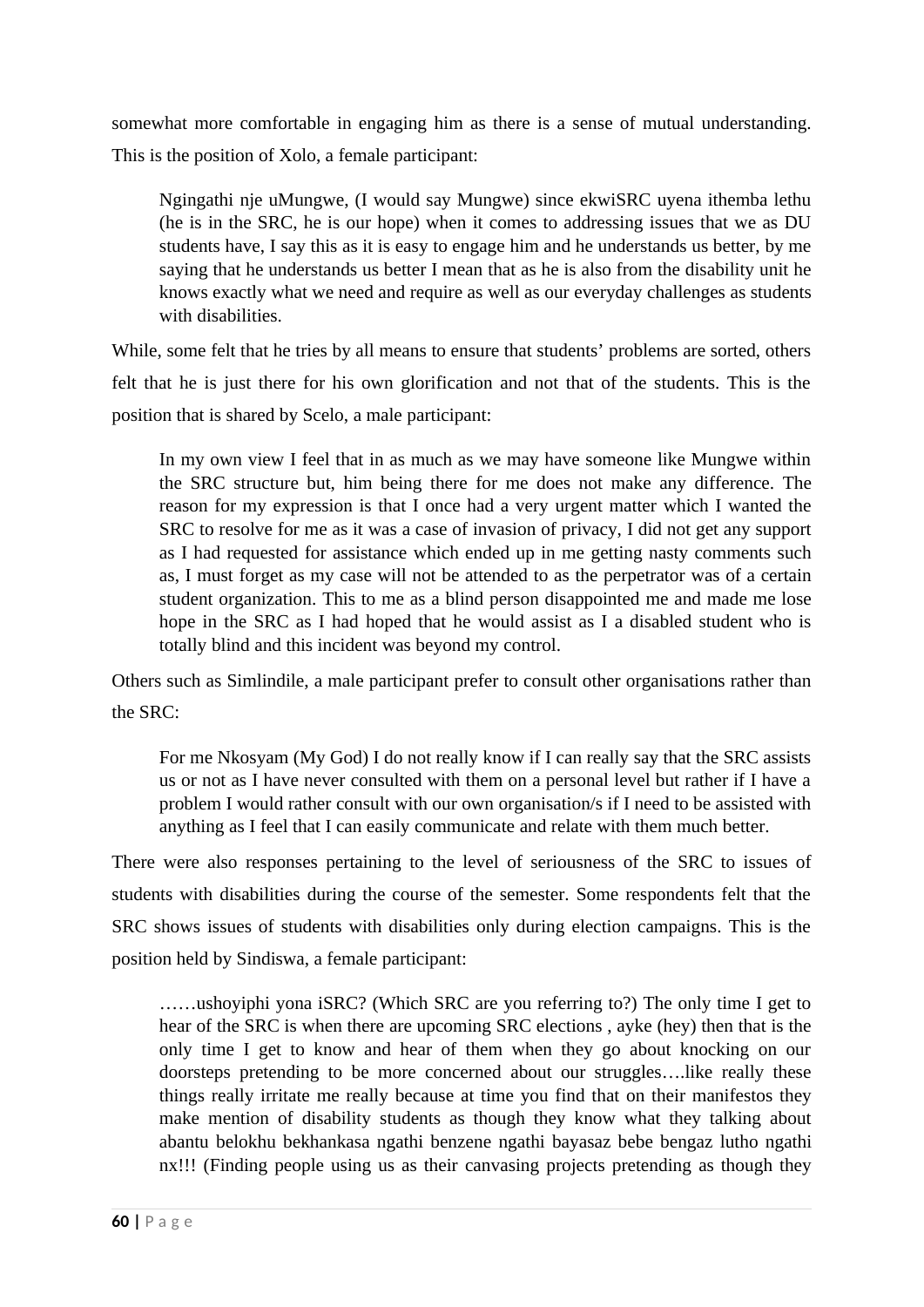know us while they know nothing about us Nx!!) so that is why I don't identify with the structure as I don't see their use because if they lived up to their manifestos then I am sure the DSU computer laboratory would be up and running as we speak and not what is happening now.

# **5.5.7. Ways in which inadequacies of the SRC be improved in representation of students with disabilities**

As it was noted from the previous discussion there were differing views about the way that the SRC interacts with students with disabilities. Some thought they doing all they can to include students with disabilities while others felt they were just not budging. For those who felt that the SRC was not doing anything at all for students with disabilities had the following to say.

For Sindiswa a female participant had the following to say about improving the SRCs inadequacies:

Well as I said before I do not know anything about the SRC and the only way that this can be improved is by the structure making themselves more visible to the students with disabilities and show that they want to work with us.

Simlindile had a similar reaction to that of Sindiswa and she responded in this way:

Ey mina angazi noma kukhona yini okungashintshwa ngalaba Bantu (Ey!! I do not even think that there can be any improvements to these people.)

As for Scelo he just said

Maybe they can be improvements just that I do not know how at this point in time.

Furthermore, there was positive response on how the inadequacies of the SRC can be improved. For Xolo a female participant she responded this way:

Uhmm, I think the SRC can try better to consult with students with disabilities and the only way that they can achieve this is through liaising with the Disability Support Unit. This will enable them to actually know what the needs of students with disabilities are and how they can be addressed.

Laurencia also had a positive input to add.

Ahhh shame man these guys really try to come up to use and engage with us, well I don't know if they have just been good only to me but they do all they can to assist. However, I think that for where they fall short on disability issues like not doing any disability related programmes they should create a relationship with the Disability Support Unit. If they can do that then all will be alright for all of us.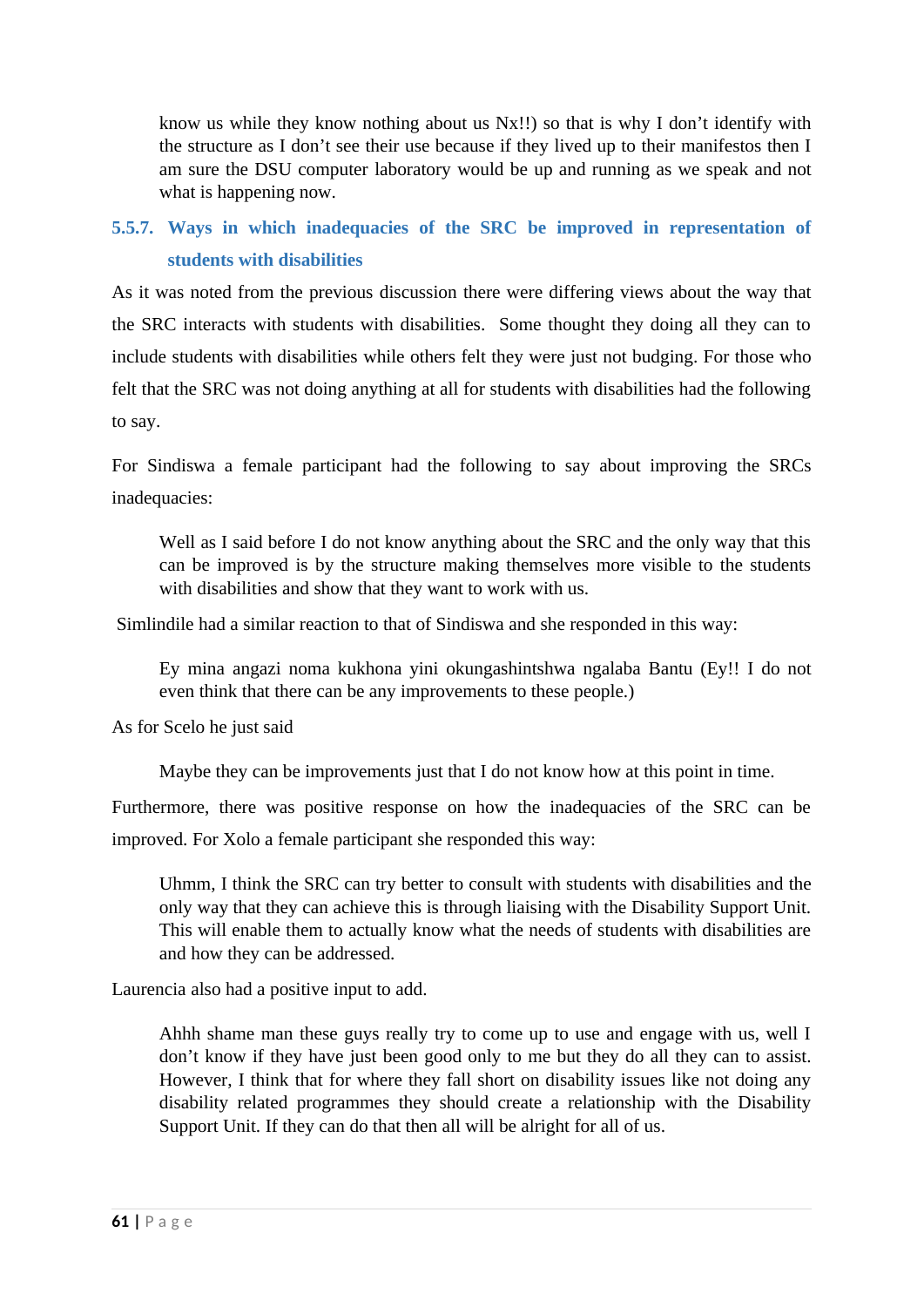## **5.5.8. Inefficiency and inconsistency of the Disability Support Unit.**

About 90% of the students who were interviewed and are registered under the disability unit feel that the disability unit is not efficient enough especially when it comes to the delivery of reformatted note for those students who have visual impairments, especially those who are totally blind. This concern is also raised by Simlindile.

Oh Nkosi Yam iDSU!!!Whew… njengabafundi abakhubazekile siyayijabulela impela indawo efana neDSU kepha iyodwa nje inkinga ngayo. (Oh my God the DSU!!! Whew!!As students with disabilities we appreciate the presence of the Disability unit, but there is only one problem with the office) we submit our reading materials on time to the Academics officer so as for them to relay the documents to the student assistants for them to reformat the work but only to find that you end up going to the DSU many times only to find your work not having being done. Most times when we ask as to why the office does not hire more staff, we are told that the Unit does not have any budget allocated to it, and then one wonders how that is possible as the office is recognized by the University.

The participant also commented on the inconsistency of the Disability Support Unit in terms of the contract length of the student assistants in that they are only hired for a period of six months which is too short and compromises the quality of the work that they do. Student assistants are trained to reformat the course materials and it takes practice before one can be said to be having the ability and skill of being able to execute the task of reformatting successfully. Laurencia, a female participant, points out the problems associated with short contracts and poor training of student assistants:

Yazi (You know) this thing of having to have different student assistants every six months is really ridiculous and senseless to me as this mostly affects us who are on the receiving end. Like I mean according to my own understanding being a student requires one to be able to execute their tasks very well as the end product will be used by another student and their success depends on what they have been given as study material, example last year 2017 we faced a huge problem as visually impaired students of the DSU of PMB Campus as the student assistants of the second semester were unable to spell simple words like "Sign" and this was very irritating to a student who is being offered the scribing services, like Mfwethu(My Sister) just imagine having to do that till the end of a test uyoze uyikhohlwe nento obufuna ukuyisho (You will end up forgetting what you wanted to say ), it would be understandable if it was a case of module or school based terms but just ordinary vocabulary, it's shocking.

From the above responses it is clear that there are a lot of issues and challenges that the students with disabilities community are facing. It seemed like some are known but just that they are ignored as the students have learned to be resilient and independent individuals as they have found alternative methods of coping with whatever challenges that they might be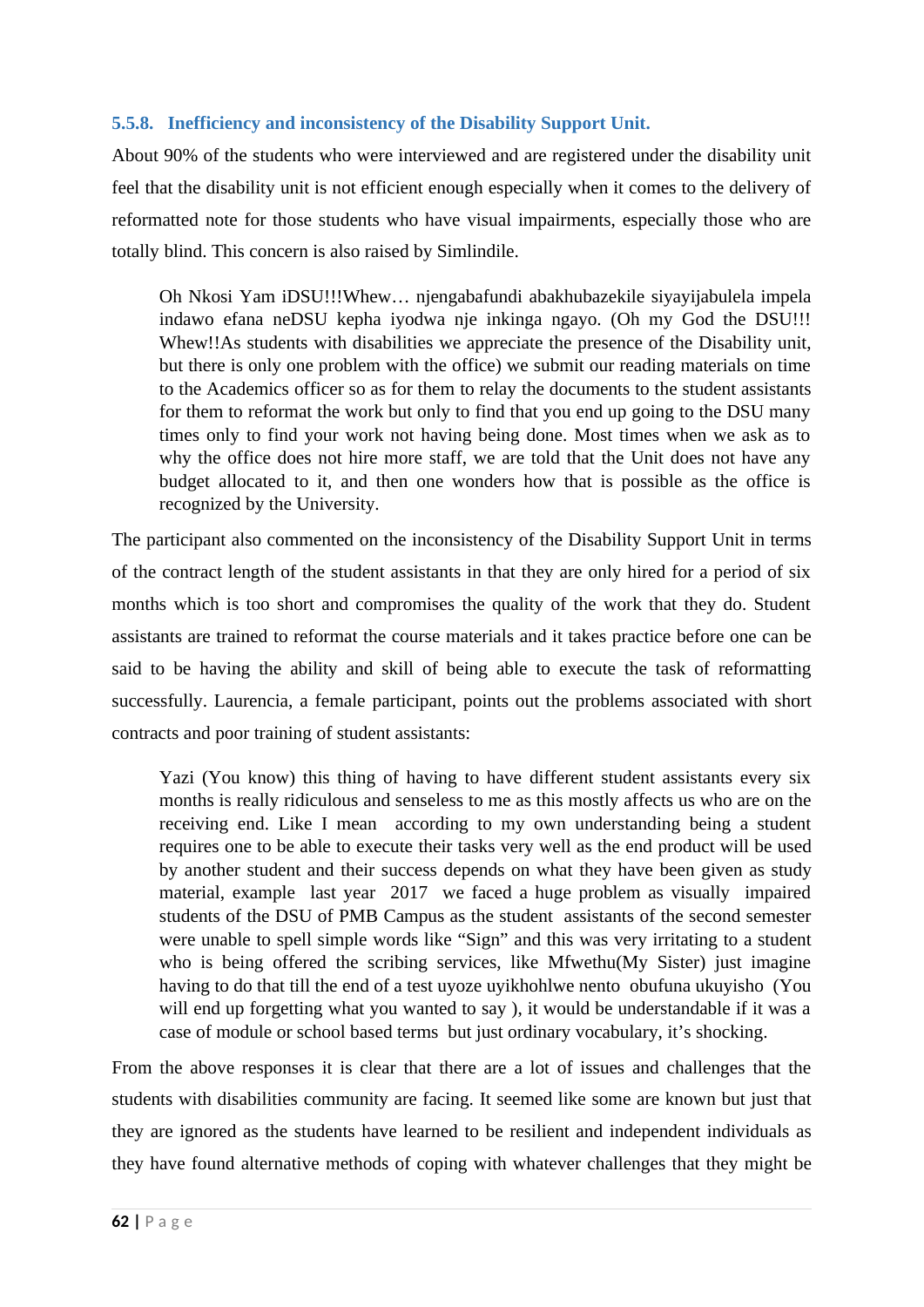faced with at that particular point in time. Secondly, another issue which is felt to have been ignored is that of the DSU not being allocated budget which will enable it to hire more permanent staff more especially student assistants as it is felt and seen that their presence is of crucial importance design to the level of delicacy of their jobs. Lastly the SRC as well can be said to be ignorant of these issues and challenges. One of the participants, Sindiswa, felt that the SRC only knows students living with disabilities when it comes to election periods. This means that the SRC is aware of the struggles of SWDs but just chooses to turn a blind eye on these issues instead of making attempt to getting a solution.

## **Conclusion**

The chapter has been a descriptive chapter. The chapter was able to give a lot of information on all that was included in the chapter and in the process of data collection and the results which were collected during this period. Firstly, the profile of the buildings in the Pietermaritzburg campus where students with disabilities attend was given. Secondly, the profile of the participants was discussed which was were by the number of respondents who were expected to participate in the study was made mention of. In addition, the chapter went on to discuss the responses of the participants taken from the questions which were created to gain insight on certain aspects. The main purpose of these questions was to establish a sense of understanding of the challenges and issues faced by students with disabilities in the campus of PMB. However, there were also ignored issues that emerged and are believed to make the lives of students with disabilities even harder in their struggle for survival in the institution. The next chapter will be analysing the results collected in chapter five using the theories relating to the topic.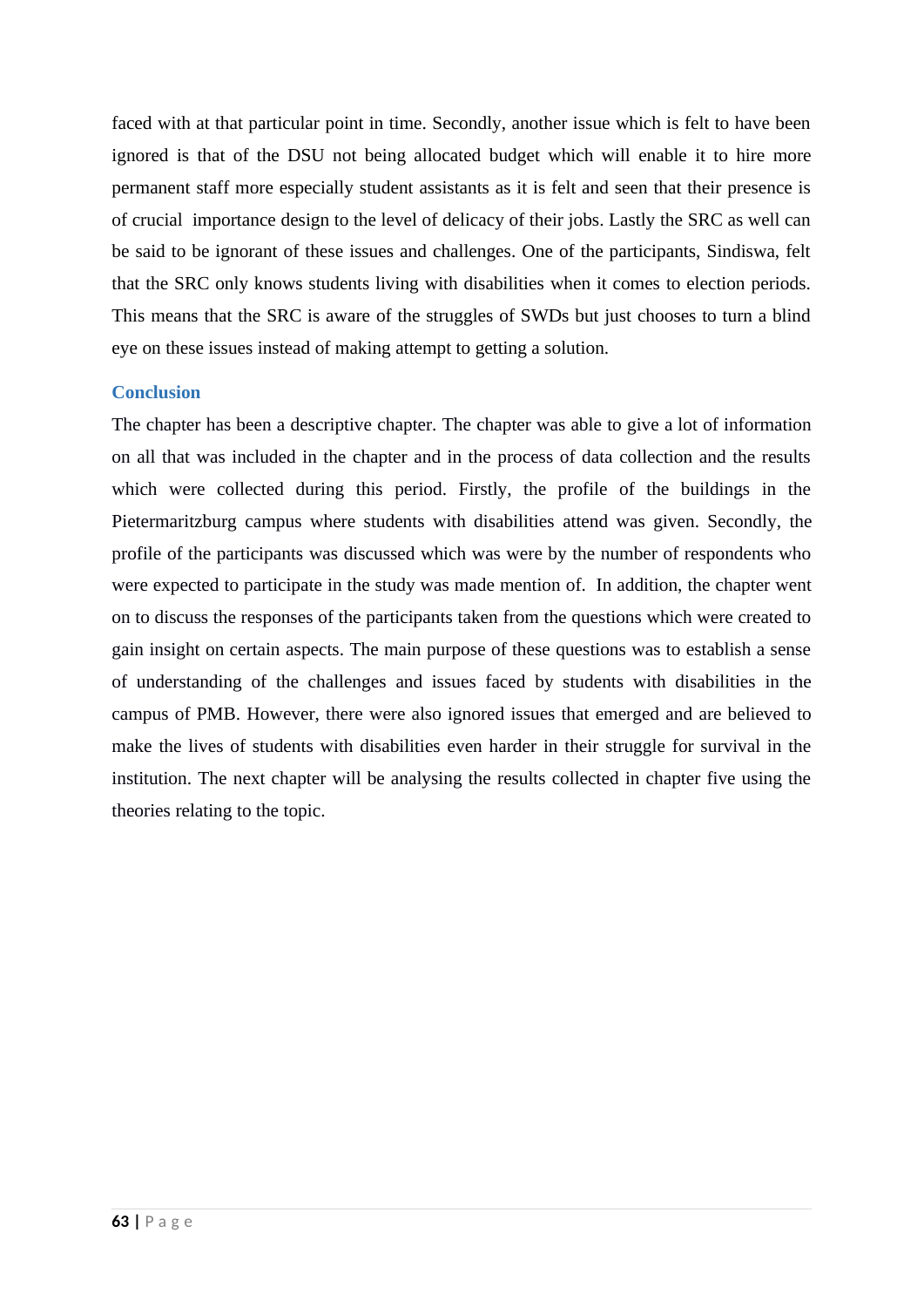# **Chapter Six**

# **Data Analysis**

# **6. Introduction**

The previous chapter presented data that was collected; the current chapter will analyse these data. This will be done by looking at which issues had emerged during the process of data collection. Firstly, issues that emerged in the previous chapter will be discussed and analysed using the research theories chosen in chapter three. Secondly, the chapter will be discussing exactly how the participants were feeling or their emotional status when they were responding to the questions designated for getting insight about what the students are still facing at the University environment. Lastly a befitting conclusion will be drawn on the chapter.

During data collection there was quite a several number of 'unknown' issues which arose. It appeared that these issues and challenges are pushed under the carpet instead of them being resolved. The resolution of these issues would assist and ensure that the lives of students with disabilities are made better. This University policy on disabilities talks about the university's preparedness to eliminate all barriers which may stand in the way of this segment of the university community. This will enable students with disabilities to be given an equal chance of becoming successful like the rest of the university population. However, this is only good on paper just as the rest of the policies. This is because there are still barriers which stand in the way of success of the students with disabilities of the Pietermaritzburg campus.

# **6.1. Financial Accessibility**

As argued by Kennedy, Austin, and Smith (1987) financial accessibility is when an individual has financial means to attain whatever it may be that they require. The inefficiency and inconsistency of the Disability Support Unit is one of the recurring themes in participants 'responses

 There are certain services which end up not being provided by the unit due to insufficient funding. Among these issues are printing services which are useful while students are awaiting their assistive devices.

 These assistive devices are meant to make their lives easier as the students are given printers together with laptops and other devices that one may need as per their disability.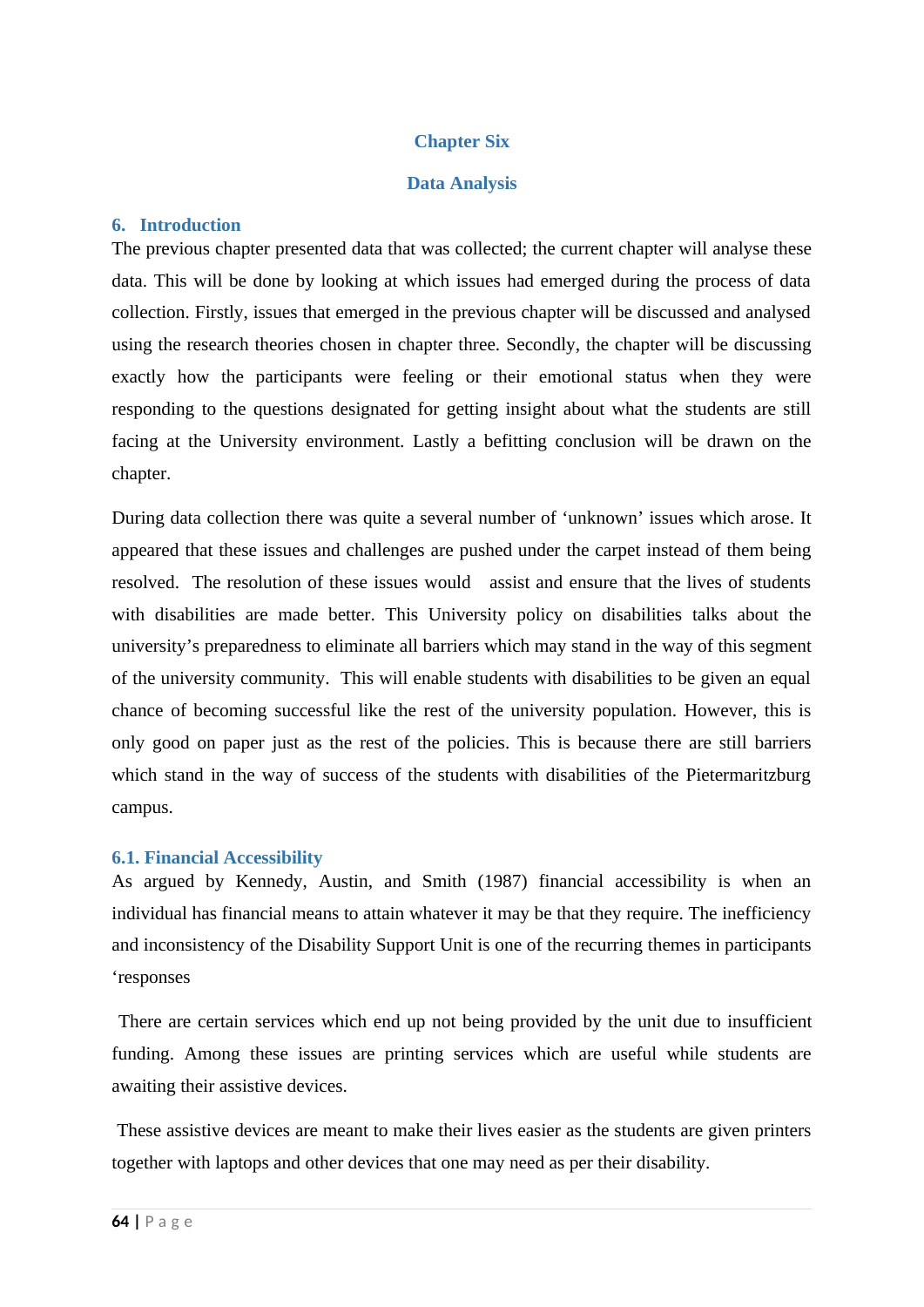Nonetheless, even though the students might be getting these devices, but the process involved in getting them is lengthy. One of the participants, Laurencia, a female student, had this to say:

Assistive devices are very much helpful to us, but the problem starts when we are not allowed to apply for the same device/s twice. I mean like what am I to do because even our monthly allowances are not sufficient for me to purchase another item should the one, I have get damaged. For example, if my laptop decides to crash and fixing it is similar to buying a new one, the DSU does not allow for me to apply for a new one. This will mean that as a visually impaired student I will suffer a lot as I will not be in possession of a laptop and even if I do manage to get my work typed getting it printed out will be another problem. Printing at the disability support unit is problematic as we often told that we should bring our own paper as the unit does not have any and is running out of ink, like really now. This perplexes me as the LANS throughout the university are always supplied with paper every day and just imagine how many people go there to print and in different quantities at that.

Insufficient funding for the DSU leads to insufficient staffing for the office. The DSU in Pietermaritzburg has one permanent staff member the co-ordinator of the unit, and the rest of the staff members are on six months contractual basis. The high staff turnover rate has negative implication for students with disabilities. This means that the DSU has to train new people every six months. The result is that there are delays in providing services that students with disabilities need.

Therefore, when one looks at this scenario it is clear that students with disabilities, to a certain extent, do not have financial accessibility as they are unable to purchase devices which may be damaged. As a result, they have to look for other alternatives to enable them to reach their final goal and this means going to the extent of asking someone to type out their work for them. People might react to that request differently as some might require payment and others might not, and what makes it worse is that they are unable to get sufficient support from their only 'home' which is the DSU as it is unable to provide certain services.

Taking into consideration the above discussions, the accessibility model is very much relevant in this regard as it speaks to factors that determines one level of accessibility in one aspect affecting their lives. In this case the element of the accessibility model that best fits is financial accessibility as identified earlier. Financial accessibility plays a big role in the lives of disabled students in institutions of higher learning. This is so because disabled students are in need of special equipment or assistive devices to assist them with their academics more especially which happen to be pricy. Therefore without funding assistance from NSFAS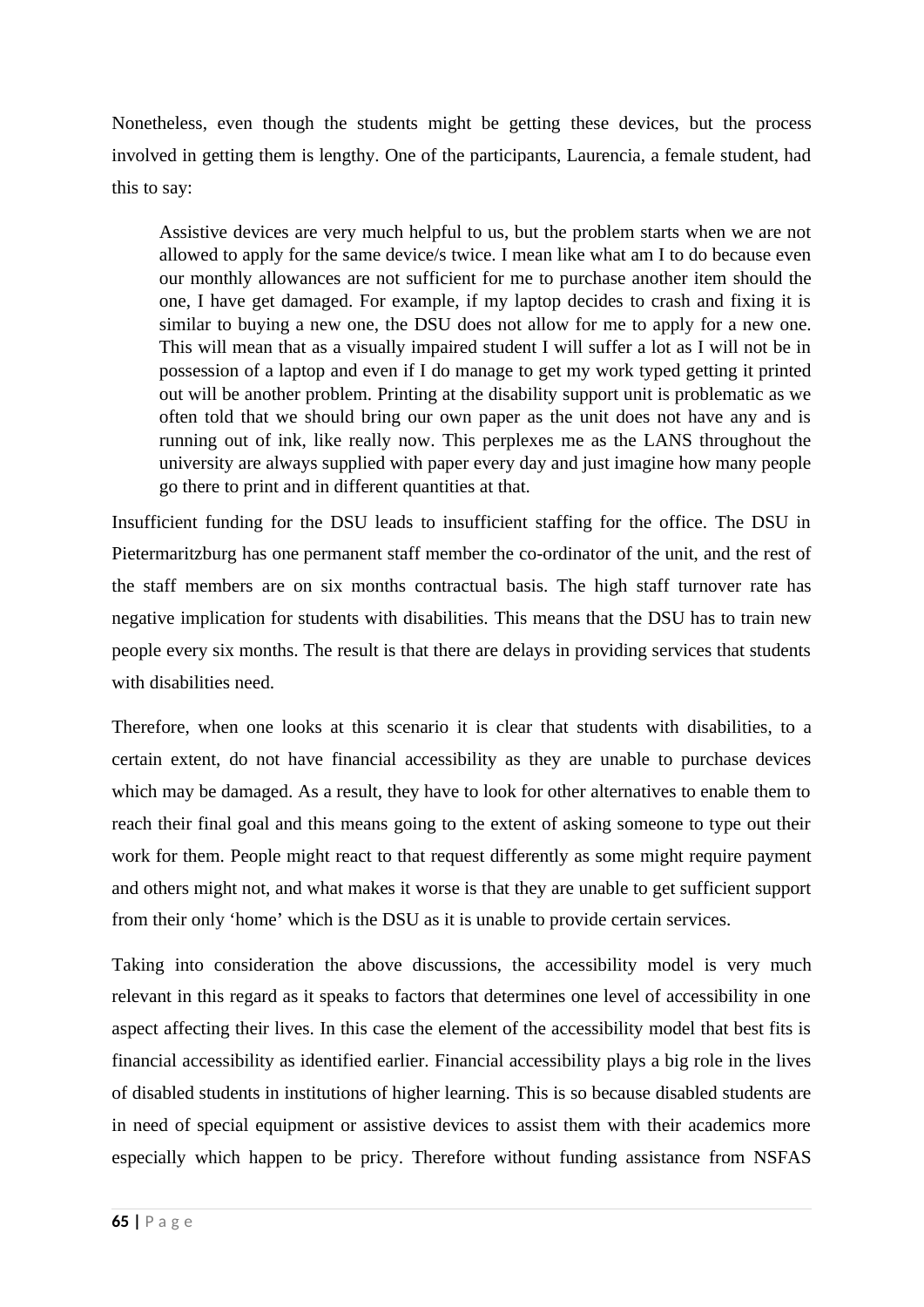through the disability funding or any other funding assistance the academic life of a disabled student can be hard, as they are limited in the kinds of resources that they are able to gain full access to. a student with a visual impairment (totally blind or partially sighted) for example, they will experience difficulties in having full or partial access to the facilities provided for by the institution as they do not have the proper software's which enable full accessibility to facilities such as computer LANs.

# **6.2. Physical Accessibility**

Physical accessibility is the ability for the environment to allow individuals to be able to utilize the resources which it provides. For Hasanzada (2002) physical accessibility requires an evaluation of whether an individual with a disability can use or gain access to the physical environment together with its resources that are provided for by the environment. For example, the computer LANS provided by the university, are not physically accessible to a student with a visual impairment or those who use wheelchairs.

A totally blind student cannot make use of computers which are provided since they lack appropriate software which is JAWS or Zoomtext. The printers as well are inaccessible for the very same reason. The credits machines which students use to load printing credits are inaccessible to totally blind students and those students who use wheelchairs. These machines are too high for a student on a wheelchair.

 When a follow up question was posed to one of the female participants, Xolo on the issue the disability unit, on whether the coordinator is aware of what is happening in the LANS and other facilities that are used by students her response was that

well our co-ordinator is office based like her work requires but she really needs to gout there and have a look at our experiences and challenges and not just accept what she is told by us, maybe then things can be different, and we can be also comfortable on campus, because at times the environment really gets frustrating.

Another aspect of physical accessibility is the distance between residences and lecture venues, and the distance between lecture venues. Another aspect of physical accessibility is the distance between residences and lecture venues, and the distance between lecture venues. Table 5.1.3 shows that the distance between Commerce Building and OMB is 800m. A totally blind who stays at Petrie Lodge has to walk 1374m to Commerce Building. This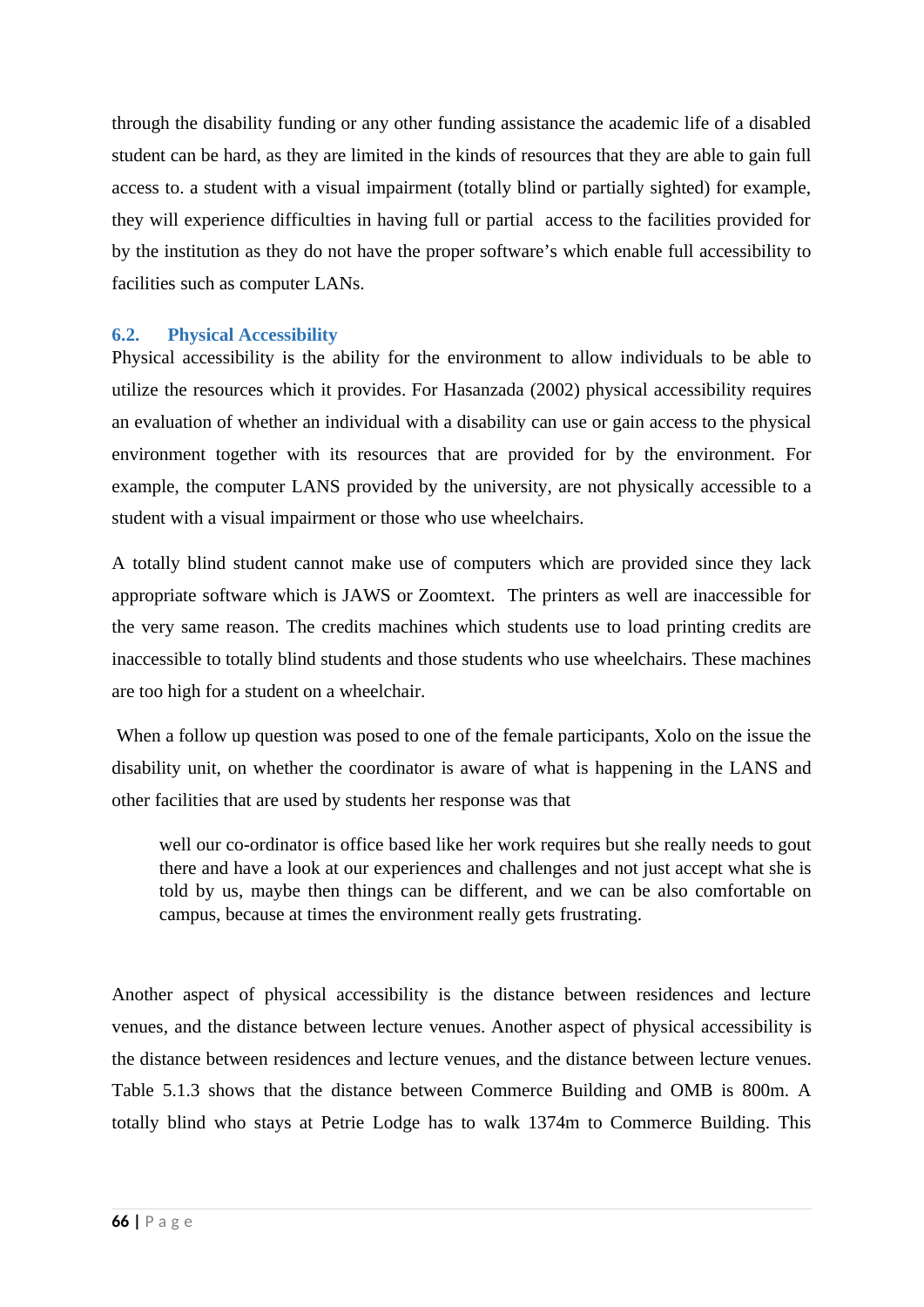student will need more time to go this lecture venue especially because the path has a lot of obstacles.

Moreover, a student residing in Denison either Phase 5 or Winelands is not immune to this predicament. For a student using a wheelchair it may also take them longer to get to OMB due to faulty side gates as they have to wait for assistance from RMS.

The findings and also from the descriptions off the buildings provided in the previous chapter revealed that UKZN has failed to comply with its own Disability Policy and to adhere to recommendations made by the DWCPD and CRPD, since the majority of its buildings are old and inaccessible. The researcher also observed that elevators are often dysfunctional while there are lecture halls which are on 2nd and 3rd floors. Thus, a person who is a wheel chair user cannot reach these lecture venues without using an elevator. From personal experience, I had found some of my lecture venues to be inaccessible to me as a physically disabled student. For example, the NAB, and OMB. At NAB what made the venue inaccessible to me was when the elevators were dysfunctional and I had to utilize the stairs instead. As for the Commerce Building it is the lecture venues like C12 which are inaccessible more especially to wheelchair users.

# **6.3. Student Representative Council -Students with disabilities relations: The limit of majoritarian liberal democracy**

Another issue that emerged is that of the level of support from the SRC to students with disabilities. Both the SRC and students with disabilities depend on each other. However, data gathered indicate that SWDs feel that the SRC does not understand their needs. Some of the interviewees believe that the SRC uses their needs as tools for election campaigning. This become obvious when they assume office and neglect all the election promises that they made. Data collected show the weaknesses of majoritarian democracy. Majoritarian democracy discard the interest of minorities in the post-election period. This type of democracy further side lines the fact that students are regarded as key stakeholders at institutions of higher education and training as argued by Menon (2003) and Barnett (1998:249). They also argue that the views of all those who form part of the student population their views and opinions matter.

 As a result there is a need for a more accommodating democratic setting such as consociational democracy. The employment of this kind of power sharing democracy will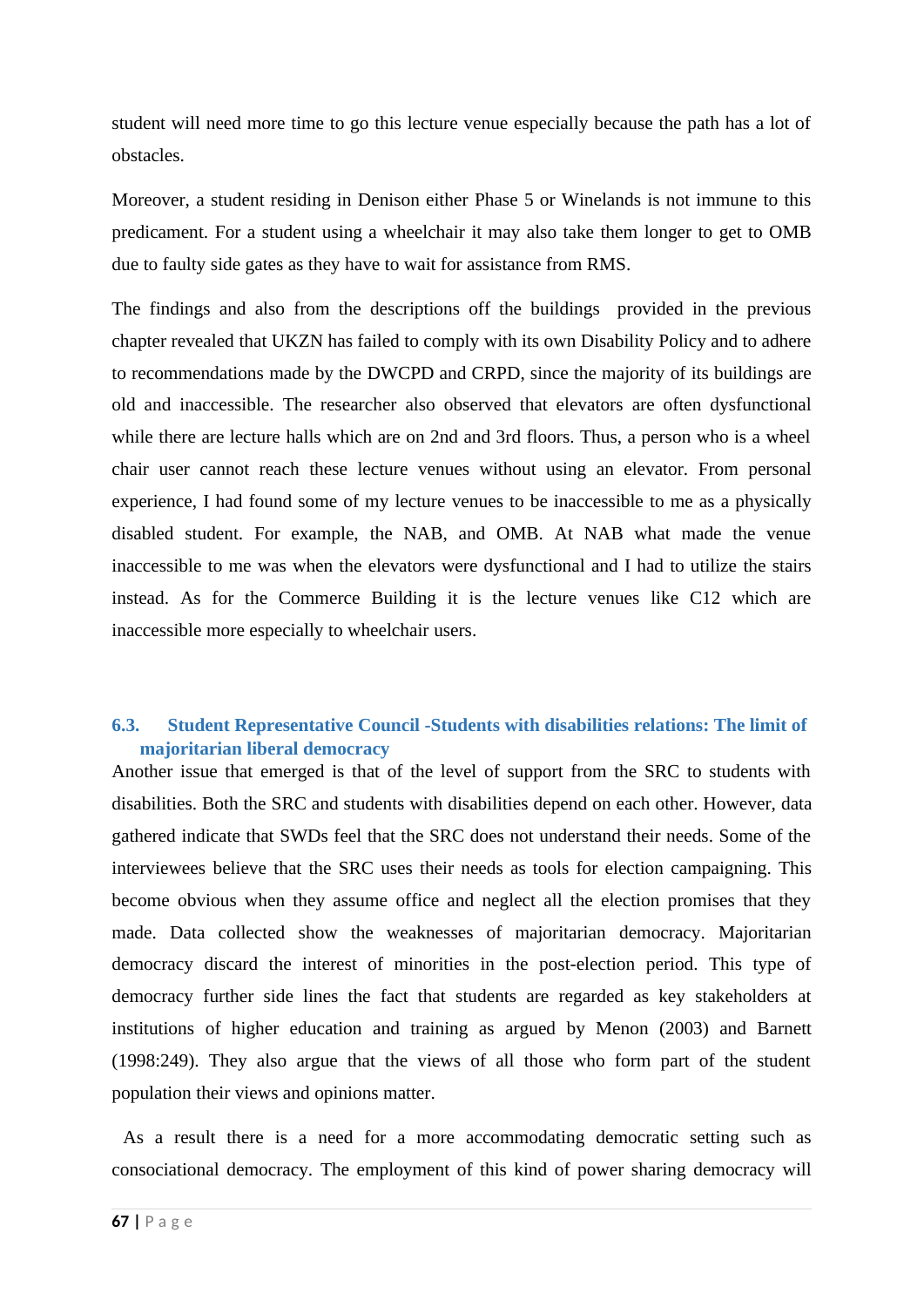thereby ensure that all groups within the campus of Pietermaritzburg more especially the disabled minority group also get representation within the student leadership structure as illustrated by the arguments of Lijphart discussed in chapter three. The SRC is always keen to take the student population's funding issues and other student related matters. However, the SRC tends to drag its feet when an issue faces only SWD since the SRC believes that the DSU will handle the issue. With consociational democracy the occurrence of situations such as the above mentioned can be limited. This will be achieved as those representing the minorities will be able to veto any decision taken by the majority which is to the detriment of the minority. Moreover, students with disabilities end up having an attitude of apathy towards participating in student politics as they feel that the student governance structure does not serve their needs as stakeholders but that of their own as leaders.

In conclusion the majority of the issues that were identified by the students of PMB seem to be revolving around the lack of support from the leadership structure of the campus in particular.

#### **6.4. Social Accessibility**

Rickers-Ovsiankina (1956), social accessibility explores the ability of the facilities to meet the needs of all its users. Social accessibility also looks at how facilities allow for the interaction of able-bodied individuals and individuals living with disabilities. Lecture venues with stair only and no wheelchair ramps or elevators are thus socially inaccessible. Thus, lecture venues in OMB, as discussed in the previous chapter, are socially inaccessible. Lecture venues whose layout restrict students with disabilities to the back of the classroom are also socially inaccessible, since students with disabilities cannot freely interact with other students.

Furthermore, the participants also pointed out their inspirations for their choice of study at this university. It was evident that most of the students were not really passionate about what they are doing currently in their tertiary endeavours. For some students the fields that they are doing are determined by their respective disabilities while others are fortunate to be doing what they love. From the sentiments shared by students it can be linked to social accessibility. This is so because it is evident that for those students who are doing what they do not love is because they are unable to utilise facilities which non-disabled students are able to use.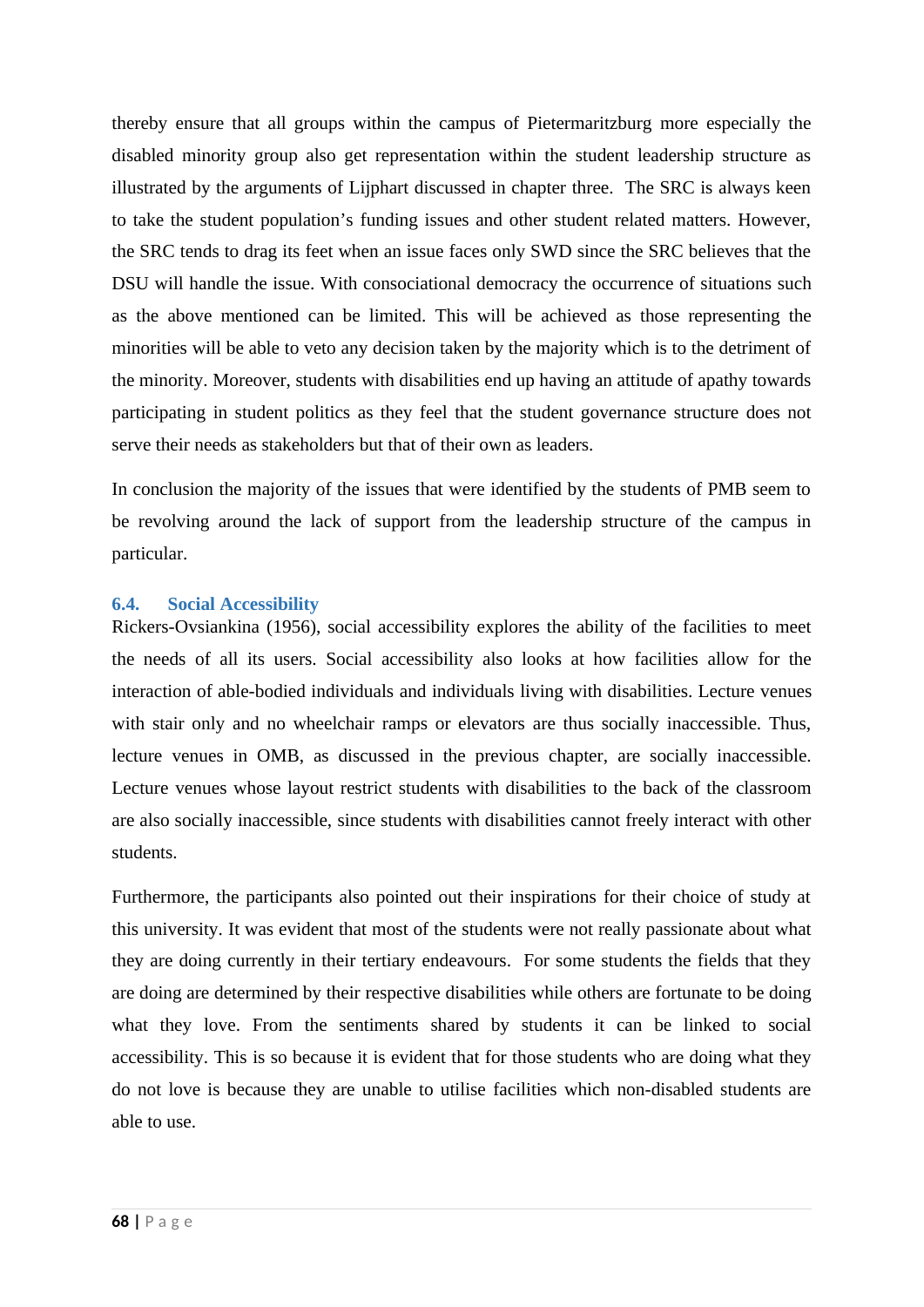#### **6.5. Perceptual Accessibility**

Perceptual accessibility contains the claim that, in perceiving an object, an individual also evaluates his or her capability function in that world. A student with a disability may for example, look at physical inaccessibility of lecture halls and decide that they will not be able to enrol for a particular program. Data presented in the fifth chapter indicates that most of the students living with disabilities are not able to choose the study program that they want because of existing structures that do not accommodate them.

A student with a disability may also have low esteem and self-confidence with regards to their ability to utilize facilities provided by the institution. Such facilities may include computer LANS and sources of information in libraries (e.g. Books). The utilization of computers is of importance and therefore should one not be able to use the computers effectively they may not see themselves fit enough for a tertiary environment. These instances are seen in the data presented in the previous chapter when Mlondi a male participant had this to say:

Mina nje njengoba ngingakwazi ukubona imibhalo esezingcwadini zaseLibrary Kanye nokubhalwe kumakhompyutha angizixaki nje ngokuya lapho. Okungenani ngiziyela kuba ngani bami noma eDisability Support Unit ukuze ngizitholele engikudingayo. (I for one since I cannot see the writing on the library books and on computer screens at the LANS, I do not bother going to the library or the computer LANS. I just go to my friends or consult the Disability Support Unit and just get what I need.)

Given the structural challenges in the library and in computer LANS, some of the participants no longer even bother visiting these facilities. With the above utterances from students with disabilities it shows that there are times whereby they just feel that it is their peers who can be of assistance to them as the institution has failed to accommodate for students with disabilities. However, the reliance on assistance from other students may have financial implication, especially in cases where DSU is unable to pay for these services. Once more one can see that with consociational democracy being used a lot of other issues aside from lack support for disabled students from the SRC can be successfully given the attention they deserve to a point of finding solutions towards them. For example, if there is to be a representative for the disabled community in UKZNP students will not have to be facing troubles of accessibility to certain facilities including accessibility to study programs and there will be a sense of equality amongst students of PMB Campus.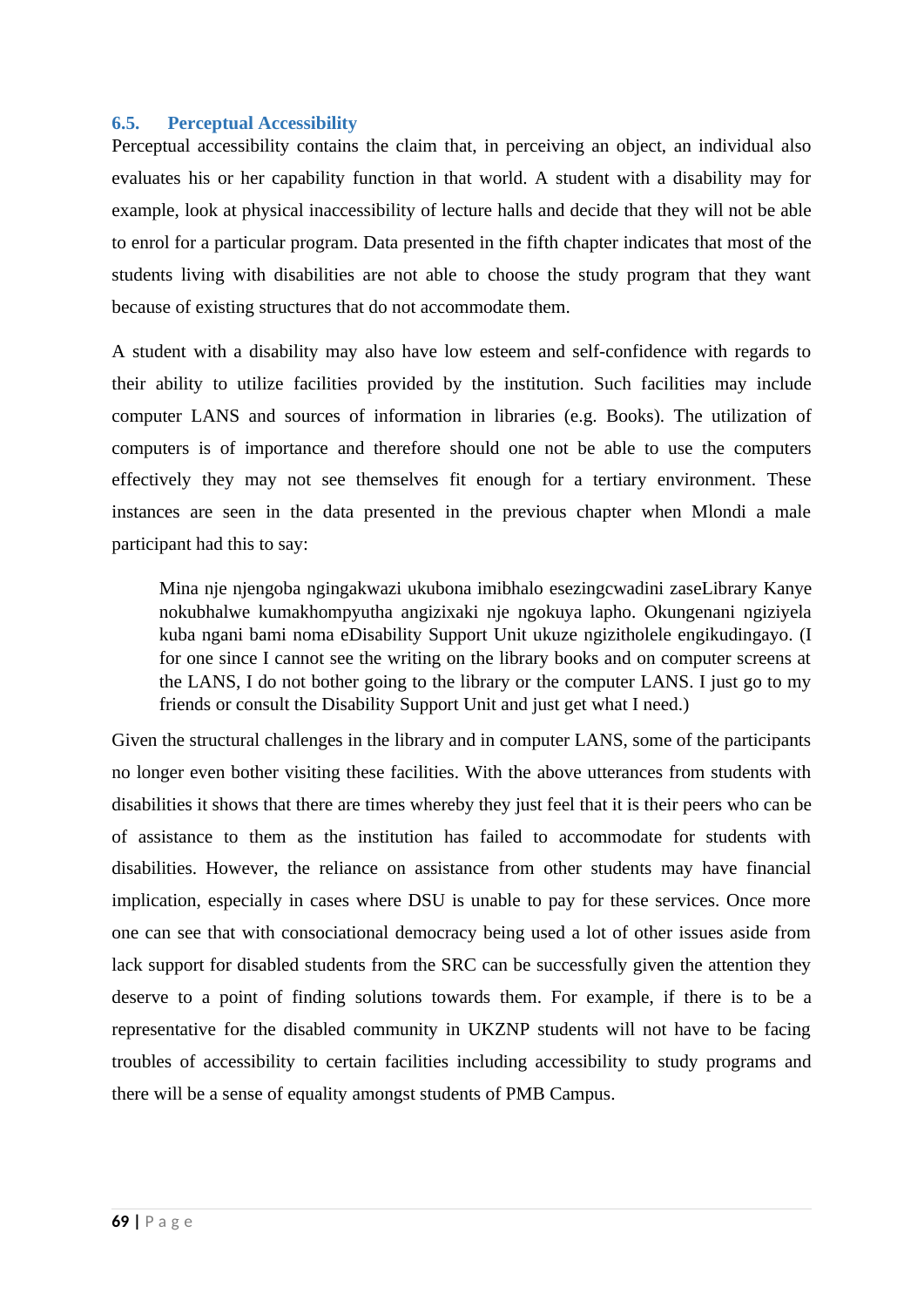# **Conclusion**

This chapter has been able to give an analysis of the findings obtained in the data collection process. The analysis of the data was done through the use of the relevant theories which were identified in chapter three. The chapter had five sections which stemmed from the issues which emerged in the previous chapter. These sections included financial accessibility, physical accessibility, the SRC and SWD relationship, social accessibility and perceptual accessibility. These sections were discussed through looking at how they promote or hinder accessibility challenges for SWDs in the PMB campus of UKZN.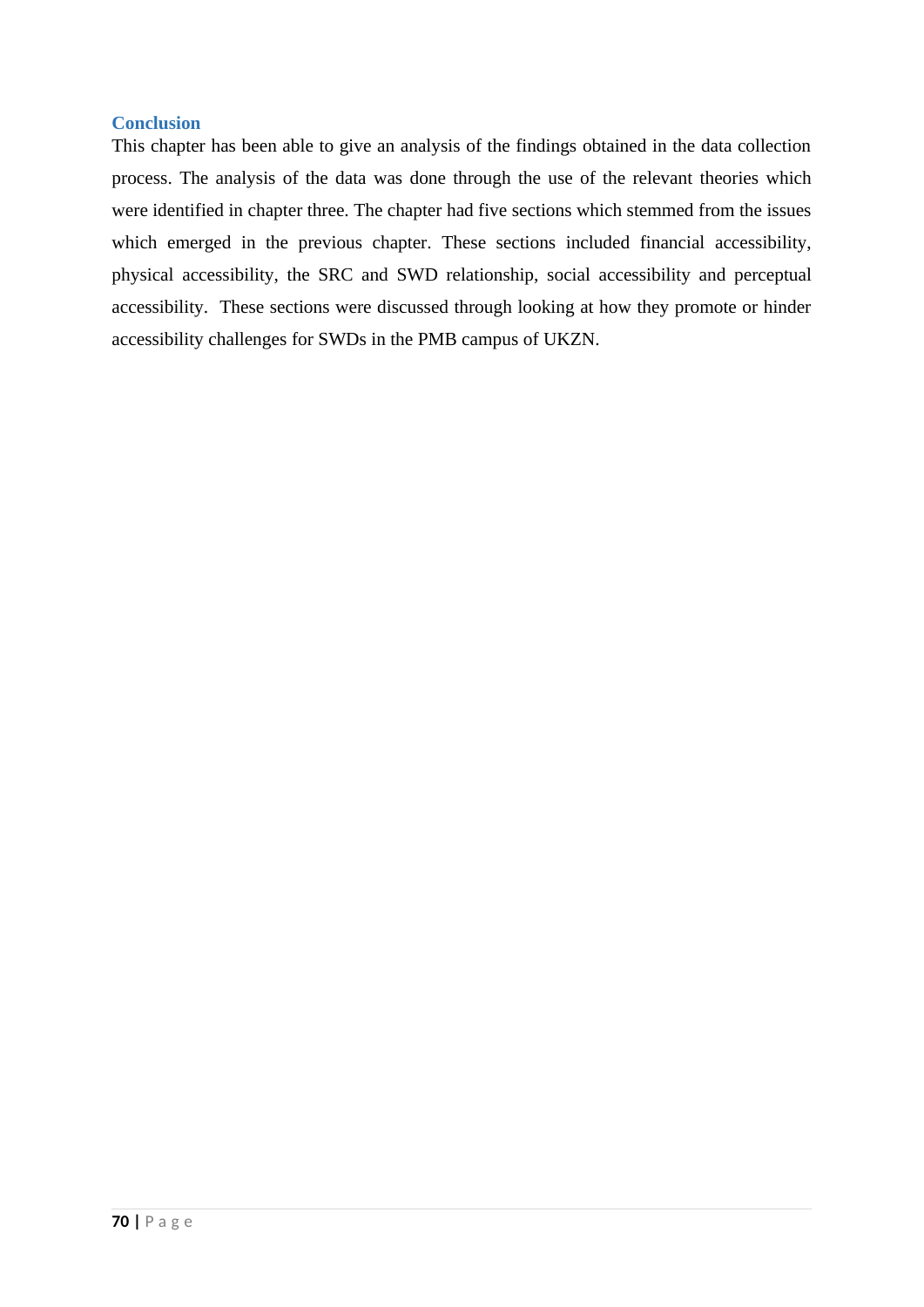# **Chapter Seven**

#### **Conclusions and recommendations**

#### **7. Conclusion**

The aim of this chapter is to provide concluding remarks to the research study and also provide recommendations to problem areas identified. The first chapter of the research study had provided a view to what the research study project will be about. The second chapter then went on to review different scholarly literature on the accessibility of higher education institutions to students with disabilities. Different policy frameworks were also discussed which guide the accommodation of students with disabilities in institutions of higher education and training. The chapter also reviewed literature on student governance in institutions of higher education.

Furthermore, the third chapter of the research study focused on the theoretical framework of the study. The chapter discussed the accessibility model and the theory of consociational democracy which were used as analytical lenses for this research.

Assuming that the political landscape consists of identifiable segments, consociational democracy proposes power-sharing among the elected representative. Consequently, chapter three also discussed the concept of people living with disabilities as a minority. Accessibility model provide a tool for looking at different dimensions of accessibilities, namely, perceptual, financial, social, and physical.

The fourth chapter discussed the different research methodology tools that were used by this study. The chapter also discussed ethical considerations and limitations of the study.

Chapter five of the study then focused on the results that were gathered by the researcher from the participants. The following chapter, chapter six then analysed the results gathered in chapter five by utilizing the theories identified in chapter three.

#### **7.1. Summary of the main findings and conclusions**

There were three outstanding findings that the research was able to attain. These are considered to being the causes for the accessibility challenges faced by students with disabilities in the university of KwaZulu-Natal Pietermaritzburg campus. These issues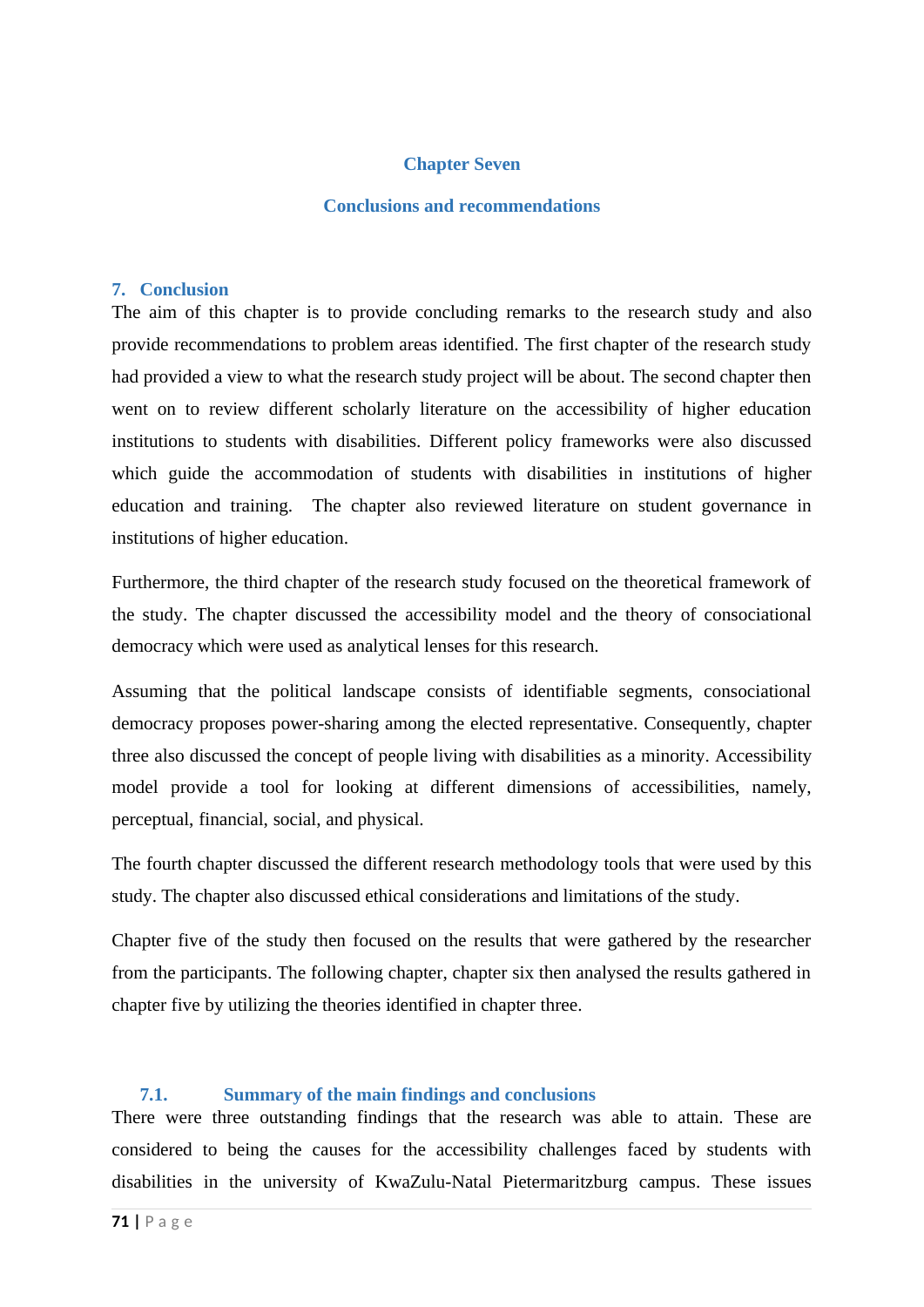included the following which will be summarised in terms of what was said by the respondents.

There were a lot of comments, from participants, about the Disability Support Unit. One of the important issues that concerned the participants was insufficient budget which then result in under-staffing of DSU. Under-staffing and reliance on short term contracts impact negatively on students with disabilities. The second issue of concern is that of the relationship that exists between students with disabilities and the local student representative council. This lack of substantive representation is responsible for inadequate attention to the issues facing students with disabilities. The participants also felt that negative stereotypes about people with disabilities were responsible for poor support for candidates with disabilities. Participants in this study also felt that the SRC tend to renege on its responsibility of representing students with disabilities by claiming that it is the responsibility of DSU to attend to the interests of this student segment.

Another concern that was raised by participants has to do with access to resources necessary for their studies. Participants felt that the library was not accessible to students with disabilities, especially the visually impaired students and students who use wheelchairs. The LANS are also not accessible, especially to visually impaired students and students who use wheelchairs. This lack of access to resources further entrench the stereotype that students with disabilities are dependent. Participants also raised their concerns on lecture venues. The first concern is the distance between lecture venues and student residences. The second concern is the distance between lecture venues which contributes to late arrival to attend lectures. There is also a concern with lecture venues that are either on the second or third floor. A challenge arises when there are either no elevators, or when elevators are not functioning.

The issue of finances was not much of a problem for disabled students more so the ones in the undergraduate studies. However, it was problematic for postgraduate students as they do not get any funding from NSFAS or the institution. It was evident that a student will have to use their disability grant which is not much to ensure that they are able to get whatever it is that they may be in need of.

# **7.2. Recommendations**

As a point of departure it is of cardinal importance to take into consideration the findings of this study which are stated above. There are accessibility problems relating to the courses that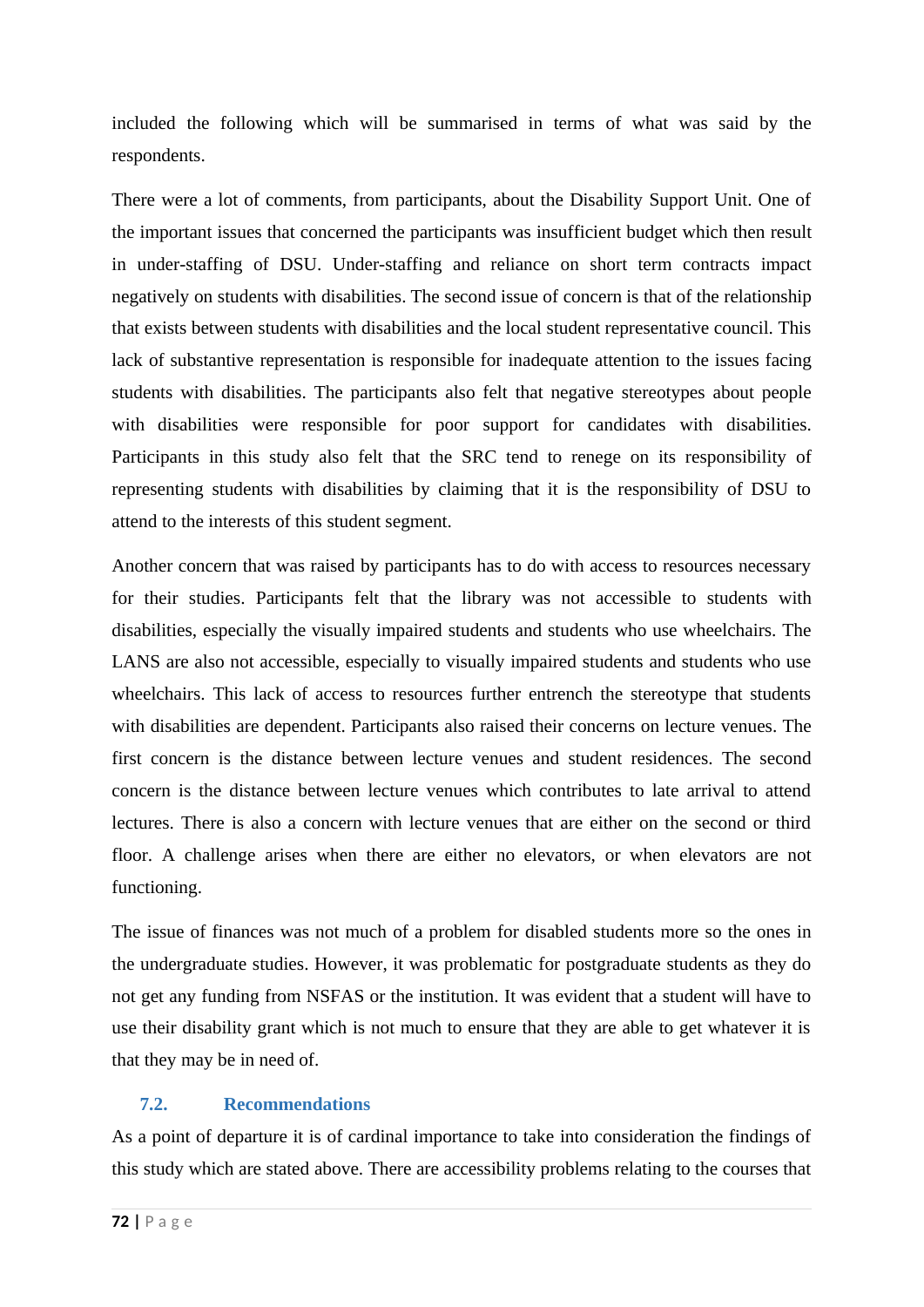students with disabilities end up doing in universities, and it was evident that course choices of these students are circumstantial. One of the challenges that SWDs face in universities, more especially, is with lecturers as some fail to accommodate and assist SWDs appropriately. This therefore calls for awareness campaigns aimed at the academic staff of the university. This will therefore ensure that SWDs are better catered for and are able to enjoy equal opportunities as the other student population. Another issue that was identified by the participants was the challenges that they face at the disability unit. Most of the participants complained about the services that they get from the Disability Support Unit. It was evident that the also DSU faces challenges of being understaffed and a lack of sufficient resources. As a solution to the challenges faced by the DSU, which in turn affect the students registered under the DSU, the university, through student services department should make it a priority to ensure that the unit has all that it requires to perform its functions successfully.

In addition, the participants also raised concerns about the kind of relationship that exists between SWDs and the SRC. Participants felt that the SRC does not put the needs of SWDs as a priority as that of non-disabled students. It also became apparent that the SRC does not engage with SWDs to find out what their problems are. It was noted that the SRC believes that all issues of SWDs are dealt with by the DSU office. As a result SWDs are not able to overcome the challenges they face. Moreover, there were differing opinions with regards to the role that is played by the SRC. It was evident that for those students who have received positive assistance from the SRC believed that the leadership structure does play a positive role in addressing challenges of SWDs. However it is the opposite for one who have a different experience with the SRC. Therefore, as a solution to this concern the SRC as a leadership structure should work hand in hand with the DSU as this will enable them to know the troubles of SWDs and also eliminate the individualistic approach to solving SWDs issues.

A recommended solution that can assist the SRC of UKZNP to better communicate with the disabled student population is through consociationalism. This can be of assistance in that with consociationalism there is certainty of every segment of the community in question to be represented. Therefore, in a case of a tertiary institution the SRC should then make it a point that there is substantive representation of SWDs within the structure. This can be achieved when they begin to engage SWDs on issues that trouble them, this will further illuminate attitudinal stigmas attached to disabled students and they too can get the chance to be voted into the SRC by students with disabilities and those who are not.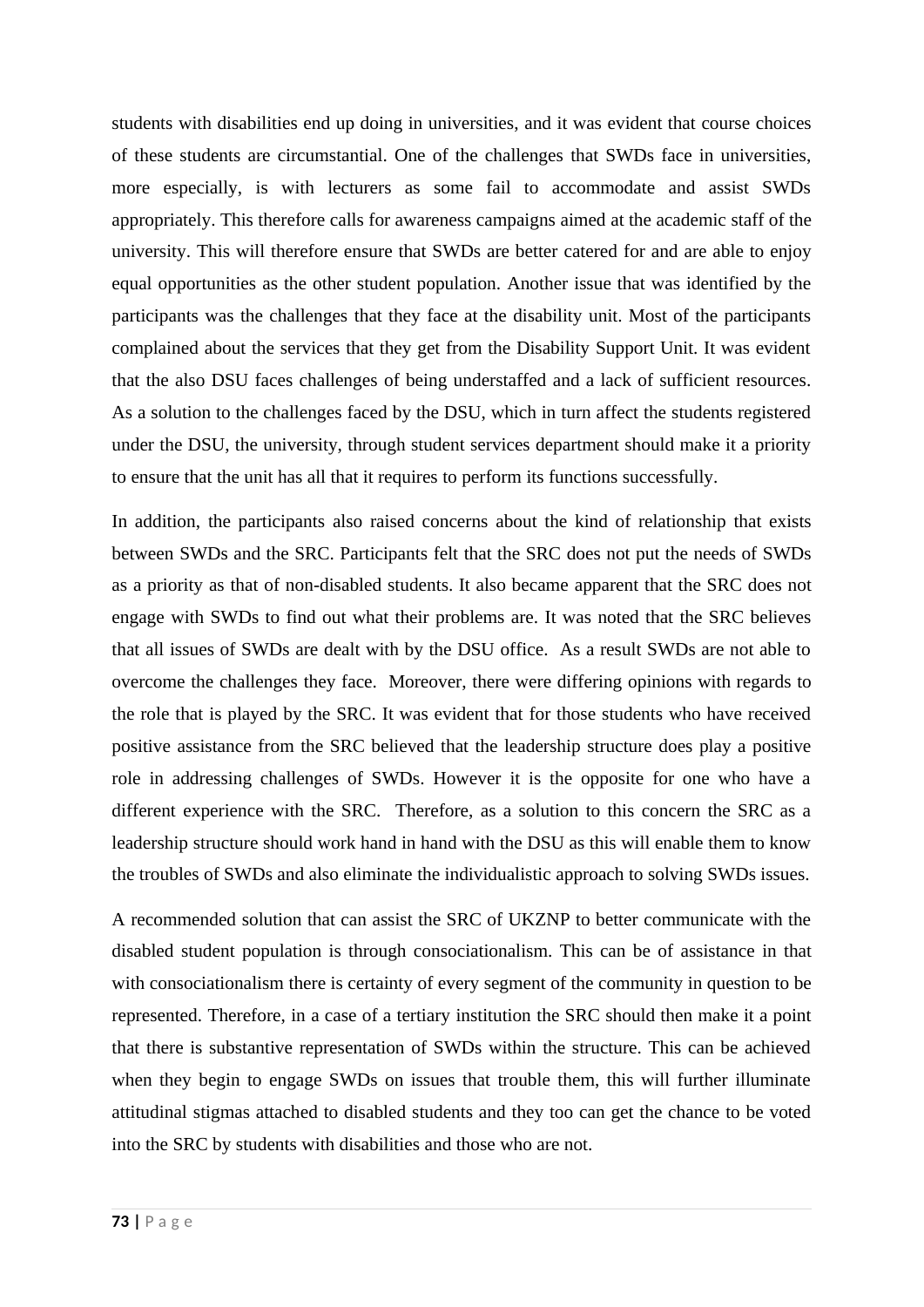Finally, with regards to whether there is room for improvement in the SRC or not the responses depended on the experiences that the participant might have had with the SRC. The above recommendation is also applicable to this predicament.

# **7.3. The project and its research questions**

As a point of departure it is important to note that all research questions were answered and the hypothesis of the study was proven to be correct, that there are indeed challenges faced by SWDs in the Pietermaritzburg Campus. The first question sought to find out the accessibility challenges faced by students with disabilities at the UKZN PMB campus

The responses to this question revealed that UKZN is not fully accessible to students with disabilities. This means that UKZN is not structurally and physically accessible. There are too many physical barriers that deter students who are disabled to freely have access to university facilities. For example, a number of students with disabilities who participated in this study complained about physical access. The Pietermaritzburg campus has too many steps and too little ramps for wheel chair users. In addition, technology (such assistive devices) for them to use on campus is not accessible and the same could be said about study material. For example brailed materials for the visually impaired students and proper working elevators for wheel chair users.

The second question pertained to the role that is played by the SRC in resolving the identified challenges faced by SWDs at the Pietermaritzburg campus. The answers given in regard to this question showed that there is no healthy relationship existing between students with disabilities and the local SRC of the PMB campus. Another contributing factor is that within the student representative structure there is no substantive representation of student with disabilities therefore there is no one to vouch for the comfortability of students with disability in and around campus

As a result the participant's responses gave a clear picture that the SRC is unable to solve challenges faced by SWDs as there is no existing relationship between the two stakeholders. Hence there is no effective role played by the SRC. There seemed to be a lack of engagement between the SRC and SWDs. This was showed as being due to the SRC not showing any interest to wanting to know more about issues pertaining to SWD which is the reason why they are unable to overcome challenges faced by SWDs.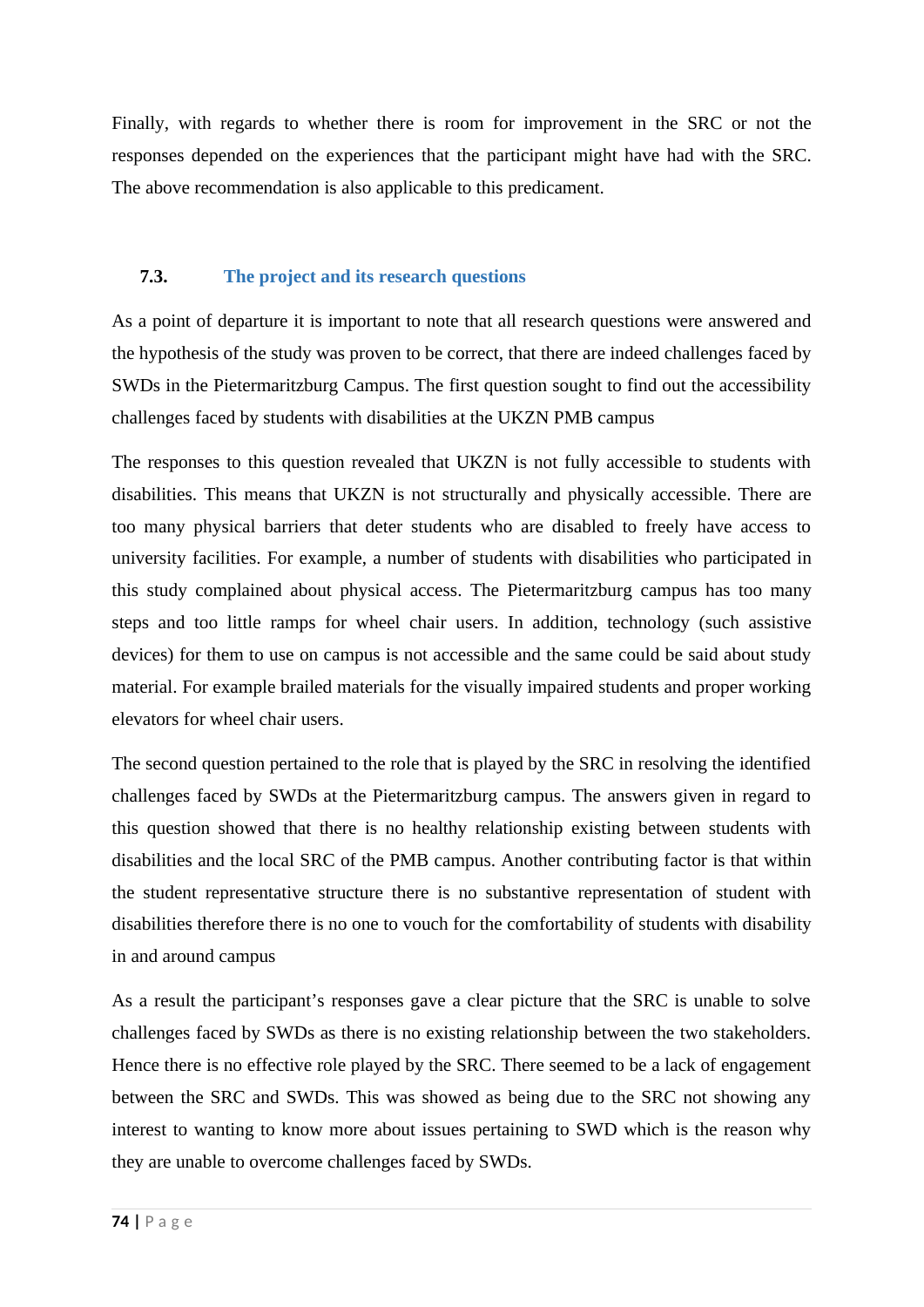Furthermore, question four and five went hand in hand. For the fourth question when participants were asked about the negative or positive role played by the SRC in addressing challenges of SWDs the responses were based more on past experiences. Therefore the majority of the answers received for question five showed that the participants were unsure of whether there is room for improvement in the SRC structure. Question five read as follows: "Depending on your response to number 4, is there room for improvement within the representative structure in the level of issues facing students with disabilities?"

The apparent reason for such responses were that some of the participants did not know who the SRC members were and therefore did not identify with them as all the assistance they got was from the DSU. The above sentiments are a depiction that students with disabilities receive the raw deal from the institution.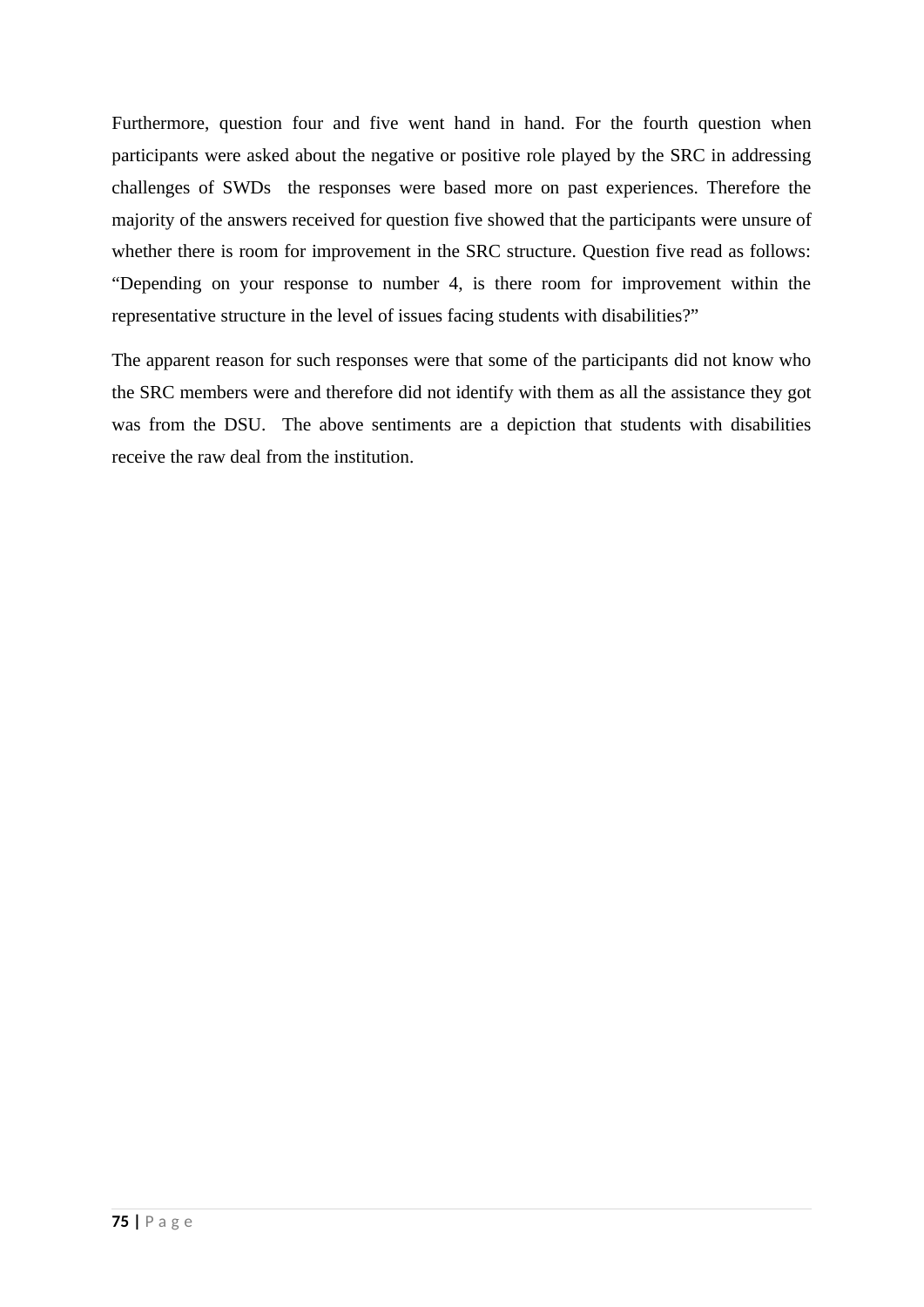## **References**

Abbott, S & McConkey, R 2006, 'The barriers to social inclusion as perceived by people with intellectual disabilities', *Journal of Intellectual Disabilities,* vol.10, pp. 275-287.

Akoojee S & Nkomo, M 2007, 'Access and quality in South African Higher Education: The twin challenges of transformation', *South African Journal of Higher Education,* vol. 21, no.3, pp. 385-399.

Altman, BM 2001, *Disability definitions, models, classification schemes, and applications*: *Handbook of disability studies*, University Press, New York.

Anang, TB 1988, 'Disablement: Disability and the Nigerian Society', *Disability, Handicap and Society*, vol. 3, pp. 71-77.

Areheart, BA 2008, 'When disability isn't just right: The entrenchment of the medical model of disability and the goldilocks dilemma', *Indiana Law Journal* vol. 83 no.1, pp.181, [https://heinonline.org/HOL/Page?](https://heinonline.org/HOL/Page?handle=hein.journals/indana83&collection=journals&id=189&started=&endid=240)

[handle=hein.journals/indana83&collection=journals&id=189&started=&endid=240](https://heinonline.org/HOL/Page?handle=hein.journals/indana83&collection=journals&id=189&started=&endid=240)

Barnes, C & Mercer, G 2005, 'Disability, work, and welfare: Challenging the social exclusion of disabled people*,* Work, employment and Society', *Sage Journals,* vol*.* 19 no. 3, pp. 527-545.

Blais, A & Carty, RK 1990, 'Does proportional representation foster voter turnout?' , *Journal of Political Science,* vol. 18 no. 2, pp. 167-181.

Boote, DN & Beile, P 2005, 'Scholars before researchers: On the centrality of the dissertation literature review in research preparation', *Educational Researcher*, vol*.* 10 no. 1 , pp. 527- 545, viewed 22 January 2017, <https://doi.org/10.3102/0013189X034006003>

Bridges, EM 1967, 'A model for shared decision making in the school principalship': *Educational Administration Quart*erly, vol. 3 no.1, pp. 49-61.

Brisenden, S 1987, 'Independent living and the medical model of disability', *Journal of Disability, Handicap and Society,* vol. 1 no. 2, pp 173-178, viewed 22 January 2017, <http://dx.doi.org/10.1080/02674648666780171>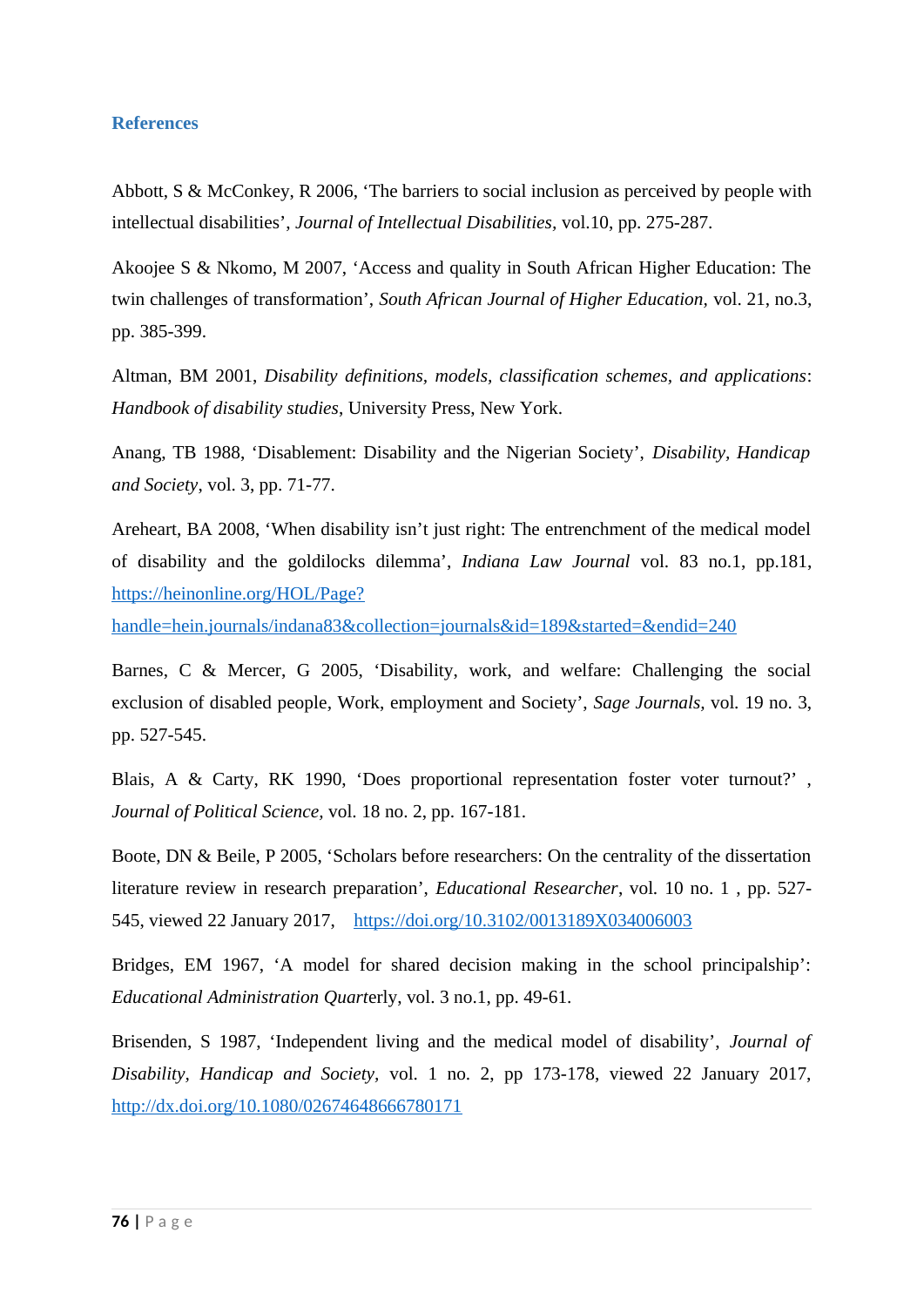Cabannes, Y 2004, 'Participatory Budgeting: A Significant contribution to participatory democracy'*, Environment and urbanisation, Sage Journals,* vol.16 no.1, pp.24-46, viewed 12 January 2017, 2017, [https://scholar.google.co.za/scholar?](https://scholar.google.co.za/scholar?hl=en&q=participatory+democracy&as_sdt=1%2C5&as_sdtp=&oq=particip) [hl=en&q=participatory+democracy&as\\_sdt=1%2C5&as\\_sdtp=&oq=particip.](https://scholar.google.co.za/scholar?hl=en&q=participatory+democracy&as_sdt=1%2C5&as_sdtp=&oq=particip)

Cele, M Koen, C & Libhaber, A 2006, 'Student activism and student exclusion in South Africa', *International Journal of Educational Development*, vol. 26, no.1, pp. 404-414.

Cheausuwantavee, T & Cheausuwantavee, C 2012, 'Rights, Equality, Educational Provisions and Facilities for Students with Disabilities in Thailand: Legal and Practical Perspectives over the Past Decade', *Disability, CBR & Inclusive Development*, vol.23 no.1, pp 71-91.

Chinn, PL & Kramer, MK 1999, *Theory and Nursing: A Systematic Approach*, 5th edn. St. Louis, USA: Mosby.

Corrigon, PW & Watson, AC 2002, 'Understanding the impact of stigma on people with mental illnesses': *World Psychiatry,* vol.1 no. 1*.* pp*.* 16-20.

Creswell, JW 1994, *Research Design, Qualitative & quantitative approaches*, Sage Publications Inc, Washington DC.

Crous, S, 2004, 'The Academic Support Needs of Students with Disabilities at Three Higher Education Institutions', *South African Journal of Higher Education*, vol.18 no.1, pp. 228-251.

Cruz-Inigo, AE 2011, 'Albinism in Africa: Stigma, Slaughter and Awareness Campaigns*, Dermatological Clinics* vol. 29 no. 1 pp. 79-87, viewed 12 February 2017, <http://doi.org/10.1016/j.det.2010.08.015>

Davis, LJ 2017, *The disability studies reader*, Taylor and Francis Group, New York.

Damanid, G, Bertrand, Y, & Fiorio, C 2004, *Topological model for two – dimensional image representation, Definition and optimal extraction algorithm,* University Press, New York.

Denscombe, M 1998, The *Good Research Guide,* Open University Press, Buckingham.

Department of Education 2001, Education *White Paper 6 – Special Needs Education, Building and Inclusive Education and Training System*, Department of Education, Pretoria.

Dion, B 2005, *International Commission on Technology and Accessibility*, *international accessibility standards*, viewed 23 June 2017, [www.un.org/esa/socdev/enable/documents/UN](http://www.un.org/esa/socdev/enable/documents/UN%20Presentation%20final.ppt) [%20Presentation%20final.ppt](http://www.un.org/esa/socdev/enable/documents/UN%20Presentation%20final.ppt)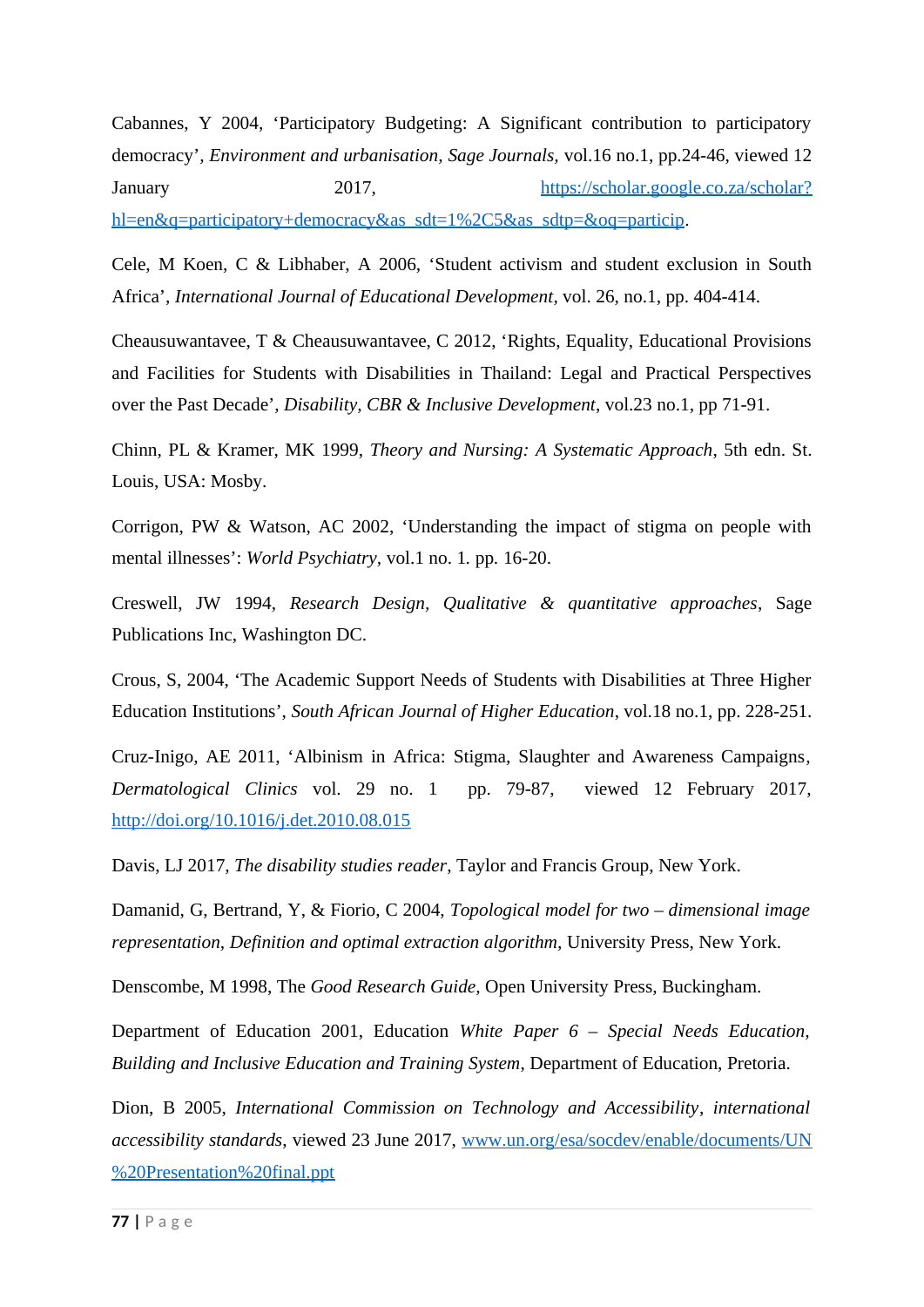Durban University of Technology SRC CONSTITUTION 2014, viewed 23 July 2017, www.dut.ac.za>src

DuPlooy- Cilliers, F, Davis, C, and Bezuidenhout, RM 2014, *Research Matters*, Juta & Company Ltd, South Africa.

Engel, GL 1989, 'The need for a new medical model: A challenge for Biomedicine', *Disability, Handicap and Society* vol.4 no.1 pp. 231-234, viewed 23 May 2017, <http://dx.doi.org/103109/13561828909043606>

Ezzy, D, 2002, *Qualitative Analysis, Practice and Innovation*, Crow's Nest, Allen & Unwin.

Fox, W & Bayat MS 2007, A *Guide to Managing Research*, JUTA and Co Ltd, Cape Town.

Gills, L, Robertson, BA Stein, DJ and Zabow, T 2012, 'No health without mental health: Establishing psychiatry as major discipline in an African faculty of health science: Forumreflections', *South African Medical Journals*, vol. 102 no. 6 pp .449-451.

Greeff, M 2005, Information collection: Interviewing*.* In De Vos, AS, Strydom, H, Fouche, CB Holstein, JG & Delport, CSL (eds.), *Research at grass roots: For the Social Sciences and Human Service Professions,* Van Schaik Publishers, Pretoria.

Hall, SA 2009, 'The Social Inclusion of People with Disabilities*:* A Qualitative Meta-Analysis', *Journal of Ethnographic & Qualitative Research*, vol. 3, no. 2 pp.162-173.

Hasanzada, MT 2002, *Physical Accessibility of Persons with Disabilities to Public Places,* Afghanistan Independent Human Rights Commission, Afghanistan.

Healy, T 2013, *Foundation of tertiary institutions of the Northern Metropolis: Disability in higher educatio*n, University of Cape Town, South Africa.

Heidelberger, CA & Uecker, TW 2009, *Scholarly personal narrative as information systems research methodology,* Cambridge University Press, New York.

Hoy, WK & Ferguson, J 1985, *A theoretical framework and, exploration of organizational effectiveness of schools*, Cambridge University Press, New York.

Howell, C 2001, *Disabled Students and higher education in South Africa*, viewed 20 February 2017, [www.hsrcpress.ac.za](http://www.hsrcpress.ac.za/)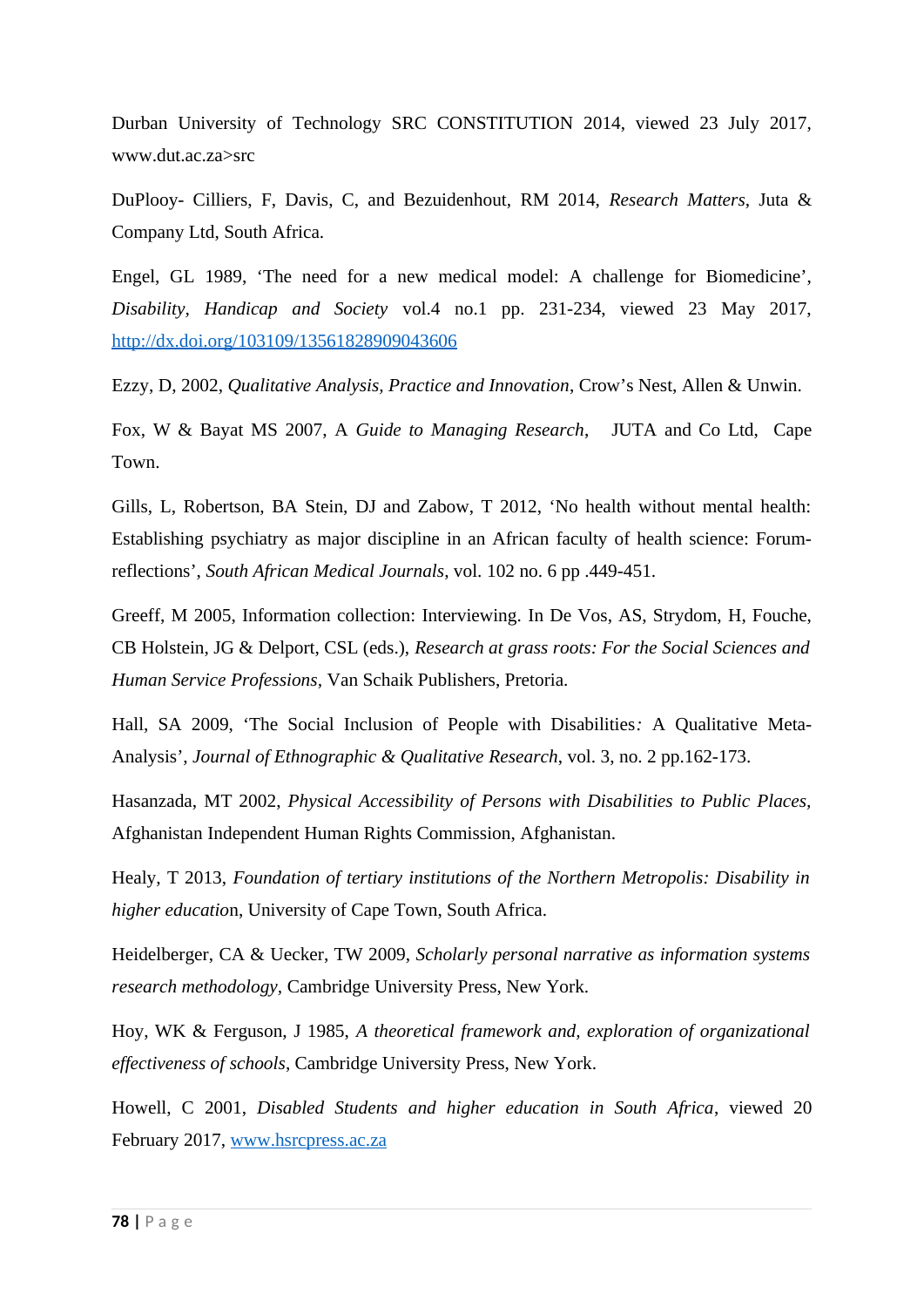Howell, C 2005, *South Africa higher education responses to students with disabilities, Equity of access and opportunity? Higher Education Monitor no. 23,* The Council on Higher Education, Pretoria.

Howell, C 2006, Disabled students and higher education in South Africa In: B Watermeyer, L Swartz, T Lorenzo, M Schneider, M Priestley (Eds.): *Disability and Social Change: A South African Agenda.* HSRC, Pretoria

Imenda, S 2014, *'*Is There a Conceptual Difference between Theoretical and Conceptual Frameworks?', *Journal of Social Sciences*, vol. 2 no. 3 pp. 354-378, viewed 10 September 2017,<https://doi.org/1080/09718923.2014.11893249>

Independent living Institute 2012, *Promoting the Self-determination of people with* disabilities, viewed 20 February 2017, <https://www.independentlivingin.org/docs1/ilanrp2012.html>

Jessup, LE & Trauth, M 2000, Understanding Computer-Mediated Discussions: Positivist and Interpretive Analyses of Group Support System Use*, MIS Quarterly*, vol. 24 no. 1, pp 43- 79.

Johnson, RB Onweugbuzie, AJ and Tumer, LA 2005, *Towards a definition of mixed methods research*, University Press, New Jersey.

Johnstone, DB 2005, *Higher educational accessibility and financial viability: the role of student loans,* Global University Network for Innovation Barcelona, Spain.

Kennedy, DW, Austin DR, & Smith, RW 1987, *Special recreation: opportunities for persons with disabilities,* Saunders College Publishing, New York.

Khotari, CR 2004, *Research Methodology: Methods and Techniques*, New Age International Publishers, New Delhi.

Kisanji, J 1993. *Special Education in Africa*. In: Mittler, P., Brouillette, R., & Harris, D. (eds.) World Yearbook of Education 1993: *Special Needs Education*, London, Kogan Page.

Labaree, R 2013, *Organizing Your Social Sciences Research Paper*, University of Southern California Press, California.

Lehohla, P 2011, *Census 2011: Profile of Persons with disabilities in South Africa*, Statistics South Africa, South Africa.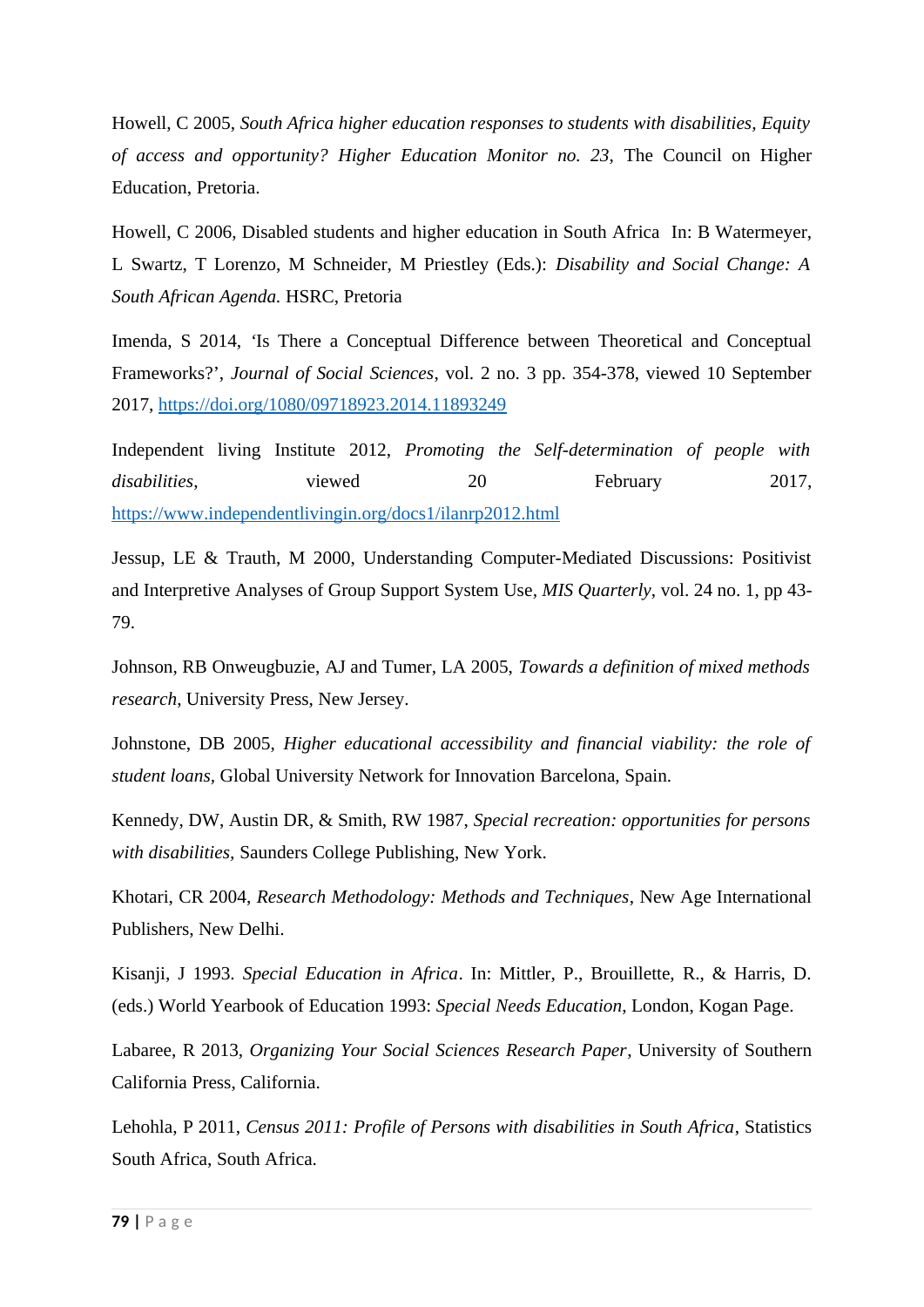Liehr, P and Smith MJ 1999, 'Middle range theory: Spinning research and practice to create knowledge for the new millennium', *Advances in Nursing Science*, vol. 21 no. 4, pp. 81-91.

Lijphart, A 2011, Consociational Democracy*, World Politics* vol. 21 no. 2, pp.207-225, viewed 24 August 2017, [https://doi.org/102307/2009820.](https://doi.org/102307/2009820)

Liou, T, Pi-Sunyer, FX & Laferrere, B 2005, 'Physical disability and obesity': *Nutrition reviews*, vol.63 no.10, pp. 321-331, viewed 24 August 2017, [https://doi.org/10.1111/j.17534887.2005.tb00100.x.](https://doi.org/10.1111/j.17534887.2005.tb00100.x)

Mactavish, J 2000, 'I can speak for myself*':* Involving individuals with intellectual disabilities as research participants, *Mental Retardation,* vol. 38 no. 2, pp. 216-227.

Mantsha, RT, 2016, 'Educational support of students with disabilities at institutions of higher learning in South Africa: The case study of the University of Venda', PhD Thesis, University of Limpopo, South Africa.

Matshedisho, KR 2007a. 'The challenge of real rights for disabled students in South Africa'*, South African Journal of Higher Education*, vol. 21 no. 4, pp. 706–716.

Mayat, N, & Amosun, SL 2011, 'Perceptions of Academic Staff towards Accommodating Students with Disabilities in a Civil Engineering Undergraduate Program in a University in South Africa', *Journal of Postsecondary Education and Disability*, vol. 24 no. 1, pp.53-59.

Millet, JD 1978, *New structures of campus power: success and failure of emerging forms of institutional governance,* Jossey- Bass, San Francisco, California.

Menon, ME 2003, 'Student involvement in university governance*:* A need for negotiated educational aims', *Tertiary education and Management,* vol.9 no.3, pp. 233- 246.

Merriam Webster dictionary, 1989, Merriam Webster Inc, Springfield.

Mutanga, O 2017, 'Students with Disabilities Experience in South African Higher Education 'A Synthesis of Literature,' *South African Journal of Higher Education,* vol. 31 no.1, pp 135- 154.

Morrison J, Brand H & Cilliers C 2009. 'Students with disabilities in higher education', *Acta Academica,* vol. 41 no.3, pp. 201-223.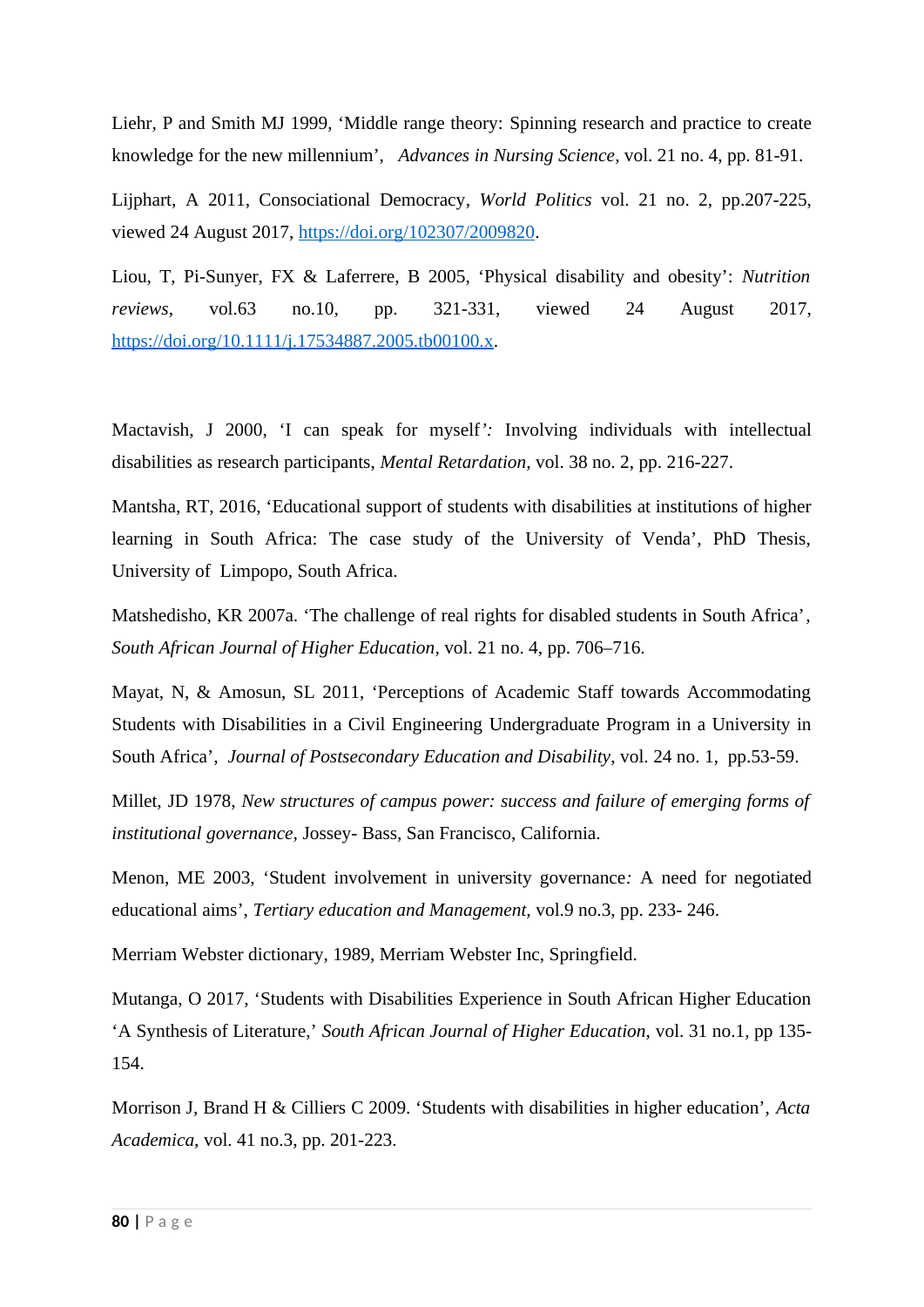Naidoo, A 2010, 'Students with disabilities perceptions and experiences of the Disability unit at the University of Kwa Zulu -Natal*:* Howard College Campus', Masters Thesis, University of Kwa Zulu-Natal, Durban, South Africa.

N/A 2010, University of the Witwatersrand. Student Services: Disability Unit, viewed 23 December 2017, <http://web.wits.ac.za/Prospective/StudentServices/DisabledStudents/>

Ntombela, S 2006, 'The Complexities of Educational Policy Dissemination in the South African Context: A Case Study of Teachers' Experiences of Inclusive Education Policy in Selected Schools in Greater Durban'*.* PhD Thesis, University of KwaZulu-Natal, South Africa.

Obiozor, EW, Onu, VC & Egwobegbu, I 2010, 'Academic and social challenges facing students with developmental and learning disabilities in higher institutions: Implications to African colleges and universities'*, African journal of teacher education,* vol.1 no. 1 pp 126- 140.

Oetting, WS, Murray, HB & Richard, AK 1996, 'A clinical spectrum of Albinism in humans*', Molecular medicine today,* vol. 2 no. 8, pp.330-335.

Office of the Deputy President 1997 *White Paper on an Integrated National Disability Strategy*, Office of the Deputy President, Pretoria.

Oliver, P & Jupp, V 2006, Purposive *Sampling. In: The SAGE dictionary of social research methods,* Cambridge University Press, London.

Oxford Concise Medical Dictionary 2002, Oxford University, New York.

Patton, MQ 2005, *Qualitative Research*, vol 3 no. 1, viewed on 23 May 2018, [https://doi.org/10.1002/047013192bsa514.](https://doi.org/10.1002/047013192bsa514)

Peteraf, MA 1994, *COMMENTARY: The Two Schools of Thought in Resource-Based Theory: Definitions & Implications for Research*, JAI Press Inc, New York.

Promis, D 2001, 'Reconceptualising Inclusion: The politics of university sports and recreation programs for students with mobility impairments', *Sociology of Sport Journal* vol 18, pp. 37-50.

Rickers-Ovsiankina, MA 1956, 'Social accessibility in three age groups', *Psychology Reports*, vol 2 no. 2, pp 453-556.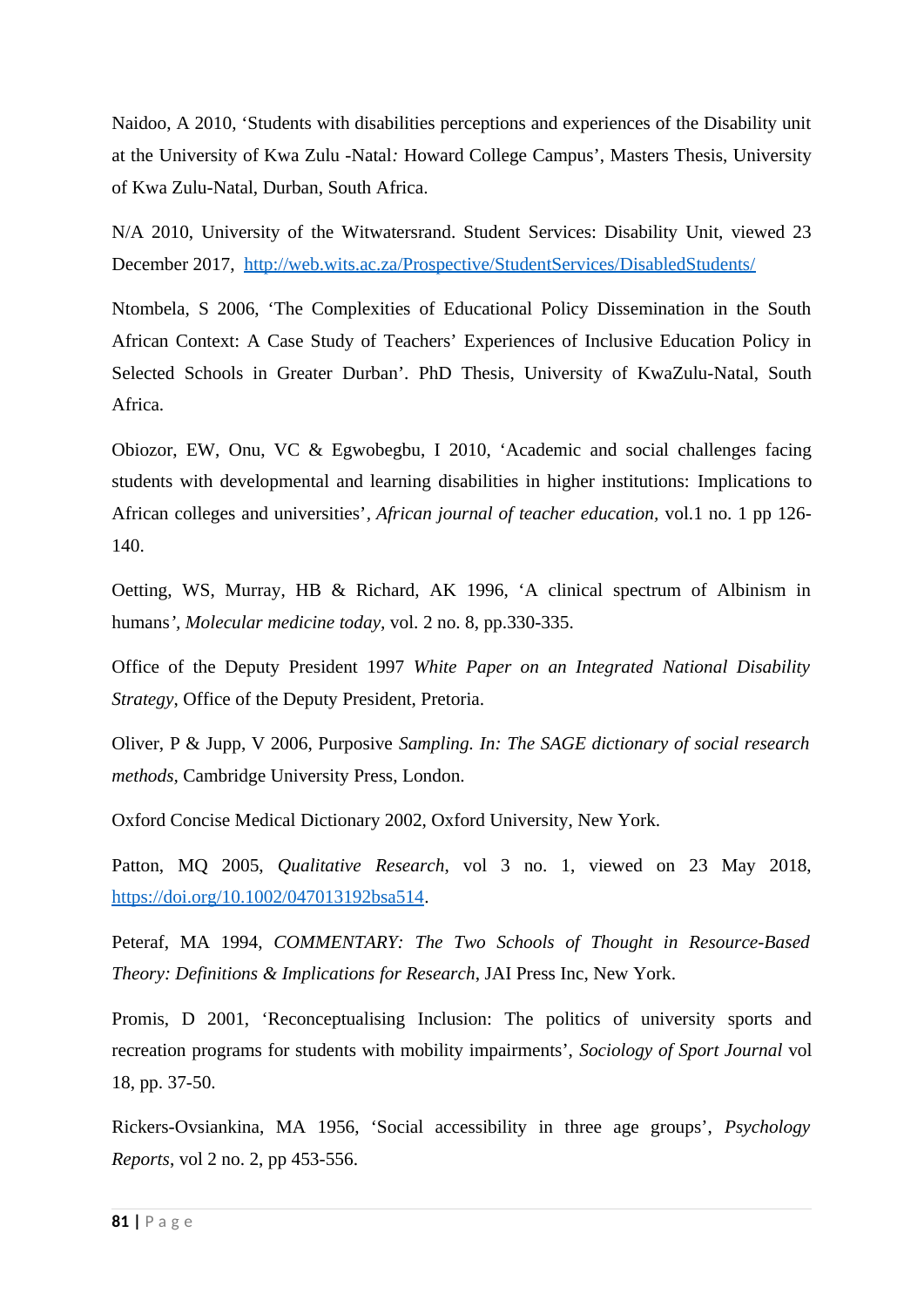Rimmer, JH 2004, 'Physical activity participation among persons with disabilities: Barriers and facilitators', *American Journal of Preventive Medicine*. vol. 26 no.5, pp. 419-425.

Ramaahlo, M, Tonsing, KM & Bornman, J 2018, Inclusive education policy provision in South African Research Universities, *Disability and Society*, vol.33 no.3 pp. 349-373.

Riley, BB 2008, 'A Conceptual Framework for Improving the Accessibility of Fitness and Recreation Facilities for People with Disabilities'*: Journal of Physical Activity and Health,* vol5 , pp. 158-168.

Rohwerder, B 2018 *Disability stigma in developing countries*, Institute of Development Studies, United Kingdom.

Sachs, D & Schreuer, N 2011, 'Inclusion of students with disabilities in Higher Education: performance and participation in student's experiences', *Disability Studies Quarterly,* vol 31 no. 2.

Schmitter, PC & Karl, TL 1991, *What democracy is…. and Is Not*, The Johns Hopkins University Press and the Milton S. Eisenhower Library, United States of America.

Seyama, LD, 2009, 'Information Seeking Behavior of Students with Visual Impairments: A case study of the University of KwaZulu-Natal, Pietermaritzburg Campus'. Information Studies Programme, School of Human and Social Studies, Masters Dissertation, University of Kwa-Zulu Natal, Pietermaritzburg, South Africa.

Smith, J & French, H 2000, Towards an Affirmation Model of Disability, Disability and Society, vol. 15 no. 4, pp. 330-340, viewed on 14 October 2017, [http://dx.doi.org/10.1080/09687590050058189.](http://dx.doi.org/10.1080/09687590050058189)

Terre Blanche, M, Durrheim, K, & Painter, D 2006, First steps in qualitative research. In M.Terre Blanche, K. Durrheim, & D. Painter (Eds.). *Research in practice: Applied methods for the social sciences*, pp320-344, Cape Town University Press, Cape Town.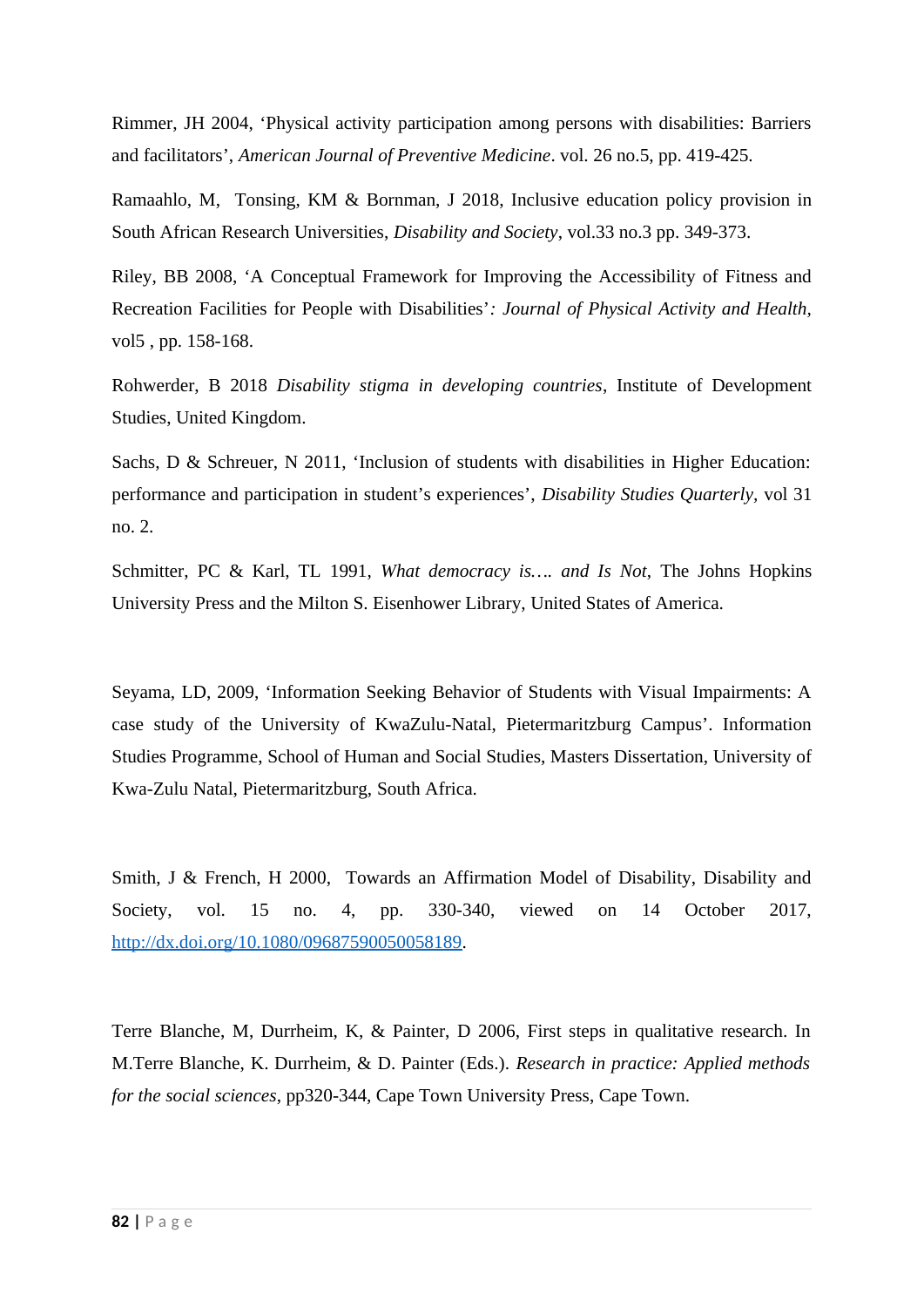THE UNIVERSITY OF KWAZULU-NATAL: SRC CONSTITUTION 2006, viewed on 11 July 2017, [http://registrar.ukzn.ac.za/Libraries/policies/SRCConstitution](http://registrar.ukzn.ac.za/Libraries/policies/SRCConstitution%20CO08300606.sflb.ashx) [CO08300606.sflb.ashx](http://registrar.ukzn.ac.za/Libraries/policies/SRCConstitution%20CO08300606.sflb.ashx) 

The Constitution of the Republic of South Africa 1996, Cape Town University Press, Cape Town.

UKZN Statutes, viewed on 20 January 2017, <http://www.UKZN.ac.za/aboutus/StatuteEnglishVersion.Pdf>

University of the Witwatersrand. 2010, Good Practices on disability, Wits Press, Johannesburg.

Wacker JG 1998, 'A definition of theory: Research guidelines for different theory-building research methods in operations management'*, Journal of Operations Management,* vol 16, pp. 361-385.

Wright, SA 2007, 'Accessibility of recreational sports for students with disability of the Western Cape'*,* Masters Thesis, University of Western Cape, South Africa.

Zalta, EN 2016, Disability*: Definitions, Models, Experiences,* viewed on 27 July 2018, [https://plato.stanford.edu](https://plato.stanford.edu/)

Zarb, G 1992, *On the road to Damascus: first steps towards changing the relations of disability research production', Disability, Handicap and Society*, University press, London

Zitha, VT, 2014, 'An investigation into the compliance of the University of Kwa-Zulu Natal with article 9 (Accessibility) of the convention on rights of persons with disabilities: A case study of Howard College', Masters Thesis, University of Kwa Zulu-Natal, Durban, South Africa.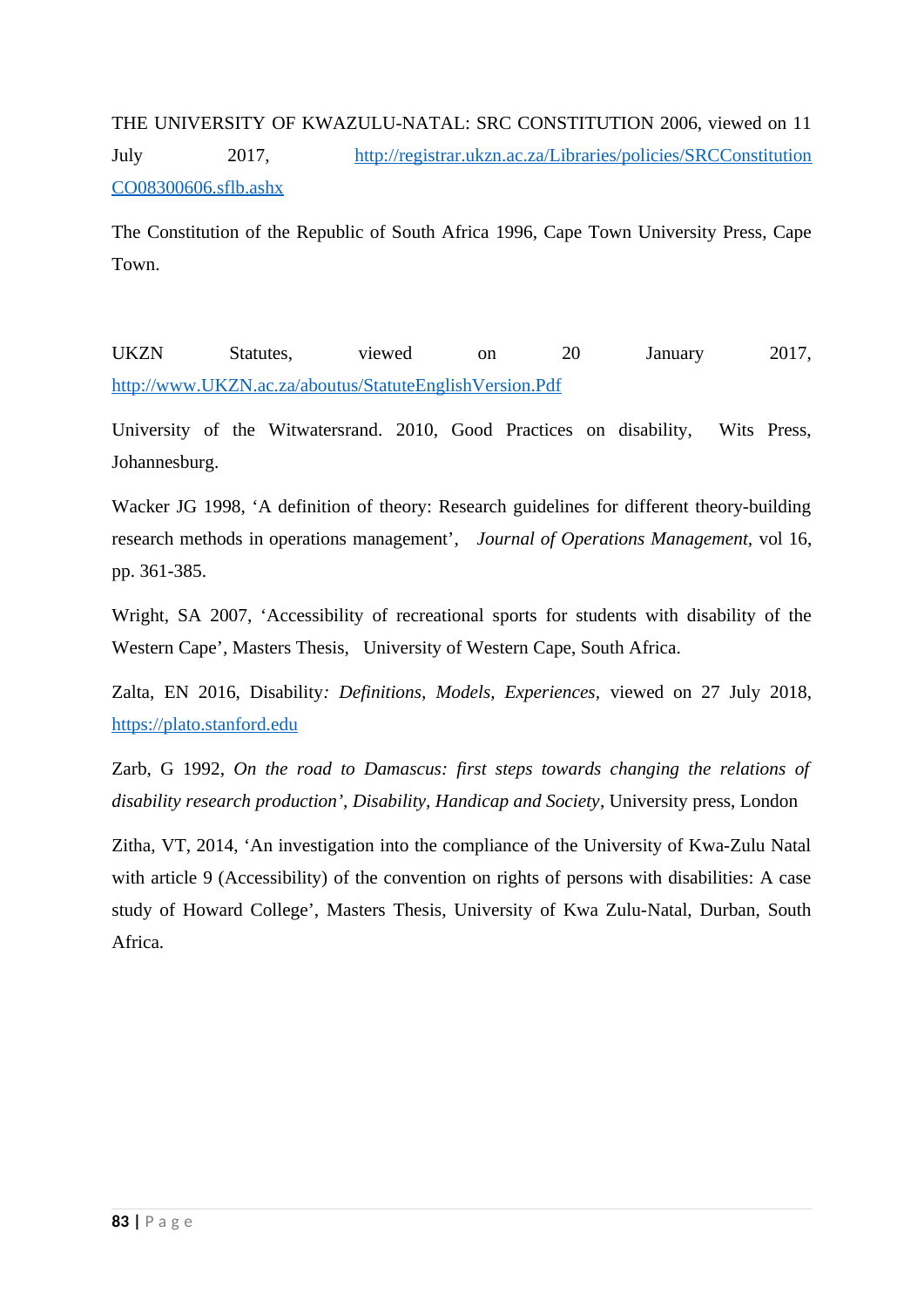# **APPENDICES APPENDIX I: INTERVIEW GUIDE**

# INTERVIEW QUESTIONS FOR STUDENTS WITH DISABILITIES

#### Questionnaire

Instructions: Please answer the following question by making a tick on the appropriate and box or writing answers on the spaces provided.

# **SECTION A**

| <b>Gender: Male</b> | <b>Female</b> |
|---------------------|---------------|
| Age group:          |               |
| 18-25               |               |
| 26-35               |               |
| $36 - 45$           |               |
| 46-55               |               |
| 56-60               |               |
|                     |               |
| $-0.02$             |               |

**Qualifications:**

High School

Tertiary Qualification

Bachelor's Degree

Post Graduate Degree

Honours

Masters

PhD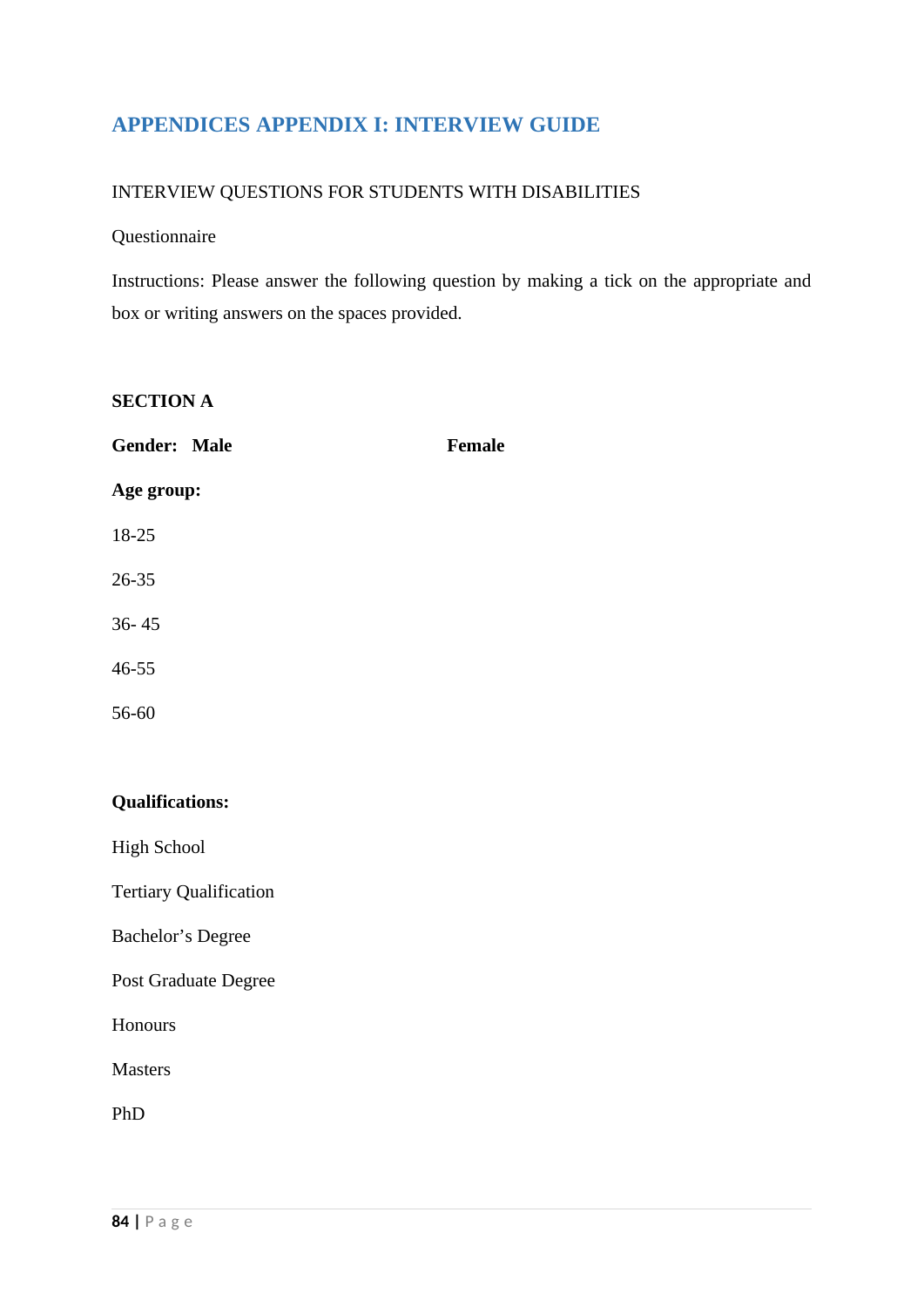# **College**

- 1. College of Humanities
- 2. College of law and management studies
- 3. College of health sciences
- 4. College of agriculture, Engineering and Science

## **SECTION B:**

## **Interview schedule**

1. What inspired you to take the course which you are doing? What are the issues and challenges that you face in your field of study? What impact do these accessibility issues and challenges you face on campus have on you as an individual and on your studies as a student of the University of Kwa-Zulu Natal?

………………………………………………………………………………………………… ………………………………………………………………………………………………… …………………………………………………………………………………………………

2. What has been the role of SRC in dealing with these challenges? Do you think that the SRC has been successful in dealing with these challenges?

………………………………………………………………………………………………… ………………………………………………………………………………………………… …………………………………………………………………………………………………

3. Does the SRC engage students with disabilities when dealing with these challenges? Do you believe that the SRC represents students with disabilities?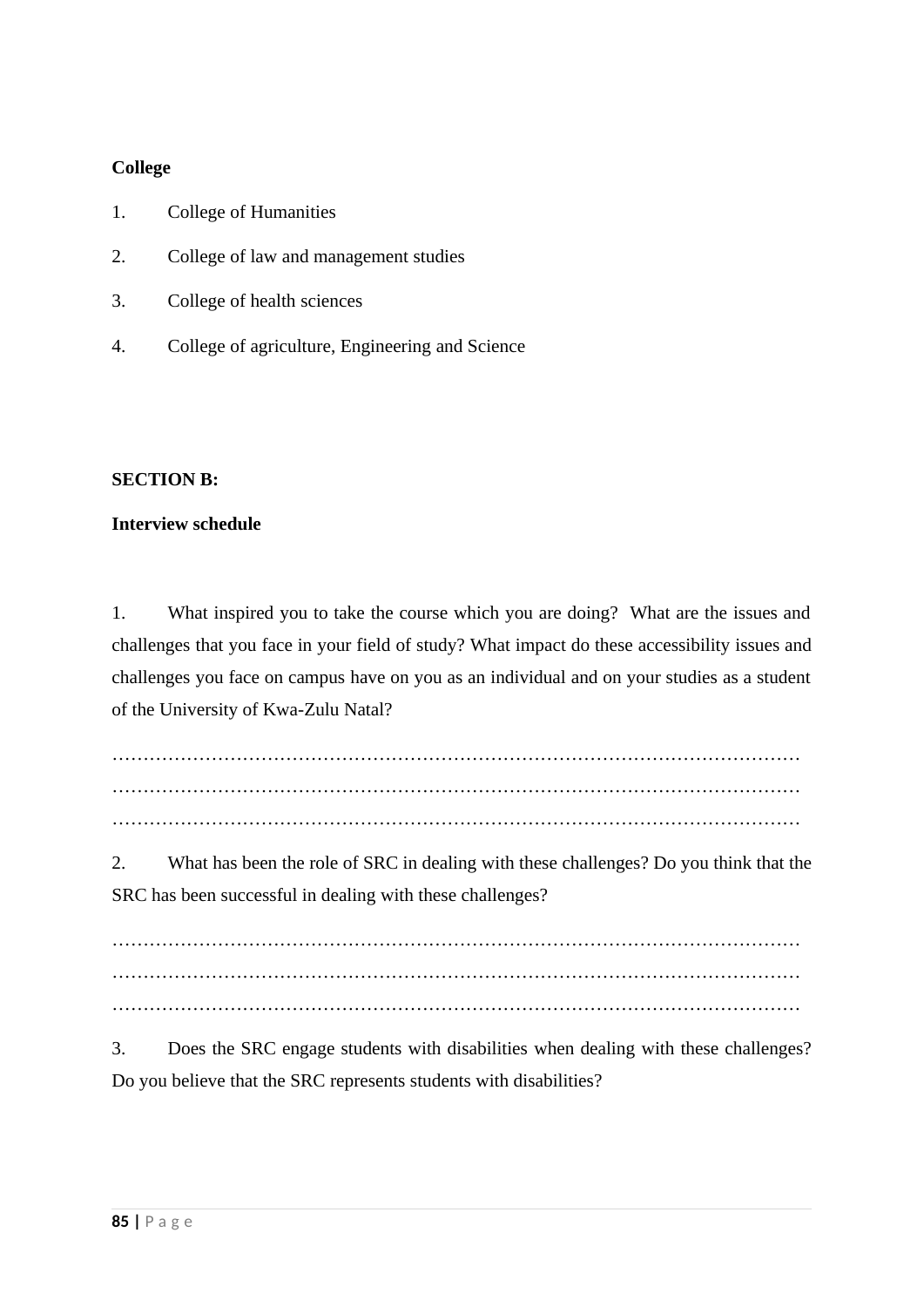………………………………………………………………………………………………… ………………………………………………………………………………………………… ………………………………………………………………………………………………...

4. Has the SRC played a positive or negative role in dealing with the challenges faced by students with disabilities?

………………………………………………………………………………………………… ………………………………………………………………………………………………… …………………………………………………………………………………………………

5. Depending on your response to number 4, is there room for improvement within the representative structure in the level of issues facing students with disabilities?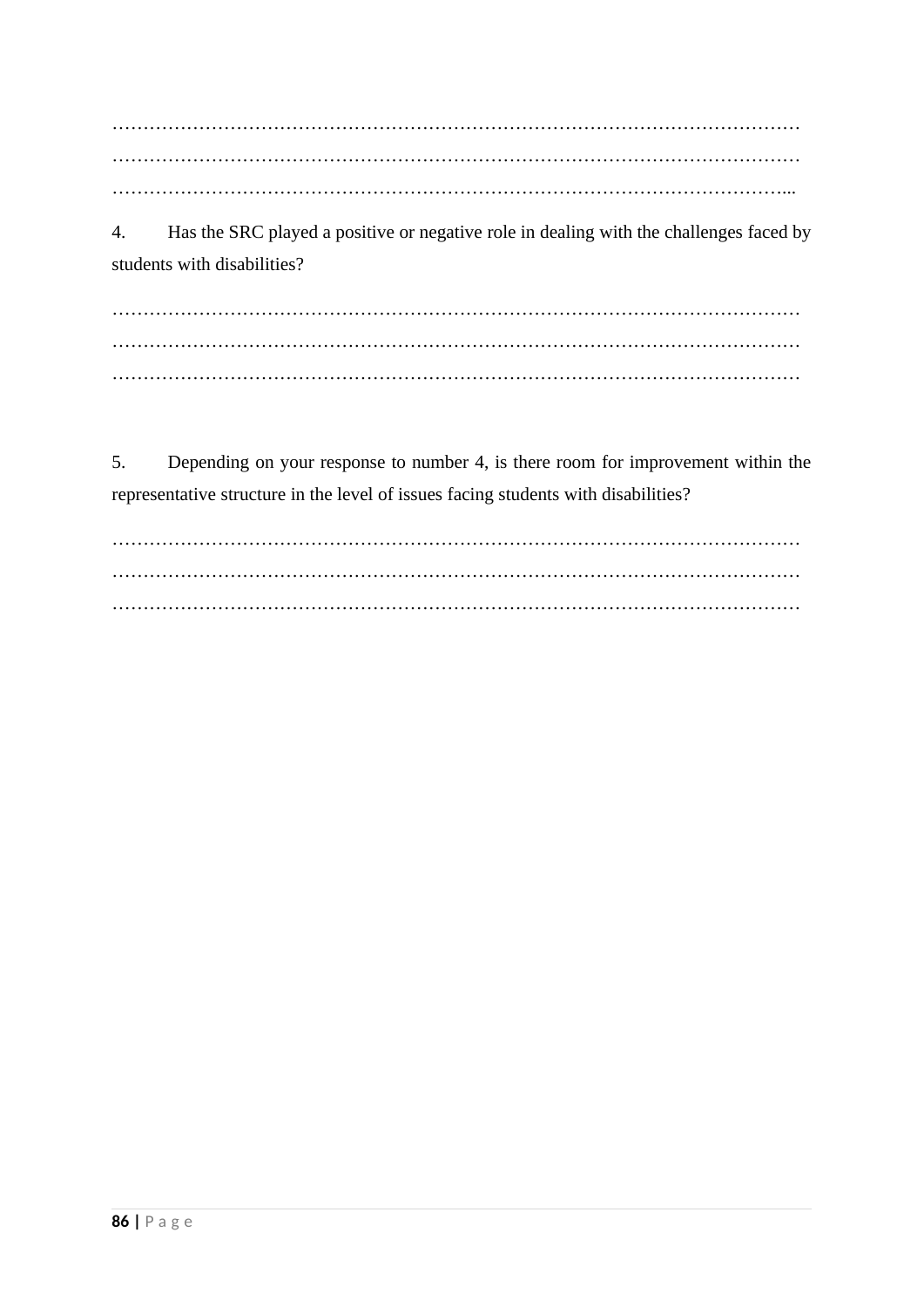## **APPENDIX II: INFORMED CONSENT DOCUMENT**

#### **Dear Participant**

My name is …Nompilo Nonzuzo Nene (Student no.) 213540794 I am a Masters candidate studying at the University of KwaZulu-Natal, Pietermaritzburg Campus. The title of my research is: Accessibility issues and challenges facing students living with disabilities in institutions of higher education and training: The case of the University of Kwa-Zulu Natal. The aim of the study is to highlight the challenges and issues of accessibility for students living with disabilities at the University of Kwa- Zulu Natal Pietermaritzburg Campus. I am interested in interviewing you so as to share your experiences and observations on the subject matter.

Please note that:

- The information that you provide will be used for scholarly research only.
- Your participation is entirely voluntary. You have a choice to participate, not to participate or stop participating in the research. You will not be penalized for taking such an action.
- Your views in this interview will be presented anonymously. Neither your name nor identity will be disclosed in any form in the study.
- The interview will take (30 mins).
- Since the research study is focusing on physical and visual impairments, the questionnaire/ interview swill be provided in both hard and soft copies, this is so as to enable each participant to participate fully and comfortably with their needs being considered. The questionnaires and interview schedule will be formatted to accommodate various visual impairments (large font and Software format where needed).
- The participants need not to mention their names or any kind of personal information for that matter. That way they are protected i.e. their identities. The interviews will be one on one. The participants will not write their on the questionnaire. The interviewee will also not use the name of the participants when asking questions. The interview process will take place during business hours at the Disability Unit in Pietermaritzburg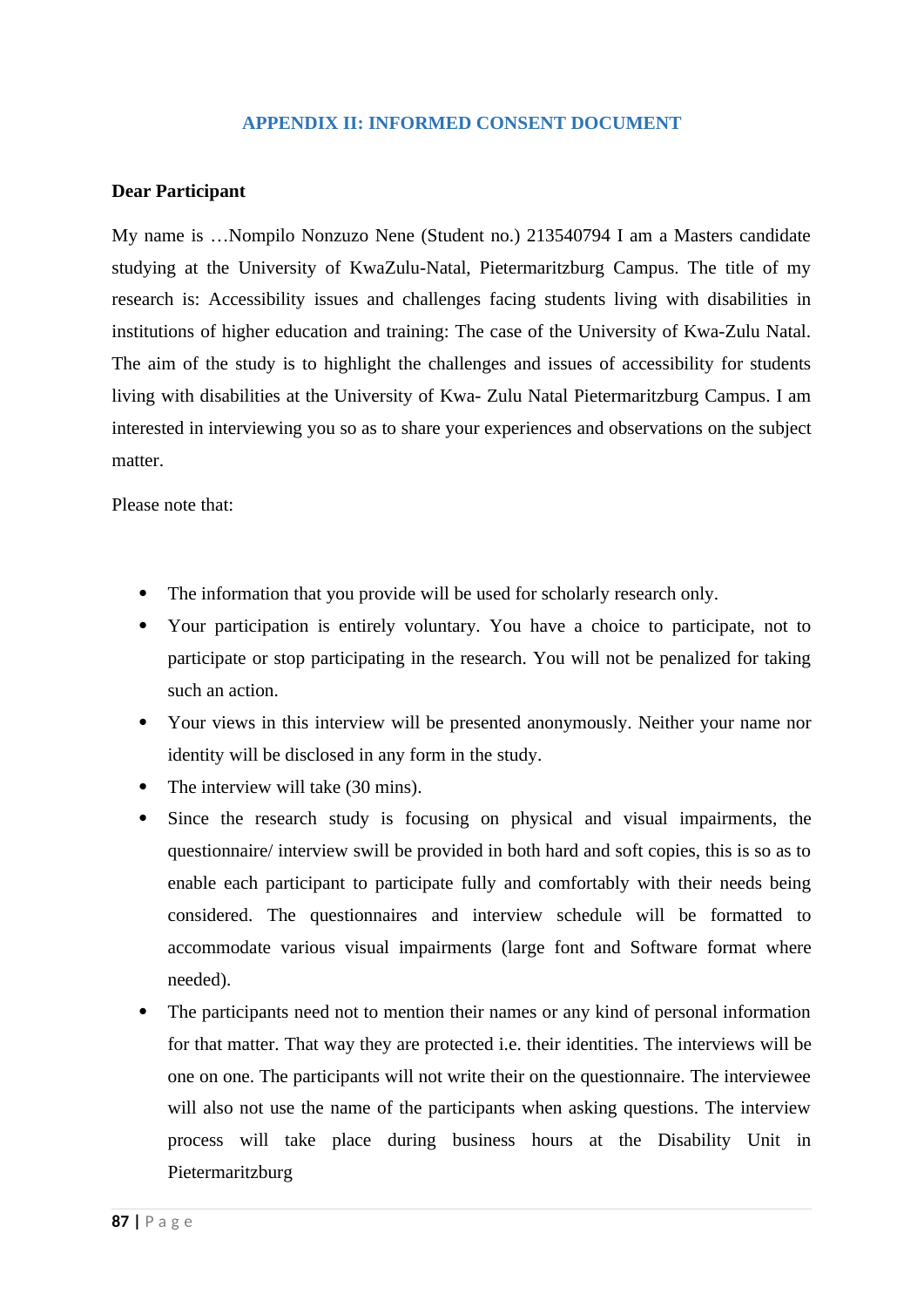- The record as well as other items associated with the interview will be held in a password-protected file accessible only to myself and my supervisors. After a period of 5 years, in line with the rules of the university, it will be disposed by shredding and burning.
- If you agree to participate please sign the declaration attached to this statement (a separate sheet will be provided for signatures).

I can be contacted at:

School of Social Sciences,

University of KwaZulu-Natal, Pietermaritzburg Campus,

Scottsville, Pietermaritzburg 3201.

Email: [nonzuzonene@gmail.com](mailto:nonzuzonene@gmail.com) 

Cell: 0769615768

My supervisor is Dr. K. Mtshali who is located at the School of Social Sciences, Pietermaritzburg Campus University of KwaZulu-Natal.

Phone number: 0332605892

Email: [mtshalik@ukzn.ac.za](mailto:mtshalik@ukzn.ac.za) 

You may also contact the Research Office through:

P. Mohun

HSSREC Research Office,

Tel: 031 260 4557

E-mail: [mohunp@ukzn.ac.za](mailto:mohunp@ukzn.ac.za) 

Or alternatively contact

The Humanities and Social Sciences Research Ethics Committee contact details are as follows: Ms Phumelele Ximba, University of KwaZulu-Natal, Research Office, Email: ximbap@ukzn.ac.za,

Phone number: +27312603587.

Thank you for your contribution to this research.